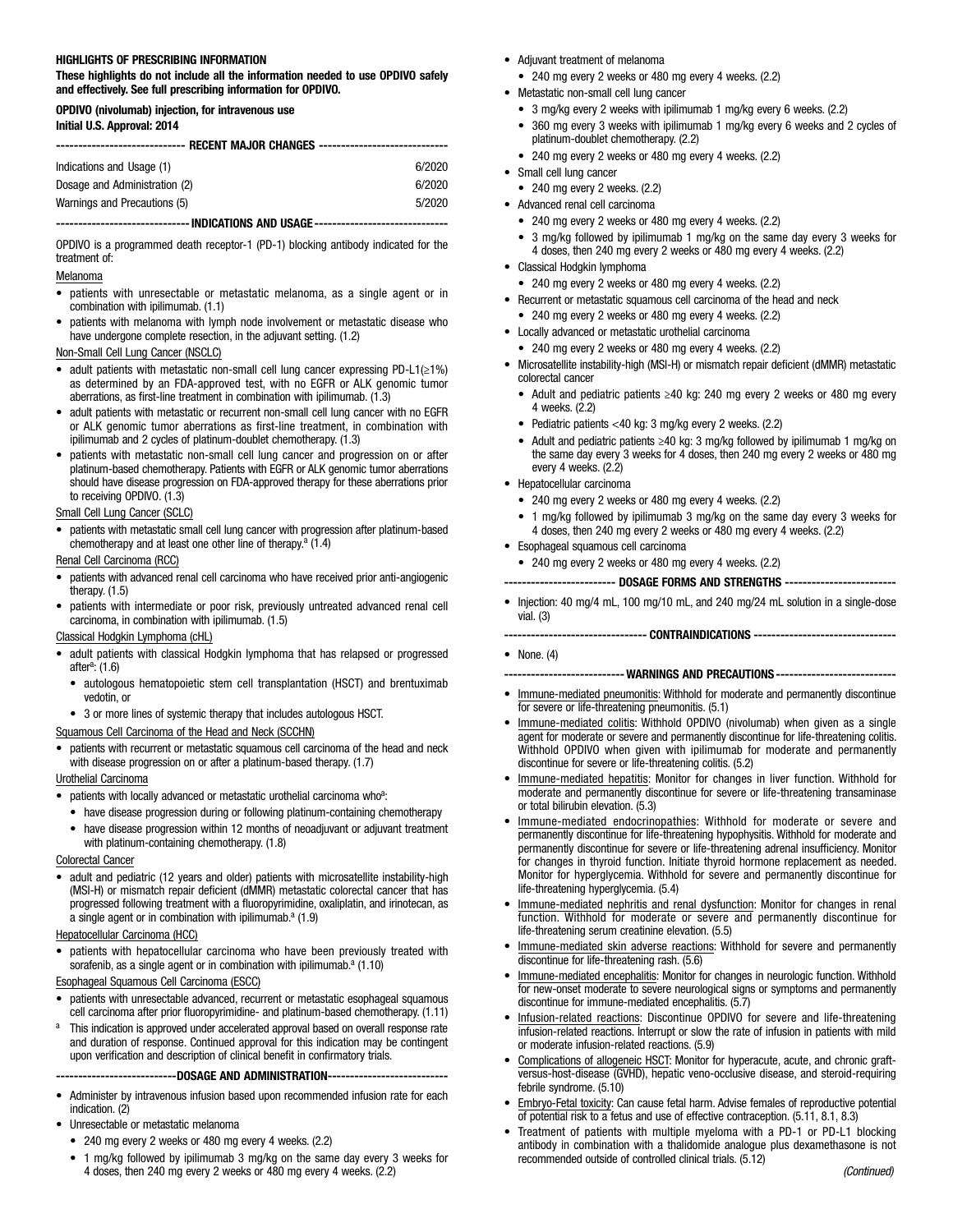#### HIGHLIGHTS OF PRESCRIBING INFORMATION (Continued)

#### -------------------------------- ADVERSE REACTIONS --------------------------------

Most common adverse reactions (incidence ≥20%) in patients were:

- As a single agent: fatigue, rash, musculoskeletal pain, pruritus, diarrhea, nausea, asthenia, cough, dyspnea, constipation, decreased appetite, back pain, arthralgia, upper respiratory tract infection, pyrexia, headache, abdominal pain, and vomiting. (6.1)
- In combination with ipilimumab: fatigue, diarrhea, rash, pruritus, nausea, musculoskeletal pain, pyrexia, cough, decreased appetite, vomiting, abdominal pain, dyspnea, upper respiratory tract infection, arthralgia, headache, hypothyroidism, decreased weight, and dizziness. (6.1)

#### FULL PRESCRIBING INFORMATION: CONTENTS\*

#### 1 INDICATIONS AND USAGE

- 1.1 Unresectable or Metastatic Melanoma
- 1.2 Adjuvant Treatment of Melanoma
- 1.3 Metastatic Non-Small Cell Lung Cancer
- 
- 1.4 Small Cell Lung Cancer<br>1.5 Advanced Renal Cell Ca Advanced Renal Cell Carcinoma
- 1.6 Classical Hodgkin Lymphoma
- 1.7 Squamous Cell Carcinoma of the Head and Neck
- 1.8 Urothelial Carcinoma
- 1.9 Microsatellite Instability-High or Mismatch Repair Deficient Metastatic Colorectal Cancer
- 1.10 Hepatocellular Carcinoma
- 1.11 Esophageal Squamous Cell Carcinoma

#### 2 DOSAGE AND ADMINISTRATION

- 2.1 Patient Selection
- 2.2 Recommended Dosage
- 2.3 Dose Modifications
- 2.4 Preparation and Administration

#### 3 DOSAGE FORMS AND STRENGTHS

4 CONTRAINDICATIONS

#### 5 WARNINGS AND PRECAUTIONS

- 5.1 Immune-Mediated Pneumonitis
- 5.2 Immune-Mediated Colitis
- 5.3 Immune-Mediated Hepatitis
- 5.4 Immune-Mediated Endocrinopathies
- 5.5 Immune-Mediated Nephritis and Renal Dysfunction
- 5.6 Immune-Mediated Skin Adverse Reactions
- 5.7 Immune-Mediated Encephalitis
- 5.8 Other Immune-Mediated Adverse Reactions
- 5.9 Infusion-Related Reactions
- 5.10 Complications of Allogeneic Hematopoietic Stem Cell Transplantation
- 5.11 Embryo-Fetal Toxicity
- 5.12 Increased Mortality in Patients with Multiple Myeloma when OPDIVO Is Added to a Thalidomide Analogue and Dexamethasone

*(Continued)* • In combination with ipilimumab and platinum-doublet chemotherapy: fatigue, musculoskeletal pain, nausea, diarrhea, rash, decreased appetite, constipation, and pruritus. (6.1)

To report SUSPECTED ADVERSE REACTIONS, contact Bristol-Myers Squibb at 1-800-721-5072 or FDA at 1-800-FDA-1088 or www.fda.gov/medwatch.

-------- USE IN SPECIFIC POPULATIONS-

• Lactation: Advise not to breastfeed. (8.2)

See 17 for PATIENT COUNSELING INFORMATION and Medication Guide.

Revised: 6/2020

- 6 ADVERSE REACTIONS
	- 6.1 Clinical Trials Experience
	- 6.2 Immunogenicity
	- 6.3 Postmarketing Experience

#### 8 USE IN SPECIFIC POPULATIONS

- 8.1 Pregnancy
- 8.2 Lactation
- 8.3 Females and Males of Reproductive Potential
- 8.4 Pediatric Use
- 8.5 Geriatric Use
- 11 DESCRIPTION

#### 12 CLINICAL PHARMACOLOGY

- 12.1 Mechanism of Action
- 12.3 Pharmacokinetics

#### 13 NONCLINICAL TOXICOLOGY

- 13.1 Carcinogenesis, Mutagenesis, Impairment of Fertility
- 13.2 Animal Toxicology and/or Pharmacology

### 14 CLINICAL STUDIES

- 14.1 Unresectable or Metastatic Melanoma
- 14.2 Adjuvant Treatment of Melanoma
- 14.3 Metastatic Non-Small Cell Lung Cancer
- 14.4 Small Cell Lung Cancer
- 14.5 Advanced Renal Cell Carcinoma
- 14.6 Classical Hodgkin Lymphoma
- 14.7 Recurrent or Metastatic Squamous Cell Carcinoma of the Head and Neck
- 14.8 Urothelial Carcinoma
- 14.9 Microsatellite Instability-High or Mismatch Repair Deficient Metastatic Colorectal Cancer
- 14.10 Hepatocellular Carcinoma
- 14.11 Esophageal Squamous Cell Cancer
- 16 HOW SUPPLIED/STORAGE AND HANDLING

#### 17 PATIENT COUNSELING INFORMATION

\*Sections or subsections omitted from the full prescribing information are not listed.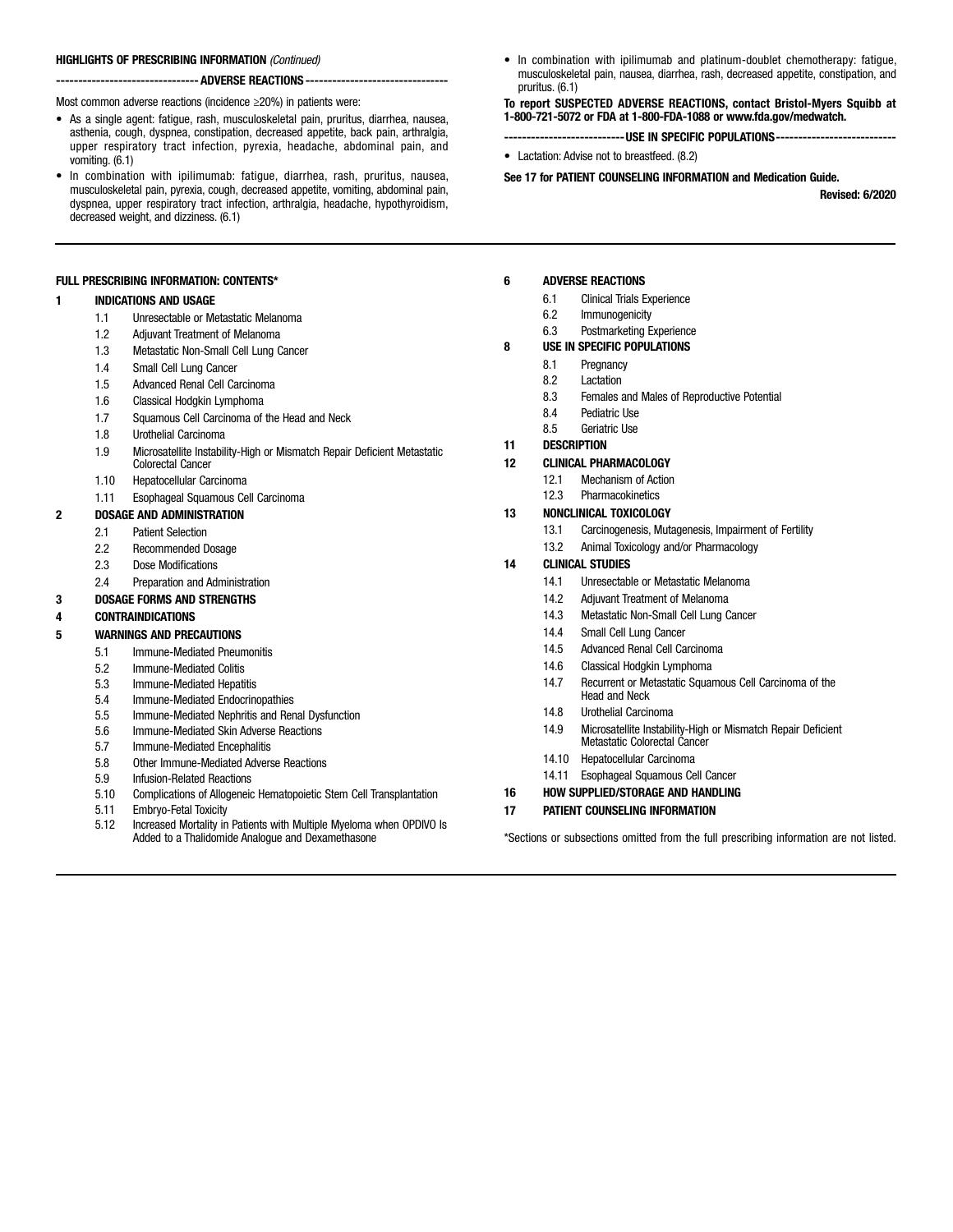#### FULL PRESCRIBING INFORMATION OPDIVO® (nivolumab)

#### 1 INDICATIONS AND USAGE

#### 1.1 Unresectable or Metastatic Melanoma

OPDIVO® (nivolumab), as a single agent or in combination with ipilimumab, is indicated for the treatment of patients with unresectable or metastatic melanoma.

#### 1.2 Adjuvant Treatment of Melanoma

OPDIVO is indicated for the adjuvant treatment of patients with melanoma with involvement of lymph nodes or metastatic disease who have undergone complete resection.

#### 1.3 Metastatic Non-Small Cell Lung Cancer

- OPDIVO, in combination with ipilimumab, is indicated for the first-line treatment of adult patients with metastatic non-small cell lung cancer (NSCLC) whose tumors express PD-L1 (≥1%) as determined by an FDA-approved test *[see Dosage and Administration (2.1)]*, with no EGFR or ALK genomic tumor aberrations.
- OPDIVO, in combination with ipilimumab and 2 cycles of platinum-doublet chemotherapy, is indicated for the first-line treatment of adult patients with metastatic or recurrent non-small cell lung cancer (NSCLC), with no EGFR or ALK genomic tumor aberrations.
- OPDIVO is indicated for the treatment of patients with metastatic NSCLC with progression on or after platinum-based chemotherapy. Patients with EGFR or ALK genomic tumor aberrations should have disease progression on FDA-approved therapy for these aberrations prior to receiving OPDIVO.

#### 1.4 Small Cell Lung Cancer

OPDIVO is indicated for the treatment of patients with metastatic small cell lung cancer (SCLC) with progression after platinum-based chemotherapy and at least one other line of therapy.

This indication is approved under accelerated approval based on overall response rate and duration of response *[see Clinical Studies (14.4)]*. Continued approval for this indication may be contingent upon verification and description of clinical benefit in confirmatory trials.

#### 1.5 Advanced Renal Cell Carcinoma

- OPDIVO as a single agent is indicated for the treatment of patients with advanced renal cell carcinoma (RCC) who have received prior anti-angiogenic therapy.
- OPDIVO, in combination with ipilimumab, is indicated for the treatment of patients with intermediate or poor risk, previously untreated advanced RCC.

#### 1.6 Classical Hodgkin Lymphoma

OPDIVO is indicated for the treatment of adult patients with classical Hodgkin lymphoma (cHL) that has relapsed or progressed after:

- autologous hematopoietic stem cell transplantation (HSCT) and brentuximab vedotin, or
- 3 or more lines of systemic therapy that includes autologous HSCT.

This indication is approved under accelerated approval based on overall response rate *[see Clinical Studies (14.6)]*. Continued approval for this indication may be contingent upon verification and description of clinical benefit in confirmatory trials.

#### 1.7 Squamous Cell Carcinoma of the Head and Neck

OPDIVO is indicated for the treatment of patients with recurrent or metastatic squamous cell carcinoma of the head and neck (SCCHN) with disease progression on or after platinum-based therapy.

#### 1.8 Urothelial Carcinoma

OPDIVO is indicated for the treatment of patients with locally advanced or metastatic urothelial carcinoma who:

- have disease progression during or following platinum-containing chemotherapy
- have disease progression within 12 months of neoadjuvant or adjuvant treatment with platinum-containing chemotherapy.

This indication is approved under accelerated approval based on tumor response rate and duration of response *[see Clinical Studies (14.8)]*. Continued approval for this indication may be contingent upon verification and description of clinical benefit in confirmatory trials.

#### 1.9 Microsatellite Instability-High or Mismatch Repair Deficient Metastatic Colorectal Cancer

OPDIVO, as a single agent or in combination with ipilimumab, is indicated for the treatment of adult and pediatric patients 12 years and older with microsatellite instabilityhigh (MSI-H) or mismatch repair deficient (dMMR) metastatic colorectal cancer (CRC) that has progressed following treatment with a fluoropyrimidine, oxaliplatin, and irinotecan.

This indication is approved under accelerated approval based on overall response rate and duration of response *[see Clinical Studies (14.9)]*. Continued approval for this indication may be contingent upon verification and description of clinical benefit in confirmatory trials.

#### 1.10 Hepatocellular Carcinoma

OPDIVO, as a single agent or in combination with ipilimumab, is indicated for the treatment of patients with hepatocellular carcinoma (HCC) who have been previously treated with sorafenib. This indication is approved under accelerated approval based on overall response rate and duration of response *[see Clinical Studies (14.10)]*. Continued approval for this indication may be contingent upon verification and description of clinical benefit in the confirmatory trials.

#### 1.11 Esophageal Squamous Cell Carcinoma

OPDIVO is indicated for the treatment of patients with unresectable advanced, recurrent or metastatic esophageal squamous cell carcinoma (ESCC) after prior fluoropyrimidineand platinum-based chemotherapy.

#### 2 DOSAGE AND ADMINISTRATION

#### 2.1 Patient Selection

Select patients with metastatic NSCLC for treatment with OPDIVO in combination with ipilimumab based on PD-L1 expression *[see Clinical Studies (14.3)]*.

Information on FDA-approved tests for the determination of PD-L1 expression in NSCLC is available at: http://www.fda.gov/CompanionDiagnostics.

#### 2.2 Recommended Dosage

The recommended dosages of OPDIVO as a single agent are presented in Table 1.

#### Table 1: Recommended Dosages for OPDIVO as a Single Agent

| <b>Indication</b>                                                                                                       | <b>Recommended OPDIVO Dosage</b>                                                                                                                                                                                                                                                                                                                                           | <b>Duration of Therapy</b>                                                  |  |
|-------------------------------------------------------------------------------------------------------------------------|----------------------------------------------------------------------------------------------------------------------------------------------------------------------------------------------------------------------------------------------------------------------------------------------------------------------------------------------------------------------------|-----------------------------------------------------------------------------|--|
| Unresectable or<br>metastatic melanoma                                                                                  |                                                                                                                                                                                                                                                                                                                                                                            |                                                                             |  |
| Metastatic non-small cell<br>lung cancer                                                                                |                                                                                                                                                                                                                                                                                                                                                                            |                                                                             |  |
| Advanced renal cell<br>carcinoma                                                                                        | 240 mg every 2 weeks                                                                                                                                                                                                                                                                                                                                                       |                                                                             |  |
| <b>Classical Hodgkin</b><br>lymphoma                                                                                    | (30-minute intravenous infusion)<br>or                                                                                                                                                                                                                                                                                                                                     | Until disease<br>progression or                                             |  |
| Squamous cell carcinoma<br>of the head and neck                                                                         | 480 mg every 4 weeks<br>(30-minute intravenous infusion)                                                                                                                                                                                                                                                                                                                   | unacceptable toxicity                                                       |  |
| Urothelial carcinoma                                                                                                    |                                                                                                                                                                                                                                                                                                                                                                            |                                                                             |  |
| Hepatocellular carcinoma                                                                                                |                                                                                                                                                                                                                                                                                                                                                                            |                                                                             |  |
| Esophageal squamous<br>cell carcinoma                                                                                   |                                                                                                                                                                                                                                                                                                                                                                            |                                                                             |  |
| Adjuvant treatment of<br>melanoma                                                                                       | 240 mg every 2 weeks<br>(30-minute intravenous infusion)<br>or<br>480 mg every 4 weeks<br>(30-minute intravenous infusion)                                                                                                                                                                                                                                                 | Until disease<br>recurrence or<br>unacceptable toxicity<br>for up to 1 year |  |
| Small cell lung cancer                                                                                                  | 240 mg every 2 weeks<br>(30-minute intravenous infusion)                                                                                                                                                                                                                                                                                                                   | Until disease<br>progression or<br>unacceptable toxicity                    |  |
| Microsatellite<br>instability-high (MSI-H)<br>or mismatch repair<br>deficient (dMMR)<br>metastatic colorectal<br>cancer | Adult patients and pediatric<br>patients age 12 years and older<br>and weighing 40 kg or more:<br>240 mg every 2 weeks<br>(30-minute intravenous infusion)<br>or<br>480 mg every 4 weeks<br>(30-minute intravenous infusion)<br>Pediatric patients age<br>12 years and older and<br>weighing less than 40 kg:<br>3 mg/kg every 2 weeks<br>(30-minute intravenous infusion) | Until disease<br>progression or<br>unacceptable toxicity                    |  |

The recommended dosages of OPDIVO in combination with ipilimumab or other therapeutic agents are presented in Table 2. Refer to the respective Prescribing Information for each therapeutic agent administered in combination with OPDIVO for the recommended dosage information, as appropriate.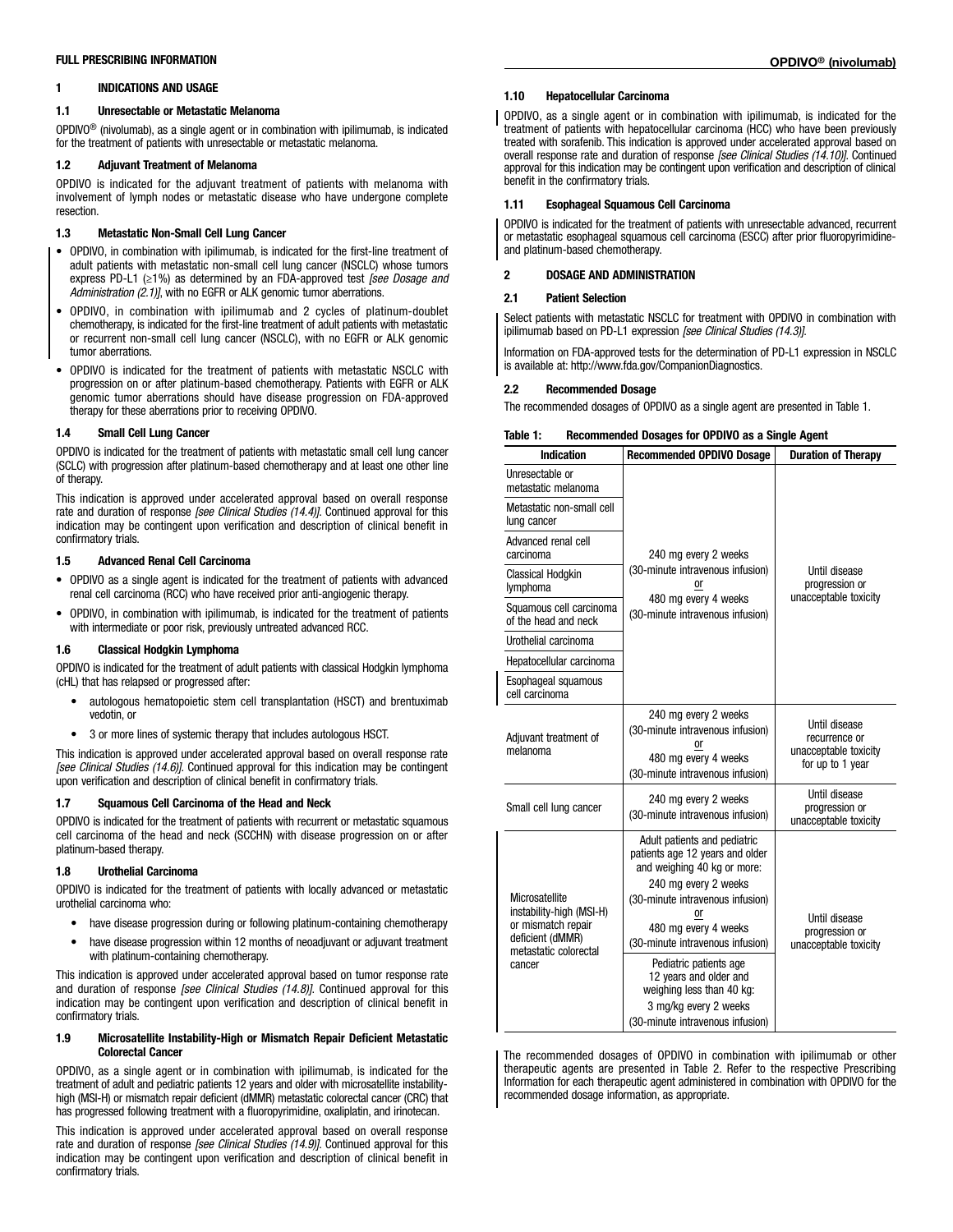| <b>Therapeutic Agents</b>                                                                                               |                                                                                                                                                                                                                                                                                                                                                                            |                                                                                                                                                          |
|-------------------------------------------------------------------------------------------------------------------------|----------------------------------------------------------------------------------------------------------------------------------------------------------------------------------------------------------------------------------------------------------------------------------------------------------------------------------------------------------------------------|----------------------------------------------------------------------------------------------------------------------------------------------------------|
| <b>Indication</b>                                                                                                       | <b>Recommended OPDIVO Dosage</b>                                                                                                                                                                                                                                                                                                                                           | <b>Duration of Therapy</b>                                                                                                                               |
| Unresectable or                                                                                                         | 1 mg/kg every 3 weeks<br>(30-minute intravenous infusion)<br>with ipilimumab 3 mg/kg<br>intravenously over 90 minutes<br>on the same day                                                                                                                                                                                                                                   | In combination with<br>ipilimumab for a maximum<br>of 4 doses or until<br>unacceptable toxicity.<br>whichever occurs earlier                             |
| metastatic melanoma                                                                                                     | 240 mg every 2 weeks<br>(30-minute intravenous infusion)<br>0r<br>480 mg every 4 weeks<br>(30-minute intravenous infusion)                                                                                                                                                                                                                                                 | After completing 4 doses<br>of combination therapy,<br>administer as single agent<br>until disease progression<br>or unacceptable toxicity               |
| Metastatic non-small<br>cell lung cancer<br>expressing PD-L1                                                            | 3 mg/kg every 2 weeks<br>(30-minute intravenous infusion)<br>with ipilimumab 1 mg/kg<br>every 6 weeks<br>(30-minute intravenous infusion)                                                                                                                                                                                                                                  | In combination with<br>ipilimumab until disease<br>progression, unacceptable<br>toxicity, or up to 2 years<br>in patients without<br>disease progression |
| Metastatic or recurrent<br>non-small cell lung<br>cancer                                                                | 360 mg every 3 weeks<br>(30-minute intravenous infusion)<br>with ipilimumab 1 mg/kg<br>every 6 weeks<br>(30-minute intravenous infusion)<br>and histology-based platinum                                                                                                                                                                                                   | In combination with<br>ipilimumab until disease<br>progression, unacceptable<br>toxicity, or up to 2 years in<br>patients without disease<br>progression |
|                                                                                                                         | doublet chemotherapy<br>every 3 weeks                                                                                                                                                                                                                                                                                                                                      | 2 cycles of histology-<br>based platinum-doublet<br>chemotherapy                                                                                         |
| Advanced renal cell<br>carcinoma                                                                                        | 3 mg/kg every 3 weeks<br>(30-minute intravenous infusion)<br>with ipilimumab 1 mq/kq<br>intravenously over 30 minutes<br>on the same day                                                                                                                                                                                                                                   | In combination with<br>ipilimumab for 4 doses                                                                                                            |
|                                                                                                                         | 240 mg every 2 weeks<br>(30-minute intravenous infusion)<br>or<br>480 mg every 4 weeks<br>(30-minute intravenous infusion)                                                                                                                                                                                                                                                 | After completing 4 doses<br>of combination therapy,<br>administer as single agent<br>until disease progression<br>or unacceptable toxicity               |
|                                                                                                                         | 3 mg/kg every 3 weeks<br>(30-minute intravenous infusion)<br>with ipilimumab 1 mg/kg<br>intravenously over 30 minutes<br>on the same day                                                                                                                                                                                                                                   | In combination with<br>ipilimumab for 4 doses                                                                                                            |
| Microsatellite<br>instability-high (MSI-H)<br>or mismatch repair<br>deficient (dMMR)<br>metastatic colorectal<br>cancer | Adult patients and pediatric<br>patients age 12 years and older<br>and weighing 40 kg or more:<br>240 mg every 2 weeks<br>(30-minute intravenous infusion)<br>or<br>480 mg every 4 weeks<br>(30-minute intravenous infusion)<br>Pediatric patients age<br>12 years and older and<br>weighing less than 40 kg:<br>3 mg/kg every 2 weeks<br>(30-minute intravenous infusion) | After completing 4 doses<br>of combination therapy,<br>administer as single agent<br>until disease progression<br>or unacceptable toxicity               |
|                                                                                                                         | 1 mg/kg every 3 weeks<br>(30-minute intravenous infusion)<br>with ipilimumab 3 mg/kg<br>intravenously over 30 minutes<br>on the same day                                                                                                                                                                                                                                   | In combination with<br>ipilimumab<br>for 4 doses                                                                                                         |
| Hepatocellular<br>carcinoma                                                                                             | 240 mg every 2 weeks<br>(30-minute intravenous infusion)<br>or<br>480 mg every 4 weeks<br>(30-minute intravenous infusion)                                                                                                                                                                                                                                                 | After completing 4 doses<br>οf<br>combination therapy,<br>administer as<br>single agent until disease<br>progression or<br>unacceptable toxicity         |

# Table 2: Recommended Dosages of OPDIVO in Combination with Other

#### 2.3 Dose Modifications

Recommendations for OPDIVO modifications are provided in Table 3. When OPDIVO is administered in combination with ipilimumab, if OPDIVO is withheld, ipilimumab should also be withheld. Review the Prescribing Information for ipilimumab for recommended dose modifications.

There are no recommended dose modifications for hypothyroidism or hyperthyroidism.

Interrupt or slow the rate of infusion in patients with mild or moderate infusion-related reactions. Discontinue OPDIVO in patients with severe or life-threatening infusionrelated reactions.

| Table 3: | <b>Recommended Dose Modifications for OPDIVO</b> |  |  |
|----------|--------------------------------------------------|--|--|
|          |                                                  |  |  |

| <b>Adverse Reaction</b>         | Severity*                                                                                                                                                                                                  |                                                                      |  |
|---------------------------------|------------------------------------------------------------------------------------------------------------------------------------------------------------------------------------------------------------|----------------------------------------------------------------------|--|
|                                 | Grade 2 diarrhea or colitis                                                                                                                                                                                | Withhold dose <sup>a</sup>                                           |  |
| Colitis                         | Grade 3 diarrhea or colitis                                                                                                                                                                                | Withhold dose <sup>a</sup> when<br>administered as a single<br>agent |  |
|                                 |                                                                                                                                                                                                            | Permanently discontinue<br>when administered with<br>ipilimumab      |  |
|                                 | Grade 4 diarrhea or colitis                                                                                                                                                                                | Permanently discontinue                                              |  |
| Pneumonitis                     | Grade 2 pneumonitis                                                                                                                                                                                        | Withhold dose <sup>a</sup>                                           |  |
|                                 | Grade 3 or 4 pneumonitis                                                                                                                                                                                   | Permanently discontinue                                              |  |
| Hepatitis/non-HCC <sup>b</sup>  | Aspartate aminotransferase (AST)<br>or alanine aminotransferase (ALT)<br>more than 3 and up to 5 times<br>the upper limit of normal (ULN) or<br>total bilirubin more than 1.5 and<br>up to 3 times the ULN | Withhold dose <sup>a</sup>                                           |  |
|                                 | AST or ALT more than 5 times<br>the ULN or total bilirubin more<br>than 3 times the ULN                                                                                                                    | Permanently discontinue                                              |  |
|                                 | • If AST/ALT is within normal<br>limits at baseline and increases<br>to more than 3 and up to<br>5 times the ULN                                                                                           |                                                                      |  |
| Hepatitis/HCC <sup>b</sup>      | • If AST/ALT is more than 1 and<br>up to 3 times ULN at baseline<br>and increases to more than<br>5 and up to 10 times the ULN                                                                             | Withhold dose <sup>c</sup>                                           |  |
|                                 | • If AST/ALT is more than 3 and<br>up to 5 times ULN at baseline<br>and increases to more than<br>8 and up to 10 times the ULN                                                                             |                                                                      |  |
|                                 | If AST or ALT increases to more<br>than 10 times the ULN or total<br>bilirubin increases to more than<br>3 times the ULN                                                                                   | Permanently discontinue                                              |  |
| <b>Hypophysitis</b>             | Grade 2 or 3 hypophysitis                                                                                                                                                                                  | Withhold dose <sup>a</sup>                                           |  |
|                                 | Grade 4 hypophysitis                                                                                                                                                                                       | Permanently discontinue                                              |  |
| Adrenal Insufficiency           | Grade 2 adrenal insufficiency                                                                                                                                                                              | Withhold dose <sup>a</sup>                                           |  |
|                                 | Grade 3 or 4 adrenal insufficiency                                                                                                                                                                         | Permanently discontinue                                              |  |
| <b>Type 1 Diabetes Mellitus</b> | Grade 3 hyperglycemia                                                                                                                                                                                      | Withhold dose <sup>a</sup>                                           |  |
|                                 | Grade 4 hyperglycemia                                                                                                                                                                                      | Permanently discontinue                                              |  |
| Nephritis and Renal             | Serum creatinine more than<br>1.5 and up to 6 times the ULN                                                                                                                                                | Withhold dose <sup>a</sup>                                           |  |
| Dysfunction                     | Serum creatinine more than<br>6 times the ULN                                                                                                                                                              | Permanently discontinue                                              |  |
| <b>Skin</b>                     | Grade 3 rash or suspected<br>Stevens-Johnson syndrome (SJS)<br>or toxic epidermal necrolysis<br>(TEN)                                                                                                      | Withhold dose <sup>a</sup>                                           |  |
|                                 | Grade 4 rash or confirmed SJS<br>or TEN                                                                                                                                                                    | Permanently discontinue                                              |  |
| Encephalitis                    | New-onset moderate or severe<br>neurologic signs or symptoms                                                                                                                                               | Withhold dose <sup>a</sup>                                           |  |
|                                 | Immune-mediated encephalitis                                                                                                                                                                               | Permanently discontinue                                              |  |

*(Continued)*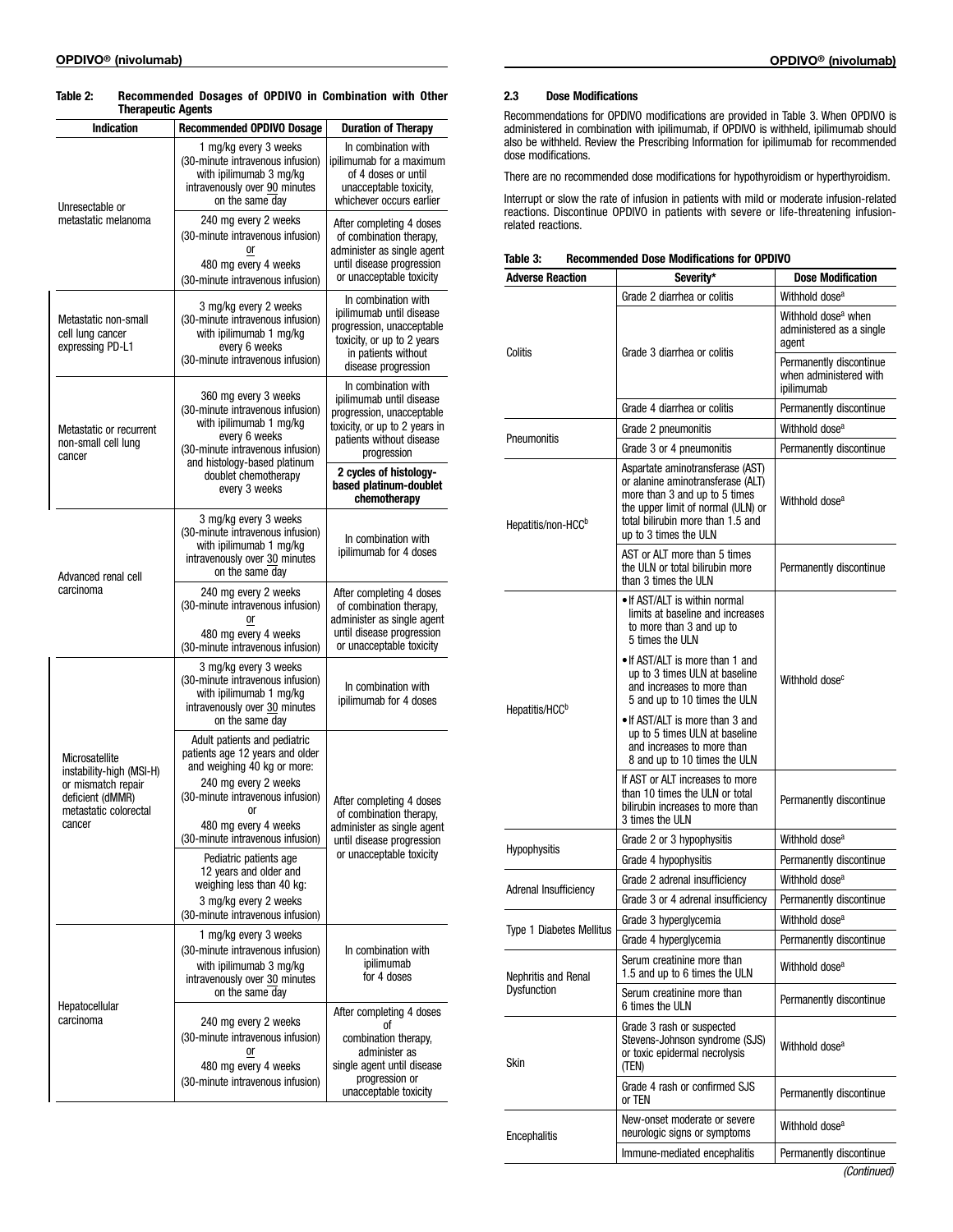### Table 3: Recommended Dose Modifications for OPDIVO

| (Continued)             |                                                                                                       |                                                       |
|-------------------------|-------------------------------------------------------------------------------------------------------|-------------------------------------------------------|
| <b>Adverse Reaction</b> | Severity*                                                                                             | <b>Dose Modification</b>                              |
|                         | Other Grade 3 adverse reaction<br>First occurrence<br>Recurrence of same<br>Grade 3 adverse reactions | Withhold dose <sup>a</sup><br>Permanently discontinue |
|                         | Life-threatening or Grade 4<br>adverse reaction                                                       | Permanently discontinue                               |
| 0ther                   | Grade 3 myocarditis                                                                                   | Permanently discontinue                               |
|                         | Requirement for 10 mg per day or<br>greater prednisone or equivalent<br>for more than 12 weeks        | Permanently discontinue                               |
|                         | Persistent Grade 2 or 3 adverse<br>reactions lasting 12 weeks or<br>longer                            | Permanently discontinue                               |

\* Toxicity was graded per National Cancer Institute Common Terminology Criteria for Adverse Events. Version 4.0 (NCI CTCAE v4).

<sup>a</sup> Resume treatment when adverse reaction improves to Grade 0 or 1.

**b** HCC: hepatocellular carcinoma.

<sup>c</sup> Resume treatment when AST/ALT returns to baseline.

#### 2.4 Preparation and Administration

Visually inspect for particulate matter and discoloration. OPDIVO is a clear to opalescent, colorless to pale-yellow solution. Discard if cloudy, discolored, or contains extraneous particulate matter other than a few translucent-to-white, proteinaceous particles. Do not shake.

#### Preparation

- Withdraw the required volume of OPDIVO and transfer into an intravenous container.
- Dilute OPDIVO with either 0.9% Sodium Chloride Injection, USP or 5% Dextrose Injection, USP to prepare an infusion with a final concentration ranging from 1 mg/mL to 10 mg/mL. The total volume of infusion must not exceed 160 mL.
	- For adult and pediatric patients with body weight ≥40 kg, do not exceed a total volume of infusion of 160 mL.
	- For adult and pediatric patients with body weight <40 kg, do not exceed a total volume of infusion of 4 mL/kg of body weight.
- Mix diluted solution by gentle inversion. Do not shake.
- Discard partially used vials or empty vials of OPDIVO.
- The product does not contain a preservative.
- After preparation, store the diluted solution either:
	- at room temperature for no more than 8 hours from the time of preparation to end of the infusion. Discard diluted solution if not used within 8 hours from the time of preparation; or
	- under refrigeration at  $2^{\circ}$ C to  $8^{\circ}$ C (36°F to 46°F) for no more than 24 hours from the time of preparation to end of infusion. Discard diluted solution if not used within 24 hours from the time of preparation.

#### • Do not freeze.

#### Administration

- Administer the infusion over 30 minutes through an intravenous line containing a sterile, non-pyrogenic, low protein binding in-line filter (pore size of 0.2 micrometer to 1.2 micrometer).
- Administer OPDIVO in combination with other therapeutic agents as follows:
	- With ipilimumab: administer OPDIVO first followed by ipilimumab on the same day.
	- With platinum-doublet chemotherapy: administer OPDIVO first followed by platinum-doublet chemotherapy on the same day
	- With ipilimumab and platinum-doublet chemotherapy: administer OPDIVO first followed by ipilimumab and then platinum-doublet chemotherapy on the same day.
- Use separate infusion bags and filters for each infusion.
- Flush the intravenous line at end of infusion.
- Do not co-administer other drugs through the same intravenous line.

#### 3 DOSAGE FORMS AND STRENGTHS

Injection: 40 mg/4 mL (10 mg/mL), 100 mg/10 mL (10 mg/mL), and 240 mg/24 mL (10 mg/mL) clear to opalescent, colorless to pale-yellow solution in a single-dose vial.

#### 4 CONTRAINDICATIONS

None.

#### 5 WARNINGS AND PRECAUTIONS

#### 5.1 Immune-Mediated Pneumonitis

OPDIVO can cause immune-mediated pneumonitis, defined as requiring use of corticosteroids and no clear alternate etiology. Fatal cases have been reported.

Monitor patients for signs with radiographic imaging and for symptoms of pneumonitis. Administer corticosteroids at a dose of 1 to 2 mg/kg/day prednisone equivalents for moderate (Grade 2) or more severe (Grade 3-4) pneumonitis, followed by corticosteroid taper. Permanently discontinue OPDIVO for severe (Grade 3) or life-threatening (Grade 4) pneumonitis and withhold OPDIVO until resolution for moderate (Grade 2) pneumonitis *[see Dosage and Administration (2.3)]*.

#### OPDIVO as a Single Agent

In patients who received OPDIVO as a single agent, immune-mediated pneumonitis occurred in 3.1% (61/1994) of patients. The median time to onset of immune-mediated pneumonitis was 3.5 months (range: 1 day to 22.3 months). Immune-mediated pneumonitis led to permanent discontinuation of OPDIVO in 1.1% and withholding of OPDIVO in 1.3% of patients. Approximately 89% of patients with pneumonitis received high-dose corticosteroids (at least 40 mg prednisone equivalents per day) for a median duration of 26 days (range: 1 day to 6 months). Complete resolution of symptoms following corticosteroid taper occurred in 67% of patients. Approximately 8% of patients had recurrence of pneumonitis after re-initiation of OPDIVO.

#### OPDIVO with Ipilimumab

*OPDIVO 1 mg/kg with Ipilimumab 3 mg/kg*

Immune-mediated pneumonitis occurred in 6% (25/407) of patients with melanoma and 10% (5/49) of patients with HCC who received OPDIVO 1 mg/kg with ipilimumab 3 mg/kg every 3 weeks. Median time to onset was 1.6 months (range: 24 days to 10.1 months) in patients with melanoma and 8.3 months (range: 1.2 to 17.5 months) in patients with HCC.

Immune-mediated pneumonitis led to permanent discontinuation of OPDIVO with ipilimumab in 2.9% of patients with melanoma or HCC (n=456) and withholding of OPDIVO with ipilimumab in 3.9%. All patients with pneumonitis required systemic corticosteroids, including 90% who received high-dose corticosteroids (at least 40 mg prednisone equivalents per day) for a median duration of 1 month (5 days to 25 months). Complete resolution occurred in 81% of patients. Of the 18 patients in whom OPDIVO or ipilimumab was withheld for pneumonitis, 11 reinitiated treatment after symptom improvement; of these, 18% (2/11) had recurrence of pneumonitis.

#### *OPDIVO 3 mg/kg with Ipilimumab 1 mg/kg*

Immune-mediated pneumonitis occurred in 4.4% (24/547) of patients with RCC and 1.7% (2/119) of patients with CRC who received OPDIVO 3 mg/kg with ipilimumab 1 mg/kg every 3 weeks. Median time to onset of immune-mediated pneumonitis was 2.6 months (range: 8 days to 9.2 months) in patients with RCC and 1.9 months (range: 27 days to 3 months) in patients with CRC.

Immune-mediated pneumonitis led to permanent discontinuation of OPDIVO with ipilimumab in 1.8% of patients with RCC or CRC (n=666) and withholding of OPDIVO with ipilimumab in 1.7%. All patients with pneumonitis required systemic corticosteroids, including 92% who received high-dose corticosteroids (at least 40 mg prednisone equivalents per day) for a median duration of 19 days (range: 4 days to 3.2 months). Approximately 8% required addition of infliximab to high-dose corticosteroids. Complete resolution of pneumonitis occurred in 81% of patients. Pneumonitis recurred after re-initiation of OPDIVO with ipilimumab in one patient with CRC.

In NSCLC, immune-mediated pneumonitis occurred in 9% (50/576) of patients receiving OPDIVO 3 mg/kg every 2 weeks with ipilimumab 1 mg/kg every 6 weeks, including Grade 4 (0.5%), Grade 3 (3.5%), and Grade 2 (4.0%) immune-mediated pneumonitis. Four patients (0.7%) died due to pneumonitis. The median duration was 1.5 months (range: 5 days to 25+ months). Immune-mediated pneumonitis led to permanent discontinuation of OPDIVO with ipilimumab in 5% of patients and withholding of OPDIVO with ipilimumab in 3.6% of patients.

Systemic corticosteroids were required in 100% of patients with pneumonitis followed by a corticosteroid taper. Pneumonitis resolved in 72% of the patients. Approximately 13% (2/16) of patients had recurrence of pneumonitis after re-initiation of OPDIVO with ipilimumab.

The incidence and severity of immune-mediated pneumonitis in patients with NSCLC treated with OPDIVO 360 mg every 3 weeks in combination with ipilimumab 1 mg/kg every 6 weeks and 2 cycles of platinum-doublet chemotherapy were comparable to treatment with OPDIVO in combination with ipilimumab only.

#### 5.2 Immune-Mediated Colitis

OPDIVO can cause immune-mediated colitis, defined as requiring use of corticosteroids with no clear alternate etiology.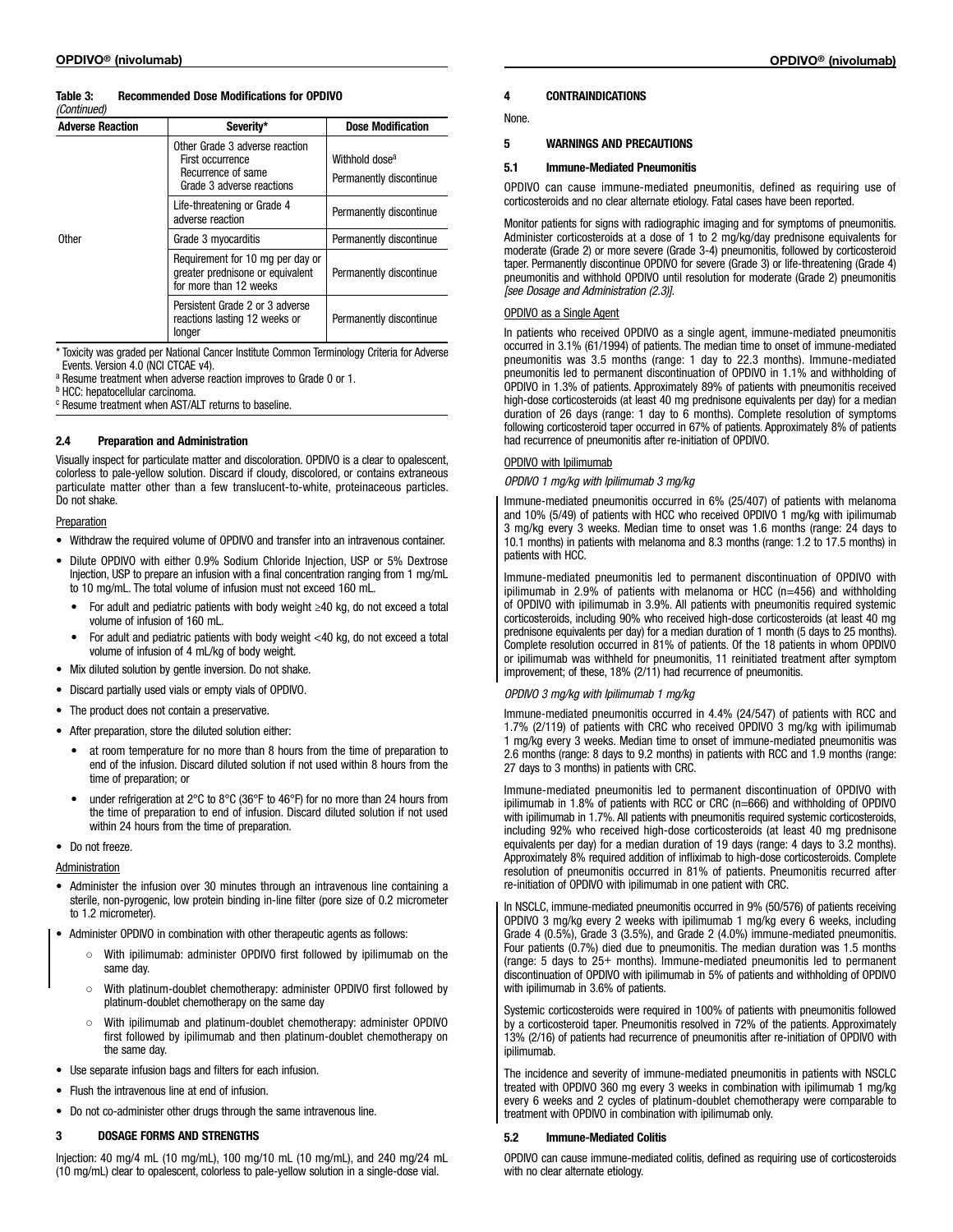Monitor patients for signs and symptoms of colitis. Administer corticosteroids at a dose of 1 to 2 mg/kg/day prednisone equivalents followed by corticosteroid taper for severe (Grade 3) or life-threatening (Grade 4) colitis. Administer corticosteroids at a dose of 0.5 to 1 mg/kg/day prednisone equivalents followed by corticosteroid taper for moderate (Grade 2) colitis of more than 5 days duration; if worsening or no improvement occurs despite initiation of corticosteroids, increase dose to 1 to 2 mg/kg/day prednisone equivalents.

Cytomegalovirus (CMV) infection/reactivation has been reported in patients with corticosteroid-refractory immune-mediated colitis. In cases of corticosteroid-refractory colitis, consider repeating infectious workup to exclude alternative etiologies. Addition of an alternative immunosuppressive agent to the corticosteroid therapy, or replacement of the corticosteroid therapy should be considered in corticosteroid-refractory immunemediated colitis if other causes are excluded.

Withhold OPDIVO for moderate or severe (Grade 2 or 3) colitis. Permanently discontinue OPDIVO for life-threatening (Grade 4) or for recurrent colitis upon re-initiation of OPDIVO *[see Dosage and Administration (2.3)]*.

When administered in combination with ipilimumab, withhold OPDIVO and ipilimumab for moderate colitis (Grade 2). Permanently discontinue OPDIVO and ipilimumab for severe or life-threatening (Grade 3 or 4) colitis or for recurrent colitis *[see Dosage and Administration (2.3)]*.

#### OPDIVO as a Single Agent

In patients who received OPDIVO as a single agent, immune-mediated colitis occurred in 2.9% (58/1994) of patients; the median time to onset was 5.3 months (range: 2 days to 20.9 months). Immune-mediated colitis led to permanent discontinuation of OPDIVO in 0.7% and withholding of OPDIVO in 1% of patients. Approximately 91% of patients with colitis received high-dose corticosteroids (at least 40 mg prednisone equivalents per day) for a median duration of 23 days (range: 1 day to 9.3 months). Four patients required addition of infliximab to high-dose corticosteroids. Complete resolution occurred in 74% of patients. Approximately 16% of patients had recurrence of colitis after re-initiation of OPDIVO.

#### OPDIVO with Ipilimumab

#### *OPDIVO 1 mg/kg with Ipilimumab 3 mg/kg*

Immune-mediated colitis occurred in 26% (107/407) of patients with melanoma and 10% (5/49) of patients with HCC who received OPDIVO 1 mg/kg with ipilimumab 3 mg/kg every 3 weeks, including three fatal cases. Median time to onset was 1.6 months (range: 3 days to 15.2 months) in patients with melanoma and 2 months (range: 1.1 to 19 months) in patients with HCC.

Immune-mediated colitis led to permanent discontinuation of OPDIVO with ipilimumab in 14% of patients with melanoma or HCC (n=456) and withholding of OPDIVO with ipilimumab in 7%. All patients with colitis required systemic corticosteroids, including 92% who received high-dose corticosteroids (at least 40 mg prednisone equivalents per day) for a median duration of 1 month (1 day to 30 months). Complete resolution occurred in 77% of patients. Of the 33 patients in whom OPDIVO or ipilimumab was withheld for colitis, 20 reinitiated treatment after symptom improvement; of these, 40% (8/20) had recurrence of colitis.

#### *OPDIVO 3 mg/kg with Ipilimumab 1 mg/kg*

Immune-mediated colitis occurred in 10% (52/547) of patients with RCC and 7% (8/119) of patients with CRC who received OPDIVO 3 mg/kg with ipilimumab 1 mg/kg every 3 weeks. Median time to onset of immune-mediated colitis was 1.7 months (range: 2 days to 19.2 months) in patients with RCC and 2.4 months (range: 22 days to 5.2 months) in patients with mCRC.

Immune-mediated colitis led to permanent discontinuation of OPDIVO with ipilimumab in 3.2% of patients with RCC or CRC (n=666) and withholding of OPDIVO with ipilimumab in 3.9%. All patients with colitis required systemic corticosteroids, including 80% who received high-dose corticosteroids (at least 40 mg prednisone equivalents per day) for a median duration of 21 days (range: 1 day to 27 months). Approximately 23% of patients with immune-mediated colitis required addition of infliximab to high-dose corticosteroids. Complete resolution occurred in 88% of patients. Two patients with RCC had recurrence of colitis after re-initiation of OPDIVO with ipilimumab.

#### 5.3 Immune-Mediated Hepatitis

OPDIVO can cause immune-mediated hepatitis, defined as requiring use of corticosteroids and no clear alternate etiology. Monitor patients for abnormal liver tests prior to and periodically during treatment. Administer corticosteroids at a dose of 1 to 2 mg/kg/day prednisone equivalents followed by corticosteroid taper for severe (Grade 3) or life-threatening (Grade 4) transaminase elevations, with or without concomitant elevation in total bilirubin. Administer corticosteroids at a dose of 0.5 to 1 mg/kg/day prednisone equivalents for moderate (Grade 2) transaminase elevations.

For patients without hepatocellular carcinoma (HCC): withhold OPDIVO for moderate (Grade 2) immune-mediated hepatitis and permanently discontinue OPDIVO for severe (Grade 3) or life-threatening (Grade 4) immune-mediated hepatitis *[see Dosage and Administration (2.3)]*.

For patients with HCC, permanently discontinue, withhold, or continue OPDIVO based on severity of immune-mediated hepatitis and baseline AST and ALT levels as described in Table 3 *[see Dosage and Administration (2.3)]*. In addition, administer corticosteroids at a

dose of 1 to 2 mg/kg/day prednisone equivalents followed by corticosteroid taper when OPDIVO is withheld or discontinued due to immune-mediated hepatitis.

#### OPDIVO as a Single Agent

In patients who received OPDIVO as a single agent, immune-mediated hepatitis occurred in 1.8% (35/1994) of patients; the median time to onset was 3.3 months (range: 6 days to 9 months). Immune-mediated hepatitis led to permanent discontinuation of OPDIVO in 0.7% and withholding of OPDIVO in 1% of patients. All patients with hepatitis received high-dose corticosteroids (at least 40 mg prednisone equivalents) for a median duration of 23 days (range: 1 day to 2 months). Two patients required the addition of mycophenolic acid to high-dose corticosteroids. Complete resolution occurred in 74% of patients. Approximately 29% of patients had recurrence of hepatitis after re-initiation of OPDIVO.

#### OPDIVO with Ipilimumab

*OPDIVO 1 mg/kg with Ipilimumab 3 mg/kg*

Immune-mediated hepatitis occurred in 13% (51/407) of patients with melanoma and 20% (10/49) of patients with HCC who received OPDIVO 1 mg/kg with ipilimumab 3 mg/kg every 3 weeks. Median time to onset was 2.1 months (range: 15 days to 11 months) in patients with melanoma and 1.3 months (range: 22 days to 4.1 months) in patients with HCC.

Immune-mediated hepatitis led to permanent discontinuation of OPDIVO with ipilimumab in 8% of patients with melanoma or HCC (n=456) and withholding of OPDIVO with ipilimumab in 7%. All patients with hepatitis required systemic corticosteroids, including 90% who received high-dose corticosteroids (at least 40 mg prednisone equivalents per day) for a median duration of 1 month (1 day to 34 months). Complete resolution occurred in 77% of patients. Of the 30 patients in whom OPDIVO or ipilimumab was withheld for hepatitis, 13 reinitiated treatment after symptom improvement; of these, 8% (1/13) had recurrence of hepatitis.

#### *OPDIVO 3 mg/kg with Ipilimumab 1 mg/kg*

Immune-mediated hepatitis occurred in 7% (38/547) of patients with RCC and 8% (10/119) with CRC who received OPDIVO 3 mg/kg with ipilimumab 1 mg/kg every 3 weeks. Median time to onset was 2 months (range: 14 days to 26.8 months) in patients with RCC and 2.2 months (range: 22 days to 10.5 months) in patients with CRC.

Immune-mediated hepatitis led to permanent discontinuation of OPDIVO with ipilimumab in 3.6% of patients with RCC or CRC (n=666) and withholding of OPDIVO and ipilimumab in 3.5%. All patients with hepatitis required systemic corticosteroids, including 94% who received high-dose corticosteroids (at least 40 mg prednisone equivalents per day) for a median duration of 1 month (range: 1 day to 7 months). Approximately 19% of patients with immune-mediated hepatitis required addition of mycophenolic acid to high-dose corticosteroids. Complete resolution occurred in 83% of patients. No patients had recurrence of hepatitis after re-initiation of OPDIVO with ipilimumab.

#### 5.4 Immune-Mediated Endocrinopathies

#### Hypophysitis

OPDIVO can cause immune-mediated hypophysitis. Monitor patients for signs and symptoms of hypophysitis. Administer hormone replacement as clinically indicated and corticosteroids at a dose of 1 mg/kg/day prednisone equivalents followed by corticosteroid taper for moderate (Grade 2) or greater hypophysitis. Withhold OPDIVO for moderate (Grade 2) or severe (Grade 3). Permanently discontinue OPDIVO for life-threatening (Grade 4) hypophysitis *[see Dosage and Administration (2.3)]*.

#### *OPDIVO as a Single Agent*

In patients who received OPDIVO as a single agent, hypophysitis occurred in 0.6% (12/1994) of patients; the median time to onset was 4.9 months (range: 1.4 to 11 months). Hypophysitis led to permanent discontinuation of OPDIVO in 0.1% and withholding of OPDIVO in 0.2% of patients. Approximately 67% of patients with hypophysitis received hormone replacement therapy and 33% received high-dose corticosteroids (at least 40 mg prednisone equivalents per day) for a median duration of 14 days (range: 5 to 26 days).

#### *OPDIVO with Ipilimumab*

*OPDIVO 1 mg/kg with Ipilimumab 3 mg/kg*

Hypophysitis occurred in 9% (36/407) of patients with melanoma and 4% (2/49) of patients with HCC who received OPDIVO 1 mg/kg with ipilimumab 3 mg/kg every 3 weeks. Median time to onset was 2.7 months (range: 27 days to 5.5 months) in patients with melanoma and 3.7 months (range: 3 to 4.3 months) in patients with HCC.

Hypophysitis led to permanent discontinuation of OPDIVO with ipilimumab in 4 patients with melanoma or HCC (n=456) and withholding of OPDIVO with ipilimumab in 20 patients. Twenty-three patients received high-dose corticosteroids (at least 40 mg prednisone equivalents per day) for a median duration of 17 days (1 day to 2 months). Complete resolution occurred in 16 patients.

#### *OPDIVO 3 mg/kg with Ipilimumab 1 mg/kg*

Hypophysitis occurred in 4.6% (25/547) of patients with RCC and 3.4% (4/119) of patients with CRC who received OPDIVO 3 mg/kg with ipilimumab 1 mg/kg every 3 weeks. Median time to onset was 2.8 months (range: 1.3 months to 7.3 months) in patients with RCC and 3.7 months (range: 2.8 to 5.5 months) in patients with CRC.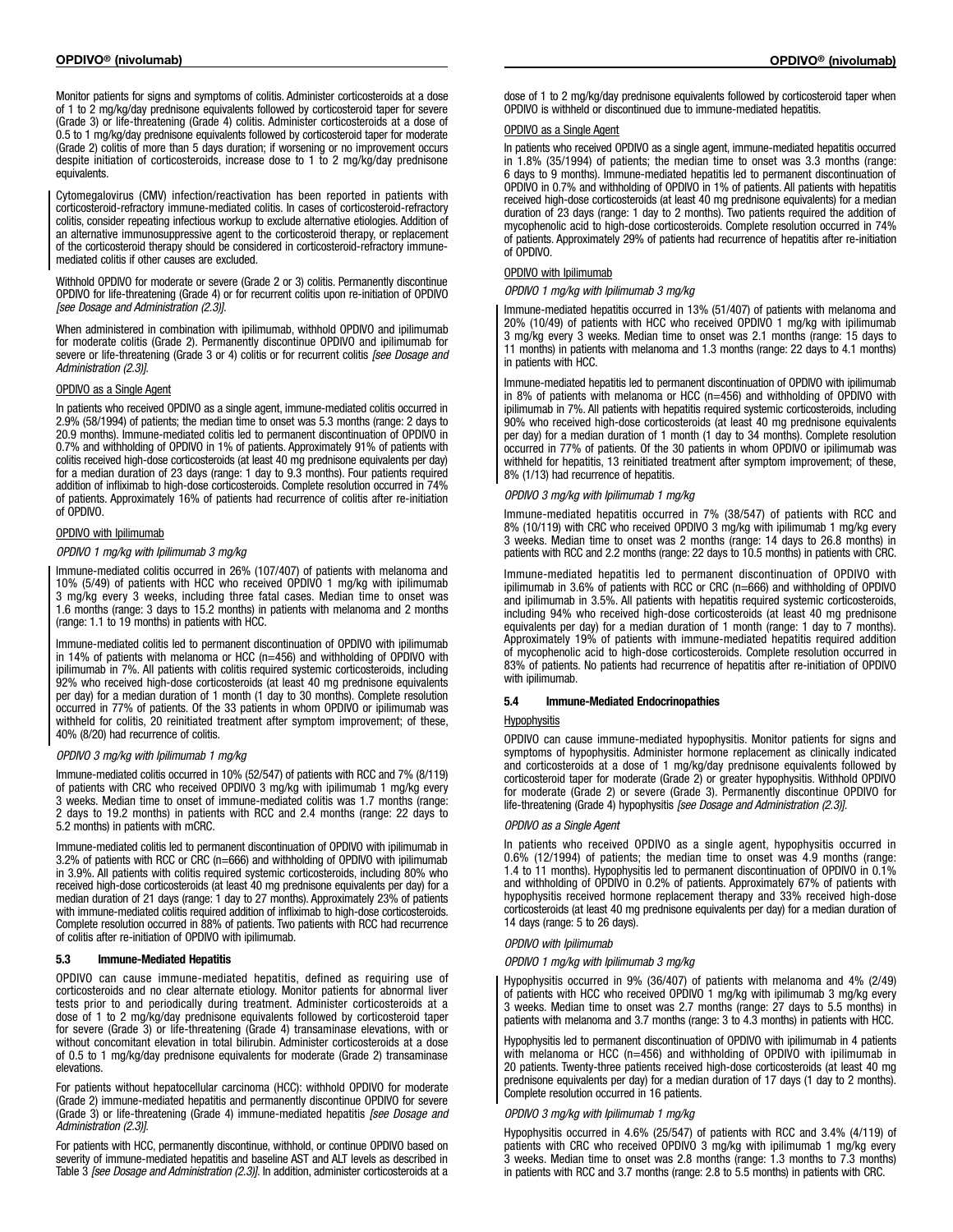Hypophysitis led to permanent discontinuation or withholding of OPDIVO with ipilimumab in 1.2% and 2.6% of patients with RCC or CRC (n=666), respectively. Approximately 72% of patients with hypophysitis received hormone replacement therapy and 55% received high-dose corticosteroids (at least 40 mg prednisone equivalents per day) for a median duration of 13 days (range: 1 day to 1.6 months).

#### Adrenal Insufficiency

OPDIVO can cause immune-mediated adrenal insufficiency. Monitor patients for signs and symptoms of adrenal insufficiency. Administer corticosteroids at a dose of 1 to 2 mg/kg/day prednisone equivalents followed by a corticosteroid taper for severe (Grade 3) or life-threatening (Grade 4) adrenal insufficiency. Withhold OPDIVO for moderate (Grade 2) and permanently discontinue OPDIVO for severe (Grade 3) or life-threatening (Grade 4) adrenal insufficiency *[see Dosage and Administration (2.3)]*.

#### *OPDIVO as a Single Agent*

In patients who received OPDIVO as a single agent, adrenal insufficiency occurred in 1% (20/1994) of patients and the median time to onset was 4.3 months (range: 15 days to 21 months). Adrenal insufficiency led to permanent discontinuation of OPDIVO in 0.1% and withholding of OPDIVO in 0.5% of patients. Approximately 85% of patients with adrenal insufficiency received hormone replacement therapy and 25% received high-dose corticosteroids (at least 40 mg prednisone equivalents per day) for a median duration of 11 days (range: 1 day to 1 month).

#### *OPDIVO with Ipilimumab*

#### *OPDIVO 1 mg/kg with Ipilimumab 3 mg/kg*

Adrenal insufficiency occurred in 5% (21/407) of patients with melanoma and 18% (9/49) of patients with HCC who received OPDIVO 1 mg/kg with ipilimumab 3 mg/kg every 3 weeks. Median time to onset was 3.0 months (range: 21 days to 9.4 months) in patients with melanoma and 2.8 months (range: 1.4 to 8 months) in patients with HCC.

Adrenal insufficiency led to permanent discontinuation of OPDIVO with ipilimumab in 2 patients with melanoma or HCC (n=456) and withholding of OPDIVO with ipilimumab in 9 patients. Ten patients received high-dose corticosteroids (at least 40 mg prednisone equivalents per day) for a median duration of 8.5 days (1 day to 3 months). Complete resolution occurred in 13 patients.

#### *OPDIVO 3 mg/kg with Ipilimumab 1 mg/kg*

Adrenal insufficiency occurred in 7% (41/547) of patients with RCC and 5.9% (7/119) patients with CRC who received OPDIVO 3 mg/kg with ipilimumab 1 mg/kg every 3 weeks. Median time to onset was 3.4 months (range: 2.0 months to 22.3 months) in RCC and 3.7 months (range: 2.5 to 13.4 months) in CRC.

Adrenal insufficiency led to permanent discontinuation of OPDIVO and ipilimumab in 1.2% of patients with RCC or CRC (n=666) and withholding of OPDIVO and ipilimumab in 2.6%. Approximately 94% of patients with adrenal insufficiency received hormone replacement therapy and 27% received high-dose corticosteroids (at least 40 mg prednisone equivalents per day) for a median duration of 12 days (range: 2 days to 5.6 months).

#### Hypothyroidism and Hyperthyroidism

OPDIVO can cause autoimmune thyroid disorders. Monitor thyroid function prior to and periodically during OPDIVO treatment. Administer hormone-replacement therapy for hypothyroidism. Initiate medical management for control of hyperthyroidism. There are no recommended dose adjustments of OPDIVO for hypothyroidism or hyperthyroidism.

#### *OPDIVO as a Single Agent*

In patients who received OPDIVO as a single agent, hypothyroidism or thyroiditis resulting in hypothyroidism occurred in 9% (171/1994) of patients; the median time to onset was 2.9 months (range: 1 day to 16.6 months). Approximately 79% of patients with hypothyroidism received levothyroxine and 4% also required corticosteroids. Resolution occurred in 35% of patients.

Hyperthyroidism occurred in 2.7% (54/1994) of patients who received OPDIVO as a single agent; the median time to onset was 1.5 months (range: 1 day to 14.2 months). Approximately 26% of patients with hyperthyroidism received methimazole, 9% received carbimazole, 4% received propylthiouracil, and 9% received corticosteroids. Resolution occurred in 76% of patients.

### *OPDIVO with Ipilimumab*

#### *OPDIVO 1 mg/kg with Ipilimumab 3 mg/kg*

Hypothyroidism or thyroiditis resulting in hypothyroidism occurred in 22% (89/407) of patients with melanoma and 22% (11/49) of patients with HCC who received OPDIVO 1 mg/kg with ipilimumab 3 mg/kg every 3 weeks. Median time to onset was 2.1 months (range: 1 day to 10.1 months) in patients with melanoma and 3.3 months (range: 1.4 to 16.2 months) in patients with HCC.

Hypothyroidism or thyroiditis resulting in hypothyroidism led to permanent discontinuation of OPDIVO with ipilimumab in 6 patients with melanoma or HCC (n=456) and withholding of OPDIVO with ipilimumab in 14 patients. Six patients received high-dose corticosteroids (at least 40 mg prednisone equivalents per day) for a median duration of 27 days (19 days to 1.6 months). Complete resolution occurred in 50 patients.

Hyperthyroidism occurred in 8% (34/407) of patients with melanoma and 10% (5/49) of patients with HCC who received OPDIVO 1 mg/kg with ipilimumab 3 mg/kg every 3 weeks. Median time to onset was 23 days (range: 3 days to 3.7 months) in patients with melanoma and 1.4 months (range: 1.4 to 2.8 months) in patients with HCC.

Hyperthyroidism led to withholding of OPDIVO with ipilimumab in 14 patients with melanoma or HCC (n=456). Five patients received high-dose corticosteroids (at least 40 mg prednisone equivalents per day) for a median duration of 23 days (5 to 29 days). Complete resolution occurred in 38 patients.

#### *OPDIVO 3 mg/kg with Ipilimumab 1 mg/kg*

Hypothyroidism or thyroiditis resulting in hypothyroidism occurred in 22% (119/547) of patients with RCC and 15% (18/119) of patients with CRC who received OPDIVO 3 mg/kg and ipilimumab 1 mg/kg every 3 weeks. Median time to onset was 2.2 months (range: 1 day to 21.4 months) in patients with RCC and 2.3 months (range: 22 days to 9.8 months) in patients with CRC. Of the 137 patients with RCC or CRC who developed hypothyroidism, approximately 81% of patients with RCC and 78% with CRC received levothyroxine.

Hyperthyroidism occurred in 12% (66/547) of patients with RCC and 12% (14/119) of patients with CRC who received OPDIVO 3 mg/kg with ipilimumab 1 mg/kg every 3 weeks. Median time to onset was 1.4 months (range: 6 days to 14.2 months) in RCC and 1.1 months (range: 21 days to 5.4 months) in CRC. Of the 80 patients with RCC or CRC who developed hyperthyroidism, approximately 15% received methimazole and 2% received carbimazole.

#### Type 1 Diabetes Mellitus

OPDIVO can cause Type 1 diabetes mellitus. Monitor for hyperglycemia. Withhold OPDIVO in cases of severe (Grade 3) hyperglycemia until metabolic control is achieved. Permanently discontinue OPDIVO for life-threatening (Grade 4) hyperglycemia *[see Dosage and Administration (2.3)]*.

#### *OPDIVO as a Single Agent*

In patients who received OPDIVO as a single agent, diabetes occurred in 0.9% (17/1994) of patients including two cases of diabetic ketoacidosis. Median time to onset was 4.4 months (range: 15 days to 22 months).

### *OPDIVO with Ipilimumab*

*OPDIVO 1 mg/kg with Ipilimumab 3 mg/kg*

Diabetes occurred in 1.5% (6/407) of patients with melanoma who received OPDIVO 1 mg/kg with ipilimumab 3 mg/kg every 3 weeks. Median time to onset was 2.5 months (range: 1.3 to 4.4 months). OPDIVO with ipilimumab was withheld in a patient and permanently discontinued in a second patient who developed diabetes.

#### *OPDIVO 3 mg/kg with Ipilimumab 1 mg/kg*

Diabetes occurred in 2.7% (15/547) of patients with RCC who received OPDIVO 3 mg/kg with ipilimumab 1 mg/kg every 3 weeks; the median time to onset was 3.2 months (range: 19 days to 16.8 months). OPDIVO with ipilimumab was withheld in 33% of patients and permanently discontinued in 20% of patients who developed diabetes.

#### 5.5 Immune-Mediated Nephritis and Renal Dysfunction

OPDIVO can cause immune-mediated nephritis, defined as renal dysfunction or ≥Grade 2 increased creatinine, requirement for corticosteroids, and no clear alternate etiology. Monitor patients for elevated serum creatinine prior to and periodically during treatment. Administer corticosteroids at a dose of 1 to 2 mg/kg/day prednisone equivalents followed by corticosteroid taper for life-threatening (Grade 4) increased serum creatinine. Administer corticosteroids at a dose of 0.5 to 1 mg/kg/day prednisone equivalents for moderate (Grade 2) or severe (Grade 3) increased serum creatinine, if worsening or no improvement occurs, increase dose of corticosteroids to 1 to 2 mg/kg/day prednisone equivalents.

Withhold OPDIVO for moderate (Grade 2) or severe (Grade 3) increased serum creatinine. Permanently discontinue OPDIVO for life-threatening (Grade 4) increased serum creatinine *[see Dosage and Administration (2.3)]*.

#### OPDIVO as a Single Agent

In patients who received OPDIVO as a single agent, immune-mediated nephritis and renal dysfunction occurred in 1.2% (23/1994) of patients; the median time to onset was 4.6 months (range: 23 days to 12.3 months). Immune-mediated nephritis and renal dysfunction led to permanent discontinuation of OPDIVO in 0.3% and withholding of OPDIVO in 0.8% of patients. All patients received high-dose corticosteroids (at least 40 mg prednisone equivalents per day) for a median duration of 21 days (range: 1 day to 15.4 months). Complete resolution occurred in 48% of patients. No patients had recurrence of nephritis or renal dysfunction after re-initiation of OPDIVO.

#### OPDIVO with Ipilimumab

*OPDIVO 1 mg/kg with Ipilimumab 3 mg/kg*

Immune-mediated nephritis and renal dysfunction occurred in 2.2% (9/407) of patients with melanoma who received OPDIVO 1 mg/kg with ipilimumab 3 mg/kg every 3 weeks. Median time to onset was 2.7 months (range: 9 days to 7.9 months). Immune-mediated nephritis and renal dysfunction led to permanent discontinuation or withholding of OPDIVO with ipilimumab in 0.7% and 0.5% of patients, respectively. Approximately 67% of patients received high-dose corticosteroids (at least 40 mg prednisone equivalents per day) for a median duration of 13.5 days (range: 1 day to 1.1 months). Complete resolution occurred in all patients. Two patients resumed OPDIVO with ipilimumab without recurrence of nephritis or renal dysfunction.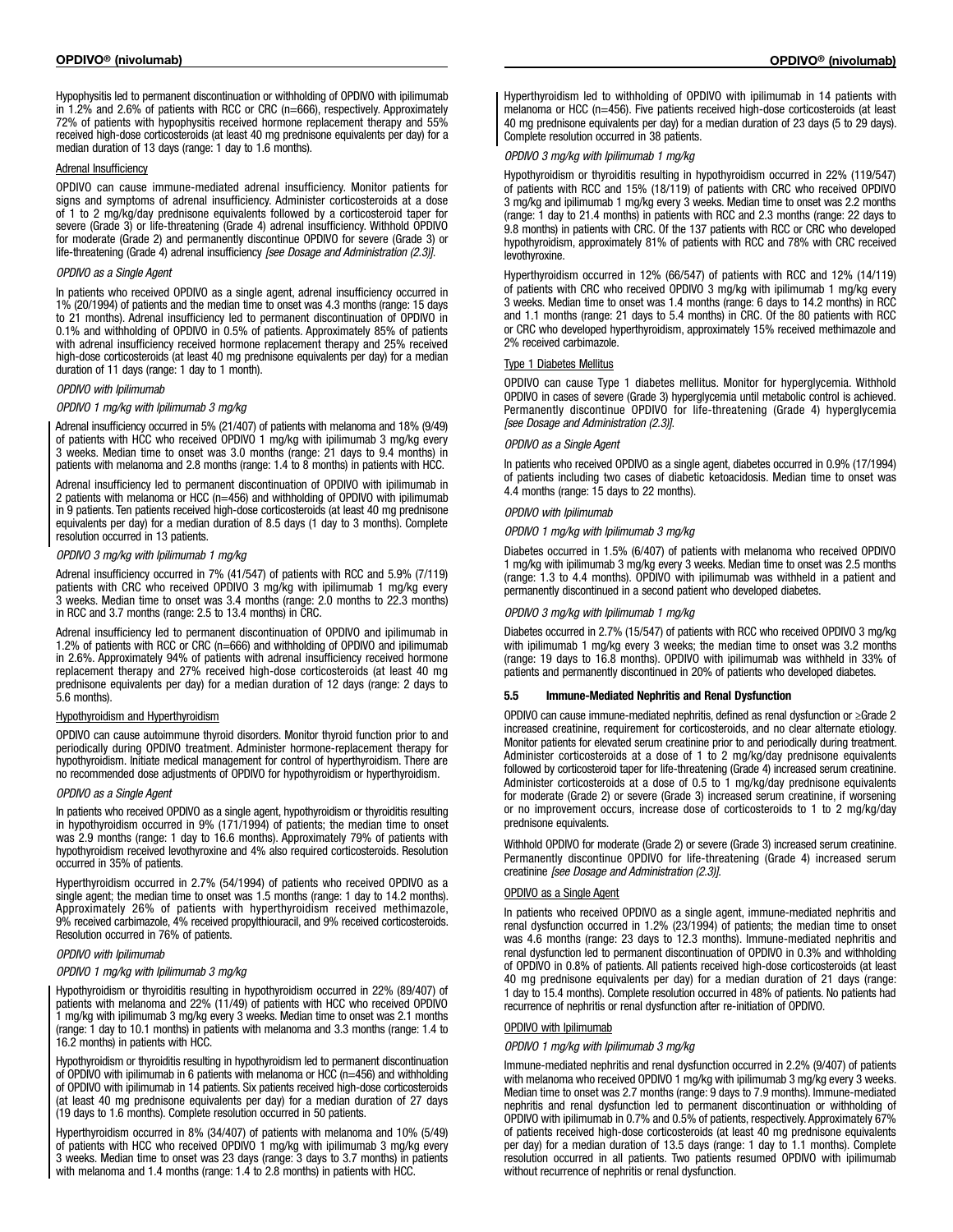#### *OPDIVO 3 mg/kg with Ipilimumab 1 mg/kg*

Immune-mediated nephritis and renal dysfunction occurred in 4.6% (25/547) of patients with RCC and 1.7% (2/119) of patients with CRC who received OPDIVO 3 mg/kg with ipilimumab 1 mg/kg every 3 weeks. Median time to onset was 3 months (range: 1 day to 13.2 months) among these 27 patients.

Immune-mediated nephritis and renal dysfunction led to permanent discontinuation of OPDIVO with ipilimumab in 1.2% of patients with RCC or CRC (n=666) and withholding of OPDIVO and ipilimumab in 2.3%. Approximately 78% of patients with immunemediated nephritis and renal dysfunction received high-dose corticosteroids (at least 40 mg prednisone equivalents per day) for a median duration of 17 days (range: 1 day to 6 months). Complete resolution occurred in 63% of patients. One of 16 patients with RCC had recurrence of nephritis or renal dysfunction after re-initiation of OPDIVO with ipilimumab.

#### 5.6 Immune-Mediated Skin Adverse Reactions

OPDIVO can cause immune-mediated rash, including Stevens-Johnson syndrome (SJS) and toxic epidermal necrolysis (TEN), some cases with fatal outcome. For symptoms or signs of SJS or TEN, withhold OPDIVO and refer the patient for specialized care for assessment and treatment. If SJS or TEN is confirmed, permanently discontinue OPDIVO *[see Dosage and Administration (2.3)]*.

For immune-mediated rash, administer corticosteroids at a dose of 1 to 2 mg/kg/day prednisone equivalents followed by a corticosteroid taper for severe (Grade 3) or life-threatening (Grade 4) rash. Withhold OPDIVO for severe (Grade 3) rash and permanently discontinue OPDIVO for life-threatening (Grade 4) rash.

#### OPDIVO as a Single Agent

In patients who received OPDIVO as a single agent, immune-mediated rash occurred in 9% (171/1994) of patients; the median time to onset was 2.8 months (range: <1 day to 25.8 months). Immune-mediated rash led to permanent discontinuation of OPDIVO in 0.3% and withholding of OPDIVO in 0.8% of patients. Approximately 16% of patients with rash received high-dose corticosteroids (at least 40 mg prednisone equivalents per day) for a median duration of 12 days (range: 1 day to 8.9 months) and 85% received topical corticosteroids. Complete resolution occurred in 48% of patients. Recurrence of rash occurred in 1.4% of patients who resumed OPDIVO after resolution of rash.

#### OPDIVO with Ipilimumab

*OPDIVO 1 mg/kg with Ipilimumab 3 mg/kg*

Immune-mediated rash occurred in 22.6% (92/407) of patients with melanoma and 35% (17/49) of patients with HCC who received OPDIVO 1 mg/kg with ipilimumab 3 mg/kg every 3 weeks. Median time to onset was 18 days (range: 1 day to 9.7 months) in patients with melanoma and 15 days (range: 6 days to 3.1 months) in patients with HCC.

Immune-mediated rash led to permanent discontinuation of OPDIVO with ipilimumab in 0.4% of patients with melanoma or HCC (n=456) and withholding of OPDIVO with ipilimumab in 4.4%. All patients with rash required systemic corticosteroids, including 18% who received high-dose corticosteroids (at least 40 mg prednisone equivalents per day) for a median duration of 12 days (1 day to 5.3 months). Complete resolution occurred in 52% of patients. Of the 20 patients in whom OPDIVO or ipilimumab was withheld for rash, 12 reinitiated treatment after symptom improvement; of these, 17% (2/12) had recurrence of rash.

#### *OPDIVO 3 mg/kg with Ipilimumab 1 mg/kg*

Immune-mediated rash occurred in 16% (90/547) of patients with RCC and 14% (17/119) of patients with CRC who received OPDIVO 3 mg/kg with ipilimumab 1 mg/kg every 3 weeks. Median time to onset was 1.5 months (range: 1 day to 20.9 months) in RCC and 26 days (range: 5 days to 9.8 months) in CRC.

Immune-mediated rash led to permanent discontinuation or withholding of OPDIVO with ipilimumab in 0.5% of patients with RCC or CRC (n=666) and withholding of OPDIVO with ipilimumab in 2.6% of patients. All patients with immune-mediated rash required systemic corticosteroids, including 19% who received high-dose corticosteroids (at least 40 mg prednisone equivalents per day) for a median duration of 22 days (range: 1 day to 23 months). Complete resolution occurred in 66% of patients. Immune-mediated rash recurred in approximately 3% (3/98) of patients who resumed OPDIVO and ipilimumab.

#### 5.7 Immune-Mediated Encephalitis

OPDIVO can cause immune-mediated encephalitis with no clear alternate etiology. Evaluation of patients with neurologic symptoms may include, but not be limited to, consultation with a neurologist, brain MRI, and lumbar puncture.

Withhold OPDIVO in patients with new-onset moderate to severe neurologic signs or symptoms and evaluate to rule out infectious or other causes of moderate to severe neurologic deterioration. If other etiologies are ruled out, administer corticosteroids at a dose of 1 to 2 mg/kg/day prednisone equivalents for patients with immune-mediated encephalitis, followed by corticosteroid taper. Permanently discontinue OPDIVO for immune-mediated encephalitis *[see Dosage and Administration (2.3)]*.

#### OPDIVO as a Single Agent

In patients who received OPDIVO as a single agent, encephalitis occurred in 0.2% (3/1994). Fatal limbic encephalitis occurred in one patient after 7.2 months of exposure despite discontinuation of OPDIVO and administration of corticosteroids. In the other two patients, encephalitis occurred post-allogeneic HSCT *[see Warnings and Precautions (5.10)]*.

#### OPDIVO with Ipilimumab

*OPDIVO 1 mg/kg with Ipilimumab 3 mg/kg*

Encephalitis occurred in one patient (0.2%) with melanoma who received OPDIVO 1 mg/kg with ipilimumab 3 mg/kg every 3 weeks after 1.7 months of exposure.

#### *OPDIVO 3 mg/kg with Ipilimumab 1 mg/kg*

Encephalitis occurred in one patient (0.2%) with RCC after approximately 4 months of exposure and one patient (0.8%) with CRC after 15 days of exposure. The patient with CRC required infliximab and high-dose corticosteroids (at least 40 mg prednisone equivalents per day).

#### 5.8 Other Immune-Mediated Adverse Reactions

OPDIVO can cause other clinically significant and potentially fatal immune-mediated adverse reactions. Immune-mediated adverse reactions may occur after discontinuation of OPDIVO therapy. For any suspected immune-mediated adverse reactions, exclude other causes. Based on the severity of the adverse reaction, permanently discontinue or withhold OPDIVO, administer high-dose corticosteroids, and if appropriate, initiate hormone-replacement therapy. Upon improvement to Grade 1 or less, initiate corticosteroid taper and continue to taper over at least 1 month. Consider restarting OPDIVO after completion of corticosteroid taper based on the severity of the event *[see Dosage and Administration (2.3)]*.

Across clinical trials of OPDIVO administered as a single agent or in combination with ipilimumab, the following clinically significant immune-mediated adverse reactions, some with fatal outcome, occurred in <1.0% of patients who received OPDIVO: myocarditis, rhabdomyolysis, myositis, uveitis, iritis, pancreatitis, facial and abducens nerve paresis, demyelination, polymyalgia rheumatica, autoimmune neuropathy, Guillain-Barré syndrome, hypopituitarism, systemic inflammatory response syndrome, gastritis, duodenitis, sarcoidosis, histiocytic necrotizing lymphadenitis (Kikuchi lymphadenitis), motor dysfunction, vasculitis, aplastic anemia, pericarditis, and myasthenic syndrome.

If uveitis occurs in combination with other immune-mediated adverse reactions, consider a Vogt-Koyanagi-Harada-like syndrome, which has been observed in patients who received OPDIVO or OPDIVO in combination with ipilimumab and may require treatment with systemic steroids to reduce the risk of permanent vision loss.

#### 5.9 Infusion-Related Reactions

OPDIVO can cause severe infusion-related reactions, which have been reported in <1.0% of patients in clinical trials. Discontinue OPDIVO in patients with severe or life-threatening infusion-related reactions. Interrupt or slow the rate of infusion in patients with mild or moderate infusion-related reactions *[see Dosage and Administration (2.3)]*.

#### OPDIVO as a Single Agent

In patients who received OPDIVO as a 60-minute intravenous infusion, infusion-related reactions occurred in 6.4% (127/1994) of patients.

In a trial assessing the pharmacokinetics and safety of a more rapid infusion, in which patients received OPDIVO as a 60-minute intravenous infusion or a 30-minute intravenous infusion, infusion-related reactions occurred in 2.2% (8/368) and 2.7% (10/369) of patients, respectively. Additionally, 0.5% (2/368) and 1.4% (5/369) of patients, respectively, experienced adverse reactions within 48 hours of infusion that led to dose delay, permanent discontinuation or withholding of OPDIVO.

#### OPDIVO with Ipilimumab

*OPDIVO 1 mg/kg with Ipilimumab 3 mg/kg*

Infusion-related reactions occurred in 2.5% (10/407) of patients with melanoma and in 8% (4/49) of patients with HCC who received OPDIVO 1 mg/kg with ipilimumab 3 mg/kg every 3 weeks.

#### *OPDIVO 3 mg/kg with Ipilimumab 1 mg/kg*

Infusion-related reactions occurred in 5.1% (28/547) of patients with RCC and 4.2% (5/119) of patients with CRC who received OPDIVO 3 mg/kg with ipilimumab 1 mg/kg every 3 weeks, respectively.

#### 5.10 Complications of Allogeneic Hematopoietic Stem Cell Transplantation

Fatal and other serious complications can occur in patients who receive allogeneic hematopoietic stem cell transplantation (HSCT) before or after being treated with a PD-1 receptor blocking antibody. Transplant-related complications include hyperacute graft-versus-host-disease (GVHD), acute GVHD, chronic GVHD, hepatic veno-occlusive disease (VOD) after reduced intensity conditioning, and steroid-requiring febrile syndrome (without an identified infectious cause) *[see Adverse Reactions (6.1)]*. These complications may occur despite intervening therapy between PD-1 blockade and allogeneic HSCT.

Follow patients closely for evidence of transplant-related complications and intervene promptly. Consider the benefit versus risks of treatment with a PD-1 receptor blocking antibody prior to or after an allogeneic HSCT.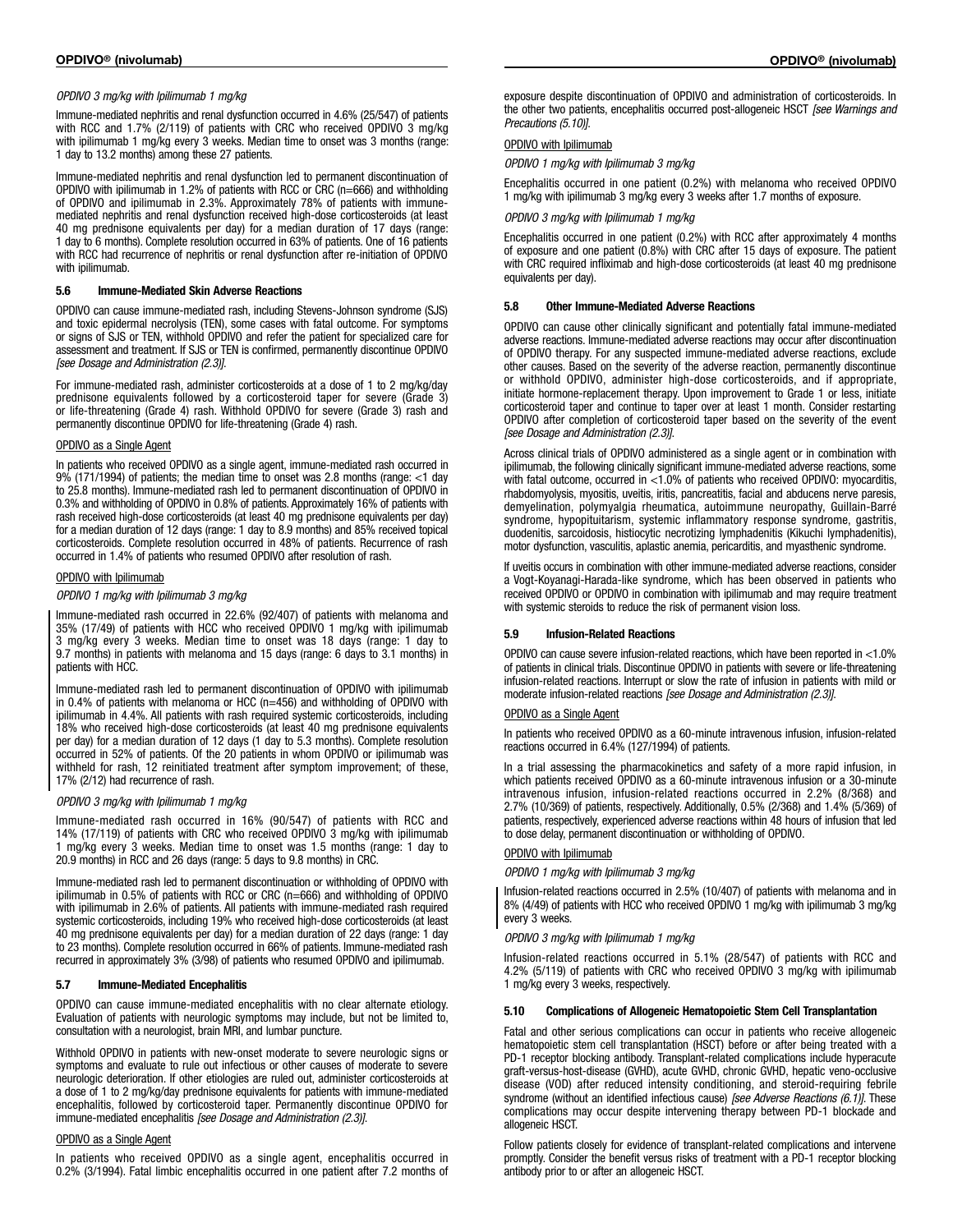Based on its mechanism of action and data from animal studies, OPDIVO can cause fetal harm when administered to a pregnant woman. In animal reproduction studies, administration of nivolumab to cynomolgus monkeys from the onset of organogenesis through delivery resulted in increased abortion and premature infant death. Advise pregnant women of the potential risk to a fetus. Advise females of reproductive potential to use effective contraception during treatment with OPDIVO and for at least 5 months after the last dose *[see Use in Specific Populations (8.1, 8.3)]*.

#### 5.12 Increased Mortality in Patients with Multiple Myeloma when OPDIVO Is Added to a Thalidomide Analogue and Dexamethasone

In randomized clinical trials in patients with multiple myeloma, the addition of a PD-1 blocking antibody, including OPDIVO, to a thalidomide analogue plus dexamethasone, a use for which no PD-1 or PD-L1 blocking antibody is indicated, resulted in increased mortality. Treatment of patients with multiple myeloma with a PD-1 or PD-L1 blocking antibody in combination with a thalidomide analogue plus dexamethasone is not recommended outside of controlled clinical trials.

#### 6 ADVERSE REACTIONS

The following clinically significant adverse reactions are described elsewhere in the labeling.

- Immune-Mediated Pneumonitis *[see Warnings and Precautions (5.1)]*
- Immune-Mediated Colitis *[see Warnings and Precautions (5.2)]*
- Immune-Mediated Hepatitis *[see Warnings and Precautions (5.3)]*
- Immune-Mediated Endocrinopathies *[see Warnings and Precautions (5.4)]*
- Immune-Mediated Nephritis and Renal Dysfunction *[see Warnings and Precautions (5.5)]*
- Immune-Mediated Skin Adverse Reactions *[see Warnings and Precautions (5.6)]*
- Immune-Mediated Encephalitis *[see Warnings and Precautions (5.7)]*
- Other Immune-Mediated Adverse Reactions *[see Warnings and Precautions (5.8)]*
- Infusion-Related Reactions *[see Warnings and Precautions (5.9)]*
- Complications of Allogeneic HSCT *[see Warnings and Precautions (5.10)]*

#### 6.1 Clinical Trials Experience

Because clinical trials are conducted under widely varying conditions, adverse reaction rates observed in the clinical trials of a drug cannot be directly compared to rates in the clinical trials of another drug and may not reflect the rates observed in practice.

The data in WARNINGS AND PRECAUTIONS reflect exposure to OPDIVO as a single agent in 1994 patients enrolled in CHECKMATE-037, CHECKMATE-017, CHECKMATE-057, CHECKMATE-066, CHECKMATE-025, CHECKMATE-067, CHECKMATE-205, CHECKMATE-039 or a single-arm trial in NSCLC (n=117); OPDIVO 1 mg/kg with ipilimumab 3 mg/kg in patients enrolled in CHECKMATE-067  $(n=313)$ , CHECKMATE-040 (n=49), or another randomized trial (n=94); OPDIVO 3 mg/kg administered with ipilimumab 1 mg/kg (n=666) in patients enrolled in CHECKMATE-214 or CHECKMATE-142; OPDIVO 3 mg/kg every 2 weeks with ipilimumab 1 mg/kg every 6 weeks (n=576) in patients enrolled in CHECKMATE-227; and OPDIVO 360 mg with ipilimumab 1 mg/kg and 2 cycles of platinum-doublet chemotherapy in CHECKMATE-9LA (n=361).

#### Unresectable or Metastatic Melanoma

#### *Previously Treated Metastatic Melanoma*

The safety of OPDIVO was evaluated in CHECKMATE-037, a randomized, open-label trial in 370 patients with unresectable or metastatic melanoma *[see Clinical Studies (14.1)]*. Patients had documented disease progression following treatment with ipilimumab and, if BRAF V600 mutation positive, a BRAF inhibitor. The trial excluded patients with autoimmune disease, prior ipilimumab-related Grade 4 adverse reactions (except for endocrinopathies) or Grade 3 ipilimumab-related adverse reactions that had not resolved or were inadequately controlled within 12 weeks of the initiating event, patients with a condition requiring chronic systemic treatment with corticosteroids (>10 mg daily prednisone equivalent) or other immunosuppressive medications, a positive test for hepatitis B or C, and a history of HIV. Patients received OPDIVO 3 mg/kg by intravenous infusion over 60 minutes every 2 weeks (n=268) or investigator's choice<br>of chemotherapy (n=102): dacarbazine 1000 mg/m<sup>2</sup> intravenously every 3 weeks or carboplatin AUC 6 mg/mL/min and paclitaxel 175 mg/m<sup>2</sup> intravenously every 3 weeks. The median duration of exposure was 5.3 months (range: 1 day to 13.8+ months) in OPDIVO-treated patients and was 2 months (range: 1 day to 9.6+ months) in chemotherapy-treated patients. In this ongoing trial, 24% of patients received OPDIVO for >6 months and 3% of patients received OPDIVO for >1 year.

The population characteristics in the OPDIVO group and the chemotherapy group were similar: 66% male, median age 59.5 years, 98% White, baseline Eastern Cooperative Oncology Group (ECOG) performance status 0 (59%) or 1 (41%), 74% with M1c stage disease, 73% with cutaneous melanoma, 11% with mucosal melanoma, 73% received two or more prior therapies for advanced or metastatic disease, and 18% had brain metastasis. There were more patients in the OPDIVO group with elevated lactate dehydrogenase (LDH) at baseline (51% vs. 38%).

Serious adverse reactions occurred in 41% of patients receiving OPDIVO. OPDIVO was discontinued for adverse reactions in 9% of patients. Twenty-six percent of patients receiving OPDIVO had a dose interruption for an adverse reaction. Grade 3 and 4 adverse reactions occurred in 42% of patients receiving OPDIVO. The most frequent Grade 3 and 4 adverse reactions reported in 2% to <5% of patients receiving OPDIVO were abdominal pain, hyponatremia, increased aspartate aminotransferase, and increased lipase. The most common adverse reaction (reported in ≥20% of patients) was rash.

Tables 4 and 5 summarize the adverse reactions and laboratory abnormalities, respectively, in CHECKMATE-037.

#### Table 4: Adverse Reactions Occurring in ≥10% of OPDIVO-Treated Patients and at a Higher Incidence than in the Chemotherapy Arm (Between Arm Difference of ≥5% All Grades or ≥2% Grades 3-4) - CHECKMATE-037

| <b>Adverse Reaction</b>                                |                          | <b>OPDIVO</b><br>$(n=268)$ | Chemotherapy<br>(n=102) |                   |  |
|--------------------------------------------------------|--------------------------|----------------------------|-------------------------|-------------------|--|
|                                                        | <b>All Grades</b><br>(%) | Grades 3-4<br>(%)          | All Grades<br>(%)       | Grades 3-4<br>(%) |  |
| <b>Skin and Subcutaneous Tissue</b>                    |                          |                            |                         |                   |  |
| Rasha                                                  | 21                       | 0.4                        |                         | 0                 |  |
| Pruritus                                               | 19                       | 0                          | 3.9                     | 0                 |  |
| <b>Respiratory, Thoracic and</b><br><b>Mediastinal</b> |                          |                            |                         |                   |  |
| Cough                                                  | 17                       | $\mathbf{0}$               | 6                       | 0                 |  |
| <b>Infections</b>                                      |                          |                            |                         |                   |  |
| Upper respiratory tract infection <sup>b</sup>         | 11                       | 0                          | 2.0                     | 0                 |  |
| General                                                |                          |                            |                         |                   |  |
| Peripheral edema                                       | 10                       |                            | 5                       |                   |  |

Toxicity was graded per NCI CTCAE v4.

a Includes maculopapular rash, erythematous rash, pruritic rash, follicular rash, macular rash, papular rash, pustular rash, vesicular rash, and acneiform dermatitis.

**b** Includes rhinitis, pharyngitis, and nasopharyngitis.

Clinically important adverse reactions in <10% of patients who received OPDIVO were:

*Cardiac Disorders:* ventricular arrhythmia

*Eye Disorders:* iridocyclitis

*General Disorders and Administration Site Conditions:* infusion-related reactions

*Investigations:* increased amylase, increased lipase

*Nervous System Disorders:* dizziness, peripheral and sensory neuropathy

*Skin and Subcutaneous Tissue Disorders:* exfoliative dermatitis, erythema multiforme, vitiligo, psoriasis

| Table 5: | Laboratory Abnormalities Worsening from Baseline <sup>3</sup> Occurring in |
|----------|----------------------------------------------------------------------------|
|          | $\geq$ 10% of OPDIVO-Treated Patients and at a Higher Incidence than in    |
|          | the Chemotherapy Arm (Between Arm Difference of $\geq$ 5% All Grades       |
|          | or $\geq$ 2% Grades 3-4) - CHECKMATE-037                                   |

|                                   |                          | <b>OPDIVO</b>     | Chemotherapy             |                   |  |
|-----------------------------------|--------------------------|-------------------|--------------------------|-------------------|--|
| <b>Laboratory Abnormality</b>     | <b>All Grades</b><br>(%) | Grades 3-4<br>(%) | <b>All Grades</b><br>(%) | Grades 3-4<br>(%) |  |
| <b>Increased AST</b>              | 28                       | 2.4               | 12                       | 1.0               |  |
| Hyponatremia                      | 25                       | 5                 | 18                       | 1.1               |  |
| Increased alkaline<br>phosphatase | 22                       | 2.4               | 13                       | 1.1               |  |
| <b>Increased ALT</b>              | 16                       | 1.6               | 5                        | 0                 |  |
| Hyperkalemia                      | 15                       | 2.0               |                          |                   |  |

a Each test incidence is based on the number of patients who had both baseline and at least one on-study laboratory measurement available: OPDIVO group (range: 252 to 256 patients) and chemotherapy group (range: 94 to 96 patients).

#### *Previously Untreated Metastatic Melanoma*

#### *CHECKMATE-066*

The safety of OPDIVO was also evaluated in CHECKMATE-066, a randomized, doubleblind, active-controlled trial in 411 previously untreated patients with BRAF V600 wild-type unresectable or metastatic melanoma *[see Clinical Studies (14.1)]*. The trial excluded patients with autoimmune disease and patients requiring chronic systemic treatment with corticosteroids (>10 mg daily prednisone equivalent) or other immunosuppressive medications. Patients received OPDIVO 3 mg/kg by intravenous infusion over 60 minutes every 2 weeks ( $n=206$ ) or dacarbazine 1000 mg/m<sup>2</sup> intravenously every 3 weeks (n=205). The median duration of exposure was 6.5 months (range: 1 day to 16.6 months) in OPDIVO-treated patients. In this trial, 47% of patients received OPDIVO for >6 months and 12% of patients received OPDIVO for >1 year.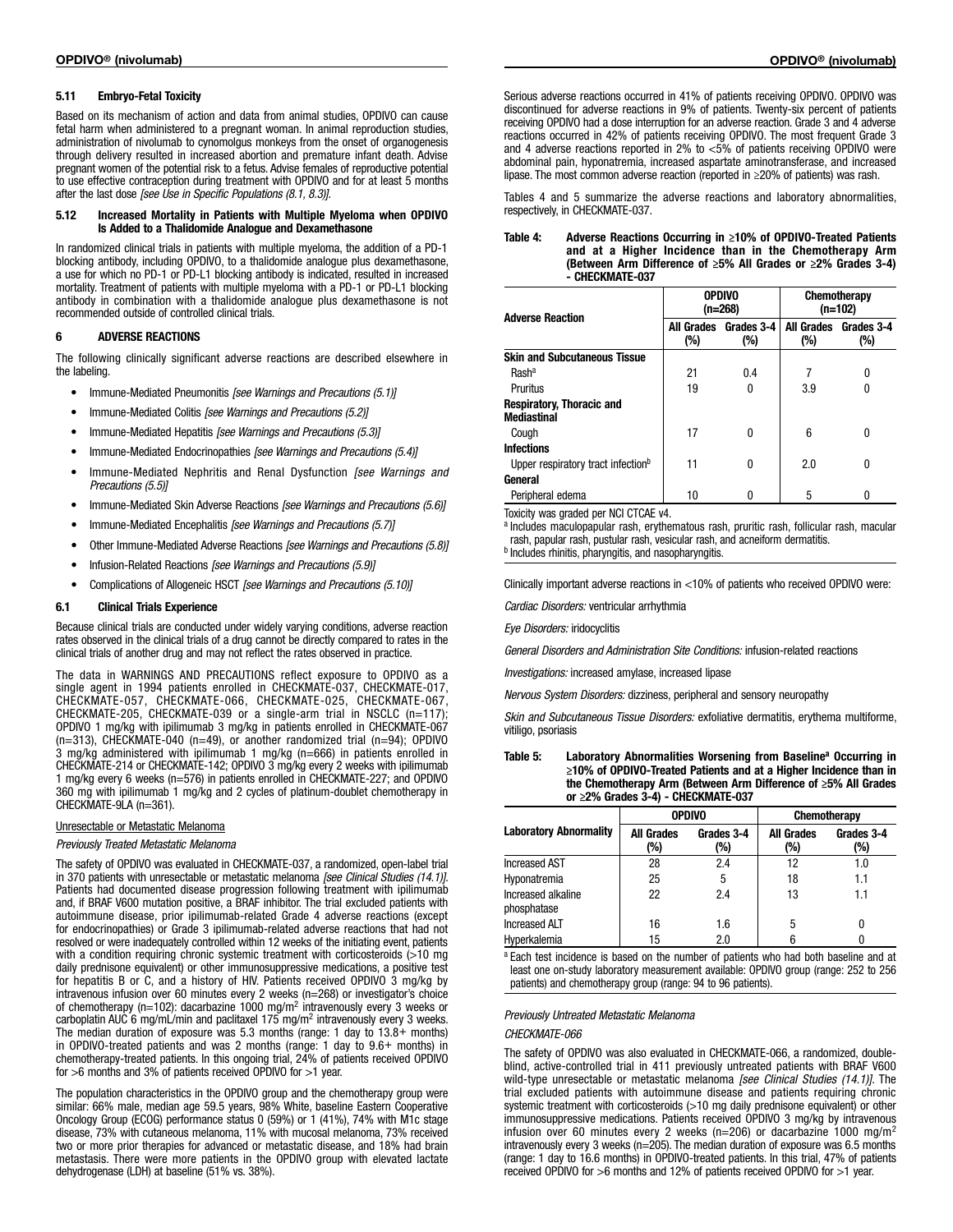The trial population characteristics in the OPDIVO group and dacarbazine group: 59% male, median age 65 years, 99.5% White, 61% with M1c stage disease, 74% with cutaneous melanoma, 11% with mucosal melanoma, 4% with brain metastasis, and 37% with elevated LDH at baseline. There were more patients in the OPDIVO group with ECOG performance status 0 (71% vs. 59%).

Serious adverse reactions occurred in 36% of patients receiving OPDIVO. Adverse reactions led to permanent discontinuation of OPDIVO in 7% of patients and dose interruption in 26% of patients; no single type of adverse reaction accounted for the majority of OPDIVO discontinuations. Grade 3 and 4 adverse reactions occurred in 41% of patients receiving OPDIVO.

The most frequent Grade 3 and 4 adverse reactions reported in ≥2% of patients receiving OPDIVO were increased gamma-glutamyltransferase (3.9%) and diarrhea (3.4%). The most common adverse reactions (reported in  $\geq$ 20% of patients and at a higher incidence than in the dacarbazine arm) were fatigue, musculoskeletal pain, rash, and pruritus.

Tables 6 and 7 summarize selected adverse reactions and laboratory abnormalities, respectively, in CHECKMATE-066.

Table 6: Adverse Reactions Occurring in ≥10% of OPDIVO-Treated Patients and at a Higher Incidence than in the Dacarbazine Arm (Between Arm Difference of ≥5% All Grades or ≥2% Grades 3-4) - CHECKMATE-066

|                                                 |                         | <b>OPDIVO</b><br>(n=206) | <b>Dacarbazine</b><br>(n=205) |                        |
|-------------------------------------------------|-------------------------|--------------------------|-------------------------------|------------------------|
| <b>Adverse Reaction</b>                         | All<br>Grades<br>$(\%)$ | Grades<br>3-4<br>(%)     | All<br>Grades<br>(%)          | Grades<br>$3-4$<br>(%) |
| General                                         |                         |                          |                               |                        |
| Fatique                                         | 49                      | 1.9                      | 39                            | 3.4                    |
| Edema <sup>a</sup>                              | 12                      | 1.5                      | 4.9                           | 0                      |
| <b>Musculoskeletal and Connective</b><br>Tissue |                         |                          |                               |                        |
| Musculoskeletal pain <sup>b</sup>               | 32                      | 2.9                      | 25                            | 2.4                    |
| <b>Skin and Subcutaneous Tissue</b>             |                         |                          |                               |                        |
| Rashc                                           | 28                      | 1.5                      | 12                            | 0                      |
| Pruritus                                        | 23                      | 0.5                      | 12                            | 0                      |
| Vitiligo                                        | 11                      | 0                        | 0.5                           | N                      |
| Erythema                                        | 10                      | 0                        | 2.9                           | 0                      |
| <b>Infections</b>                               |                         |                          |                               |                        |
| Upper respiratory tract infection <sup>d</sup>  | 17                      | 0                        | 6                             | 0                      |

Toxicity was graded per NCI CTCAE v4.

<sup>a</sup> Includes periorbital edema, face edema, generalized edema, gravitational edema, localized edema, peripheral edema, pulmonary edema, and lymphedema.

**b** Includes back pain, bone pain, musculoskeletal chest pain, musculoskeletal discomfort, myalgia, neck pain, pain in extremity, pain in jaw, and spinal pain.

<sup>c</sup> Includes maculopapular rash, erythematous rash, pruritic rash, follicular rash, macular rash, papular rash, pustular rash, vesicular rash, dermatitis, allergic dermatitis, exfoliative dermatitis, acneiform dermatitis, drug eruption, and skin reaction.

<sup>d</sup> Includes rhinitis, viral rhinitis, pharyngitis, and nasopharyngitis.

Clinically important adverse reactions in <10% of patients who received OPDIVO were: *Nervous System Disorders:* peripheral neuropathy

Table 7: Laboratory Abnormalities Worsening from Baseline<sup>a</sup> Occurring in ≥10% of OPDIVO-Treated Patients and at a Higher Incidence than in the Dacarbazine Arm (Between Arm Difference of ≥5% All Grades or ≥2% Grades 3-4) - CHECKMATE-066

|                                | <b>OPDIVO</b>        |                          | <b>Dacarbazine</b>   |                        |
|--------------------------------|----------------------|--------------------------|----------------------|------------------------|
| <b>Laboratory Abnormality</b>  | All<br>Grades<br>(%) | Grades<br>$3 - 4$<br>(%) | All<br>Grades<br>(%) | Grades<br>$3-4$<br>(%) |
| <b>Increased ALT</b>           | 25                   | 3.0                      | 19                   | 0.5                    |
| <b>Increased AST</b>           | 24                   | 3.6                      | 19                   | 0.5                    |
| Increased alkaline phosphatase | 21                   | 2.6                      | 14                   | 1.6                    |
| Increased bilirubin            | 13                   | 3.1                      |                      |                        |

<sup>a</sup> Each test incidence is based on the number of patients who had both baseline and at least one on-study laboratory measurement available: OPDIVO group (range: 194 to 197 patients) and dacarbazine group (range: 186 to 193 patients).

#### *CHECKMATE-067*

The safety of OPDIVO, administered with ipilimumab or as a single agent, was evaluated in CHECKMATE-067, a randomized (1:1:1), double-blind trial in 937 patients with previously untreated, unresectable or metastatic melanoma *[see Clinical Studies (14.1)]*. The trial excluded patients with autoimmune disease, a medical condition requiring systemic treatment with corticosteroids (more than 10 mg daily prednisone equivalent) or other immunosuppressive medication within 14 days of the start of study therapy, a positive test result for hepatitis B or C, or a history of HIV.

Patients were randomized to receive:

- OPDIVO 1 mg/kg over 60 minutes with ipilimumab 3 mg/kg by intravenous infusion every 3 weeks for 4 doses followed by OPDIVO as a single agent at a dose of 3 mg/kg by intravenous infusion over 60 minutes every 2 weeks (OPDIVO and ipilimumab arm; n=313), or
- OPDIVO 3 mg/kg by intravenous infusion over 60 minutes every 2 weeks (OPDIVO arm; n=313), or
- Ipilimumab 3 mg/kg by intravenous infusion every 3 weeks for up to 4 doses (ipilimumab arm; n=311).

The median duration of exposure to OPDIVO was 2.8 months (range: 1 day to 36.4 months) for the OPDIVO and ipilimumab arm and 6.6 months (range: 1 day to 36.0 months) for the OPDIVO arm. In the OPDIVO and ipilimumab arm, 39% were exposed to OPDIVO for  $\geq 6$  months and 30% exposed for  $>1$  year. In the OPDIVO arm, 53% were exposed for ≥6 months and 40% for >1 year.

The population characteristics were: 65% male, median age 61 years, 97% White, baseline ECOG performance status 0 (73%) or 1 (27%), 93% with American Joint Committee on Cancer (AJCC) Stage IV disease, 58% with M1c stage disease; 36% with elevated LDH at baseline, 4% with a history of brain metastasis, and 22% had received adjuvant therapy.

Serious adverse reactions (74% and 44%), adverse reactions leading to permanent discontinuation (47% and 18%) or to dosing delays (58% and 36%), and Grade 3 or 4 adverse reactions (72% and 51%) all occurred more frequently in the OPDIVO and ipilimumab arm relative to the OPDIVO arm.

The most frequent (≥10%) serious adverse reactions in the OPDIVO and ipilimumab arm and the OPDIVO arm, respectively, were diarrhea (13% and 2.2%), colitis (10% and 1.9%), and pyrexia (10% and 1.0%). The most frequent adverse reactions leading to discontinuation of both drugs in the OPDIVO and ipilimumab arm and of OPDIVO in the OPDIVO arm, respectively, were colitis (10% and 0.6%), diarrhea (8% and 2.2%), increased ALT (4.8% and 1.0%), increased AST (4.5% and 0.6%), and pneumonitis (1.9% and 0.3%).

The most common (≥20%) adverse reactions in the OPDIVO and ipilimumab arm were fatigue, diarrhea, rash, nausea, pyrexia, pruritus, musculoskeletal pain, vomiting, decreased appetite, cough, headache, dyspnea, upper respiratory tract infection, arthralgia, and increased transaminases. The most common (≥20%) adverse reactions in the OPDIVO arm were fatigue, rash, musculoskeletal pain, diarrhea, nausea, cough, pruritus, upper respiratory tract infection, decreased appetite, headache, constipation, arthralgia, and vomiting.

Tables 8 and 9 summarize the incidence of adverse reactions and laboratory abnormalities, respectively, in CHECKMATE-067.

| Table 8: | Adverse Reactions Occurring in ≥10% of Patients on the OPDIVO and     |
|----------|-----------------------------------------------------------------------|
|          | loilimumab Arm or the OPDIVO Arm and at a Higher Incidence than       |
|          | in the Ipilimumab Arm (Between Arm Difference of $\geq$ 5% All Grades |
|          | or $\geq$ 2% Grades 3-4) - CHECKMATE-067                              |

| <b>Adverse Reaction</b>                       | <b>OPDIVO and</b><br><b>Ipilimumab</b><br>$(n=313)$ |                      | <b>OPDIVO</b><br>(n=313) |                         | <b>Ipilimumab</b><br>$(n=311)$ |                           |
|-----------------------------------------------|-----------------------------------------------------|----------------------|--------------------------|-------------------------|--------------------------------|---------------------------|
|                                               | All<br>Grades<br>(%)                                | Grades<br>3-4<br>(%) | All<br>Grades<br>(%)     | Grades<br>3-4<br>$(\%)$ | All<br>Grades<br>$(\%)$        | Grades<br>$3-4$<br>$(\%)$ |
| General                                       |                                                     |                      |                          |                         |                                |                           |
| Fatique <sup>a</sup>                          | 62                                                  | 7                    | 59                       | 1.6                     | 51                             | 4.2                       |
| Pyrexia                                       | 40                                                  | 1.6                  | 16                       | 0                       | 18                             | 0.6                       |
| Gastrointestinal                              |                                                     |                      |                          |                         |                                |                           |
| Diarrhea                                      | 54                                                  | 11                   | 36                       | 5                       | 47                             | 7                         |
| Nausea                                        | 44                                                  | 3.8                  | 30                       | 0.6                     | 31                             | 1.9                       |
| Vomitina                                      | 31                                                  | 3.8                  | 20                       | 1.0                     | 17                             | 1.6                       |
| <b>Skin and Subcutaneous</b><br><b>Tissue</b> |                                                     |                      |                          |                         |                                |                           |
| Rash <sup>b</sup>                             | 53                                                  | 6                    | 40                       | 1.9                     | 42                             | 3.5                       |
| Vitiligo                                      | 9                                                   | 0                    | 10                       | 0.3                     | 5                              | 0                         |

*(Continued)*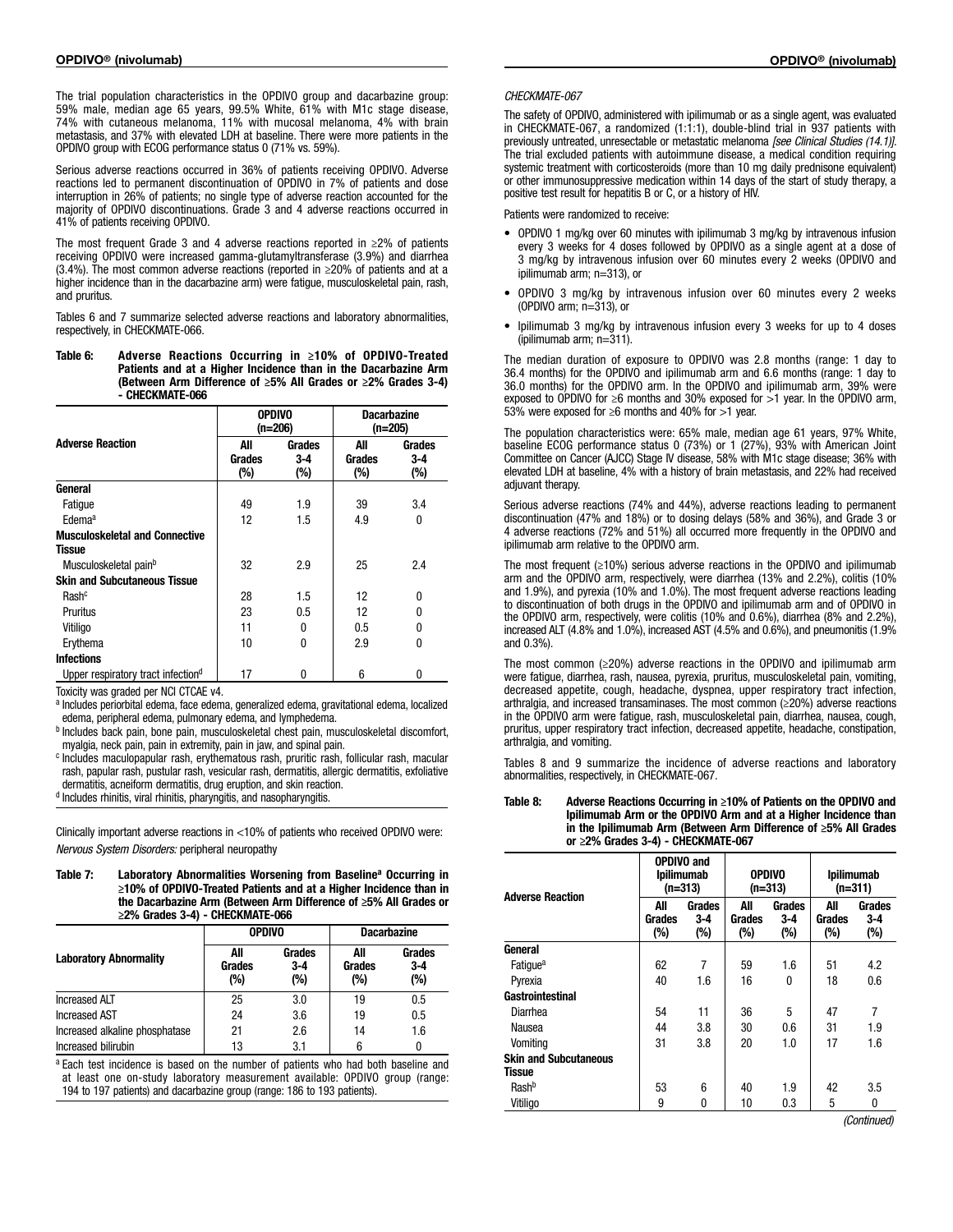| Table 8:    | Adverse Reactions Occurring in ≥10% of Patients on the OPDIVO and      |
|-------------|------------------------------------------------------------------------|
| (Continued) | loilimumab Arm or the OPDIVO Arm and at a Higher Incidence than        |
|             | in the Ipilimumab Arm (Between Arm Difference of $\geq 5\%$ All Grades |
|             | or $\geq$ 2% Grades 3-4) - CHECKMATE-067                               |

|                                                   | <b>OPDIVO and</b><br><b>Ipilimumab</b><br>$(n=313)$ |                           | <b>OPDIVO</b><br>(n=313) |                           | <b>Ipilimumab</b><br>$(n=311)$ |                               |
|---------------------------------------------------|-----------------------------------------------------|---------------------------|--------------------------|---------------------------|--------------------------------|-------------------------------|
| <b>Adverse Reaction</b>                           | All<br>Grades<br>$(\%)$                             | Grades<br>$3-4$<br>$(\%)$ | All<br>Grades<br>$(\%)$  | Grades<br>$3-4$<br>$(\%)$ | All<br>Grades<br>(%)           | <b>Grades</b><br>$3-4$<br>(%) |
| Musculoskeletal and                               |                                                     |                           |                          |                           |                                |                               |
| <b>Connective Tissue</b>                          |                                                     |                           |                          |                           |                                |                               |
| Musculoskeletal pain <sup>c</sup>                 | 32                                                  | 2.6                       | 42                       | 3.8                       | 36                             | 1.9                           |
| Arthralgia                                        | 21                                                  | 0.3                       | 21                       | 1.0                       | 16                             | 0.3                           |
| <b>Metabolism and Nutrition</b>                   |                                                     |                           |                          |                           |                                |                               |
| Decreased appetite                                | 29                                                  | 1.9                       | 22                       | 0                         | 24                             | 1.3                           |
| Respiratory, Thoracic and<br><b>Mediastinal</b>   |                                                     |                           |                          |                           |                                |                               |
| Cough/productive cough                            | 27                                                  | 0.3                       | 28                       | 0.6                       | 22                             | 0                             |
| Dyspnea/exertional dyspnea                        | 24                                                  | 2.9                       | 18                       | 1.3                       | 17                             | 0.6                           |
| <b>Infections</b>                                 |                                                     |                           |                          |                           |                                |                               |
| Upper respiratory tract<br>infection <sup>d</sup> | 23                                                  | 0                         | 22                       | 0.3                       | 17                             | 0                             |
| <b>Endocrine</b>                                  |                                                     |                           |                          |                           |                                |                               |
| Hypothyroidism                                    | 19                                                  | 0.6                       | 11                       | 0                         | 5                              | 0                             |
| Hyperthyroidism                                   | 11                                                  | 1.3                       | 6                        | 0                         | 1                              | 0                             |
| Investigations                                    |                                                     |                           |                          |                           |                                |                               |
| Decreased weight                                  | 12                                                  | 0                         | $\overline{7}$           | 0                         | 7                              | 0.3                           |
| <b>Vascular</b>                                   |                                                     |                           |                          |                           |                                |                               |
| Hypertensione                                     | 7                                                   | 2.2                       | 11                       | 5                         | 9                              | 2.3                           |

Toxicity was graded per NCI CTCAE v4.

<sup>a</sup> Includes asthenia and fatigue.

<sup>b</sup> Includes pustular rash, dermatitis, acneiform dermatitis, allergic dermatitis, atopic dermatitis, bullous dermatitis, exfoliative dermatitis, psoriasiform dermatitis, drug eruption, exfoliative rash, erythematous rash, generalized rash, macular rash, maculopapular rash, morbilliform rash, papular rash, papulosquamous rash, and pruritic rash.

<sup>c</sup> Includes back pain, bone pain, musculoskeletal chest pain, musculoskeletal discomfort, myalgia, neck pain, pain in extremity, and spinal pain.

<sup>d</sup> Includes upper respiratory tract infection, nasopharyngitis, pharyngitis, and rhinitis.

<sup>e</sup> Includes hypertension and blood pressure increased.

Clinically important adverse reactions in <10% of patients who received OPDIVO with ipilimumab or OPDIVO as a single agent were:

*Gastrointestinal Disorders:* stomatitis, intestinal perforation

*Skin and Subcutaneous Tissue Disorders:* vitiligo

*Musculoskeletal and Connective Tissue Disorders:* myopathy, Sjogren's syndrome, spondyloarthropathy, myositis (including polymyositis)

*Nervous System Disorders:* neuritis, peroneal nerve palsy

Table 9: Laboratory Abnormalities Worsening from Baseline<sup>a</sup> Occurring in ≥20% of Patients Treated with OPDIVO with Ipilimumab or Single-Agent OPDIVO and at a Higher Incidence than in the Ipilimumab Arm (Between Arm Difference of ≥5% All Grades or ≥2% Grades 3-4) - CHECKMATE-067

|                                   |                      | <b>OPDIVO and</b><br><b>Ipilimumab</b> |                      | <b>OPDIVO</b>         | <b>Ipilimumab</b>    |                         |
|-----------------------------------|----------------------|----------------------------------------|----------------------|-----------------------|----------------------|-------------------------|
| Laboratory<br><b>Abnormality</b>  | All<br>Grades<br>(%) | Grade<br>$3-4$<br>(%)                  | All<br>Grades<br>(%) | Grade<br>$3-4$<br>(%) | All<br>Grades<br>(%) | Grade<br>$3 - 4$<br>(%) |
| Chemistry                         |                      |                                        |                      |                       |                      |                         |
| <b>Increased ALT</b>              | 55                   | 16                                     | 25                   | 3.0                   | 29                   | 2.7                     |
| Hyperglycemia                     | 53                   | 5.3                                    | 46                   | 7                     | 26                   | $\mathbf{0}$            |
| <b>Increased AST</b>              | 52                   | 13                                     | 29                   | 3.7                   | 29                   | 1.7                     |
| Hyponatremia                      | 45                   | 10                                     | 22                   | 3.3                   | 26                   | 7                       |
| Increased lipase                  | 43                   | 22                                     | 32                   | 12                    | 24                   | 7                       |
| Increased alkaline<br>phosphatase | 41                   | 6                                      | 27                   | 2.0                   | 23                   | 2.0                     |
| Hypocalcemia                      | 31                   | 1.1                                    | 15                   | 0.7                   | 20                   | 0.7                     |
| Increased amylase                 | 27                   | 10                                     | 19                   | 2.7                   | 15                   | 1.6                     |
| Increased creatinine              | 26                   | 2.7                                    | 19                   | 0.7                   | 17                   | 1.3                     |

Table 9: Laboratory Abnormalities Worsening from Baseline<sup>a</sup> Occurring in ≥20% of Patients Treated with OPDIVO with Ipilimumab or Single-Agent OPDIVO and at a Higher Incidence than in the Ipilimumab Arm (Between Arm Difference of ≥5% All Grades or ≥2% Grades 3-4) - CHECKMATE-067 *(Continued)*

|                           | <b>OPDIVO and</b><br><b>Ipilimumab</b> |                        | <b>OPDIVO</b>        |                       | <b>Ipilimumab</b>    |                          |
|---------------------------|----------------------------------------|------------------------|----------------------|-----------------------|----------------------|--------------------------|
| Laboratory<br>Abnormality | All<br>Grades<br>(%)                   | Grade<br>3-4<br>$(\%)$ | All<br>Grades<br>(%) | Grade<br>$3-4$<br>(%) | All<br>Grades<br>(%) | Grade<br>$3-4$<br>$(\%)$ |
| Hematology                |                                        |                        |                      |                       |                      |                          |
| Anemia                    | 52                                     | 2.7                    | 41                   | 2.6                   | 41                   | 6                        |
| Lymphopenia               | 39                                     | 5                      | 41                   | 4.9                   | 29                   | 4.0                      |

a Each test incidence is based on the number of patients who had both baseline and at least one on-study laboratory measurement available: OPDIVO and ipilimumab (range: 75 to 297); OPDIVO (range: 81 to 306); ipilimumab (range: 61 to 301).

#### Adjuvant Treatment of Melanoma

The safety of OPDIVO as a single agent was evaluated in CHECKMATE-238, a randomized (1:1), double-blind trial in 905 patients with completely resected Stage IIIB/C or Stage IV melanoma received OPDIVO 3 mg/kg by intravenous infusion over 60 minutes every 2 weeks (n=452) or ipilimumab 10 mg/kg by intravenous infusion every 3 weeks for 4 doses then every 12 weeks beginning at Week 24 for up to 1 year (n=453) *[see Clinical Studies (14.2)]*. The median duration of exposure was 11.5 months in OPDIVO-treated patients and was 2.7 months in ipilimumab-treated patients. In this ongoing trial, 74% of patients received OPDIVO for >6 months.

Serious adverse reactions occurred in 18% of OPDIVO-treated patients. Study therapy was discontinued for adverse reactions in 9% of OPDIVO-treated patients and 42% of ipilimumab-treated patients. Twenty-eight percent of OPDIVO-treated patients had at least one omitted dose for an adverse reaction. Grade 3 or 4 adverse reactions occurred in 25% of OPDIVO-treated patients.

The most frequent Grade 3 and 4 adverse reactions reported in ≥2% of OPDIVOtreated patients were diarrhea and increased lipase and amylase. The most common adverse reactions (at least 20%) were fatigue, diarrhea, rash, musculoskeletal pain, pruritus, headache, nausea, upper respiratory infection, and abdominal pain. The most common immune-mediated adverse reactions were rash (16%), diarrhea/colitis (6%), and hepatitis (3%).

Tables 10 and 11 summarize the adverse reactions and laboratory abnormalities, respectively, in CHECKMATE-238.

| Table 10: | Adverse Reactions Occurring in ≥10% of OPDIVO-Treated Patients |
|-----------|----------------------------------------------------------------|
|           | - CHECKMATE-238                                                |

| <b>Adverse Reaction</b>                         |                          | <b>OPDIVO</b><br>$(n=452)$ | Ipilimumab 10 mg/kg<br>$(n=453)$ |                      |  |
|-------------------------------------------------|--------------------------|----------------------------|----------------------------------|----------------------|--|
|                                                 | <b>All Grades</b><br>(%) | Grades 3-4<br>(%)          | <b>All Grades</b><br>(%)         | Grades 3-4<br>$(\%)$ |  |
| General                                         |                          |                            |                                  |                      |  |
| Fatique <sup>a</sup>                            | 57                       | 0.9                        | 55                               | 2.4                  |  |
| Gastrointestinal                                |                          |                            |                                  |                      |  |
| Diarrhea                                        | 37                       | 2.4                        | 55                               | 11                   |  |
| Nausea                                          | 23                       | 0.2                        | 28                               | 0                    |  |
| Abdominal painb                                 | 21                       | 0.2                        | 23                               | 0.9                  |  |
| Constipation                                    | 10                       | $\mathbf{0}$               | 9                                | 0                    |  |
| <b>Skin and Subcutaneous</b><br><b>Tissue</b>   |                          |                            |                                  |                      |  |
| Rash <sup>c</sup>                               | 35                       | 1.1                        | 47                               | 5.3                  |  |
| Pruritus                                        | 28                       | $\Omega$                   | 37                               | 1.1                  |  |
| Musculoskeletal and<br><b>Connective Tissue</b> |                          |                            |                                  |                      |  |
| Musculoskeletal pain <sup>d</sup>               | 32                       | 0.4                        | 27                               | 0.4                  |  |
| Arthralgia                                      | 19                       | 0.4                        | 13                               | 0.4                  |  |
| <b>Nervous System</b>                           |                          |                            |                                  |                      |  |
| Headache                                        | 23                       | 0.4                        | 31                               | 2.0                  |  |
| <b>Dizziness<sup>e</sup></b>                    | 11                       | 0                          | 8                                | 0                    |  |
| <b>Infections</b>                               |                          |                            |                                  |                      |  |
| Upper respiratory tract<br>infectionf           | 22                       | $\mathbf{0}$               | 15                               | 0.2                  |  |
| Respiratory, Thoracic and<br><b>Mediastinal</b> |                          |                            |                                  |                      |  |
| Cough/productive cough                          | 19                       | 0                          | 19                               | 0                    |  |
| Dyspnea/exertional dyspnea                      | 10                       | 0.4                        | 10                               | 0.2                  |  |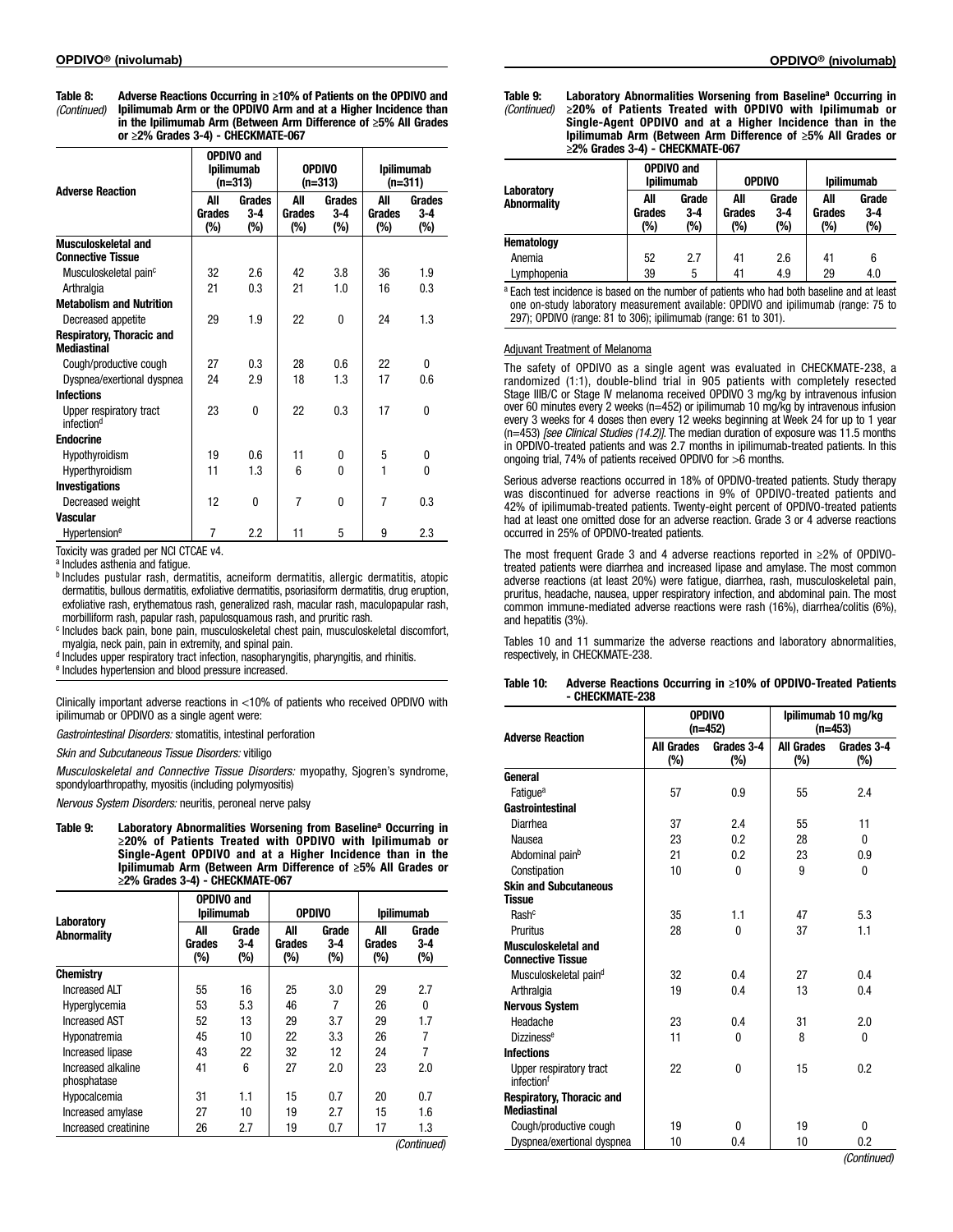| <u>IUVIIUIIUUUI</u><br>- UNEUNIVIALE 200 |                          |                          |                                  |                   |  |  |  |  |  |
|------------------------------------------|--------------------------|--------------------------|----------------------------------|-------------------|--|--|--|--|--|
| <b>Adverse Reaction</b>                  |                          | <b>OPDIVO</b><br>(n=452) | Ipilimumab 10 mg/kg<br>$(n=453)$ |                   |  |  |  |  |  |
|                                          | <b>All Grades</b><br>(%) | Grades 3-4<br>(%)        | <b>All Grades</b><br>(%)         | Grades 3-4<br>(%) |  |  |  |  |  |
| <b>Endocrine</b>                         |                          |                          |                                  |                   |  |  |  |  |  |
| Hypothyroidism <sup>g</sup>              | 12                       | 0.2                      | 7.5                              | 0.4               |  |  |  |  |  |

#### Table 10: Adverse Reactions Occurring in ≥10% of OPDIVO-Treated Patients - CHECKMATE-238 *(Continued)*

Toxicity was graded per NCI CTCAE v4.

a Includes asthenia.

**b** Includes abdominal discomfort, lower abdominal pain, upper abdominal pain, and abdominal tenderness.

<sup>c</sup> Includes dermatitis described as acneiform, allergic, bullous, or exfoliative and rash described as generalized, erythematous, macular, papular, maculopapular, pruritic, pustular, vesicular, or butterfly, and drug eruption.

<sup>d</sup> Includes back pain, bone pain, musculoskeletal chest pain, musculoskeletal discomfort, myalgia, neck pain, spinal pain, and pain in extremity.

<sup>e</sup> Includes postural dizziness and vertigo.

<sup>f</sup> Includes upper respiratory tract infection including viral respiratory tract infection, lower respiratory tract infection, rhinitis, pharyngitis, and nasopharyngitis.

<sup>g</sup> Includes secondary hypothyroidism and autoimmune hypothyroidism.

Table 11: Laboratory Abnormalities Worsening from Baseline<sup>a</sup> Occurring in ≥10% of OPDIVO-Treated Patients - CHECKMATE-238

|                               |                          | <b>OPDIVO</b>     | Ipilimumab 10 mg/kg      |                   |  |
|-------------------------------|--------------------------|-------------------|--------------------------|-------------------|--|
| <b>Laboratory Abnormality</b> | <b>All Grades</b><br>(%) | Grades 3-4<br>(%) | <b>All Grades</b><br>(%) | Grades 3-4<br>(%) |  |
| Hematology                    |                          |                   |                          |                   |  |
| Lymphopenia                   | 27                       | 0.4               | 12                       | 0.9               |  |
| Anemia                        | 26                       | 0                 | 34                       | 0.5               |  |
| Leukopenia                    | 14                       | 0                 | 2.7                      | 0.2               |  |
| Neutropenia                   | 13                       | 0                 | 6                        | 0.5               |  |
| Chemistry                     |                          |                   |                          |                   |  |
| <b>Increased Lipase</b>       | 25                       | 7                 | 23                       | 9                 |  |
| <b>Increased ALT</b>          | 25                       | 1.8               | 40                       | 12                |  |
| <b>Increased AST</b>          | 24                       | 1.3               | 33                       | 9                 |  |
| <b>Increased Amylase</b>      | 17                       | 3.3               | 13                       | 3.1               |  |
| Hyponatremia                  | 16                       | 1.1               | 22                       | 3.2               |  |
| Hyperkalemia                  | 12                       | 0.2               | 9                        | 0.5               |  |
| <b>Increased Creatinine</b>   | 12                       | 0                 | 13                       | 0                 |  |
| Hypocalcemia                  | 10                       | 0.7               | 16                       | 0.5               |  |

<sup>a</sup> Each test incidence is based on the number of patients who had both baseline and at least one on-study laboratory measurement available: OPDIVO group (range: 400 to 447 patients) and ipilimumab 10 mg/kg group (range: 392 to 443 patients).

#### Metastatic Non-Small Cell Lung Cancer

*First-line Treatment of Metastatic NSCLC: In Combination with Ipilimumab* 

The safety of OPDIVO in combination with ipilimumab was evaluated in CHECKMATE-227, a randomized, multicenter, multi-cohort, open-label trial in patients with previously untreated metastatic or recurrent NSCLC with no EGFR or ALK genomic tumor aberrations *[see Clinical Studies (14.3)]*. The trial excluded patients with untreated brain metastases, carcinomatous meningitis, active autoimmune disease, or medical conditions requiring systemic immunosuppression. Patients received OPDIVO 3 mg/kg by intravenous infusion over 30 minutes every 2 weeks and ipilimumab 1 mg/kg by intravenous infusion over 30 minutes every 6 weeks or platinum-doublet chemotherapy every 3 weeks for 4 cycles. The median duration of therapy in OPDIVO and ipilimumab-treated patients was 4.2 months (range: 1 day to 25.5 months): 39% of patients received OPDIVO and ipilimumab for >6 months and 23% of patients received OPDIVO and ipilimumab for >1 year. The population characteristics were: median age 64 years (range: 26 to 87); 48% were ≥65 years of age, 76% White, and 67% male. Baseline ECOG performance status was 0 (35%) or 1 (65%), 85% were former/current smokers, 11% had brain metastases, 28% had squamous histology and 72% had non-squamous histology.

Serious adverse reactions occurred in 58% of patients. OPDIVO and ipilimumab were discontinued for adverse reactions in 24% of patients and 53% had at least one dose withheld for an adverse reaction.

The most frequent (≥2%) serious adverse reactions were pneumonia, diarrhea/colitis, pneumonitis, hepatitis, pulmonary embolism, adrenal insufficiency, and hypophysitis. Fatal adverse reactions occurred in 1.7% of patients; these included events of pneumonitis (4 patients), myocarditis, acute kidney injury, shock, hyperglycemia, multi-system organ failure, and renal failure. The most common (≥20%) adverse reactions were fatigue, rash, decreased appetite, musculoskeletal pain, diarrhea/colitis, dyspnea, cough, hepatitis, nausea, and pruritus.

Tables 12 and 13 summarize selected adverse reactions and laboratory abnormalities, respectively, in CHECKMATE-227.

| Table 12: | Adverse Reactions in $\geq 10\%$ of Patients Receiving OPDIVO and |  |  |  |  |
|-----------|-------------------------------------------------------------------|--|--|--|--|
|           | Ipilimumab - CHECKMATE-227                                        |  |  |  |  |

| <b>Adverse Reaction</b>                          |                             | <b>OPDIVO and</b><br><b>Ipilimumab</b><br>$(n=576)$ | <b>Platinum-doublet</b><br>Chemotherapy<br>(n=570) |                   |  |
|--------------------------------------------------|-----------------------------|-----------------------------------------------------|----------------------------------------------------|-------------------|--|
|                                                  | <b>All Grades</b><br>$(\%)$ | Grades 3-4<br>(%)                                   | <b>All Grades</b><br>$(\%)$                        | Grades 3-4<br>(%) |  |
| General                                          |                             |                                                     |                                                    |                   |  |
| Fatique <sup>a</sup>                             | 44                          | 6                                                   | 42                                                 | 44                |  |
| Pyrexia                                          | 18                          | 0.5                                                 | 11                                                 | 0.4               |  |
| Edema <sup>b</sup>                               | 14                          | 0.2                                                 | 12                                                 | 0.5               |  |
| <b>Skin and Subcutaneous</b><br><b>Tissue</b>    |                             |                                                     |                                                    |                   |  |
| Rash <sup>c</sup>                                | 34                          | 4.7                                                 | 10                                                 | 0.4               |  |
| Pruritus <sup>d</sup>                            | 21                          | 0.5                                                 | 3.3                                                | 0                 |  |
| <b>Metabolism and Nutrition</b>                  |                             |                                                     |                                                    |                   |  |
| Decreased appetite                               | 31                          | 2.3                                                 | 26                                                 | 1.4               |  |
| Musculoskeletal and<br><b>Connective Tissue</b>  |                             |                                                     |                                                    |                   |  |
| Musculoskeletal paine                            | 27                          | 1.9                                                 | 16                                                 | 0.7               |  |
| Arthralgia                                       | 13                          | 0.9                                                 | 2.5                                                | 0.2               |  |
| Gastrointestinal                                 |                             |                                                     |                                                    |                   |  |
| Diarrhea/colitis <sup>f</sup>                    | 26                          | 3.6                                                 | 16                                                 | 0.9               |  |
| Nausea                                           | 21                          | 1.0                                                 | 42                                                 | 2.5               |  |
| Constipation                                     | 18                          | 0.3                                                 | 27                                                 | 0.5               |  |
| Vomitina                                         | 13                          | 1.0                                                 | 18                                                 | 2.3               |  |
| Abdominal pain <sup>g</sup>                      | 10                          | 0.2                                                 | 9                                                  | 0.7               |  |
| Respiratory, Thoracic, and<br><b>Mediastinal</b> |                             |                                                     |                                                    |                   |  |
| Dyspneah                                         | 26                          | 4.3                                                 | 16                                                 | 2.1               |  |
| Coughi                                           | 23                          | 0.2                                                 | 13                                                 | 0                 |  |
| <b>Hepatobiliary</b>                             |                             |                                                     |                                                    |                   |  |
| Hepatitis                                        | 21                          | 9                                                   | 10                                                 | 1.2               |  |
| <b>Endocrine</b>                                 |                             |                                                     |                                                    |                   |  |
| Hypothyroidism <sup>k</sup>                      | 16                          | 0.5                                                 | 1.2                                                | 0                 |  |
| Hyperthyroidism <sup>1</sup>                     | 10                          | 0                                                   | 0.5                                                | 0                 |  |
| <b>Infections and Infestations</b>               |                             |                                                     |                                                    |                   |  |
| Pneumonia <sup>m</sup>                           | 13                          | 7                                                   | 8                                                  | 4.0               |  |
| <b>Nervous System</b>                            |                             |                                                     |                                                    |                   |  |
| Headache                                         | 11                          | 0.5                                                 | 6                                                  | 0                 |  |

a Includes fatigue and asthenia.

<sup>b</sup> Includes eyelid edema, face edema, generalized edema, localized edema, edema, edema peripheral, and periorbital edema.

<sup>c</sup> Includes autoimmune dermatitis, dermatitis, dermatitis acneiform, dermatitis allergic, dermatitis atopic, dermatitis bullous, dermatitis contact, dermatitis exfoliative, dermatitis psoriasiform, granulomatous dermatitis, rash generalized, drug eruption, dyshidrotic eczema, eczema, exfoliative rash, nodular rash, rash, rash erythematous, rash generalized, rash macular, rash maculo-papular, rash papular, rash pruritic, rash pustular, toxic skin eruption.

<sup>d</sup> Includes pruritus and pruritus generalized.

<sup>e</sup> Includes back pain, bone pain, musculoskeletal chest pain, musculoskeletal discomfort, musculoskeletal pain, myalgia, and pain in extremity.

Includes colitis, colitis microscopic, colitis ulcerative, diarrhea, enteritis infectious, enterocolitis, enterocolitis infectious, and enterocolitis viral.

Includes abdominal discomfort, abdominal pain, abdominal pain lower, abdominal pain upper, and abdominal tenderness.

h Includes dyspnea and dyspnea exertional.

<sup>i</sup> Includes cough and productive cough.

<sup>j</sup> Includes alanine aminotransferase increased, aspartate aminotransferase increased, autoimmune hepatitis, blood bilirubin increased, hepatic enzyme increased, hepatic failure, hepatic function abnormal, hepatitis, hepatitis E, hepatocellular injury, hepatotoxicity, hyperbilirubinemia, immune-mediated hepatitis, liver function test abnormal, liver function test increased, transaminases increased.

<sup>k</sup> Includes autoimmune thyroiditis, blood thyroid stimulating hormone increased,

hypothyroidism, primary hypothyroidism, thyroiditis, and tri-iodothyronine free decreased. Contains blood thyroid stimulating hormone decreased, hyperthyroidism, and

tri-iodothyronine free increased. m Includes lower respiratory tract infection, lower respiratory tract infection bacterial, lung infection, pneumonia, pneumonia adenoviral, pneumonia aspiration, pneumonia bacterial, pneumonia klebsiella, pneumonia influenzal, pneumonia viral, atypical pneumonia, organizing pneumonia.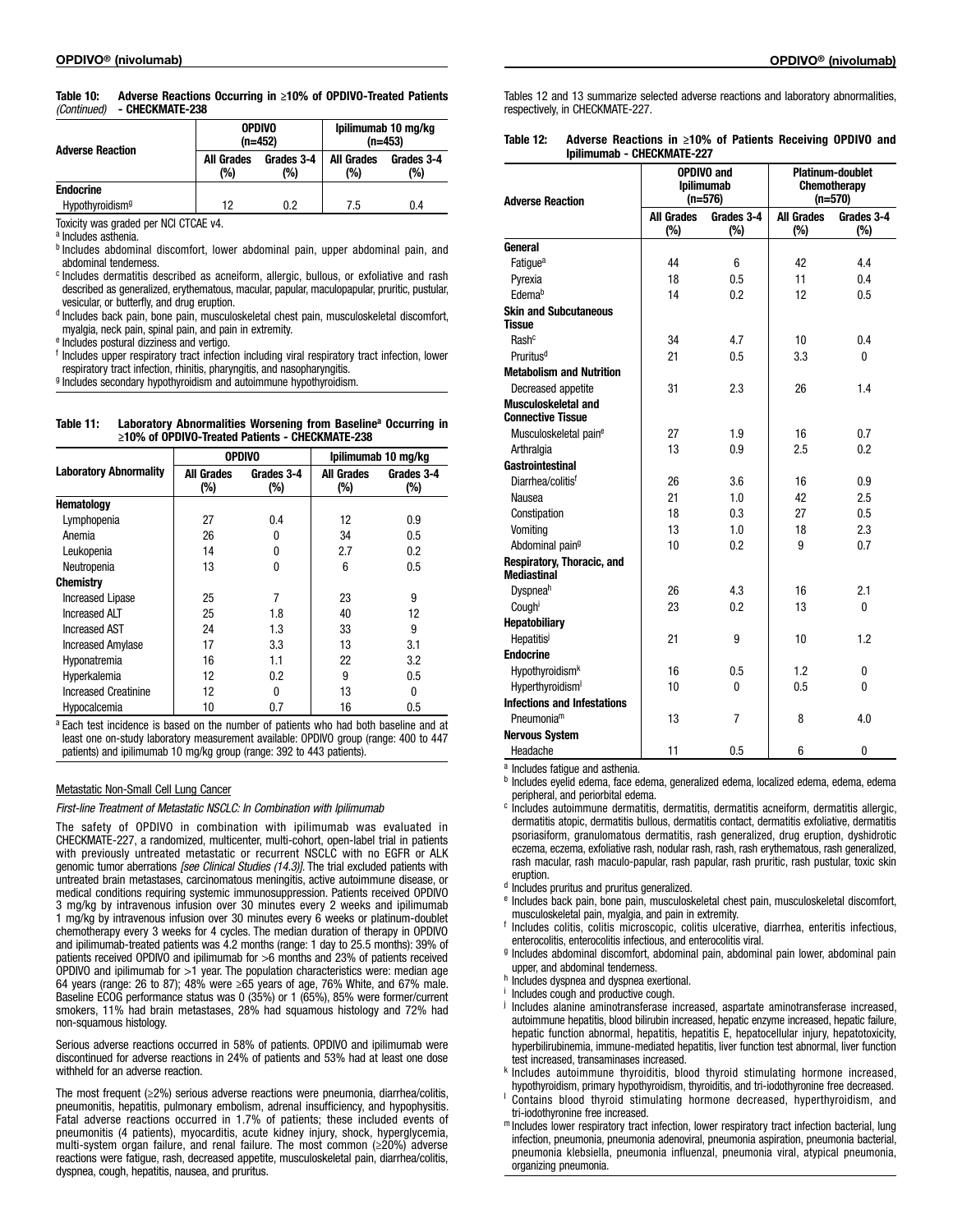#### OPDIVO® (nivolumab) OPDIVO® (nivolumab)

Other clinically important adverse reactions in CHECKMATE-227 were:

*Skin and Subcutaneous Tissue:* urticaria, alopecia, erythema multiforme, vitiligo

*Gastrointestinal:* stomatitis, pancreatitis, gastritis

*Musculoskeletal and Connective Tissue:* arthritis, polymyalgia rheumatica, rhabdomyolysis

*Nervous System:* peripheral neuropathy, autoimmune encephalitis

*Blood and Lymphatic System:* eosinophilia

*Eye Disorders:* blurred vision, uveitis

*Cardiac:* atrial fibrillation, myocarditis

| Table 13: | Laboratory Values Worsening from Baseline <sup>a</sup> Occurring in ≥20% of |
|-----------|-----------------------------------------------------------------------------|
|           | Patients on OPDIVO and Ipilimumab - CHECKMATE-227                           |

|                                   |                                           | <b>OPDIVO and</b><br><b>Ipilimumab</b> | <b>Platinum-doublet</b><br>Chemotherapy |                      |  |
|-----------------------------------|-------------------------------------------|----------------------------------------|-----------------------------------------|----------------------|--|
| <b>Laboratory Abnormality</b>     | Grades 1-4<br>Grades 3-4<br>$(\%)$<br>(%) |                                        | Grades 1-4<br>(%)                       | Grades 3-4<br>$(\%)$ |  |
| Hematology                        |                                           |                                        |                                         |                      |  |
| Anemia                            | 46                                        | 3.6                                    | 78                                      | 14                   |  |
| Lymphopenia                       | 46                                        | 5                                      | 60                                      | 15                   |  |
| <b>Chemistry</b>                  |                                           |                                        |                                         |                      |  |
| Hyponatremia                      | 41                                        | 12                                     | 26                                      | 4.9                  |  |
| <b>Increased AST</b>              | 39                                        | 5                                      | 26                                      | 0.4                  |  |
| <b>Increased ALT</b>              | 36                                        | 7                                      | 27                                      | 0.7                  |  |
| Increased lipase                  | 35                                        | 14                                     | 14                                      | 3.4                  |  |
| Increased alkaline<br>phosphatase | 34                                        | 3.8                                    | 20                                      | 0.2                  |  |
| Increased amylase                 | 28                                        | 9                                      | 18                                      | 1.9                  |  |
| 28<br>Hypocalcemia                |                                           | 1.7                                    | 17                                      | 1.3                  |  |
| Hyperkalemia                      | 27                                        | 3.4                                    | 22                                      | 0.4                  |  |
| Increased creatinine              | 22                                        | 0.9                                    | 17                                      | 0.2                  |  |

a Each test incidence is based on the number of patients who had both baseline and at least one on-study laboratory measurement available: OPDIVO and ipilimumab group (range: 494 to 556 patients) and chemotherapy group (range: 469 to 542 patients).

*First-line Treatment of Metastatic or Recurrent NSCLC: In Combination with Ipilimumab and Platinum-Doublet Chemotherapy*

The safety of OPDIVO in combination with ipilimumab and platinum-doublet chemotherapy was evaluated in CHECKMATE-9LA *[see Clinical Studies (14.3)]*. Patients received either OPDIVO 360 mg administered every 3 weeks in combination with ipilimumab 1 mg/kg administered every 6 weeks and platinum-doublet chemotherapy administered every 3 weeks for 2 cycles; or platinum-doublet chemotherapy administered every 3 weeks for 4 cycles. The median duration of therapy in OPDIVO in combination with ipilimumab and platinum-doublet chemotherapy was 6 months (range: 1 day to 19 months): 50% of patients received OPDIVO and ipilimumab for >6 months and 13% of patients received OPDIVO and ipilimumab for >1 year.

Serious adverse reactions occurred in 57% of patients who were treated with OPDIVO in combination with ipilimumab and platinum-doublet chemotherapy. The most frequent (>2%) serious adverse reactions were pneumonia, diarrhea, febrile neutropenia, anemia, acute kidney injury, musculoskeletal pain, dyspnea, pneumonitis, and respiratory failure. Fatal adverse reactions occurred in 7 (2%) patients, and included hepatic toxicity, acute renal failure, sepsis, pneumonitis, diarrhea with hypokalemia, and massive hemoptysis in the setting of thrombocytopenia.

Study therapy with OPDIVO in combination with ipilimumab and platinum-doublet chemotherapy was permanently discontinued for adverse reactions in 24% of patients and 56% had at least one treatment withheld for an adverse reaction. The most common (>20%) adverse reactions were fatigue, musculoskeletal pain, nausea, diarrhea, rash, decreased appetite, constipation, and pruritus.

Tables 14 and 15 summarize selected adverse reactions and laboratory abnormalities, respectively, in CHECKMATE-9LA.

| Table 14: | Adverse Reactions in >10% of Patients Receiving OPDIVO and   |
|-----------|--------------------------------------------------------------|
|           | Ipilimumab and Platinum-Doublet Chemotherapy - CHECKMATE-9LA |

| <b>Adverse Reaction</b>                         |                             | <b>OPDIVO and Ipilimumab</b><br>and Platinum-Doublet<br>Chemotherapy<br>$(n=358)$ | <b>Platinum-Doublet</b><br>Chemotherapy<br>(n=349) |                      |  |
|-------------------------------------------------|-----------------------------|-----------------------------------------------------------------------------------|----------------------------------------------------|----------------------|--|
|                                                 | <b>All Grades</b><br>$(\%)$ | Grades 3-4<br>(%)                                                                 | <b>All Grades</b><br>$(\%)$                        | Grades 3-4<br>$(\%)$ |  |
| General                                         |                             |                                                                                   |                                                    |                      |  |
| Fatique <sup>a</sup>                            | 49                          | 5                                                                                 | 40                                                 | 4.9                  |  |
| Pyrexia                                         | 14                          | 0.6                                                                               | 10                                                 | 0.6                  |  |
| Musculoskeletal and<br><b>Connective Tissue</b> |                             |                                                                                   |                                                    |                      |  |
| Musculoskeletal pain <sup>b</sup>               | 39                          | 4.5                                                                               | 27                                                 | 2.0                  |  |
| Gastrointestinal                                |                             |                                                                                   |                                                    |                      |  |
| Nausea                                          | 32                          | 1.7                                                                               | 41                                                 | 0.9                  |  |
| Diarrhea <sup>c</sup>                           | 31                          | 6                                                                                 | 18                                                 | 1.7                  |  |
| Constipation                                    | 21                          | 0.6                                                                               | 23                                                 | 0.6                  |  |
| Vomiting                                        | 18                          | 2.0                                                                               | 17                                                 | 1.4                  |  |
| Abdominal pain <sup>d</sup>                     | 12                          | 0.6                                                                               | 11                                                 | 0.9                  |  |
| <b>Skin and Subcutaneous</b>                    |                             |                                                                                   |                                                    |                      |  |
| <b>Tissue</b>                                   |                             |                                                                                   |                                                    |                      |  |
| Rashe                                           | 30                          | 4.7                                                                               | 10                                                 | 0.3                  |  |
| Pruritus <sup>f</sup>                           | 21                          | 0.8                                                                               | 2.9                                                | $\mathbf{0}$         |  |
| Alopecia                                        | 11                          | 0.8                                                                               | 10                                                 | 0.6                  |  |
| <b>Metabolism and Nutrition</b>                 |                             |                                                                                   |                                                    |                      |  |
| Decreased appetite                              | 28                          | 2.0                                                                               | 22                                                 | 1.7                  |  |
| <b>Respiratory, Thoracic and</b><br>Mediastinal |                             |                                                                                   |                                                    |                      |  |
| Cough <sup>g</sup>                              | 19                          | 0.6                                                                               | 15                                                 | 0.9                  |  |
| <b>Dyspneah</b>                                 | 18                          | 4.7                                                                               | 14                                                 | 3.2                  |  |
| <b>Endocrine</b>                                |                             |                                                                                   |                                                    |                      |  |
| Hypothyroidism <sup>i</sup>                     | 19                          | 0.3                                                                               | 3.4                                                | 0                    |  |
| <b>Nervous System</b>                           |                             |                                                                                   |                                                    |                      |  |
| Headache                                        | 11                          | 0.6                                                                               | 7                                                  | 0                    |  |
| Dizzinessi                                      | 11                          | 0.6                                                                               | 6                                                  | 0                    |  |

Toxicity was graded per NCI CTCAE v4.

<sup>a</sup> Includes fatigue and asthenia

**b** Includes myalgia, back pain, pain in extremity, musculoskeletal pain, bone pain, flank pain, muscle spasms, musculoskeletal chest pain, musculoskeletal disorder, osteitis, musculoskeletal stiffness, non-cardiac chest pain, arthralgia, arthritis, arthropathy, joint effusion, psoriatic arthropathy, synovitis

<sup>c</sup> Includes colitis, ulcerative colitis, diarrhea, and enterocolitis

<sup>d</sup> Includes abdominal discomfort, abdominal pain, lower abdominal pain, upper abdominal pain, and gastrointestinal pain

<sup>e</sup> Includes acne, dermatitis, acneiform dermatitis, allergic dermatitis, atopic dermatitis, bullous dermatitis, generalized exfoliative dermatitis, eczema, keratoderma blenorrhagica, palmar-plantar erythrodysaesthesia syndrome, rash, erythematous rash, generalized rash, macular rash, maculo-papular rash, morbilliform rash, papular rash, pruritic rash, skin exfoliation, skin reaction, skin toxicity, Stevens-Johnson syndrome, urticaria

<sup>f</sup> Includes pruritus and generalized pruritus

<sup>g</sup> Includes cough, productive cough, and upper-airway cough syndrome

h Includes dyspnea, dyspnea at rest, and exertional dyspnea

<sup>i</sup> Includes autoimmune thyroiditis, increased blood thyroid stimulating hormone, hypothyroidism, thyroiditis, and decreased free tri-iodothyronine

<sup>j</sup> Includes dizziness, vertigo and positional vertigo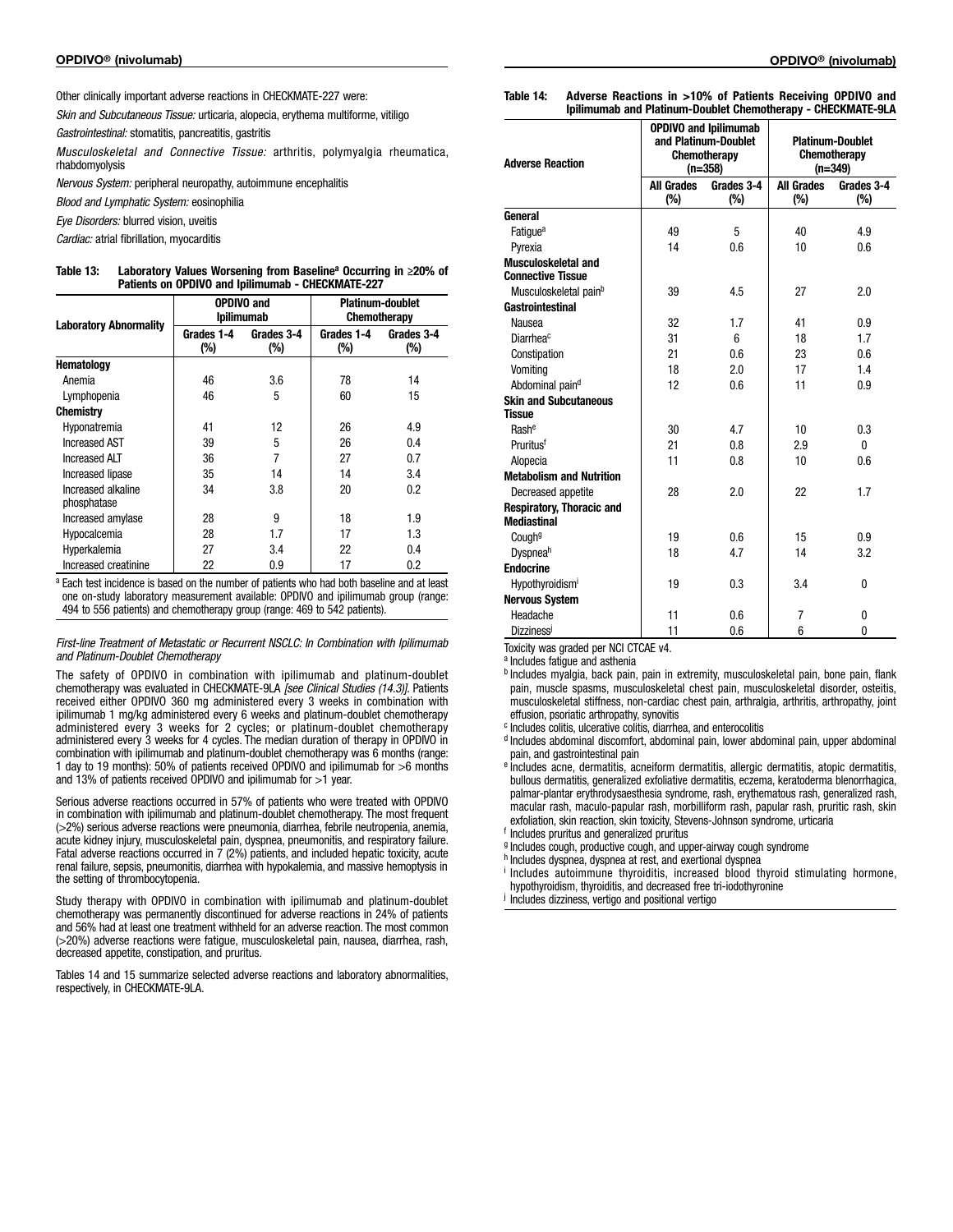| Table 15: | Laboratory Values Worsening from Baseline <sup>a</sup> Occurring in >20% |
|-----------|--------------------------------------------------------------------------|
|           | of Patients on OPDIVO and Ipilimumab and Platinum-Doublet                |
|           | <b>Chemotherapy - CHECKMATE-9LA</b>                                      |

| <b>Laboratory Abnormality</b>     |                                           | <b>OPDIVO and Ipilimumab</b><br>and Platinum-Doublet<br>Chemotherapy | <b>Platinum-Doublet</b><br>Chemotherapy |                   |  |
|-----------------------------------|-------------------------------------------|----------------------------------------------------------------------|-----------------------------------------|-------------------|--|
|                                   | Grades 1-4<br>Grades 3-4<br>$(\%)$<br>(%) |                                                                      | Grades 1-4<br>(%)                       | Grades 3-4<br>(%) |  |
| Hematology                        |                                           |                                                                      |                                         |                   |  |
| Anemia                            | 70                                        | 9                                                                    | 74                                      | 16                |  |
| Lymphopenia                       | 41                                        | 6                                                                    | 40                                      | 11                |  |
| Neutropenia                       | 40                                        | 15                                                                   | 42                                      | 15                |  |
| Leukopenia                        | 36                                        | 10                                                                   | 40                                      | 9                 |  |
| Thrombocytopenia                  | 23                                        | 4.3                                                                  | 24                                      | 5                 |  |
| Chemistry                         |                                           |                                                                      |                                         |                   |  |
| Hyperglycemia                     | 45                                        | 7                                                                    | 42                                      | 2.6               |  |
| Hyponatremia                      | 37                                        | 10                                                                   | 27                                      | 7                 |  |
| <b>Increased ALT</b>              | 34                                        | 4.3                                                                  | 24                                      | 1.2               |  |
| Increased lipase                  | 31                                        | 12                                                                   | 10                                      | 2.2               |  |
| Increased alkaline<br>phosphatase | 31                                        | 1.2                                                                  | 26                                      | 0.3               |  |
| Increased amylase                 | 30                                        | 7                                                                    | 19                                      | 1.3               |  |
| <b>Increased AST</b>              | 30                                        | 3.5                                                                  | 22                                      | 0.3               |  |
| Hypomagnesemia                    | 29                                        | 1.2                                                                  | 33                                      | 0.6               |  |
| Hypocalcemia                      | 26                                        | 1.4                                                                  | 22                                      | 1.8               |  |
| Increased creatinine              | 26                                        | 1.2                                                                  | 23                                      | 0.6               |  |
| Hyperkalemia                      | 22                                        | 1.7                                                                  | 21                                      | 2.1               |  |

a Each test incidence is based on the number of patients who had both baseline and at least one on-study laboratory measurement available: OPDIVO and ipilimumab and platinum-doublet chemotherapy group (range: 197 to 347 patients) and platinum-doublet chemotherapy group (range: 191 to 335 patients).

#### *Second-line Treatment of Metastatic NSCLC*

The safety of OPDIVO was evaluated in CHECKMATE-017, a randomized open-label, multicenter trial in patients with metastatic squamous NSCLC and progression on or after one prior platinum doublet-based chemotherapy regimen and in CHECKMATE-057, a randomized, open-label, multicenter trial in patients with metastatic non-squamous NSCLC and progression on or after one prior platinum doublet-based chemotherapy regimen *[see Clinical Studies (14.3)]*. These trials excluded patients with active autoimmune disease, medical conditions requiring systemic immunosuppression, or with symptomatic interstitial lung disease. Patients received OPDIVO 3 mg/kg over 60 minutes by intravenous infusion every 2 weeks or docetaxel 75 mg/m<sup>2</sup> intravenously every 3 weeks. The median duration of therapy in OPDIVO-treated patients in CHECKMATE-017 was 3.3 months (range: 1 day to 21.7+ months) and in CHECKMATE-057 was 2.6 months (range: 0 to 24.0+ months). In CHECKMATE-017, 36% of patients received OPDIVO for at least 6 months and 18% of patients received OPDIVO for at least 1 year and in CHECKMATE-057, 30% of patients received OPDIVO for >6 months and 20% of patients received OPDIVO for >1 year.

Across both trials, the median age of OPDIVO-treated patients was 61 years (range: 37 to 85); 38% were ≥65 years of age, 61% were male, and 91% were White. Ten percent of patients had brain metastases and ECOG performance status was 0 (26%) or 1 (74%).

In CHECKMATE-057, in the OPDIVO arm, seven deaths were due to infection including one case of *Pneumocystis jirovecii* pneumonia, four were due to pulmonary embolism, and one death was due to limbic encephalitis. Serious adverse reactions occurred in 46% of patients receiving OPDIVO. OPDIVO was discontinued in 11% of patients and was delayed in 28% of patients for an adverse reaction.

The most frequent serious adverse reactions reported in ≥2% of patients receiving OPDIVO were pneumonia, pulmonary embolism, dyspnea, pyrexia, pleural effusion, pneumonitis, and respiratory failure. Across both trials, the most common adverse reactions (≥20%) were fatigue, musculoskeletal pain, cough, dyspnea, and decreased appetite.

Tables 16 and 17 summarize selected adverse reactions and laboratory abnormalities, respectively, in CHECKMATE-057.

#### Table 16: Adverse Reactions Occurring in ≥10% of OPDIVO-Treated Patients and at a Higher Incidence than Docetaxel (Between Arm Difference of ≥5% All Grades or ≥2% Grades 3-4) - CHECKMATE-017 and CHECKMATE-057

|                                              |                         | <b>OPDIVO</b><br>$(n=418)$ | <b>Docetaxel</b><br>(n=397) |                        |
|----------------------------------------------|-------------------------|----------------------------|-----------------------------|------------------------|
| <b>Adverse Reaction</b>                      | All<br>Grades<br>$(\%)$ | Grades<br>$3-4$<br>(%)     | All<br>Grades<br>(%)        | Grades<br>$3-4$<br>(%) |
| <b>Respiratory, Thoracic and Mediastinal</b> |                         |                            |                             |                        |
| Couah                                        | 31                      | 0.7                        | 24                          | 0                      |
| <b>Metabolism and Nutrition</b>              |                         |                            |                             |                        |
| Decreased appetite                           | 28                      | 1.4                        | 23                          | 1.5                    |
| <b>Skin and Subcutaneous Tissue</b>          |                         |                            |                             |                        |
| Pruritus                                     | 10                      | 0.2                        | 2.0                         | 0                      |
| Toxicity was graded per NCI CTCAE v4.        |                         |                            |                             |                        |

Other clinically important adverse reactions observed in OPDIVO-treated patients and which occurred at a similar incidence in docetaxel-treated patients and not listed elsewhere in section 6 include: fatigue/asthenia (48% all Grades, 5% Grade 3-4), musculoskeletal pain (33% all Grades), pleural effusion (4.5% all Grades), pulmonary embolism (3.3% all Grades).

| Table 17: | Laboratory Abnormalities Worsening from Baseline <sup>3</sup> Occurring in<br>$\geq$ 10% of OPDIVO-Treated Patients for all NCI CTCAE Grades and at<br>a Higher Incidence than Docetaxel (Between Arm Difference<br>of $\geq$ 5% All Grades or $\geq$ 2% Grades 3-4) - CHECKMATE-017 and<br><b>CHECKMATE-057</b> |
|-----------|------------------------------------------------------------------------------------------------------------------------------------------------------------------------------------------------------------------------------------------------------------------------------------------------------------------|
|           |                                                                                                                                                                                                                                                                                                                  |

|                                   |                                               | <b>OPDIVO</b> | <b>Docetaxel</b>         |                   |  |
|-----------------------------------|-----------------------------------------------|---------------|--------------------------|-------------------|--|
| <b>Laboratory Abnormality</b>     | <b>All Grades</b><br>Grades 3-4<br>(%)<br>(%) |               | <b>All Grades</b><br>(%) | Grades 3-4<br>(%) |  |
| <b>Chemistry</b>                  |                                               |               |                          |                   |  |
| Hyponatremia                      | 35                                            |               | 34                       | 4.9               |  |
| Increased AST                     | 27                                            | 1.9           | 13                       | 0.8               |  |
| Increased alkaline<br>phosphatase | 26                                            | 0.7           | 18                       | 0.8               |  |
| <b>Increased ALT</b>              | 22                                            | 1.7           | 17                       | 0.5               |  |
| Increased creatinine              | 18                                            | 0             | 12                       | 0.5               |  |
| Increased TSH <sup>b</sup>        | 14                                            | N/A           |                          | N/A               |  |

a Each test incidence is based on the number of patients who had both baseline and at least one on-study laboratory measurement available: OPDIVO group (range: 405 to 417 patients) and docetaxel group (range: 372 to 390 patients), except for TSH: OPDIVO group n=314 and docetaxel group n=297.

<sup>b</sup> Not graded per NCI CTCAE v4.

#### **Small Cell Lung Cancer**

The safety of OPDIVO was evaluated in CHECKMATE-032, a multicenter, multicohort, open-label, ongoing trial that enrolled 245 patients with SCLC with disease progression after platinum-based chemotherapy *[see Clinical Studies (14.4)]*. The trial excluded patients with active autoimmune disease, medical conditions requiring systemic immunosuppression, or with symptomatic interstitial lung disease. Patients received OPDIVO 3 mg/kg by intravenous infusion over 60 minutes every 2 weeks. The median duration of therapy in OPDIVO-treated patients was 1 month (range: 0 to 44.2+ months): 17% of patients received OPDIVO for >6 months and 9% of patients received OPDIVO for >1 year.

The population characteristics were: median age 63 years (range: 29 to 83), 92% White, and 60% male. Baseline ECOG performance status was 0 (30%) or 1 (70%), 94% were former/current smokers, 56% received one prior line of therapy, and 44% received two or more prior lines of therapy.

Serious adverse reactions occurred in 45% of patients. OPDIVO was discontinued for adverse reactions in 10% of patients and 25% of patients had at least one dose withheld for an adverse reaction.

The most frequent (≥2%) serious adverse reactions were pneumonia, dyspnea, pneumonitis, pleural effusion, and dehydration. The most common (≥20%) adverse reactions were fatigue, decreased appetite, musculoskeletal pain, dyspnea, nausea, diarrhea, constipation, and cough.

The toxicity profile observed in patients with metastatic SCLC was generally similar to that observed in patients with other solid tumors who received OPDIVO as a single agent.

#### Advanced Renal Cell Carcinoma

*Previously Treated Renal Cell Carcinoma*

The safety of OPDIVO was evaluated in CHECKMATE-025, a randomized open-label trial in 803 patients with advanced RCC who had experienced disease progression during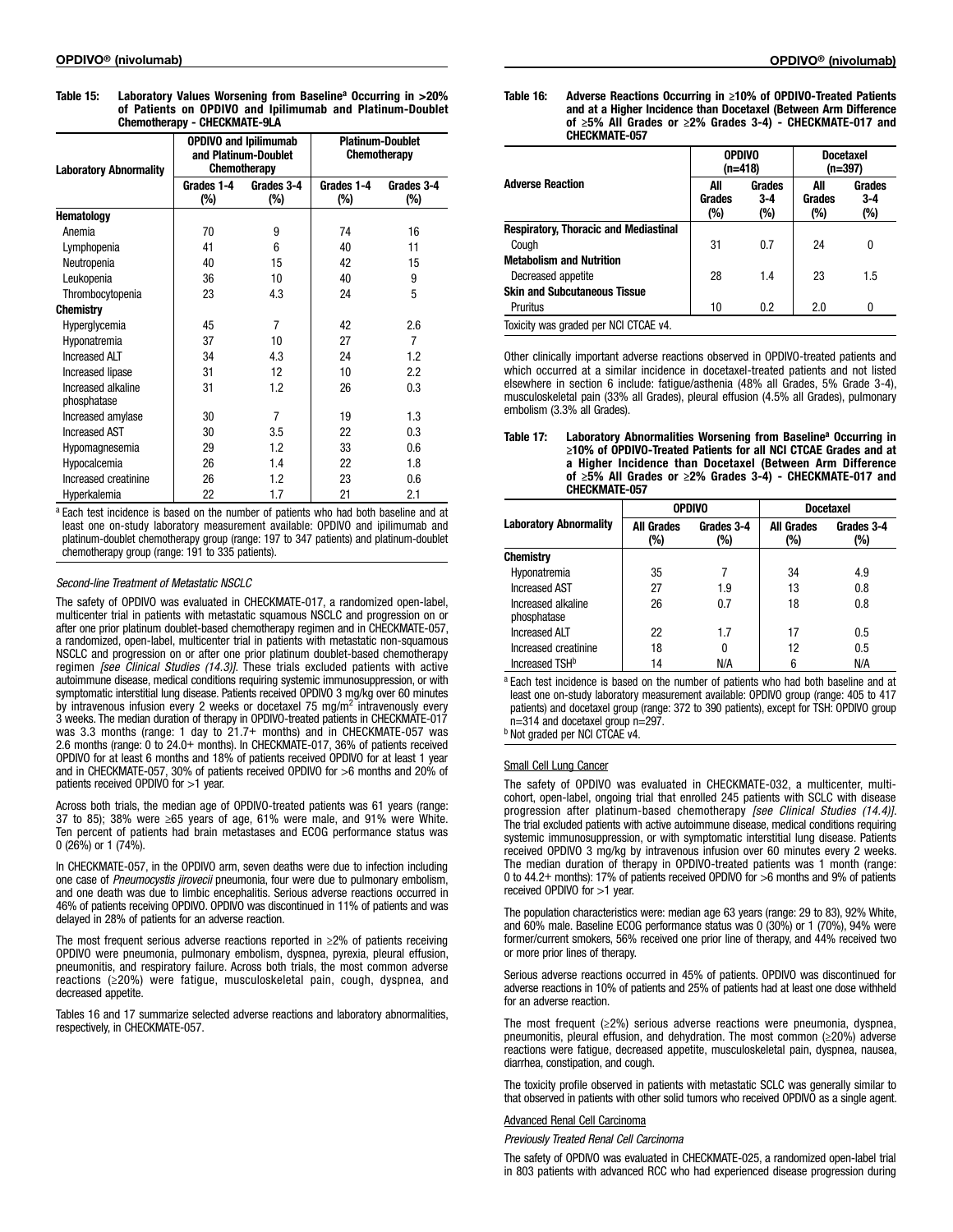or after at least one anti-angiogenic treatment regimen received OPDIVO 3 mg/kg over 60 minutes by intravenous infusion every 2 weeks (n=406) or everolimus 10 mg daily (n=397) *[see Clinical Studies (14.5)]*. The median duration of treatment was 5.5 months (range: 1 day to 29.6+ months) in OPDIVO-treated patients and 3.7 months (range: 6 days to 25.7+ months) in everolimus-treated patients.

Rate of death on treatment or within 30 days of the last dose was 4.7% on the OPDIVO arm. Serious adverse reactions occurred in 47% of patients receiving OPDIVO. Study therapy was discontinued for adverse reactions in 16% of OPDIVO patients. Forty-four percent (44%) of patients receiving OPDIVO had a dose interruption for an adverse reaction.

The most frequent serious adverse reactions in at least 2% of patients were: acute kidney injury, pleural effusion, pneumonia, diarrhea, and hypercalcemia. The most common adverse reactions (≥20%) were fatigue, cough, nausea, rash, dyspnea, diarrhea, constipation, decreased appetite, back pain, and arthralgia. The most common laboratory abnormalities which have worsened compared to baseline in ≥30% of patients include increased creatinine, lymphopenia, anemia, increased AST, increased alkaline phosphatase, hyponatremia, increased triglycerides, and hyperkalemia. In addition, among patients with TSH < ULN at baseline, a greater proportion of patients experienced a treatment-emergent elevation of TSH >ULN in the OPDIVO group compared to the everolimus group (26% and 14%, respectively).

Tables 18 and 19 summarize adverse reactions and laboratory abnormalities, respectively, in CHECKMATE-025.

| Table 18: |                 | Adverse Reactions in >15% of Patients Receiving OPDIVO |  |  |  |
|-----------|-----------------|--------------------------------------------------------|--|--|--|
|           | - CHECKMATE-025 |                                                        |  |  |  |

| <b>Adverse Reaction</b>                         |                   | <b>OPDIVO</b><br>(n=406) | <b>Everolimus</b><br>(n=397) |                   |  |
|-------------------------------------------------|-------------------|--------------------------|------------------------------|-------------------|--|
|                                                 | Grades 1-4<br>(%) | Grades 3-4<br>$(\%)$     | Grades 1-4<br>(%)            | Grades 3-4<br>(%) |  |
| <b>Adverse Reaction</b>                         | 98                | 56                       | 96                           | 62                |  |
| General                                         |                   |                          |                              |                   |  |
| Fatique <sup>a</sup>                            | 56                | 6                        | 57                           | 7                 |  |
| Pyrexia                                         | 17                | 0.7                      | 20                           | 0.8               |  |
| Respiratory, Thoracic and<br><b>Mediastinal</b> |                   |                          |                              |                   |  |
| Cough/productive cough                          | 34                | 0                        | 38                           | 0.5               |  |
| Dyspnea/exertional<br>dyspnea                   | 27                | 3.0                      | 31                           | 2.0               |  |
| Upper respiratory<br>infection <sup>b</sup>     | 18                | 0                        | 11                           | 0                 |  |
| Gastrointestinal                                |                   |                          |                              |                   |  |
| Nausea                                          | 28                | 0.5                      | 29                           | 1                 |  |
| Diarrhea <sup>c</sup>                           | 25                | 2.2                      | 32                           | 1.8               |  |
| Constipation                                    | 23                | 0.5                      | 18                           | 0.5               |  |
| Vomiting                                        | 16                | 0.5                      | 16                           | 0.5               |  |
| <b>Skin and Subcutaneous</b><br><b>Tissue</b>   |                   |                          |                              |                   |  |
| Rash <sup>d</sup>                               | 28                | 1.5                      | 36                           | 1.0               |  |
| Pruritus/generalized<br>pruritus                | 19                | 0                        | 14                           | 0                 |  |
| <b>Metabolism and Nutrition</b>                 |                   |                          |                              |                   |  |
| Decreased appetite                              | 23                | 1.2                      | 30                           | 1.5               |  |
| Musculoskeletal and<br><b>Connective Tissue</b> |                   |                          |                              |                   |  |
| Arthralgia                                      | 20                | 1.0                      | 14                           | 0.5               |  |
| Back pain                                       | 21                | 3.4                      | 16                           | 2.8               |  |

Toxicity was graded per NCI CTCAE v4.

a Includes asthenia, decreased activity, fatigue, and malaise.

b Includes nasopharyngitis, pharyngitis, rhinitis, and viral upper respiratory infection (URI).

<sup>c</sup> Includes colitis, enterocolitis, and gastroenteritis. <sup>d</sup> Includes dermatitis, acneiform dermatitis, erythematous rash, generalized rash, macular rash, maculopapular rash, papular rash, pruritic rash, erythema multiforme, and erythema.

Other clinically important adverse reactions in CHECKMATE-025 were:

*General Disorders and Administration Site Conditions:* peripheral edema/edema

*Gastrointestinal Disorders:* abdominal pain/discomfort

*Musculoskeletal and Connective Tissue Disorders:* extremity pain, musculoskeletal pain

*Nervous System Disorders:* headache/migraine, peripheral neuropathy

*Investigations:* weight decreased

*Skin Disorders:* palmar-plantar erythrodysesthesia

| Table 19: | Laboratory Values Worsening from Baseline <sup>a</sup> Occurring in >15% of |
|-----------|-----------------------------------------------------------------------------|
|           | Patients on OPDIVO - CHECKMATE-025                                          |

|                                   |                   | <b>OPDIVO</b>     | <b>Everolimus</b> |                      |
|-----------------------------------|-------------------|-------------------|-------------------|----------------------|
| Laboratory<br><b>Abnormality</b>  | Grades 1-4<br>(%) | Grades 3-4<br>(%) | Grades 1-4<br>(%) | Grades 3-4<br>$(\%)$ |
| Hematology                        |                   |                   |                   |                      |
| Lymphopenia                       | 42                | 6                 | 53                | 11                   |
| Anemia                            | 39                | 8                 | 69                | 16                   |
| <b>Chemistry</b>                  |                   |                   |                   |                      |
| Increased creatinine              | 42                | 2.0               | 45                | 1.6                  |
| <b>Increased AST</b>              | 33                | 2.8               | 39                | 1.6                  |
| Increased alkaline<br>phosphatase | 32                | 2.3               | 32                | 0.8                  |
| Hyponatremia                      | 32                | 7                 | 26                | 6                    |
| Hyperkalemia                      | 30                | 4.0               | 20                | 2.1                  |
| Hypocalcemia                      | 23                | 0.9               | 26                | 1.3                  |
| <b>Increased ALT</b>              | 22                | 3.2               | 31                | 0.8                  |
| Hypercalcemia                     | 19                | 3.2               | 6                 | 0.3                  |
| Lipids                            |                   |                   |                   |                      |
| Increased triglycerides           | 32                | 1.5               | 67                | 11                   |
| Increased cholesterol             | 21                | 0.3               | 55                | 1.4                  |

<sup>a</sup> Each test incidence is based on the number of patients who had both baseline and at least one on-study laboratory measurement available: OPDIVO group (range: 259 to 401 patients) and everolimus group (range: 257 to 376 patients).

#### *Previously Untreated Renal Cell Carcinoma*

The safety of OPDIVO with ipilimumab was evaluated in CHECKMATE-214, a randomized open-label trial in 1082 patients with previously untreated advanced RCC received OPDIVO 3 mg/kg over 60 minutes with ipilimumab 1 mg/kg intravenously every 3 weeks for 4 doses followed by OPDIVO as a single agent at a dose of 3 mg/kg by intravenous infusion every 2 weeks (n=547) or sunitinib 50 mg orally daily for the first 4 weeks of a 6-week cycle (n=535) *[see Clinical Studies (14.5)]*. The median duration of treatment was 7.9 months (range: 1 day to 21.4+ months) in OPDIVO and ipilimumab-treated patients and 7.8 months (range: 1 day to 20.2+ months) in sunitinib-treated patients. In this trial, 57% of patients in the OPDIVO and ipilimumab arm were exposed to treatment for  $>6$  months and 38% of patients were exposed to treatment for  $>1$  year.

Serious adverse reactions occurred in 59% of patients receiving OPDIVO and ipilimumab. Study therapy was discontinued for adverse reactions in 31% of OPDIVO and ipilimumab patients. Fifty-four percent (54%) of patients receiving OPDIVO and ipilimumab had a dose interruption for an adverse reaction.

The most frequent serious adverse reactions reported in ≥2% of patients treated with OPDIVO and ipilimumab were diarrhea, pyrexia, pneumonia, pneumonitis, hypophysitis, acute kidney injury, dyspnea, adrenal insufficiency, and colitis; in patients treated with sunitinib, they were pneumonia, pleural effusion, and dyspnea. The most common adverse reactions (reported in ≥20% of patients) were fatigue, rash, diarrhea, musculoskeletal pain, pruritus, nausea, cough, pyrexia, arthralgia, and decreased appetite. The most common laboratory abnormalities which have worsened compared to baseline in ≥30% of OPDIVO and ipilimumab-treated patients include increased lipase, anemia, increased creatinine, increased ALT, increased AST, hyponatremia, increased amylase, and lymphopenia.

Tables 20 and 21 summarize adverse reactions and laboratory abnormalities, respectively, that occurred in >15% of OPDIVO and ipilimumab-treated patients in CHECKMATE-214.

| Table 20: | Adverse Reactions in >15% of Patients Receiving OPDIVO and |  |  |  |  |
|-----------|------------------------------------------------------------|--|--|--|--|
|           | Ipilimumab - CHECKMATE-214                                 |  |  |  |  |

| <b>Adverse Reaction</b>                |                   | <b>OPDIVO and Ipilimumab</b><br>$(n=547)$ | <b>Sunitinib</b><br>(n=535) |                   |
|----------------------------------------|-------------------|-------------------------------------------|-----------------------------|-------------------|
|                                        | Grades 1-4<br>(%) | Grades 3-4<br>(%)                         | Grades 1-4<br>(%)           | Grades 3-4<br>(%) |
| <b>Adverse Reaction</b>                | 99                | 65                                        | 99                          | 76                |
| General                                |                   |                                           |                             |                   |
| Fatigue <sup>a</sup>                   | 58                | 8                                         | 69                          | 13                |
| Pyrexia                                | 25                | 0.7                                       | 17                          | 0.6               |
| Fdemab                                 | 16                | 0.5                                       | 17                          | 0.6               |
| <b>Skin and Subcutaneous</b><br>Tissue |                   |                                           |                             |                   |
| Rash <sup>c</sup>                      | 39                | 3.7                                       | 25                          | 1.1               |
| Pruritus/generalized<br>pruritus       | 33                | 0.5                                       | 11                          | 0                 |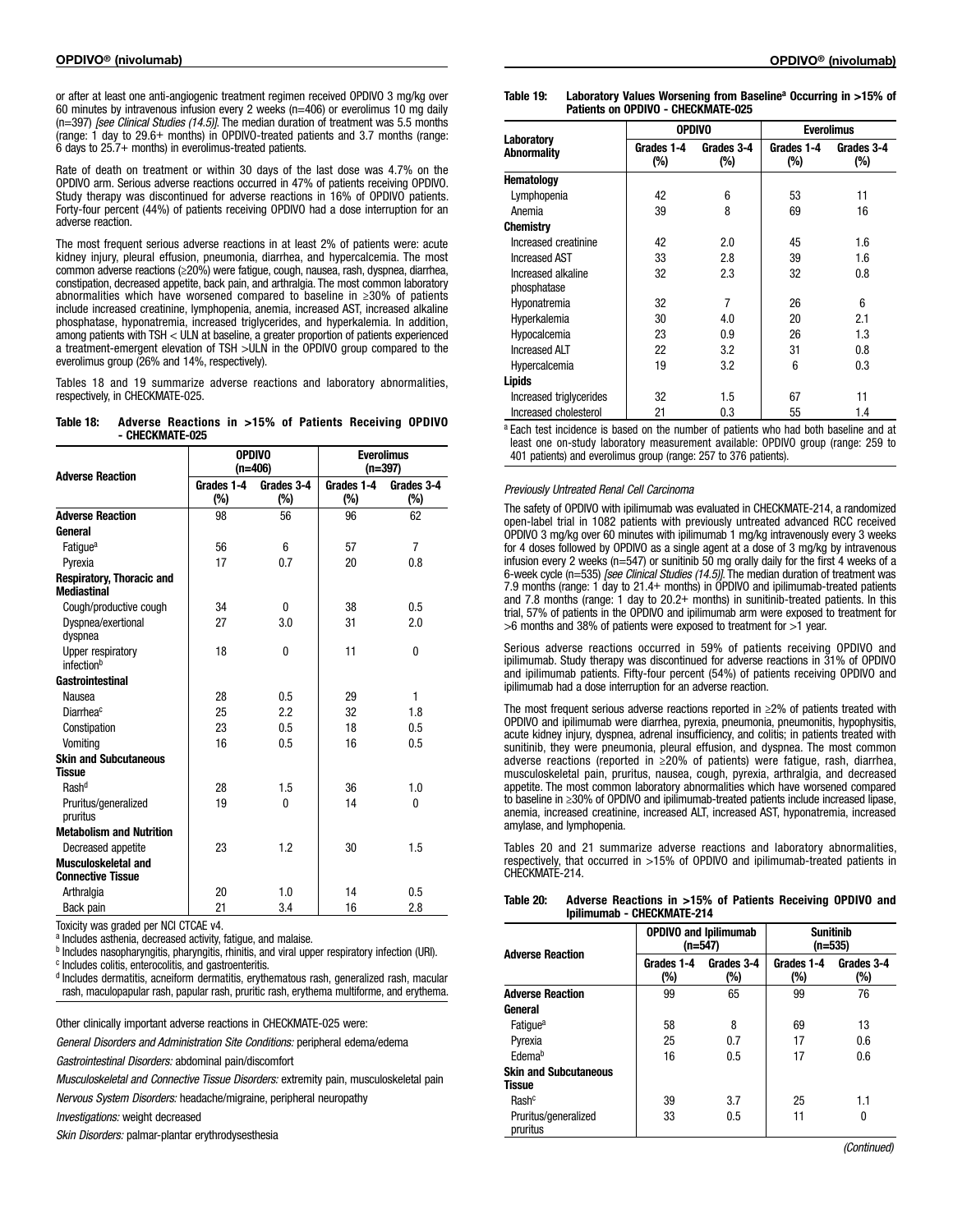| <b>Adverse Reaction</b>                         |                   | <b>OPDIVO and Ipilimumab</b><br>(n=547) | <b>Sunitinib</b><br>(n=535) |                   |
|-------------------------------------------------|-------------------|-----------------------------------------|-----------------------------|-------------------|
|                                                 | Grades 1-4<br>(%) | Grades 3-4<br>(%)                       | Grades 1-4<br>(%)           | Grades 3-4<br>(%) |
| Gastrointestinal                                |                   |                                         |                             |                   |
| Diarrhea                                        | 38                | 4.6                                     | 58                          | 6                 |
| Nausea                                          | 30                | 2.0                                     | 43                          | 1.5               |
| Vomiting                                        | 20                | 0.9                                     | 28                          | 2.1               |
| Abdominal pain                                  | 19                | 1.6                                     | 24                          | 1.9               |
| Constipation                                    | 17                | 0.4                                     | 18                          | 0                 |
| Musculoskeletal and<br><b>Connective Tissue</b> |                   |                                         |                             |                   |
| Musculoskeletal pain <sup>d</sup>               | 37                | 4.0                                     | 40                          | 2.6               |
| Arthralgia                                      | 23                | 1.3                                     | 16                          | 0                 |
| Respiratory, Thoracic and<br><b>Mediastinal</b> |                   |                                         |                             |                   |
| Cough/productive cough                          | 28                | 0.2                                     | 25                          | 0.4               |
| Dyspnea/exertional<br>dyspnea                   | 20                | 2.4                                     | 21                          | 2.1               |
| <b>Metabolism and Nutrition</b>                 |                   |                                         |                             |                   |
| Decreased appetite                              | 21                | 1.8                                     | 29                          | 0.9               |
| <b>Nervous System</b>                           |                   |                                         |                             |                   |
| Headache                                        | 19                | 0.9                                     | 23                          | 0.9               |
| <b>Endocrine</b>                                |                   |                                         |                             |                   |
| Hypothyroidism                                  | 18                | 0.4                                     | 27                          | 0.2               |

Table 20: Adverse Reactions in >15% of Patients Receiving OPDIVO and Ipilimumab - CHECKMATE-214 *(Continued)*

Toxicity was graded per NCI CTCAE v4.

<sup>a</sup> Includes asthenia.

**b** Includes peripheral edema, peripheral swelling.

<sup>c</sup> Includes dermatitis described as acneiform, bullous, and exfoliative, drug eruption, rash described as exfoliative, erythematous, follicular, generalized, macular, maculopapular, papular, pruritic, and pustular, fixed-drug eruption.

<sup>d</sup> Includes back pain, bone pain, musculoskeletal chest pain, musculoskeletal discomfort, myalgia, neck pain, pain in extremity, spinal pain.

| Table 21: | Laboratory Values Worsening from Baseline <sup>a</sup> Occurring in >15% of |
|-----------|-----------------------------------------------------------------------------|
|           | Patients on OPDIVO and Ipilimumab - CHECKMATE-214                           |

|                                   |                   | <b>OPDIVO and Ipilimumab</b> | <b>Sunitinib</b>     |                   |
|-----------------------------------|-------------------|------------------------------|----------------------|-------------------|
| Laboratory<br>Abnormality         | Grades 1-4<br>(%) | Grades 3-4<br>(%)            | Grades 1-4<br>$(\%)$ | Grades 3-4<br>(%) |
| Chemistry                         |                   |                              |                      |                   |
| Increased lipase                  | 48                | 20                           | 51                   | 20                |
| Increased creatinine              | 42                | 2.1                          | 46                   | 1.7               |
| <b>Increased ALT</b>              | 41                | 7                            | 44                   | 2.7               |
| <b>Increased AST</b>              | 40                | 4.8                          | 60                   | 2.1               |
| Increased amylase                 | 39                | 12                           | 33                   | 7                 |
| Hyponatremia                      | 39                | 10                           | 36                   | 7                 |
| Increased alkaline<br>phosphatase | 29                | 2.0                          | 32                   | 1.0               |
| Hyperkalemia                      | 29                | 2.4                          | 28                   | 2.9               |
| Hypocalcemia                      | 21                | 0.4                          | 35                   | 0.6               |
| Hypomagnesemia                    | 16                | 0.4                          | 26                   | 1.6               |
| Hematology                        |                   |                              |                      |                   |
| Anemia                            | 43                | 3.0                          | 64                   | 9                 |
| Lymphopenia                       | 36                | 5                            | 63                   | 14                |

a Each test incidence is based on the number of patients who had both baseline and at least one on-study laboratory measurement available: OPDIVO and ipilimumab group (range: 490 to 538 patients) and sunitinib group (range: 485 to 523 patients).

In addition, among patients with TSH ≤ULN at baseline, a lower proportion of patients experienced a treatment-emergent elevation of TSH > ULN in the OPDIVO and ipilimumab group compared to the sunitinib group (31% and 61%, respectively).

#### Classical Hodgkin Lymphoma

The safety of OPDIVO was evaluated in 266 adult patients with cHL (243 patients in the CHECKMATE-205 and 23 patients in the CHECKMATE-039 trials) *[see Clinical Studies (14.6)]*. Patients received OPDIVO 3 mg/kg as an intravenous infusion over 60 minutes every 2 weeks until disease progression, maximal clinical benefit, or unacceptable toxicity.

The median age was 34 years (range: 18 to 72), 98% of patients had received autologous HSCT, none had received allogeneic HSCT, and 74% had received brentuximab vedotin. The median number of prior systemic regimens was 4 (range: 2 to 15). Patients received a median of 23 doses (cycles) of OPDIVO (range: 1 to 48), with a median duration of therapy of 11 months (range: 0 to 23 months).

Eleven patients died from causes other than disease progression: 3 from adverse reactions within 30 days of the last nivolumab dose, 2 from infection 8 to 9 months after completing nivolumab, and 6 from complications of allogeneic HSCT. Serious adverse reactions occurred in 26% of patients. Dose delay for an adverse reaction occurred in 34% of patients. OPDIVO was discontinued due to adverse reactions in 7% of patients.

The most frequent serious adverse reactions reported in ≥1% of patients were pneumonia, infusion-related reaction, pyrexia, colitis or diarrhea, pleural effusion, pneumonitis, and rash. The most common adverse reactions (≥20%) among all patients were upper respiratory tract infection, fatigue, cough, diarrhea, pyrexia, musculoskeletal pain, rash, nausea, and pruritus.

Tables 22 and 23 summarize the adverse reactions and laboratory abnormalities, respectively, in CHECKMATE-205 and CHECKMATE-039.

| Table 22: | Adverse Reactions Occurring in ≥10% of Patients - CHECKMATE-205 |
|-----------|-----------------------------------------------------------------|
|           | and CHECKMATE-039                                               |

| <b>Adverse Reaction<sup>a</sup></b>                             | <b>OPDIVO (n=266)</b> |                |  |  |
|-----------------------------------------------------------------|-----------------------|----------------|--|--|
|                                                                 | All Grades (%)        | Grades 3-4 (%) |  |  |
| <b>Infections</b>                                               |                       |                |  |  |
| Upper respiratory tract infection <sup>b</sup>                  | 44                    | 0.8            |  |  |
| Pneumonia/bronchopneumonia <sup>c</sup>                         | 13                    | 3.8            |  |  |
| Nasal congestion                                                | 11                    | 0              |  |  |
| General                                                         |                       |                |  |  |
| Fatique <sup>d</sup>                                            | 39                    | 1.9            |  |  |
| Pyrexia                                                         | 29                    | $<$ 1          |  |  |
| <b>Respiratory, Thoracic and Mediastinal</b>                    |                       |                |  |  |
| Cough/productive cough                                          | 36                    | 0              |  |  |
| Dyspnea/exertional dyspnea                                      | 15                    | 1.5            |  |  |
| Gastrointestinal                                                |                       |                |  |  |
| Diarrheae                                                       | 33                    | 1.5            |  |  |
| Nausea                                                          | 20                    | 0              |  |  |
| Vomitina                                                        | 19                    | $<$ 1          |  |  |
| Abdominal painf                                                 | 16                    | $<$ 1          |  |  |
| Constipation                                                    | 14                    | 0.4            |  |  |
| <b>Musculoskeletal and Connective Tissue</b>                    |                       |                |  |  |
| Musculoskeletal pain <sup>9</sup>                               | 26                    | 1.1            |  |  |
| Arthralgia                                                      | 16                    | $<$ 1          |  |  |
| <b>Skin and Subcutaneous Tissue</b>                             |                       |                |  |  |
| Rash <sup>h</sup>                                               | 24                    | 1.5            |  |  |
| Pruritus                                                        | 20                    | 0              |  |  |
| <b>Nervous System</b>                                           |                       |                |  |  |
| Headache                                                        | 17                    | $<$ 1          |  |  |
| Neuropathy peripheral <sup>i</sup>                              | 12                    | $<$ 1          |  |  |
| <b>Injury, Poisoning and Procedural</b><br><b>Complications</b> |                       |                |  |  |
| Infusion-related reaction                                       | 14                    | $<$ 1          |  |  |
| <b>Endocrine</b>                                                |                       |                |  |  |
| Hypothyroidism/thyroiditis                                      | 12                    | 0              |  |  |

Toxicity was graded per NCI CTCAE v4.

a Includes events occurring up to 30 days after last nivolumab dose, regardless of causality. After an immune-mediated adverse reaction, reactions following nivolumab rechallenge were included if they occurred up to 30 days after completing the initial nivolumab course. **b** Includes nasopharyngitis, pharyngitis, rhinitis, and sinusitis.

<sup>c</sup> Includes pneumonia bacterial, pneumonia mycoplasmal, pneumocystis jirovecii pneumonia. <sup>d</sup> Includes asthenia.

<sup>e</sup> Includes colitis.

<sup>f</sup> Includes abdominal discomfort and upper abdominal pain.

<sup>g</sup> Includes back pain, bone pain, musculoskeletal chest pain, musculoskeletal discomfort, myalgia, neck pain, and pain in extremity.

h Includes dermatitis, dermatitis acneiform, dermatitis exfoliative, and rash described as macular, papular, maculopapular, pruritic, exfoliative, or acneiform.

<sup>i</sup> Includes hyperesthesia, hypoesthesia, paresthesia, dysesthesia, peripheral motor neuropathy, peripheral sensory neuropathy, and polyneuropathy. These numbers are specific to treatment-emergent events.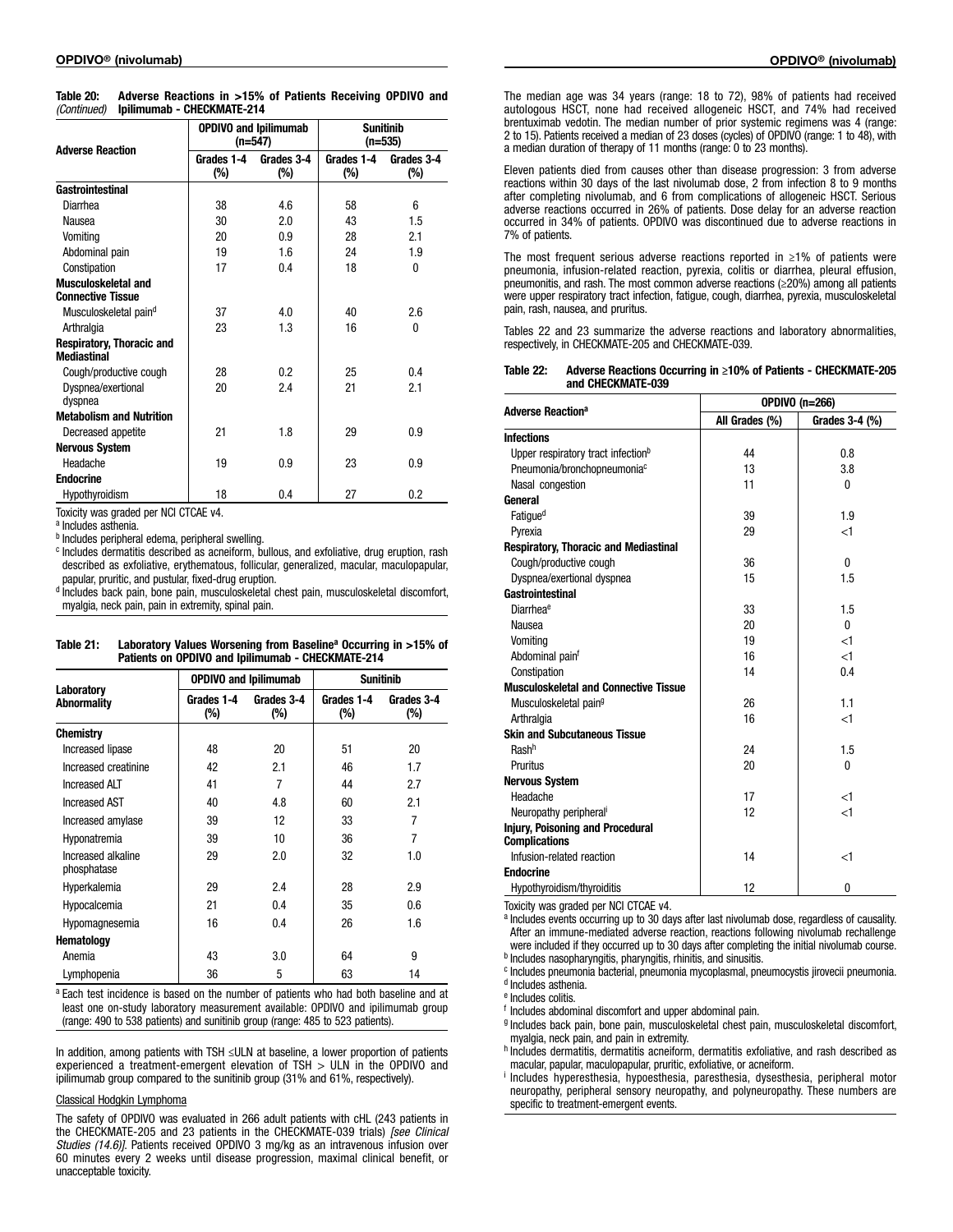Additional information regarding clinically important adverse reactions:

*Immune-mediated pneumonitis:* In CHECKMATE-205 and CHECKMATE-039, pneumonitis, including interstitial lung disease, occurred in 6.0% (16/266) of patients receiving OPDIVO. Immune-mediated pneumonitis occurred in 4.9% (13/266) of patients receiving OPDIVO (one Grade 3 and 12 Grade 2). The median time to onset was 4.5 months (range: 5 days to 12 months). All 13 patients received systemic corticosteroids, with resolution in 12. Four patients permanently discontinued OPDIVO due to pneumonitis. Eight patients continued OPDIVO (three after dose delay), of whom two had recurrence of pneumonitis.

*Peripheral neuropathy:* Treatment-emergent peripheral neuropathy was reported in 12% (31/266) of all patients receiving OPDIVO. Twenty-eight patients (11%) had new-onset peripheral neuropathy and 3 patients had worsening of neuropathy from baseline. The median time to onset was 50 (range: 1 to 309) days.

*Complications of allogeneic HSCT after OPDIVO:* Of 17 patients with cHL from the CHECKMATE-205 and CHECKMATE-039 trials who underwent allogeneic HSCT after treatment with OPDIVO, 6 patients (35%) died from transplant-related complications. Five deaths occurred in the setting of severe (Grade 3 to 4) or refractory GVHD. Hyperacute GVHD occurred in 2 patients (12%) and Grade 3 or higher GVHD was reported in 5 patients (29%). Hepatic VOD occurred in 1 patient, who received reducedintensity conditioned allogeneic HSCT and died of GVHD and multi-organ failure.

Table 23 summarizes laboratory abnormalities in patients with cHL. The most common (≥20%) treatment-emergent laboratory abnormalities included cytopenias, liver function abnormalities, and increased lipase. Other common findings (≥10%) included increased creatinine, electrolyte abnormalities, and increased amylase.

| Table 23: | Laboratory Abnormalities Worsening from Baseline <sup>a</sup> Occurring in |
|-----------|----------------------------------------------------------------------------|
|           | $\geq$ 10% of Patients - CHECKMATE-205 and CHECKMATE-039                   |

| <b>Laboratory Abnormality</b>  | <b>OPDIVO<sup>a</sup></b><br>(n=266) |                               |  |
|--------------------------------|--------------------------------------|-------------------------------|--|
|                                | All Grades (%) <sup>b</sup>          | Grades $3-4$ (%) <sup>b</sup> |  |
| <b>Hematology</b>              |                                      |                               |  |
| Leukopenia                     | 38                                   | 4.5                           |  |
| Neutropenia                    | 37                                   | 5                             |  |
| Thrombocytopenia               | 37                                   | 3.0                           |  |
| Lymphopenia                    | 32                                   | 11                            |  |
| Anemia                         | 26                                   | 2.6                           |  |
| Chemistry <sup>c</sup>         |                                      |                               |  |
| <b>Increased AST</b>           | 33                                   | 2.6                           |  |
| <b>Increased ALT</b>           | 31                                   | 3.4                           |  |
| Increased lipase               | 22                                   | 9                             |  |
| Increased alkaline phosphatase | 20                                   | 1.5                           |  |
| Hyponatremia                   | 20                                   | 1.1                           |  |
| Hypokalemia                    | 16                                   | 1.9                           |  |
| Increased creatinine           | 16                                   | <1                            |  |
| Hypocalcemia                   | 15                                   | $<$ 1                         |  |
| Hyperkalemia                   | 15                                   | 1.5                           |  |
| Hypomagnesemia                 | 14                                   | $<$ 1                         |  |
| Increased amylase              | 13                                   | 1.5                           |  |
| Increased bilirubin            | 11                                   | 1.5                           |  |

<sup>a</sup> Each test incidence is based on the number of patients who had both baseline and at least one on-study laboratory measurement: range: 203 to 266 patients.

**b** Includes events occurring up to 30 days after last nivolumab dose. After an immunemediated adverse reaction, reactions following nivolumab rechallenge were included if they occurred within 30 days of completing the initial nivolumab course.

<sup>c</sup> In addition, in the safety population, fasting hyperglycemia (all grade 1-2) was reported in 27 of 69 (39%) evaluable patients and fasting hypoglycemia (all grade 1-2) in 11 of 69 (16%).

#### Squamous Cell Carcinoma of the Head and Neck

The safety of OPDIVO was evaluated in CHECKMATE-141, a randomized, activecontrolled, open-label, multicenter trial in patients with recurrent or metastatic SCCHN with progression during or within 6 months of receiving prior platinum-based therapy *[see Clinical Studies (14.7)]*. The trial excluded patients with active autoimmune disease, medical conditions requiring systemic immunosuppression, or recurrent or metastatic carcinoma of the nasopharynx, squamous cell carcinoma of unknown primary histology, salivary gland or non-squamous histologies (e.g., mucosal melanoma). Patients received OPDIVO 3 mg/kg by intravenous infusion over 60 minutes every 2 weeks (n=236) or investigator's choice of either cetuximab (400 mg/m<sup>2</sup> initial dose intravenously followed by 250 mg/m<sup>2</sup> weekly), or methotrexate (40 to 60 mg/m<sup>2</sup> intravenously weekly), or docetaxel (30 to 40 mg/m<sup>2</sup> intravenously weekly). The median duration of exposure to nivolumab was 1.9 months (range: 1 day to 16.1+ months) in OPDIVO-treated patients. In this trial, 18% of patients received OPDIVO for  $>6$  months and 2.5% of patients received OPDIVO for >1 year.

The median age of all randomized patients was 60 years (range: 28 to 83); 28% of patients in the OPDIVO group were ≥65 years of age and 37% in the comparator group were ≥65 years of age, 83% were male and 83% were White, 12% were Asian, and 4% were Black. Baseline ECOG performance status was 0 (20%) or 1 (78%), 45% of patients received only one prior line of systemic therapy, the remaining 55% of patients had two or more prior lines of therapy, and 90% had prior radiation therapy.

Serious adverse reactions occurred in 49% of patients receiving OPDIVO. OPDIVO was discontinued in 14% of patients and was delayed in 24% of patients for an adverse reaction. Adverse reactions and laboratory abnormalities occurring in patients with SCCHN were generally similar to those occurring in patients with melanoma and NSCLC.

The most frequent serious adverse reactions reported in ≥2% of patients receiving OPDIVO were pneumonia, dyspnea, respiratory failure, respiratory tract infection, and sepsis. The most common adverse reactions occurring in ≥10% of OPDIVOtreated patients and at a higher incidence than investigator's choice were cough and dyspnea. The most common laboratory abnormalities occurring in ≥10% of OPDIVO-treated patients and at a higher incidence than investigator's choice were increased alkaline phosphatase, increased amylase, hypercalcemia, hyperkalemia, and increased TSH.

#### Urothelial Carcinoma

The safety of OPDIVO was evaluated in CHECKMATE-275, a single arm trial in which 270 patients with locally advanced or metastatic urothelial carcinoma had disease progression during or following platinum-containing chemotherapy or had disease progression within 12 months of neoadjuvant or adjuvant treatment with platinumcontaining chemotherapy *[see Clinical Studies (14.8)]*. Patients received OPDIVO 3 mg/kg by intravenous infusion over 60 minutes every 2 weeks until disease progression or unacceptable toxicity. The median duration of treatment was 3.3 months (range: 0 to 13.4+). Forty-six percent (46%) of patients had a dose interruption for an adverse reaction.

Fourteen patients (5.2%) died from causes other than disease progression. This includes 4 patients (1.5%) who died from pneumonitis or cardiovascular failure which was attributed to treatment with OPDIVO. Serious adverse reactions occurred in 54% of patients. OPDIVO was discontinued for adverse reactions in 17% of patients.

The most frequent serious adverse reactions reported in ≥2% of patients were urinary tract infection, sepsis, diarrhea, small intestine obstruction, and general physical health deterioration. The most common adverse reactions (reported in ≥20% of patients) were fatigue, musculoskeletal pain, nausea, and decreased appetite.

Tables 24 and 25 summarize adverse reactions and laboratory abnormalities, respectively, in CHECKMATE-275.

#### Table 24: Adverse Reactions Occurring in ≥10% of Patients - CHECKMATE-275

| <b>Adverse Reaction</b>                                               | <b>OPDIVO</b><br>(n=270) |                |  |
|-----------------------------------------------------------------------|--------------------------|----------------|--|
|                                                                       | All Grades (%)           | Grades 3-4 (%) |  |
| <b>Adverse Reaction</b>                                               | 99                       | 51             |  |
| General                                                               |                          |                |  |
| Asthenia/fatigue/malaise                                              | 46                       | 7              |  |
| Pyrexia/tumor associated fever                                        | 17                       | 0.4            |  |
| Edema/peripheral edema/peripheral<br>swelling                         | 13                       | 0.4            |  |
| <b>Musculoskeletal and Connective Tissue</b>                          |                          |                |  |
| Musculoskeletal pain <sup>a</sup>                                     | 30                       | 2.6            |  |
| Arthralgia                                                            | 10                       | 0.7            |  |
| <b>Metabolism and Nutrition</b>                                       |                          |                |  |
| Decreased appetite                                                    | 22                       | 22             |  |
| Gastrointestinal                                                      |                          |                |  |
| Nausea                                                                | 22                       | 0.7            |  |
| Diarrhea                                                              | 17                       | 2.6            |  |
| Constipation                                                          | 16                       | 0.4            |  |
| Abdominal pain <sup>b</sup>                                           | 13                       | 1.5            |  |
| Vomiting                                                              | 12                       | 1.9            |  |
| <b>Respiratory, Thoracic and Mediastinal</b>                          |                          |                |  |
| Cough/productive cough                                                | 18                       | 0              |  |
| Dyspnea/exertional dyspnea                                            | 14                       | 3.3            |  |
| <b>Infections</b>                                                     |                          |                |  |
| Urinary tract infection/escherichia/fungal<br>urinary tract infection | 17                       | 7              |  |

*(Continued)*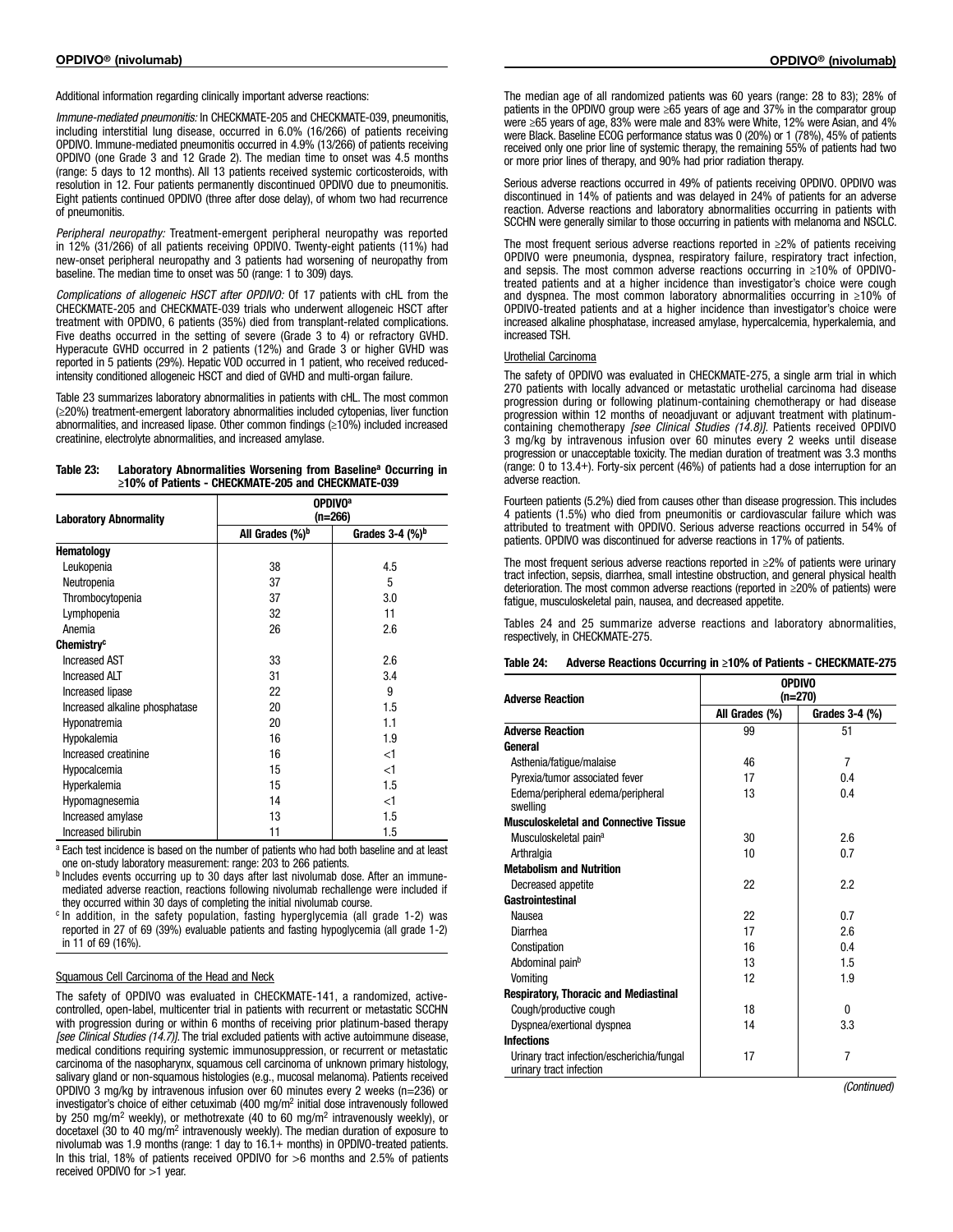Table 24: Adverse Reactions Occurring in ≥10% of Patients - CHECKMATE-275 *(Continued)*

| <b>Adverse Reaction</b>             | <b>OPDIVO</b><br>$(n=270)$ |                |  |  |
|-------------------------------------|----------------------------|----------------|--|--|
|                                     | All Grades (%)             | Grades 3-4 (%) |  |  |
| <b>Skin and Subcutaneous Tissue</b> |                            |                |  |  |
| Rash <sup>c</sup>                   | 16                         | 1.5            |  |  |
| Pruritus                            | 12                         | 0              |  |  |
| <b>Endocrine</b>                    |                            |                |  |  |
| Thyroid disorders <sup>d</sup>      | 15                         |                |  |  |

Toxicity was graded per NCI CTCAE v4.

a Includes back pain, bone pain, musculoskeletal chest pain, musculoskeletal discomfort, myalgia, neck pain, pain in extremity and spinal pain.

b Includes abdominal discomfort, lower and upper abdominal pain.

<sup>c</sup> Includes dermatitis, dermatitis acneiform, dermatitis bullous, and rash described as generalized, macular, maculopapular, or pruritic.

<sup>d</sup> Includes autoimmune thyroiditis, blood TSH decrease, blood TSH increase, hyperthyroidism, hypothyroidism, thyroiditis, thyroxine decreased, thyroxine free increased, thyroxine increased, tri-iodothyronine free increased, tri-iodothyronine increased.

| Table 25: | Laboratory Abnormalities Worsening from Baseline Occurring in |
|-----------|---------------------------------------------------------------|
|           | $\geq$ 10% of Patients - CHECKMATE-275                        |

|                                | <b>OPDIVO</b> <sup>a</sup> |                |  |  |
|--------------------------------|----------------------------|----------------|--|--|
| <b>Laboratory Abnormality</b>  | All Grades (%)             | Grades 3-4 (%) |  |  |
| <b>Chemistry</b>               |                            |                |  |  |
| Hyperglycemia                  | 42                         | 2.4            |  |  |
| Hyponatremia                   | 41                         | 11             |  |  |
| Increased creatinine           | 39                         | 2.0            |  |  |
| Increased alkaline phosphatase | 33                         | 5.5            |  |  |
| Hypocalcemia                   | 26                         | 0.8            |  |  |
| <b>Increased AST</b>           | 24                         | 3.5            |  |  |
| Increased lipase               | 20                         | 7              |  |  |
| Hyperkalemia                   | 19                         | 1.2            |  |  |
| <b>Increased ALT</b>           | 18                         | 1.2            |  |  |
| Increased amylase              | 18                         | 4.4            |  |  |
| Hypomagnesemia                 | 16                         | U              |  |  |
| Hematology                     |                            |                |  |  |
| Lymphopenia                    | 42                         | 9              |  |  |
| Anemia                         | 40                         | 7              |  |  |
| Thrombocytopenia               | 15                         | 2.4            |  |  |
| Leukopenia                     | 11                         | 0              |  |  |

<sup>a</sup> Each test incidence is based on the number of patients who had both baseline and at least one on-study laboratory measurement available: range: 84 to 256 patients.

#### MSI-H or dMMR Metastatic Colorectal Cancer

The safety of OPDIVO administered as a single agent or in combination with ipilimumab was evaluated in CHECKMATE-142, a multicenter, non-randomized, multiple parallelcohort, open-label trial *[see Clinical Studies (14.9)]*. In CHECKMATE-142, 74 patients with mCRC received OPDIVO 3 mg/kg by intravenous infusion over 60 minutes every 2 weeks until disease progression or until intolerable toxicity and 119 patients with mCRC received OPDIVO 3 mg/kg and ipilimumab 1 mg/kg every 3 weeks for 4 doses, then OPDIVO 3 mg/kg every 2 weeks until disease progression or until unacceptable toxicity.

In the OPDIVO with ipilimumab cohort, serious adverse reactions occurred in 47% of patients. OPDIVO was discontinued in 13% of patients and delayed in 45% of patients for an adverse reaction. The most frequent serious adverse reactions reported in ≥2% of patients were colitis/diarrhea, hepatic events, abdominal pain, acute kidney injury, pyrexia, and dehydration. The most common adverse reactions (reported in ≥20% of patients) were fatigue, diarrhea, pyrexia, musculoskeletal pain, abdominal pain, pruritus, nausea, rash, decreased appetite, and vomiting.

Tables 26 and 27 summarize adverse reactions and laboratory abnormalities, respectively, in CHECKMATE-142. Based on the design of CHECKMATE-142, the data below cannot be used to identify statistically significant differences between the two cohorts summarized below for any adverse reaction.

Table 26: Adverse Reactions Occurring in ≥10% of Patients - CHECKMATE-142

|                                                 |                          | <b>OPDIVO</b><br>$(n=74)$ | <b>OPDIVO and Ipilimumab</b><br>$(n=119)$ |                   |
|-------------------------------------------------|--------------------------|---------------------------|-------------------------------------------|-------------------|
| <b>Adverse Reaction</b>                         | <b>All Grades</b><br>(%) | Grades 3-4<br>$(\%)$      | <b>All Grades</b><br>$(\%)$               | Grades 3-4<br>(%) |
| General                                         |                          |                           |                                           |                   |
| Fatigue <sup>a</sup>                            | 54                       | 5                         | 49                                        | 6                 |
| Pyrexia                                         | 24                       | 0                         | 36                                        | 0                 |
| Edema <sup>b</sup>                              | 12                       | 0                         | $\overline{7}$                            | 0                 |
| <b>Gastrointestinal</b>                         |                          |                           |                                           |                   |
| Diarrhea                                        | 43                       | 2.7                       | 45                                        | 3.4               |
| Abdominal pain <sup>c</sup>                     | 34                       | 2.7                       | 30                                        | 5                 |
| Nausea                                          | 34                       | 1.4                       | 26                                        | 0.8               |
| Vomiting                                        | 28                       | 4.1                       | 20                                        | 1.7               |
| Constipation                                    | 20                       | 0                         | 15                                        | 0                 |
| Musculoskeletal and<br><b>Connective Tissue</b> |                          |                           |                                           |                   |
| Musculoskeletal pain <sup>d</sup>               | 28                       | 1.4                       | 36                                        | 3.4               |
| Arthralgia                                      | 19                       | 0                         | 14                                        | 0.8               |
| Respiratory, Thoracic and<br><b>Mediastinal</b> |                          |                           |                                           |                   |
| Cough                                           | 26                       | 0                         | 19                                        | 0.8               |
| Dyspnea                                         | 8                        | 1                         | 13                                        | 1.7               |
| <b>Skin and Subcutaneous</b>                    |                          |                           |                                           |                   |
| <b>Tissue</b>                                   |                          |                           |                                           |                   |
| Rashe                                           | 23                       | 1.4                       | 25                                        | 4.2               |
| Pruritus                                        | 19                       | 0                         | 28                                        | 1.7               |
| Dry Skin                                        | 7                        | 0                         | 11                                        | 0                 |
| <b>Infections</b>                               |                          |                           |                                           |                   |
| Upper respiratory tract<br>infectionf           | 20                       | 0                         | 9                                         | 0                 |
| <b>Endocrine</b>                                |                          |                           |                                           |                   |
| Hyperglycemia                                   | 19                       | 2.7                       | 6                                         | 1                 |
| Hypothyroidism                                  | 5                        | 0                         | 14                                        | 0.8               |
| Hyperthyroidism                                 | 4                        | 0                         | 12                                        | 0                 |
| <b>Nervous System</b>                           |                          |                           |                                           |                   |
| Headache                                        | 16                       | 0                         | 17                                        | 1.7               |
| <b>Dizziness</b>                                | 14                       | 0                         | 11                                        | 0                 |
| <b>Metabolism and Nutrition</b>                 |                          |                           |                                           |                   |
| Decreased appetite                              | 14                       | 1.4                       | 20                                        | 1.7               |
| <b>Psychiatric</b>                              |                          |                           |                                           |                   |
| Insomnia                                        | 9                        | 0                         | 13                                        | 0.8               |
| <b>Investigations</b>                           |                          |                           |                                           |                   |
| Weight decreased                                | 8                        | 0                         | 10                                        | 0                 |

Toxicity was graded per NCI CTCAE v4.

<sup>a</sup> Includes asthenia.

**b** Includes peripheral edema and peripheral swelling.

<sup>c</sup> Includes upper abdominal pain, lower abdominal pain, and abdominal discomfort.

<sup>d</sup> Includes back pain, pain in extremity, myalgia, neck pain, and bone pain.

e Includes dermatitis, dermatitis acneiform, and rash described as maculo-papular, erythematous, and generalized.

<sup>f</sup> Includes nasopharyngitis and rhinitis.

Clinically important adverse reactions reported in <10% of patients receiving OPDIVO with ipilimumab were encephalitis (0.8%), necrotizing myositis (0.8%), and uveitis (0.8%).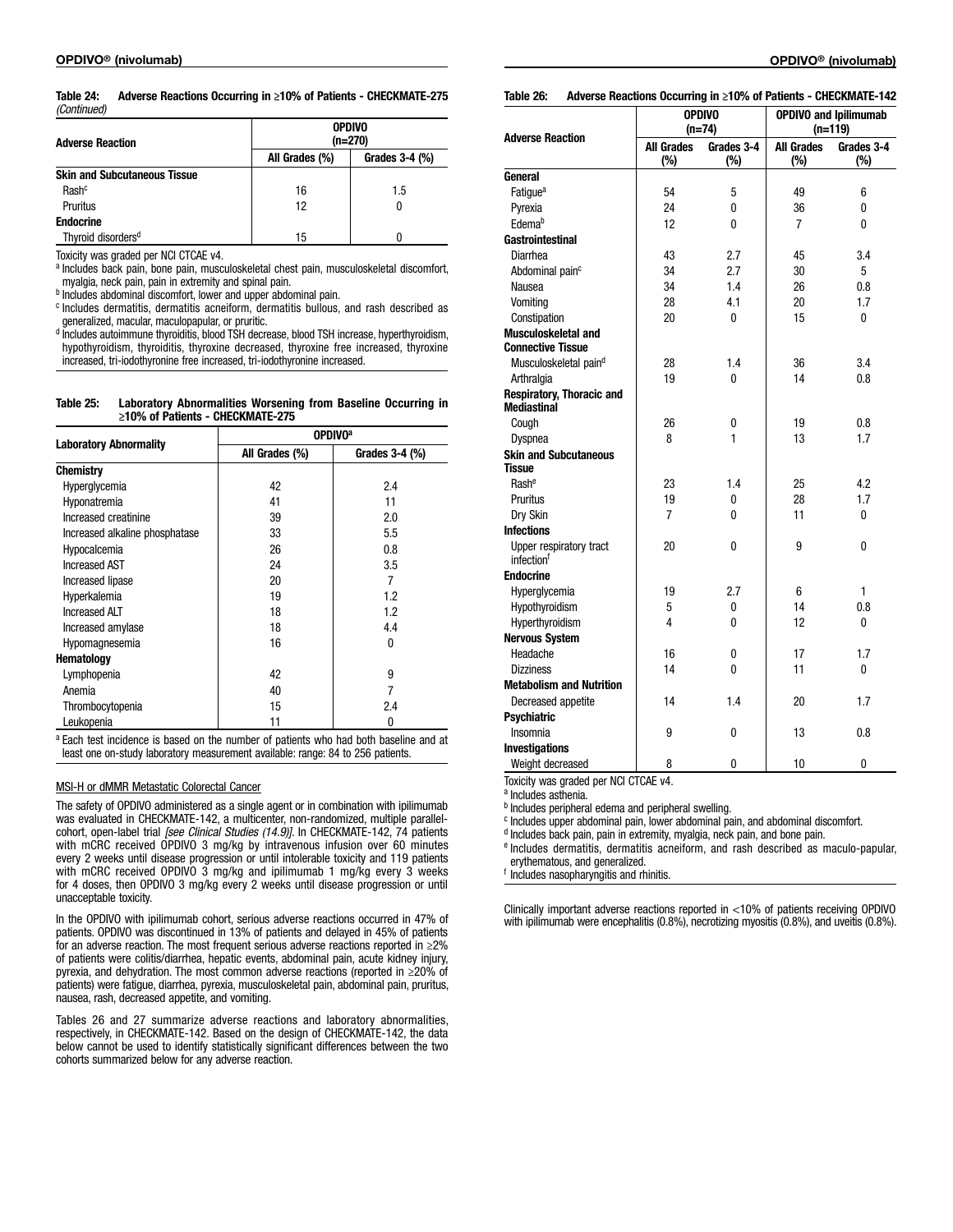| Laboratory                        |                          | <b>OPDIVO</b><br>(n=74) | <b>OPDIVO and Ipilimumab</b><br>(n=119) |                   |
|-----------------------------------|--------------------------|-------------------------|-----------------------------------------|-------------------|
| <b>Abnormality</b>                | <b>All Grades</b><br>(%) | Grades 3-4<br>(%)       | All Grades<br>(%)                       | Grades 3-4<br>(%) |
| Hematology                        |                          |                         |                                         |                   |
| Anemia                            | 50                       | 7                       | 42                                      | 9                 |
| Lymphopenia                       | 36                       | 7                       | 25                                      | 6                 |
| Neutropenia                       | 20                       | 4.3                     | 18                                      | 0                 |
| Thrombocytopenia                  | 16                       | 1.4                     | 26                                      | 0.9               |
| <b>Chemistry</b>                  |                          |                         |                                         |                   |
| Increased alkaline<br>phosphatase | 37                       | 2.8                     | 28                                      | 5                 |
| Increased lipase                  | 33                       | 19                      | 39                                      | 12                |
| <b>Increased ALT</b>              | 32                       | 2.8                     | 33                                      | 12                |
| <b>Increased AST</b>              | 31                       | 1.4                     | 40                                      | 12                |
| Hyponatremia                      | 27                       | 4.3                     | 26                                      | 5                 |
| Hypocalcemia                      | 19                       | 0                       | 16                                      | 0                 |
| Hypomagnesemia                    | 17                       | 0                       | 18                                      | 0                 |
| Increased amylase                 | 16                       | 4.8                     | 36                                      | 3.4               |
| Increased bilirubin               | 14                       | 4.2                     | 21                                      | 5                 |
| Hypokalemia                       | 14                       | 0                       | 15                                      | 1.8               |
| Increased creatinine              | 12                       | 0                       | 25                                      | 3.6               |
| Hvperkalemia                      | 11                       | 0                       | 23                                      | 0.9               |

Table 27: Laboratory Abnormalities Worsening from Baseline<sup>a</sup> Occurring in ≥10% of Patients - CHECKMATE-142

<sup>a</sup> Each test incidence is based on the number of patients who had both baseline and at least one on-study laboratory measurement available. Number of evaluable patients ranges from 62 to 71 for the OPDIVO cohort and from 87 to 114 for the OPDIVO and ipilimumab cohort.

#### Hepatocellular Carcinoma

The safety of OPDIVO 3 mg/kg every 2 weeks as a single agent was evaluated in a 154-patient subgroup of patients with HCC and Child-Pugh Class A cirrhosis who progressed on or were intolerant to sorafenib. These patients enrolled in Cohorts 1 and 2 of CHECKMATE-040, a multicenter, multiple cohort, open-label trial *[see Clinical Studies (14.10)]*. Patients were required to have an AST and ALT ≤5 x ULN and total bilirubin <3 mg/dL. The median duration of exposure to OPDIVO was 5 months (range: 0 to 22+ months). Serious adverse reactions occurred in 49% of patients. The most frequent serious adverse reactions reported in at least 2% of patients were pyrexia, ascites, back pain, general physical health deterioration, abdominal pain, pneumonia, and anemia.

The toxicity profile observed in these patients with advanced HCC was generally similar to that observed in patients with other cancers, with the exception of a higher incidence of elevations in transaminases and bilirubin levels. Treatment with OPDIVO resulted in treatment-emergent Grade 3 or 4 AST in 27 (18%) patients, Grade 3 or 4 ALT in 16 (11%) patients, and Grade 3 or 4 bilirubin in 11 (7%) patients. Immune-mediated hepatitis requiring systemic corticosteroids occurred in 8 (5%) patients.

The safety of OPDIVO 1 mg/kg in combination with ipilimumab 3 mg/kg was evaluated in a subgroup comprising 49 patients with HCC and Child-Pugh Class A cirrhosis enrolled in Cohort 4 of the CHECKMATE-040 trial who progressed on or were intolerant to sorafenib. OPDIVO and ipilimumab were administered every 3 weeks for 4 doses, followed by single-agent OPDIVO 240 mg every 2 weeks until disease progression or unacceptable toxicity. During the OPDIVO and ipilimumab combination period, 33 of 49 (67%) patients received all 4 planned doses of OPDIVO and ipilimumab. During the entire treatment period, the median duration of exposure to OPDIVO was 5.1 months (range: 0 to 35+ months) and to ipilimumab was 2.1 months (range: 0 to 4.5 months). Forty-seven percent of patients were exposed to treatment for >6 months, and 35% of patients were exposed to treatment for >1 year. Serious adverse reactions occurred in 59% of patients. Treatment was discontinued in 29% of patients and delayed in 65% of patients for an adverse reaction.

The most frequent serious adverse reactions (reported in ≥4% of patients) were pyrexia, diarrhea, anemia, increased AST, adrenal insufficiency, ascites, esophageal varices hemorrhage, hyponatremia, increased blood bilirubin, and pneumonitis.

Tables 28 and 29 summarize the adverse reactions and laboratory abnormalities, respectively, in CHECKMATE-040. Based on the design of the study, the data below cannot be used to identify statistically significant differences between the cohorts summarized below for any adverse reaction.

Table 28: Adverse Reactions Occurring in ≥10% of Patients Receiving OPDIVO in Combination with Ipilimumab in Cohort 4 or OPDIVO in Cohorts 1 and 2 of CHECKMATE-040

|                                                        |                          | <b>OPDIVO and Ipilimumab</b><br>(n=49) | <b>OPDIVO</b><br>(n=154) |                   |
|--------------------------------------------------------|--------------------------|----------------------------------------|--------------------------|-------------------|
| <b>Adverse Reaction</b>                                | <b>All Grades</b><br>(%) | Grades 3-4<br>(%)                      | <b>All Grades</b><br>(%) | Grades 3-4<br>(%) |
| <b>Skin and Subcutaneous</b>                           |                          |                                        |                          |                   |
| <b>Tissue</b>                                          |                          |                                        |                          |                   |
| Rash                                                   | 53                       | 8                                      | 26                       | 0.6               |
| Pruritus                                               | 53                       | 4                                      | 27                       | 0.6               |
| <b>Musculoskeletal and</b>                             |                          |                                        |                          |                   |
| <b>Connective Tissue</b>                               |                          |                                        |                          |                   |
| Musculoskeletal pain                                   | 41                       | 2                                      | 36                       | 1.9               |
| Arthralgia                                             | 10                       | 0                                      | 8                        | 0.6               |
| <b>Gastrointestinal</b>                                |                          |                                        |                          |                   |
| Diarrhea                                               | 39                       | 4                                      | 27                       | 1.3               |
| Abdominal pain                                         | 22                       | 6                                      | 34                       | 3.9               |
| Nausea                                                 | 20                       | 0                                      | 16                       | $\mathbf{0}$      |
| Ascites                                                | 14                       | 6                                      | 9                        | 2.6               |
| Constipation                                           | 14                       | 0                                      | 16                       | 0                 |
| Dry mouth                                              | 12                       | 0                                      | 9                        | 0                 |
| Dyspepsia                                              | 12                       | 2                                      | 8                        | 0                 |
| Vomiting                                               | 12                       | $\overline{2}$                         | 14                       | 0                 |
| <b>Stomatitis</b>                                      | 10                       | 0                                      | 7                        | 0                 |
| Abdominal distension                                   | 8                        | 0                                      | 11                       | 0                 |
| <b>Respiratory, Thoracic and</b><br><b>Mediastinal</b> |                          |                                        |                          |                   |
| Cough                                                  | 37                       | 0                                      | 23                       | 0                 |
| Dyspnea                                                | 14                       | 0                                      | 13                       | 1.9               |
| Pneumonitis                                            | 10                       | 2                                      | 1.3                      | 0.6               |
| <b>Metabolism and Nutrition</b>                        |                          |                                        |                          |                   |
| Decreased appetite                                     | 35                       | 2                                      | 22                       | 1.3               |
| General                                                |                          |                                        |                          |                   |
| Fatigue                                                | 27                       | 2                                      | 38                       | 3.2               |
| Pyrexia                                                | 27                       | 0                                      | 18                       | 0.6               |
| Malaise                                                | 18                       | 2                                      | 6.5                      | 0                 |
| Edema                                                  | 16                       | 2                                      | 12                       | 0                 |
| Influenza-like illness                                 | 14                       | 0                                      | 9                        | 0                 |
| Chills                                                 | 10                       | 0                                      | 3.9                      | 0                 |
| <b>Nervous System</b>                                  |                          |                                        |                          |                   |
| Headache                                               | 22                       | 0                                      | 11                       | 0.6               |
| <b>Dizziness</b>                                       | 20                       | 0                                      | 9                        | 0                 |
| <b>Endocrine</b>                                       |                          |                                        |                          |                   |
|                                                        |                          |                                        |                          |                   |
| Hypothyroidism                                         | 20                       | 0<br>4                                 | 4.5                      | 0                 |
| Adrenal insufficiency                                  | 18                       |                                        | 0.6                      | 0                 |
| <b>Investigations</b>                                  |                          |                                        |                          |                   |
| Weight decreased                                       | 20                       | 0                                      | 7                        | 0                 |
| <b>Psychiatric</b>                                     |                          |                                        |                          |                   |
| Insomnia                                               | 18                       | 0                                      | 10                       | 0                 |
| <b>Blood and Lymphatic</b><br>System                   |                          |                                        |                          |                   |
| Anemia                                                 | 10                       | 4                                      | 19                       | 2.6               |
| <b>Infections</b>                                      |                          |                                        |                          |                   |
| Influenza                                              | 10                       | 2                                      | 1.9                      | 0                 |
| <b>Upper Respiratory Tract</b><br>Infection            | 6                        | 0                                      | 12                       | 0                 |
| <b>Vascular</b>                                        |                          |                                        |                          |                   |
| Hypotension                                            | 10                       | 0                                      | 0.6                      | 0                 |

Clinically important adverse reactions reported in  $\lt$ 10% of patients who received OPDIVO with ipilimumab were hyperglycemia (8%), colitis (4%), and increased blood creatine phosphokinase (2%).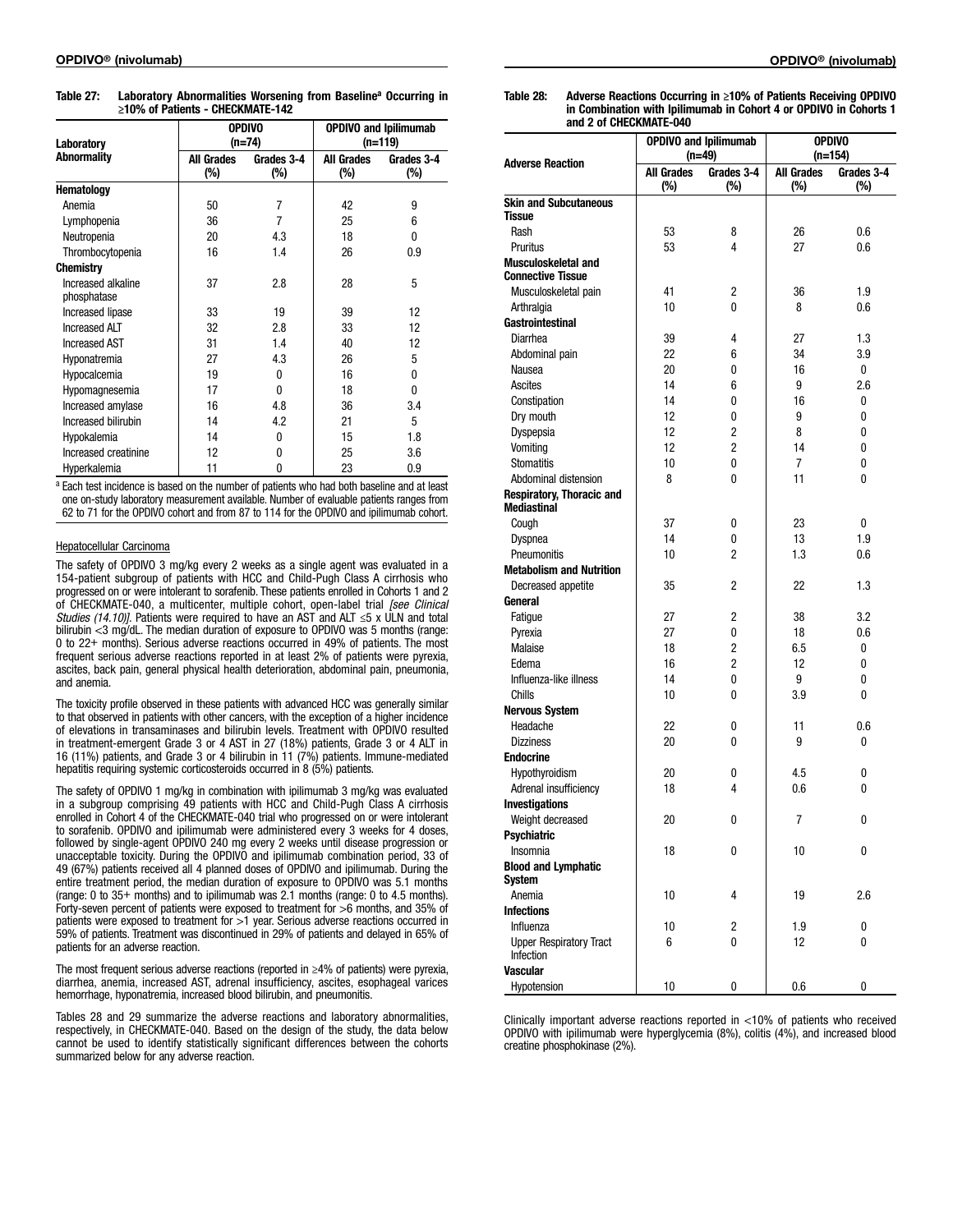Table 29: Laboratory Abnormalities Worsening from Baseline Occurring in ≥10% of Patients Receiving OPDIVO in Combination with Ipilimumab in Cohort 4 or OPDIVO as a Single Agent in Cohorts 1 and 2 of CHECKMATE-040

| Laboratory                        |                          | <b>OPDIVO and Ipilimumab</b><br>(n=47) |                          | OPDIVO*           |  |
|-----------------------------------|--------------------------|----------------------------------------|--------------------------|-------------------|--|
| <b>Abnormality</b>                | <b>All Grades</b><br>(%) | Grades 3-4<br>$(\%)$                   | <b>All Grades</b><br>(%) | Grades 3-4<br>(%) |  |
| Hematology                        |                          |                                        |                          |                   |  |
| Lymphopenia                       | 53                       | 13                                     | 59                       | 15                |  |
| Anemia                            | 43                       | 4.3                                    | 49                       | 4.6               |  |
| Neutropenia                       | 43                       | 9                                      | 19                       | 1.3               |  |
| Leukopenia                        | 40                       | 2.1                                    | 26                       | 3.3               |  |
| Thrombocytopenia                  | 34                       | 4.3                                    | 36                       | 7                 |  |
| <b>Chemistry</b>                  |                          |                                        |                          |                   |  |
| <b>Increased AST</b>              | 66                       | 40                                     | 58                       | 18                |  |
| <b>Increased ALT</b>              | 66                       | 21                                     | 48                       | 11                |  |
| Increased bilirubin               | 55                       | 11                                     | 36                       | 7                 |  |
| Increased lipase                  | 51                       | 26                                     | 37                       | 14                |  |
| Hyponatremia                      | 49                       | 32                                     | 40                       | 11                |  |
| Hypocalcemia                      | 47                       | 0                                      | 28                       | 0                 |  |
| Increased alkaline<br>phosphatase | 40                       | 4.3                                    | 44                       | 7                 |  |
| Increased amylase                 | 38                       | 15                                     | 31                       | 6                 |  |
| Hypokalemia                       | 26                       | 2.1                                    | 12                       | 0.7               |  |
| Hyperkalemia                      | 23                       | 4.3                                    | 20                       | 2.6               |  |
| Increased creatinine              | 21                       | 0                                      | 17                       | 1.3               |  |
| Hypomagnesemia                    | 11                       | 0                                      | 13                       | 0                 |  |

\* The denominator used to calculate the rate varied from 140 to 152 based on the number of patients with a baseline value and at least one post-treatment value.

In patients who received OPDIVO with ipilimumab, virologic breakthrough occurred in 4 of 28 (14%) patients and 2 of 4 (50%) patients with active HBV or HCV at baseline, respectively. In patients who received single-agent OPDIVO, virologic breakthrough occurred in 5 of 47 (11%) patients and 1 of 32 (3%) patients with active HBV or HCV at baseline, respectively. HBV virologic breakthrough was defined as at least a 1 log increase in HBV DNA for those patients with detectable HBV DNA at baseline. HCV virologic breakthrough was defined as a 1 log increase in HCV RNA from baseline.

#### Esophageal Squamous Cell Carcinoma

The safety of OPDIVO was evaluated in ATTRACTION-3, a randomized, active-controlled, open-label, multicenter trial in 209 patients with unresectable advanced, recurrent or metastatic ESCC refractory or intolerant to at least one fluoropyrimidine- and platinum-based chemotherapy *[see Clinical Studies (14.11)]*. The trial excluded patients who were refractory or intolerant to taxane therapy, had brain metastases that were symptomatic or required treatment, had autoimmune disease, used systemic corticosteroids or immunosuppressants, had apparent tumor invasion of organs adjacent to the esophageal tumor or had stents in the esophagus or respiratory tract. Patients received OPDIVO 240 mg by intravenous infusion over 30 minutes every 2 weeks  $(n=209)$  or investigator's choice: docetaxel 75 mg/m<sup>2</sup> intravenously every 3 weeks  $(n=65)$  or paclitaxel 100 mg/m<sup>2</sup> intravenously once a week for 6 weeks followed by 1 week off (n=143). Patients were treated until disease progression or unacceptable toxicity. The median duration of exposure was 2.6 months (range: 0 to 29.2 months) in OPDIVO-treated patients and 2.6 months (range: 0 to 21.4 months) in docetaxel- or paclitaxel-treated patients. Among patients who received OPDIVO, 26% were exposed for  $>6$  months and 10% were exposed for  $>1$  year.

Serious adverse reactions occurred in 38% of patients receiving OPDIVO. Serious adverse reactions reported in ≥2% of patients who received OPDIVO were pneumonia, esophageal fistula, interstitial lung disease and pyrexia. The following fatal adverse reactions occurred in patients who received OPDIVO: interstitial lung disease or pneumonitis (1.4%), pneumonia (1.0%), septic shock (0.5%), esophageal fistula (0.5%), gastrointestinal hemorrhage (0.5%), pulmonary embolism (0.5%), and sudden death (0.5%).

OPDIVO was discontinued in 13% of patients and was delayed in 27% of patients for an adverse reaction.

Tables 30 and 31 summarize the adverse reactions and laboratory abnormalities, respectively, in ATTRACTION-3.

Table 30: Adverse Reactions Occurring in ≥10% of Patients Receiving OPDIVO - ATTRACTION-3

| <b>Adverse Reaction</b>                           |                          | <b>OPDIVO</b><br>$(n=209)$ | <b>Docetaxel or Paclitaxel</b><br>$(n=208)$ |                   |
|---------------------------------------------------|--------------------------|----------------------------|---------------------------------------------|-------------------|
|                                                   | <b>All Grades</b><br>(%) | Grades 3-4<br>$(\%)$       | <b>All Grades</b><br>$(\%)$                 | Grades 3-4<br>(%) |
| <b>Skin and Subcutaneous</b>                      |                          |                            |                                             |                   |
| Tissue                                            |                          |                            |                                             |                   |
| Rash <sup>a</sup>                                 | 22                       | 1.9                        | 28                                          | 1                 |
| Pruritus                                          | 12                       | $\Omega$                   | $\overline{7}$                              | $\Omega$          |
| <b>Metabolism and Nutrition</b>                   |                          |                            |                                             |                   |
| Decreased appetite <sup>b</sup>                   | 21                       | 1.9                        | 35                                          | 5                 |
| Gastrointestinal                                  |                          |                            |                                             |                   |
| <b>Diarrhea</b> <sup>c</sup>                      | 18                       | 1.9                        | 17                                          | 1.4               |
| Constipation                                      | 17                       | 0                          | 19                                          | 0                 |
| Nausea                                            | 11                       | $\Omega$                   | 20                                          | 0.5               |
| Musculoskeletal and                               |                          |                            |                                             |                   |
| <b>Connective Tissue</b>                          |                          |                            |                                             |                   |
| Musculoskeletal pain <sup>d</sup>                 | 17                       | 0                          | 26                                          | 1.4               |
| <b>Infections</b>                                 |                          |                            |                                             |                   |
| Upper respiratory tract<br>infection <sup>e</sup> | 17                       | 1.0                        | 14                                          | $\Omega$          |
| Pneumoniaf                                        | 13                       | 5                          | 19                                          | 9                 |
| Respiratory, Thoracic and<br><b>Mediastinal</b>   |                          |                            |                                             |                   |
| Cough <sup>g</sup>                                | 16                       | 0                          | 14                                          | 0.5               |
| General                                           |                          |                            |                                             |                   |
| Pyrexiah                                          | 16                       | 0.5                        | 19                                          | 0.5               |
| Fatigue <sup>i</sup>                              | 12                       | 1.4                        | 27                                          | 4.8               |
| <b>Blood and Lymphatic</b><br><b>System</b>       |                          |                            |                                             |                   |
| Anemia                                            | 13                       | 8                          | 30                                          | 13                |
| <b>Endocrine</b>                                  |                          |                            |                                             |                   |
| Hypothyroidism <sup>k</sup>                       | 11                       | 10                         | 1.4                                         | 0                 |

Toxicity was graded per NCI CTCAE v4.

a Includes urticaria, drug eruption, eczema, eczema asteatotic, eczema nummular, palmarplantar erythrodysaesthesia syndrome, erythema, erythema multiforme, blister, skin exfoliation, Stevens-Johnson syndrome, dermatitis, dermatitis described as acneiform, bullous, or contact, and rash described as maculo-papular, generalized, or pustular.

**b** Includes hypophagia, and food aversion.

<sup>c</sup> Includes colitis.

<sup>d</sup> Includes spondylolisthesis, periarthritis, musculoskeletal chest pain, neck pain, arthralgia, back pain, myalgia, pain in extremity, arthritis, bone pain, and periarthritis calcarea.

<sup>e</sup> Includes influenza, influenza like illness, pharyngitis, nasopharyngitis, tracheitis, and bronchitis and upper respiratory infection with bronchitis.

<sup>f</sup> Includes pneumonia aspiration, pneumonia bacterial, and lung infection. Two patients (1.0%) died of pneumonia in the OPDIVO treatment arm. Two patients (1.0%) died of pneumonia in the chemotherapy treatment arm; these deaths occurred with paclitaxel only. <sup>g</sup> Includes productive cough.

h Includes tumor-associated fever.

<sup>i</sup> Includes asthenia.

<sup>j</sup> Includes hemoglobin decreased, and iron deficiency anemia. <sup>k</sup> Includes blood thyroid stimulating hormone increased.

Table 31: Laboratory Abnormalities Worsening from Baseline<sup>a</sup> Occurring in ≥10% of Patients - ATTRACTION-3

| Laboratory                     | <b>OPDIVO</b><br>(n=209) |                   | <b>Docetaxel or Paclitaxel</b><br>$(n=208)$ |                   |
|--------------------------------|--------------------------|-------------------|---------------------------------------------|-------------------|
| <b>Abnormality</b>             | <b>All Grades</b><br>(%) | Grades 3-4<br>(%) | All Grades<br>(%)                           | Grades 3-4<br>(%) |
| Chemistry                      |                          |                   |                                             |                   |
| Increased creatinine           | 78                       | 0.5               | 68                                          | 0.5               |
| Hyperglycemia                  | 52                       | 5                 | 62                                          | 5                 |
| Hyponatremia                   | 42                       | 11                | 50                                          | 12                |
| <b>Increased AST</b>           | 40                       | 6                 | 30                                          | 1.0               |
| Increased alkaline phosphatase | 33                       | 4.8               | 24                                          | 1.0               |
| <b>Increased ALT</b>           | 31                       | 5                 | 22                                          | 1.9               |
| Hypercalcemia                  | 22                       | 6                 | 14                                          | 2.9               |
| Hyperkalemia                   | 22                       | 0.5               | 31                                          | 1.0               |
| Hypoglycemia                   | 14                       | 1.4               | 14                                          | 0.5               |
| Hypokalemia                    | 11                       | 2.9               | 13                                          | 3.4               |
| Hematology                     |                          |                   |                                             |                   |
| Lymphopenia                    | 46                       | 19                | 72                                          | 43                |
| Anemia                         | 42                       | 9                 | 71                                          | 17                |
| Leukopenia                     | 11                       | 0.5               | 79                                          | 45                |

a Each test incidence is based on the number of patients who had both baseline and at least one on-study laboratory measurement available: OPDIVO group (209 patients) and Docetaxel or Paclitaxel group (range: 207 to 208 patients).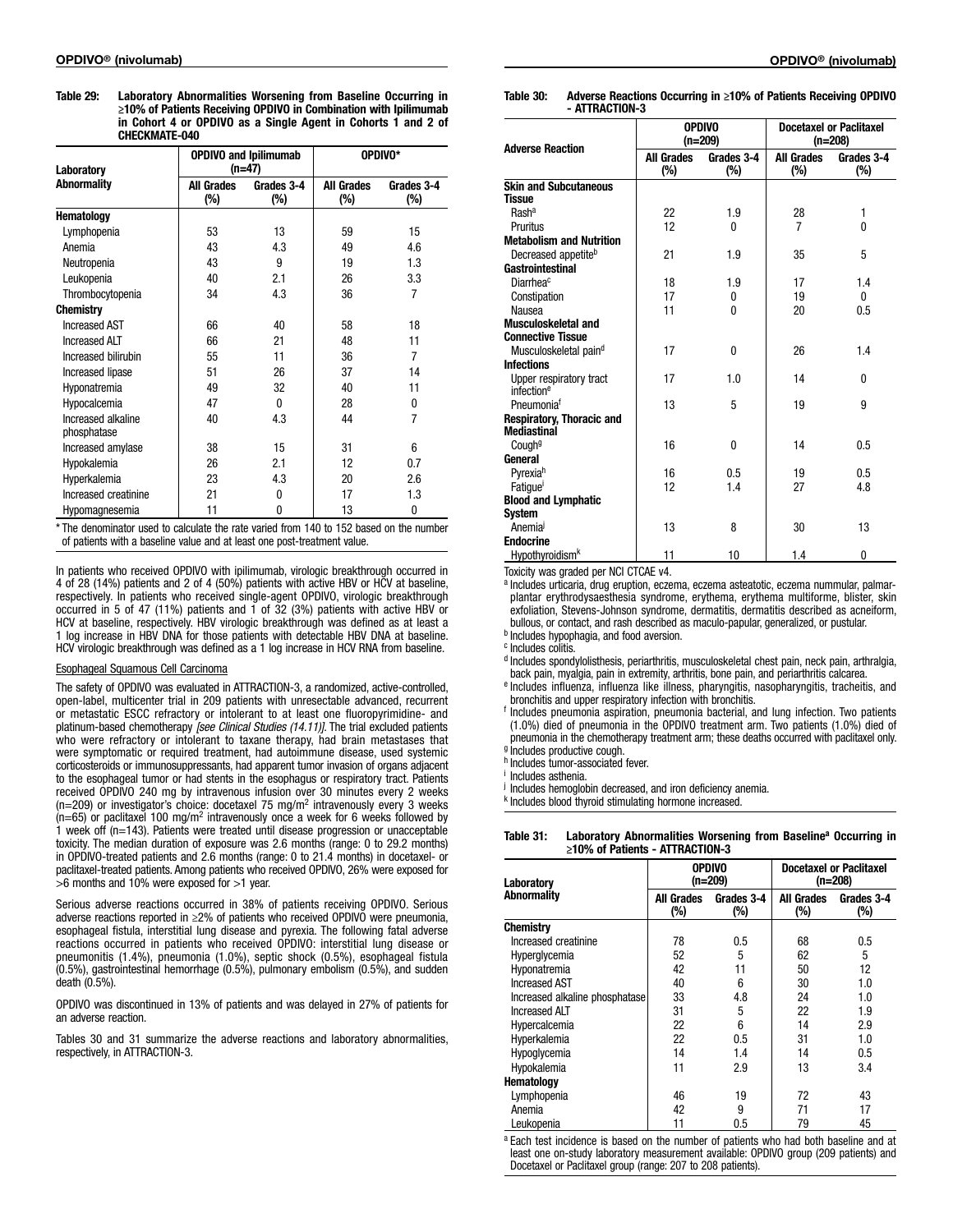#### 6.2 Immunogenicity

As with all therapeutic proteins, there is a potential for immunogenicity. The detection of antibody formation is highly dependent on the sensitivity and specificity of the assay. Additionally, the observed incidence of antibody (including neutralizing antibody) positivity in an assay may be influenced by several factors including assay methodology, sample handling, timing of sample collection, concomitant medications, and underlying disease. For these reasons, comparison of incidence of antibodies to OPDIVO with the incidences of antibodies to other products may be misleading.

Of the 2085 patients who were treated with OPDIVO as a single agent at dose of 3 mg/kg every 2 weeks and evaluable for the presence of anti-nivolumab antibodies, 11% tested positive for treatment-emergent anti-nivolumab antibodies by an electrochemiluminescent (ECL) assay and 0.7% had neutralizing antibodies against nivolumab. There was no evidence of altered pharmacokinetic profile or increased incidence of infusion-related reactions with anti-nivolumab antibody development.

Of the patients with melanoma, advanced renal cell carcinoma, metastatic colorectal cancer, and metastatic or recurrent non-small cell lung cancer who were treated with OPDIVO and ipilimumab and evaluable for the presence of anti-nivolumab antibodies, the incidence of anti-nivolumab antibodies was 26% (132/516) with OPDIVO 3 mg/kg followed by ipilimumab 1 mg/kg every 3 weeks, 36.7% (180/491) with OPDIVO 3 mg/kg every 2 weeks and ipilimumab 1 mg every 6 weeks, and 38% (149/394) with OPDIVO 1 mg/kg followed by ipilimumab 3 mg/kg every 3 weeks. The incidence of neutralizing antibodies against nivolumab was 0.8% (4/516) with OPDIVO 3 mg/kg followed by ipilimumab 1 mg/kg every 3 weeks, 1.4% (7/491) with OPDIVO 3 mg/kg every 2 weeks and ipilimumab 1 mg every 6 weeks, and 4.6% (18/394) with OPDIVO 1 mg/kg followed by ipilimumab 3 mg/kg every 3 weeks.

Of the patients with hepatocellular carcinoma who were treated with OPDIVO and ipilimumab every 3 weeks for 4 doses followed by OPDIVO every 3 weeks and were evaluable for the presence of anti-nivolumab antibodies, the incidence of anti-nivolumab antibodies was 45% (20/44) with OPDIVO 3 mg/kg followed by ipilimumab 1 mg/kg and 56% (27/48) with OPDIVO 1 mg/kg followed by ipilimumab 3 mg/kg; the corresponding incidence of neutralizing antibodies against nivolumab was 14% (6/44) and 23% (11/48), respectively.

Of the patients with NSCLC who were treated with OPDIVO 360 mg every 3 weeks in combination with ipilimumab 1 mg/kg every 6 weeks and platinum-doublet chemotherapy, and were evaluable for the presence of anti-nivolumab antibodies, the incidence of anti-nivolumab antibodies was 34% (104/308); the incidence of neutralizing antibodies against nivolumab was 2.6% (8/308).

There was no evidence of increased incidence of infusion-related reactions with anti-nivolumab antibody development.

#### 6.3 Postmarketing Experience

The following adverse reactions have been identified during postapproval use of OPDIVO. Because these reactions are reported voluntarily from a population of uncertain size, it is not always possible to reliably estimate their frequency or establish a causal relationship to drug exposure.

*Eye:* Vogt-Koyanagi-Harada (VKH) syndrome

*Complications of OPDIVO Treatment After Allogeneic HSCT:* Treatment refractory, severe acute and chronic GVHD

#### 8 USE IN SPECIFIC POPULATIONS

#### 8.1 Pregnancy

#### Risk Summary

Based on data from animal studies and its mechanism of action *[see Clinical Pharmacology (12.1)]*, OPDIVO can cause fetal harm when administered to a pregnant woman. In animal reproduction studies, administration of nivolumab to cynomolgus monkeys from the onset of organogenesis through delivery resulted in increased abortion and premature infant death *(see Data)*. Human IgG4 is known to cross the placental barrier and nivolumab is an immunoglobulin G4 (IgG4); therefore, nivolumab has the potential to be transmitted from the mother to the developing fetus. The effects of OPDIVO are likely to be greater during the second and third trimesters of pregnancy. There are no available data on OPDIVO use in pregnant women to evaluate a drug-associated risk. Advise pregnant women of the potential risk to a fetus.

The background risk in the U.S. general population of major birth defects is 2% to 4% and of miscarriage is 15% to 20% of clinically recognized pregnancies.

### Data

#### *Animal Data*

A central function of the PD-1/PD-L1 pathway is to preserve pregnancy by maintaining maternal immune tolerance to the fetus. Blockade of PD-L1 signaling has been shown in murine models of pregnancy to disrupt tolerance to the fetus and to increase fetal loss. The effects of nivolumab on prenatal and postnatal development were evaluated in monkeys that received nivolumab twice weekly from the onset of organogenesis through delivery, at exposure levels of between 9 and 42 times higher than those observed at the clinical dose of 3 mg/kg (based on AUC). Nivolumab administration resulted in a non-dose-related increase in spontaneous abortion and increased neonatal death. Based on its mechanism of action, fetal exposure to nivolumab may increase the risk

#### 8.2 Lactation

#### Risk Summary

There are no data on the presence of nivolumab in human milk, the effects on the breastfed child, or the effects on milk production. Because of the potential for serious adverse reactions in the breastfed child, advise women not to breastfeed during treatment and for 5 months after the last dose of OPDIVO.

#### 8.3 Females and Males of Reproductive Potential

#### Pregnancy Testing

Verify the pregnancy status of females of reproductive potential prior to initiating OPDIVO *[see Use in Specific Populations (8.1)]*.

#### **Contraception**

OPDIVO can cause fetal harm when administered to a pregnant woman *[see Use in Specific Populations (8.1)]*. Advise females of reproductive potential to use effective contraception during treatment with OPDIVO and for at least 5 months following the last dose.

#### 8.4 Pediatric Use

The safety and effectiveness of OPDIVO as a single agent and in combination with ipilimumab have been established in pediatric patients age 12 years and older with microsatellite instability-high (MSI-H) or mismatch repair deficient (dMMR) metastatic colorectal cancer (mCRC) that has progressed following treatment with a fluoropyrimidine, oxaliplatin, and irinotecan. Use of OPDIVO for this indication is supported by evidence from adequate and well-controlled studies of OPDIVO in adults with MSI-H or dMMR mCRC with additional population pharmacokinetic data demonstrating that age and body weight had no clinically meaningful effect on the steady-state exposure of nivolumab, that drug exposure is generally similar between adults and pediatric patients age 12 years and older for monoclonal antibodies, and that the course of MSI-H or dMMR mCRC is sufficiently similar in adults and pediatric patients to allow extrapolation of data in adults to pediatric patients *[see Dosage and Administration (2.2), Adverse Reactions (6.1), Clinical Pharmacology (12.3), Clinical Studies (14.9)]*.

The safety and effectiveness of OPDIVO have not been established (1) in pediatric patients <12 years old with MSI-H or dMMR mCRC or (2) in pediatric patients less than 18 years old for the other approved indications *[see Indications and Usage (1)]*.

#### 8.5 Geriatric Use

Of the 1359 patients randomized to single-agent OPDIVO in CHECKMATE-017, CHECKMATE-057, CHECKMATE-066, CHECKMATE-025, and CHECKMATE-067, 39% were 65 years or older and 9% were 75 years or older. No overall differences in safety or effectiveness were reported between elderly patients and younger patients.

In CHECKMATE-275 (urothelial cancer), 55% of patients were 65 years or older and 14% were 75 years or older. No overall differences in safety or effectiveness were reported between elderly patients and younger patients.

In CHECKMATE-238 (adjuvant treatment of melanoma), 26% of patients were 65 years or older and 3% were 75 years or older. No overall differences in safety or effectiveness were reported between elderly patients and younger patients.

In ATTRACTION-3 (esophageal squamous cell carcinoma), 53% of patients were 65 years or older and 10% were 75 years or older. No overall differences in safety or effectiveness were reported between elderly patients and younger patients.

CHECKMATE-037, CHECKMATE-205, CHECKMATE-039, CHECKMATE-141, CHECKMATE-142, CHECKMATE-040, and CHECKMATE-032 did not include sufficient numbers of patients aged 65 years and older to determine whether they respond differently from younger patients.

Of the 314 patients randomized to OPDIVO administered with ipilimumab in CHECKMATE-067, 41% were 65 years or older and 11% were 75 years or older. No overall differences in safety or effectiveness were reported between elderly patients and younger patients.

Of the 550 patients randomized to OPDIVO 3 mg/kg administered with ipilimumab 1 mg/kg in CHECKMATE-214 (renal cell carcinoma), 38% were 65 years or older and 8% were 75 years or older. No overall difference in safety was reported between elderly patients and younger patients. In elderly patients with intermediate or poor risk, no overall difference in effectiveness was reported.

Of the 49 patients who received OPDIVO 1 mg/kg in combination with ipilimumab 3 mg/kg in CHECKMATE-040 (hepatocellular carcinoma), 29% were between 65 years and 74 years of age and 8% were 75 years or older. Clinical studies of OPDIVO in combination with ipilimumab did not include sufficient numbers of patients with hepatocellular carcinoma aged 65 and over to determine whether they respond differently from younger patients.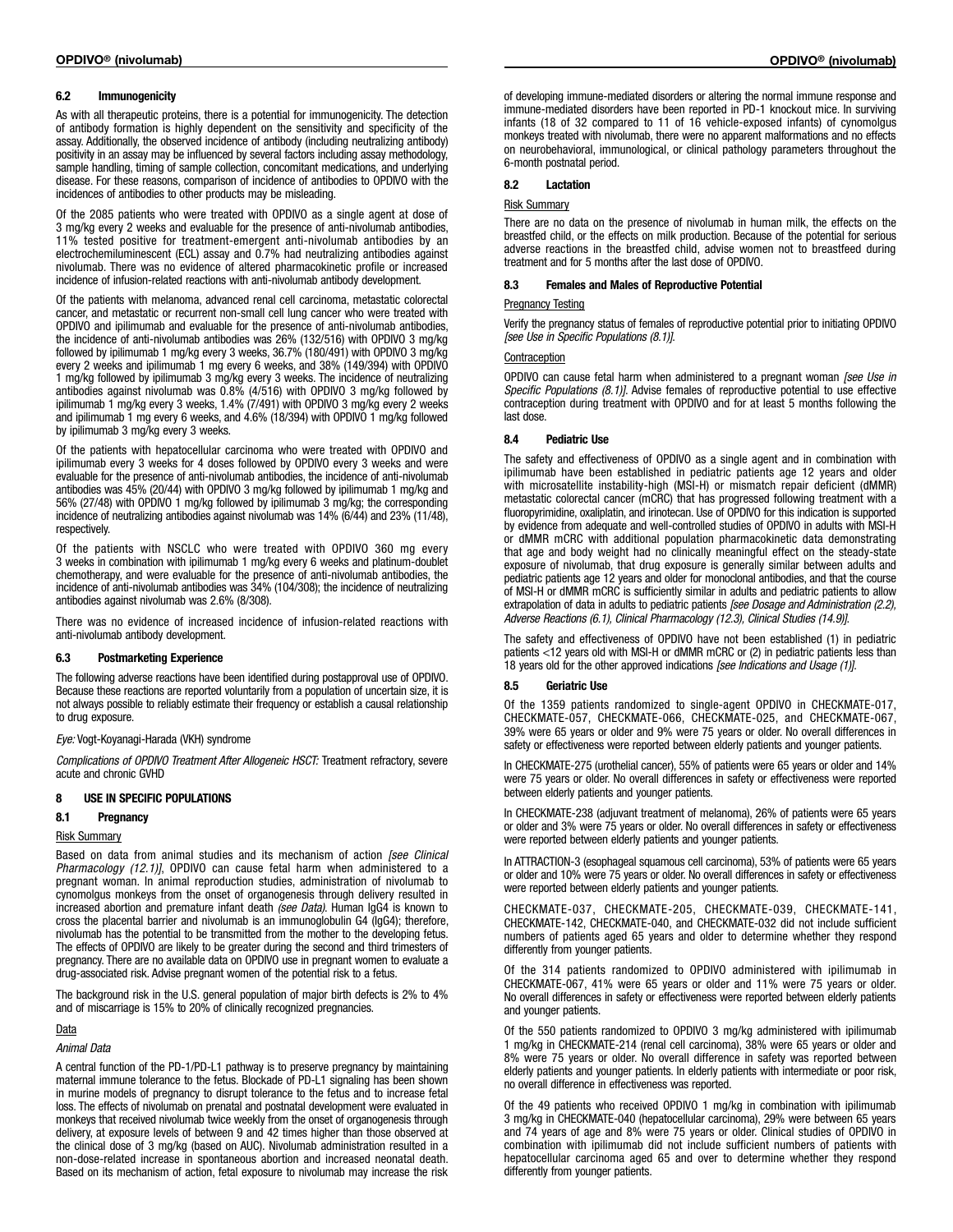Of the 576 patients randomized to OPDIVO 3 mg/kg every 2 weeks with ipilimumab 1 mg/kg every 6 weeks in CHECKMATE-227 (NSCLC), 48% were 65 years or older and 10% were 75 years or older. No overall difference in safety was reported between older patients and younger patients; however, there was a higher discontinuation rate due to adverse reactions in patients aged 75 years or older (29%) relative to all patients who received OPDIVO with ipilimumab (18%). Of the 396 patients in the primary efficacy population (PD-L1 ≥1%) randomized to OPDIVO 3 mg/kg every 2 weeks with ipilimumab 1 mg/kg every 6 weeks in CHECKMATE-227, the hazard ratio for overall survival was 0.70 (95% CI: 0.55, 0.89) in the 199 patients younger than 65 years compared to 0.91 (95% CI: 0.72, 1.15) in the 197 patients 65 years or older *[see Clinical Studies (14.3)]*.

Of the 361 patients randomized to OPDIVO 360 mg every 3 weeks in combination with ipilimumab 1 mg/kg every 6 weeks and platinum-doublet chemotherapy every 3 weeks (for 2 cycles) in CHECKMATE-9LA (NSCLC), 51% were 65 years or older and 10% were 75 years or older. No overall difference in safety was reported between older patients and younger patients; however, there was a higher discontinuation rate due to adverse reactions in patients aged 75 years or older (43%) relative to all patients who received OPDIVO with ipilimumab and chemotherapy (24%). For patients aged 75 years or older who received chemotherapy only, the discontinuation rate due to adverse reactions was 16% relative to all patients who had a discontinuation rate of 13%. Based on an updated analysis for overall survival, of the 361 patients randomized to OPDIVO in combination with ipilimumab and platinum-doublet chemotherapy in CHECKMATE-9LA, the hazard ratio for overall survival was 0.61 (95% CI: 0.47, 0.80) in the 176 patients younger than 65 years compared to 0.73 (95% CI: 0.56, 0.95) in the 185 patients 65 years or older.

#### 11 DESCRIPTION

Nivolumab is a programmed death receptor-1 (PD-1) blocking antibody. Nivolumab is an IgG4 kappa immunoglobulin that has a calculated molecular mass of 146 kDa. It is expressed in a recombinant Chinese Hamster Ovary (CHO) cell line.

OPDIVO is a sterile, preservative-free, non-pyrogenic, clear to opalescent, colorless to pale-yellow liquid that may contain light (few) particles.

OPDIVO (nivolumab) injection for intravenous use is supplied in single-dose vials. Each mL of OPDIVO solution contains nivolumab 10 mg, mannitol (30 mg), pentetic acid (0.008 mg), polysorbate 80 (0.2 mg), sodium chloride (2.92 mg), sodium citrate dihydrate (5.88 mg), and Water for Injection, USP. May contain hydrochloric acid and/or sodium hydroxide to adjust pH to 6.

#### 12 CLINICAL PHARMACOLOGY

#### 12.1 Mechanism of Action

Binding of the PD-1 ligands, PD-L1 and PD-L2, to the PD-1 receptor found on T cells, inhibits T-cell proliferation and cytokine production. Upregulation of PD-1 ligands occurs in some tumors and signaling through this pathway can contribute to inhibition of active T-cell immune surveillance of tumors. Nivolumab is a human immunoglobulin G4 (IgG4) monoclonal antibody that binds to the PD-1 receptor and blocks its interaction with PD-L1 and PD-L2, releasing PD-1 pathway-mediated inhibition of the immune response, including the anti-tumor immune response. In syngeneic mouse tumor models, blocking PD-1 activity resulted in decreased tumor growth.

Combined nivolumab (anti-PD-1) and ipilimumab (anti-CTLA-4) mediated inhibition results in enhanced T-cell function that is greater than the effects of either antibody alone, and results in improved anti-tumor responses in metastatic melanoma and advanced RCC. In murine syngeneic tumor models, dual blockade of PD-1 and CTLA-4 resulted in increased anti-tumor activity.

#### 12.3 Pharmacokinetics

Nivolumab pharmacokinetics (PK) was assessed using a population PK approach for both single-agent OPDIVO and OPDIVO with ipilimumab. The PK of nivolumab was studied in patients over a dose range of 0.1 mg/kg to 20 mg/kg administered as a single dose or as multiple doses of OPDIVO as a 60-minute intravenous infusion every 2 or 3 weeks. The exposure to nivolumab increases dose proportionally over the dose range of 0.1 to 10 mg/kg administered every 2 weeks. The predicted exposure of nivolumab after a 30-minute infusion is comparable to that observed with a 60-minute infusion. Steadystate concentrations of nivolumab were reached by 12 weeks when administered at 3 mg/kg every 2 weeks, and systemic accumulation was 3.7-fold.

#### **Distribution**

The geometric mean volume of distribution at steady state (Vss) and coefficient of variation (CV%) is 6.8 L (27.3%).

#### Elimination

Nivolumab clearance (CL) decreases over time, with a mean maximal reduction from baseline values (CV%) of 24.5% (47.6%) resulting in a geometric mean steady-state clearance (CLss) (CV%) of 8.2 mL/h (53.9%) in patients with metastatic tumors; the decrease in CLss is not considered clinically relevant. Nivolumab clearance does not decrease over time in patients with completely resected melanoma, as the geometric mean population clearance is 24% lower in this patient population compared with patients with metastatic melanoma at steady state.

The geometric mean elimination half-life  $(t_{1/2})$  is 25 days (77.5%).

#### Specific Populations

The following factors had no clinically important effect on the clearance of nivolumab: age (29 to 87 years), weight (35 to 160 kg), sex, race, baseline LDH, PD-L1 expression, solid tumor type, tumor size, renal impairment (eGFR ≥15 mL/min/1.73 m<sup>2</sup>), and mild (total bilirubin [TB] less than or equal to the ULN and AST greater than ULN or TB greater than 1 to 1.5 times ULN and any AST) or moderate hepatic impairment (TB greater than 1.5 to 3 times ULN and any AST). Nivolumab has not been studied in patients with severe hepatic impairment (TB greater than 3 times ULN and any AST).

#### Drug Interaction Studies

When OPDIVO 3 mg/kg every 3 weeks was administered in combination with ipilimumab 1 mg/kg every 3 weeks, the CL of nivolumab and ipilimumab were unchanged compared to nivolumab or ipilimumab administered alone.

When OPDIVO 1 mg/kg every 3 weeks was administered in combination with ipilimumab 3 mg/kg every 3 weeks, the CL of nivolumab was increased by 29% compared to OPDIVO administered alone and the CL of ipilimumab was unchanged compared to ipilimumab administered alone.

When OPDIVO 3 mg/kg every 2 weeks was administered in combination with ipilimumab 1 mg/kg every 6 weeks, the CL of nivolumab was unchanged compared to OPDIVO administered alone and the CL of ipilimumab was increased by 30% compared to ipilimumab administered alone.

When OPDIVO 360 mg every 3 weeks was administered in combination with ipilimumab 1 mg/kg every 6 weeks and chemotherapy, the CL of nivolumab was unchanged compared to OPDIVO administered alone and the CL of ipilimumab increased by 22% compared to ipilimumab administered alone.

When administered in combination, the CL of nivolumab increased by 20% in the presence of anti-nivolumab antibodies.

#### 13 NONCLINICAL TOXICOLOGY

#### 13.1 Carcinogenesis, Mutagenesis, Impairment of Fertility

No studies have been performed to assess the potential of nivolumab for carcinogenicity or genotoxicity. Fertility studies have not been performed with nivolumab. In 1-month and 3-month repeat-dose toxicology studies in monkeys, there were no notable effects in the male and female reproductive organs; however, most animals in these studies were not sexually mature.

#### 13.2 Animal Toxicology and/or Pharmacology

In animal models, inhibition of PD-1 signaling increased the severity of some infections and enhanced inflammatory responses. M. tuberculosis–infected PD-1 knockout mice exhibit markedly decreased survival compared with wild-type controls, which correlated with increased bacterial proliferation and inflammatory responses in these animals. PD-1 knockout mice have also shown decreased survival following infection with lymphocytic choriomeningitis virus.

#### 14 CLINICAL STUDIES

#### 14.1 Unresectable or Metastatic Melanoma

#### Previously Treated Metastatic Melanoma

CHECKMATE-037 (NCT01721746) was a multicenter, open-label trial that randomized (2:1) patients with unresectable or metastatic melanoma to receive OPDIVO 3 mg/kg intravenously every 2 weeks or investigator's choice of chemotherapy, either singleagent dacarbazine 1000 mg/m2 every 3 weeks or the combination of carboplatin AUC 6 intravenously every 3 weeks and paclitaxel 175 mg/m<sup>2</sup> intravenously every 3 weeks. Patients were required to have progression of disease on or following ipilimumab treatment and, if BRAF V600 mutation positive, a BRAF inhibitor. The trial excluded patients with autoimmune disease, medical conditions requiring systemic immunosuppression, ocular melanoma, active brain metastasis, or a history of Grade 4 ipilimumab-related adverse reactions (except for endocrinopathies) or Grade 3 ipilimumab-related adverse reactions that had not resolved or were inadequately controlled within 12 weeks of the initiating event. Tumor assessments were conducted 9 weeks after randomization then every 6 weeks for the first year, and every 12 weeks thereafter.

Efficacy was evaluated in a single-arm, non-comparative, planned interim analysis of the first 120 patients who received OPDIVO in CHECKMATE-037 and in whom the minimum duration of follow-up was 6 months. The major efficacy outcome measures in this population were confirmed overall response rate (ORR) as measured by blinded independent central review using Response Evaluation Criteria in Solid Tumors (RECIST 1.1) and duration of response.

Among the 120 patients treated with OPDIVO, the median age was 58 years (range: 25 to 88), 65% of patients were male, 98% were White, and the ECOG performance score was 0 (58%) or 1 (42%). Disease characteristics were M1c disease (76%), BRAF V600 mutation positive (22%), elevated LDH (56%), history of brain metastases (18%), and two or more prior systemic therapies for metastatic disease (68%).

The ORR was 32% (95% confidence interval [CI]: 23, 41), consisting of 4 complete responses and 34 partial responses in OPDIVO-treated patients. Of 38 patients with responses, 87% had ongoing responses with durations ranging from 2.6+ to 10+ months, which included 13 patients with ongoing responses of 6 months or longer.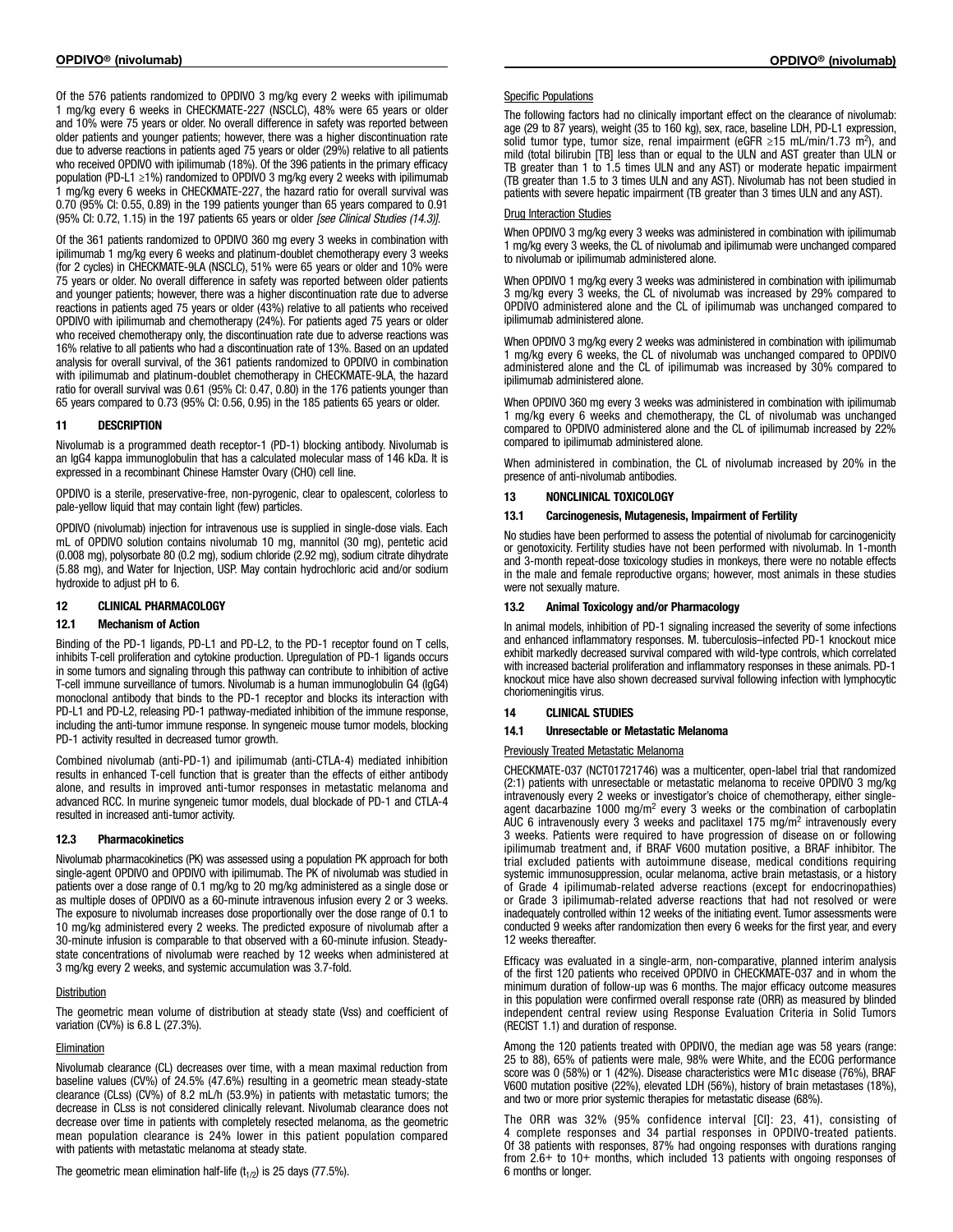There were responses in patients with and without BRAF V600 mutation-positive melanoma. A total of 405 patients were randomized and the median duration of OS was 15.7 months (95% CI: 12.9, 19.9) in OPDIVO-treated patients compared to 14.4 months (95% CI: 11.7, 18.2) (HR 0.95; 95.54% CI: 0.73, 1.24) in patients assigned to investigator's choice of treatment. Figure 1 summarizes the OS results.

#### Figure 1: Overall Survival - CHECKMATE-037\*



\* The primary OS analysis was not adjusted to account for subsequent therapies, with 54 (40.6%) patients in the chemotherapy arm subsequently receiving an anti-PD1 treatment. OS may be confounded by dropout, imbalance of subsequent therapies, and differences in baseline factors.

#### Previously Untreated Metastatic Melanoma

#### *CHECKMATE-066*

CHECKMATE-066 (NCT01721772) was a multicenter, double-blind, randomized (1:1) trial in 418 patients with BRAF V600 wild-type unresectable or metastatic melanoma. Patients were randomized to receive either OPDIVO 3 mg/kg by intravenous infusion every 2 weeks or dacarbazine 1000 mg/m<sup>2</sup> intravenously every 3 weeks until disease progression or unacceptable toxicity. Randomization was stratified by PD-L1 status (≥5% of tumor cell membrane staining by immunohistochemistry vs. <5% or indeterminate result) and M stage (M0/M1a/M1b versus M1c). Key eligibility criteria included histologically confirmed, unresectable or metastatic, cutaneous, mucosal, or acral melanoma; no prior therapy for metastatic disease; completion of prior adjuvant or neoadjuvant therapy at least 6 weeks prior to randomization; ECOG performance status 0 or 1; absence of autoimmune disease; and absence of active brain or leptomeningeal metastases. The trial excluded patients with ocular melanoma. Tumor assessments were conducted 9 weeks after randomization then every 6 weeks for the first year and then every 12 weeks thereafter. The major efficacy outcome measure was overall survival (OS). Additional outcome measures included investigator-assessed progression-free survival (PFS) and ORR per RECIST v1.1.

The trial population characteristics were: median age was 65 years (range: 18 to 87), 59% were male, and 99.5% were White. Disease characteristics were M1c stage disease (61%), cutaneous melanoma (74%), mucosal melanoma (11%), elevated LDH level (37%), PD-L1 ≥5% tumor cell membrane expression (35%), and history of brain metastasis (4%). More patients in the OPDIVO arm had an ECOG performance status of 0 (71% vs. 58%).

CHECKMATE-066 demonstrated a statistically significant improvement in OS for the OPDIVO arm compared with the dacarbazine arm in an interim analysis based on 47% of the total planned events for OS. At the time of analysis, 88% (63/72) of OPDIVOtreated patients had ongoing responses, which included 43 patients with ongoing response of 6 months or longer. Efficacy results are shown in Table 32 and Figure 2.

#### Table 32: Efficacy Results - CHECKMATE-066

|                                    | <b>OPDIVO</b><br>(n=210) | <b>Dacarbazine</b><br>$(n=208)$ |  |
|------------------------------------|--------------------------|---------------------------------|--|
| <b>Overall Survival</b>            |                          |                                 |  |
| Deaths (%)                         | 50(24)                   | 96 (46)                         |  |
| Median (months) (95% CI)           | Not Reached              | 10.8 (9.3, 12.1)                |  |
| Hazard ratio (95% CI) <sup>a</sup> |                          | 0.42(0.30, 0.60)                |  |
| p-valueb,c<br>< 0.0001             |                          |                                 |  |
| <b>Progression-free Survival</b>   |                          |                                 |  |
| Disease progression or death (%)   | 108 (51)                 | 163 (78)                        |  |
| Median (months) (95% CI)           | $5.1$ $(3.5, 10.8)$      | 2.2(2.1, 2.4)                   |  |
| Hazard ratio (95% CI) <sup>a</sup> | 0.43(0.34, 0.56)         |                                 |  |
| p-valueb,c                         |                          | < 0.0001                        |  |
| <b>Overall Response Rate</b>       | 34%                      | 9%                              |  |
| (95% CI)                           | (28, 41)                 | (5, 13)                         |  |
| Complete response rate             | 4%                       | 1%                              |  |
| Partial response rate              | 30%                      | 8%                              |  |

<sup>a</sup> Based on a stratified proportional hazards model.

**b** Based on stratified log-rank test.

 $c$  p-value is compared with the allocated alpha of 0.0021 for this interim analysis.

#### Figure 2: Overall Survival - CHECKMATE-066



#### *CHECKMATE-067*

CHECKMATE-067 (NCT01844505) was a multicenter, randomized (1:1:1), double-blind trial in 945 patients with previously untreated, unresectable or metastatic melanoma to one of the following arms: OPDIVO and ipilimumab, OPDIVO, or ipilimumab. Patients were required to have completed adjuvant or neoadjuvant treatment at least 6 weeks prior to randomization and have no prior treatment with anti-CTLA-4 antibody and no evidence of active brain metastasis, ocular melanoma, autoimmune disease, or medical conditions requiring systemic immunosuppression.

Patients were randomized to receive:

- OPDIVO 1 mg/kg with ipilimumab 3 mg/kg intravenously every 3 weeks for 4 doses, followed by OPDIVO as a single agent at a dose of 3 mg/kg by intravenous infusion every 2 weeks (OPDIVO and ipilimumab arm),
- OPDIVO 3 mg/kg by intravenous infusion every 2 weeks (OPDIVO arm), or
- Ipilimumab 3 mg/kg intravenously every 3 weeks for 4 doses, followed by placebo every 2 weeks (ipilimumab arm).

Randomization was stratified by PD-L1 expression (≥5% vs. <5% tumor cell membrane expression) as determined by a clinical trial assay, BRAF V600 mutation status, and M stage per the AJCC staging system (M0, M1a, M1b vs. M1c). Tumor assessments were conducted 12 weeks after randomization then every 6 weeks for the first year, and every 12 weeks thereafter. The major efficacy outcome measures were investigatorassessed PFS per RECIST v1.1 and OS. Additional efficacy outcome measures were confirmed ORR and duration of response.

The trial population characteristics were: median age 61 years (range: 18 to 90); 65% male; 97% White; ECOG performance score 0 (73%) or 1 (27%). Disease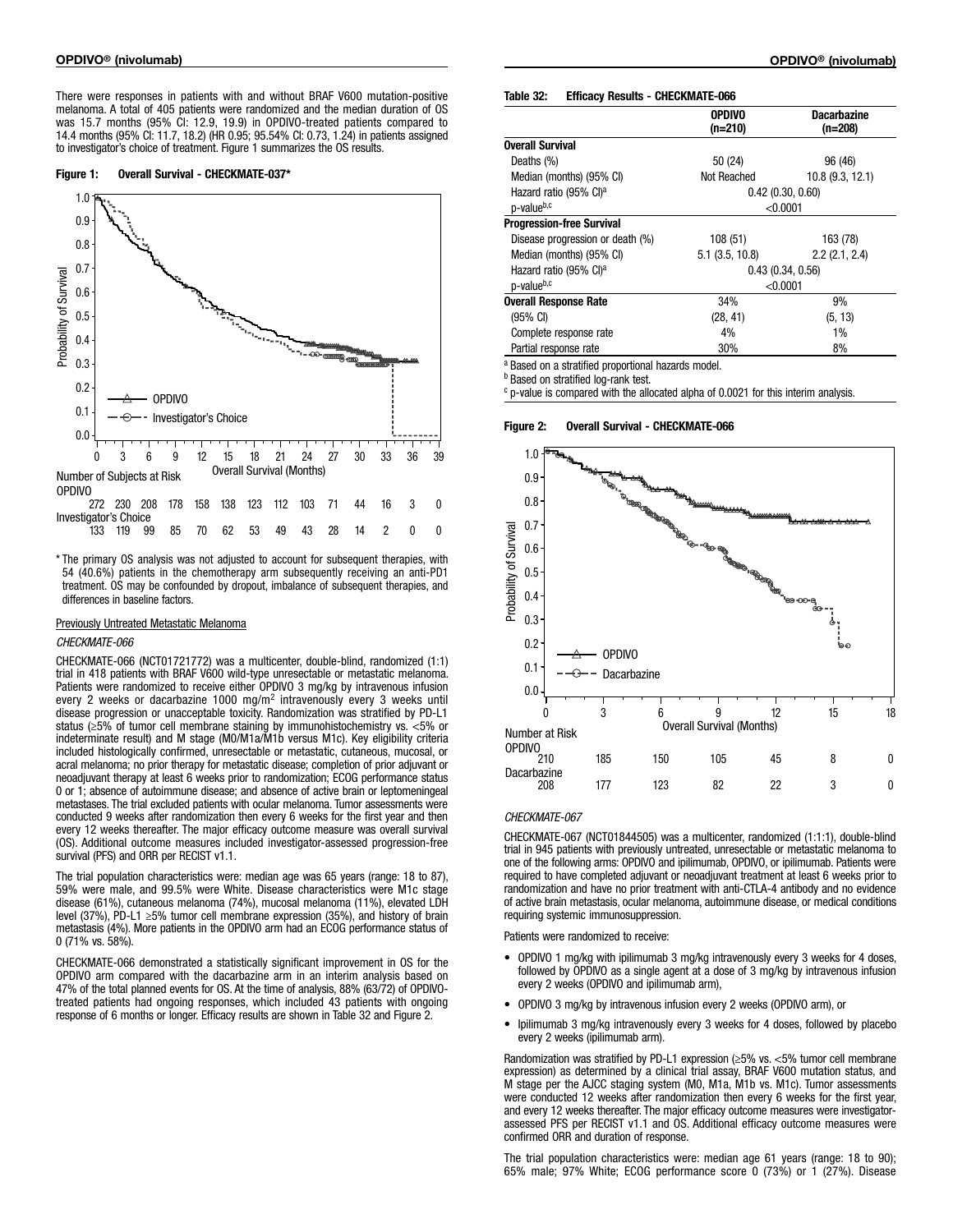characteristics were: AJCC Stage IV disease (93%); M1c disease (58%); elevated LDH (36%); history of brain metastases (4%); BRAF V600 mutation-positive melanoma (32%); PD-L1 ≥5% tumor cell membrane expression as determined by the clinical trials assay (46%); and prior adjuvant therapy (22%).

CHECKMATE-067 demonstrated statistically significant improvements in OS and PFS for patients randomized to either OPDIVO-containing arm as compared with the ipilimumab arm. The trial was not designed to assess whether adding ipilimumab to OPDIVO improves PFS or OS compared to OPDIVO as a single agent. Efficacy results are shown in Table 33 and Figure 3.

#### Table 33: Efficacy Results - CHECKMATE-067

|                                                    | <b>OPDIVO and</b><br><b>Ipilimumab</b> | <b>OPDIVO</b>     | <b>Ipilimumab</b> |
|----------------------------------------------------|----------------------------------------|-------------------|-------------------|
| Overall Survival <sup>a</sup>                      | (n=314)                                | (n=316)           | $(n=315)$         |
|                                                    |                                        |                   |                   |
| Deaths (%)                                         | 128 (41)                               | 142 (45)          | 197 (63)          |
| Hazard ratio <sup>b</sup> (vs. ipilimumab)         | 0.55                                   | 0.63              |                   |
| (95% CI)                                           | (0.44, 0.69)                           | (0.50, 0.78)      |                   |
| p-value <sup>c,d</sup>                             | < 0.0001                               | < 0.0001          |                   |
| Progression-free Survival <sup>a</sup>             |                                        |                   |                   |
| Disease progression or death                       | 151 (48%)                              | 174 (55%)         | 234 (74%)         |
| Median (months)                                    | 11.5                                   | 6.9               | 2.9               |
| $(95% \text{ Cl})$                                 | (8.9, 16.7)                            | (4.3, 9.5)        | (2.8, 3.4)        |
| Hazard ratio <sup>b</sup> (vs. ipilimumab)         | 0.42                                   | 0.57              |                   |
| (95% CI)                                           | (0.34, 0.51)                           | (0.47, 0.69)      |                   |
| p-valuec,e                                         | < 0.0001                               | < 0.0001          |                   |
| <b>Confirmed Overall Response Rate<sup>a</sup></b> | 50%                                    | 40%               | 14%               |
| $(95% \text{ Cl})$                                 | (44, 55)                               | (34, 46)          | (10, 18)          |
| p-value <sup>t</sup>                               | < 0.0001                               | < 0.0001          |                   |
| Complete response                                  | 8.9%                                   | 8.5%              | 1.9%              |
| Partial response                                   | 41%                                    | 31%               | 12%               |
| <b>Duration of Response</b>                        |                                        |                   |                   |
| Proportion $\geq 6$ months in duration             | 76%                                    | 74%               | 63%               |
| Range (months)                                     | $1.2 +$ to $15.8 +$                    | $1.3+$ to $14.6+$ | $1.0+$ to $13.8+$ |

a OS results are based on final OS analysis with 28 months of minimum follow-up; PFS (co-primary endpoint) and ORR (secondary endpoint) results were based on primary analysis with 9 months of minimum follow-up.

**b** Based on a stratified proportional hazards model.

<sup>c</sup> Based on stratified log-rank test.

 $d$  If the maximum of the two OS p-values is less than 0.04 (a significance level assigned by the Hochberg procedure), then both p-values are considered significant.

<sup>e</sup> p-value is compared with .005 of the allocated alpha for final PFS treatment comparisons. <sup>f</sup> Based on the stratified Cochran-Mantel-Haenszel test.

+Censored observation



#### Figure 3: Overall Survival - CHECKMATE-067

Based on a minimum follow-up of 48 months, the median OS was not reached (95% CI: 38.2, NR) in the OPDIVO and ipilimumab arm. The median OS was 36.9 months (95% CI: 28.3, NR) in the OPDIVO arm and 19.9 months (95% CI: 16.9, 24.6) in the ipilimumab arm.

Based on a minimum follow-up of 28 months, the median PFS was 11.7 months (95% CI: 8.9, 21.9) in the OPDIVO and ipilimumab arm, 6.9 months (95% CI: 4.3, 9.5) in the OPDIVO arm, and 2.9 months (95% CI: 2.8, 3.2) in the ipilimumab arm. Based on a minimum follow-up of 28 months, the proportion of responses lasting ≥24 months was 55% in the OPDIVO and ipilimumab arm, 56% in the OPDIVO arm, and 39% in the ipilimumab arm.

#### 14.2 Adjuvant Treatment of Melanoma

CHECKMATE-238 (NCT02388906) was a randomized, double-blind trial in 906 patients with completely resected Stage IIIB/C or Stage IV melanoma. Patients were randomized (1:1) to receive OPDIVO 3 mg/kg by intravenous infusion every 2 weeks or ipilimumab 10 mg/kg intravenously every 3 weeks for 4 doses then every 12 weeks beginning at Week 24 for up to 1 year. Enrollment required complete resection of melanoma with margins negative for disease within 12 weeks prior to randomization. The trial excluded patients with a history of ocular/uveal melanoma, autoimmune disease, and any condition requiring systemic treatment with either corticosteroids (≥10 mg daily prednisone or equivalent) or other immunosuppressive medications, as well as patients with prior therapy for melanoma except surgery, adjuvant radiotherapy after neurosurgical resection for lesions of the central nervous system, and prior adjuvant interferon completed ≥6 months prior to randomization. Randomization was stratified by PD-L1 status (positive [based on 5% level] vs. negative/indeterminate) and AJCC stage (Stage IIIB/C vs. Stage IV M1a-M1b vs. Stage IV M1c). The major efficacy outcome measure was recurrence-free survival (RFS) defined as the time between the date of randomization and the date of first recurrence (local, regional, or distant metastasis), new primary melanoma, or death, from any cause, whichever occurs first and as assessed by the investigator. Patients underwent imaging for tumor recurrence every 12 weeks for the first 2 years then every 6 months thereafter.

The trial population characteristics were: median age was 55 years (range: 18 to 86), 58% were male, 95% were White, and 90% had an ECOG performance status of 0. Disease characteristics were AJCC Stage IIIB (34%), Stage IIIC (47%), Stage IV (19%), M1a-b (14%), BRAF V600 mutation positive (42%), BRAF wild-type (45%), elevated LDH (8%), PD-L1 ≥5% tumor cell membrane expression determined by clinical trial assay (34%), macroscopic lymph nodes (48%), and tumor ulceration (32%).

CHECKMATE-238 demonstrated a statistically significant improvement in RFS for patients randomized to the OPDIVO arm compared with the ipilimumab 10 mg/kg arm. Efficacy results are shown in Table 34 and Figure 4.

#### Table 34: Efficacy Results - CHECKMATE-238

|                                 | <b>OPDIVO</b><br>$N = 453$ | Ipilimumab 10 mg/kg<br>$N = 453$ |  |
|---------------------------------|----------------------------|----------------------------------|--|
| <b>Recurrence-free Survival</b> |                            |                                  |  |
| Number of events, n (%)         | 154 (34%)                  | 206 (45%)                        |  |
| Median (months)                 | <b>NRa</b>                 | <b>NRa</b>                       |  |
| (95% CI)                        |                            | (16.56. NR <sup>a</sup> )        |  |
| Hazard ratio <sup>b</sup>       |                            | 0.65                             |  |
| (95% CI)                        |                            | (0.53, 0.80)                     |  |
| p-value <sup>c,d</sup>          | p<0.0001                   |                                  |  |

<sup>a</sup> Not reached.

**b** Based on a stratified proportional hazards model.

<sup>c</sup> Based on a stratified log-rank test.

<sup>d</sup> p-value is compared with 0.0244 of the allocated alpha for this analysis.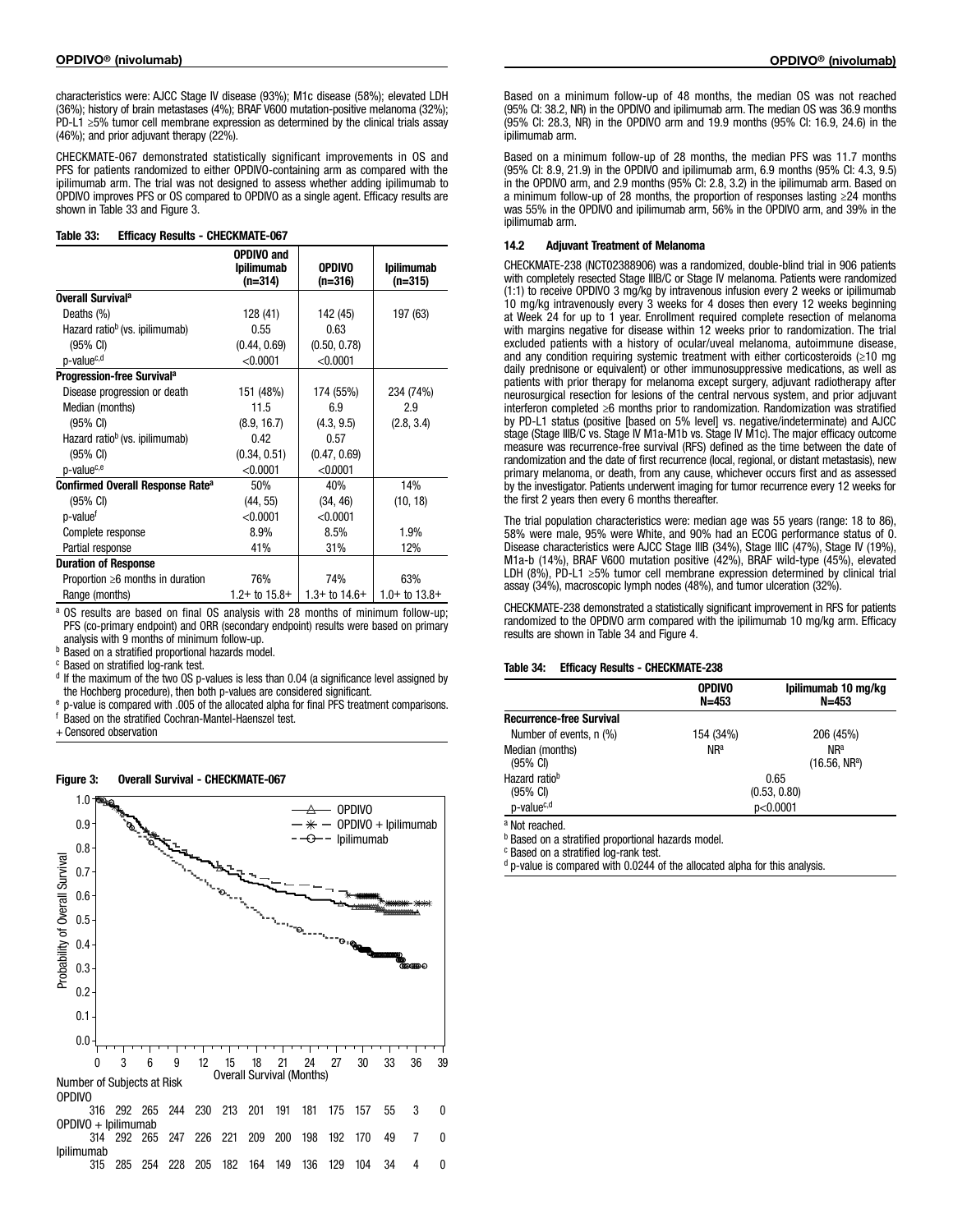#### Figure 4: Recurrence-free Survival - CHECKMATE-238



#### 14.3 Metastatic Non-Small Cell Lung Cancer

First-line Treatment of Metastatic Non-Small Cell Lung Cancer (NSCLC) Expressing PD-L1 (≥1%): In Combination with Ipilimumab

CHECKMATE-227 (NCT02477826) was a randomized, open-label, multi-part trial in patients with metastatic or recurrent NSCLC. The study included patients (18 years of age or older) with histologically confirmed Stage IV or recurrent NSCLC (per the 7th International Association for the Study of Lung Cancer [ASLC] classification), ECOG performance status 0 or 1, and no prior anticancer therapy. Patients were enrolled regardless of their tumor PD-L1 status. Patients with known EGFR mutations or ALK translocations sensitive to available targeted inhibitor therapy, untreated brain metastases, carcinomatous meningitis, active autoimmune disease, or medical conditions requiring systemic immunosuppression were excluded from the study. Patients with treated brain metastases were eligible if neurologically returned to baseline at least 2 weeks prior to enrolment, and either off corticosteroids, or on a stable or decreasing dose of <10 mg daily prednisone equivalents.

Primary efficacy results were based on Part 1a of the study, which was limited to patients with PD-L1 tumor expression ≥1%. Tumor specimens were evaluated prospectively using the PD-L1 IHC 28-8 pharmDx assay at a central laboratory. Randomization was stratified by tumor histology (non-squamous versus squamous). The evaluation of efficacy relied on the comparison between:

- OPDIVO 3 mg/kg administered intravenously over 30 minutes every 2 weeks in combination with ipilimumab 1 mg/kg administered intravenously over 30 minutes every 6 weeks; or
- Platinum-doublet chemotherapy

Chemotherapy regimens consisted of pemetrexed (500 mg/m2) and cisplatin (75 mg/m2 ) or pemetrexed (500 mg/m2 ) and carboplatin (AUC 5 or 6) for non-squamous NSCLC or gemcitabine (1000 or 1250 mg/m<sup>2</sup>) and cisplatin (75 mg/m<sup>2</sup>) or gemcitabine (1000 mg/m2 ) and carboplatin (AUC 5) (gemcitabine was administered on Days 1 and 8 of each cycle) for squamous NSCLC.

Study treatment continued until disease progression, unacceptable toxicity, or for up to 24 months. Treatment continued beyond disease progression if a patient was clinically stable and was considered to be deriving clinical benefit by the investigator. Patients who discontinued combination therapy because of an adverse event attributed to ipilimumab were permitted to continue OPDIVO as a single agent. Tumor assessments were performed every 6 weeks from the first dose of study treatment for the first 12 months, then every 12 weeks until disease progression or study treatment was discontinued. The primary efficacy outcome measure was OS. Additional efficacy outcome measures included PFS, ORR, and duration of response as assessed by BICR.

In Part 1a, a total of 793 patients were randomized to receive either OPDIVO in combination with ipilimumab (n=396) or platinum-doublet chemotherapy (n=397). The median age was 64 years (range: 26 to 87) with 49% of patients ≥65 years and 10% of patients ≥75 years, 76% White, and 65% male. Baseline ECOG performance status was 0 (34%) or 1 (65%), 50% with PD-L1 ≥50%, 29% with squamous and 71% with non-squamous histology, 10% had brain metastases, and 85% were former/ current smokers.

The study demonstrated a statistically significant improvement in OS for PD-L1  $\geq$ 1% patients randomized to the OPDIVO and ipilimumab arm compared with the platinumdoublet chemotherapy arm. The OS results are presented in Table 35 and Figure 5.

#### Table 35: Efficacy Results (PD-L1 ≥1%) - CHECKMATE-227 Part 1a

|                                     | <b>OPDIVO and Ipilimumab</b><br>$(n=396)$ | <b>Platinum-Doublet</b><br>Chemotherapy<br>$(n=397)$ |
|-------------------------------------|-------------------------------------------|------------------------------------------------------|
| Overall Survival                    |                                           |                                                      |
| Events (%)                          | 258 (65%)                                 | 298 (75%)                                            |
| Median (months) <sup>a</sup>        | 17.1                                      | 14.9                                                 |
| $(95% \text{ Cl})$                  | (15, 20.1)                                | (12.7, 16.7)                                         |
| Hazard ratio (95% CI) <sup>b</sup>  | 0.79(0.67, 0.94)                          |                                                      |
| Stratified log-rank p-value         | 0.0066                                    |                                                      |
| <sup>a</sup> Kaplan-Meier estimate. |                                           |                                                      |

**b** Based on a stratified Cox proportional hazard model.

Figure 5: Overall Survival (PD-L1 ≥1%) - CHECKMATE-227



BICR-assessed PFS showed a HR of 0.82 (95% CI: 0.69, 0.97), with a median PFS of 5.1 months (95% CI: 4.1, 6.3) in the OPDIVO and ipilimumab arm and 5.6 months (95% CI: 4.6, 5.8) in the platinum-doublet chemotherapy arm. The BICR-assessed confirmed ORR was 36% (95% CI: 31, 41) in the OPDIVO and ipilimumab arm and 30% (95% CI: 26, 35) in the platinum-doublet chemotherapy arm. Median duration of response observed in the OPDIVO and ipilimumab arm was 23.2 months and 6.2 months in the platinum-doublet chemotherapy arm.

#### First-line Treatment of Metastatic or Recurrent NSCLC: In Combination with Ipilimumab and Platinum-Doublet Chemotherapy

CHECKMATE-9LA (NCT03215706) was a randomized, open-label trial in patients with metastatic or recurrent NSCLC. The trial included patients (18 years of age or older) with histologically confirmed Stage IV or recurrent NSCLC (per the 7th International Association for the Study of Lung Cancer classification [IASLC]), ECOG performance status 0 or 1, and no prior anticancer therapy (including EGFR and ALK inhibitors) for metastatic disease. Patients were enrolled regardless of their tumor PD-L1 status. Patients with known EGFR mutations or ALK translocations sensitive to available targeted inhibitor therapy, untreated brain metastases, carcinomatous meningitis, active autoimmune disease, or medical conditions requiring systemic immunosuppression were excluded from the study. Patients with stable brain metastases were eligible for enrollment.

Patients were randomized 1:1 to receive either:

- OPDIVO 360 mg administered intravenously over 30 minutes every 3 weeks, ipilimumab 1 mg/kg administered intravenously over 30 minutes every 6 weeks, and platinum-doublet chemotherapy administered intravenously every 3 weeks for 2 cycles, or
- platinum-doublet chemotherapy administered every 3 weeks for 4 cycles.

Platinum-doublet chemotherapy consisted of either carboplatin (AUC 5 or 6) and pemetrexed 500 mg/m2, or cisplatin 75 mg/m2 and pemetrexed 500 mg/m2 for non-squamous NSCLC; or carboplatin (AUC 6) and paclitaxel 200 mg/m2 for squamous NSCLC. Patients with non-squamous NSCLC in the control arm could receive optional pemetrexed maintenance therapy. Stratification factors for randomization were tumor PD-L1 expression level (≥1% versus <1% or non-quantifiable), histology (squamous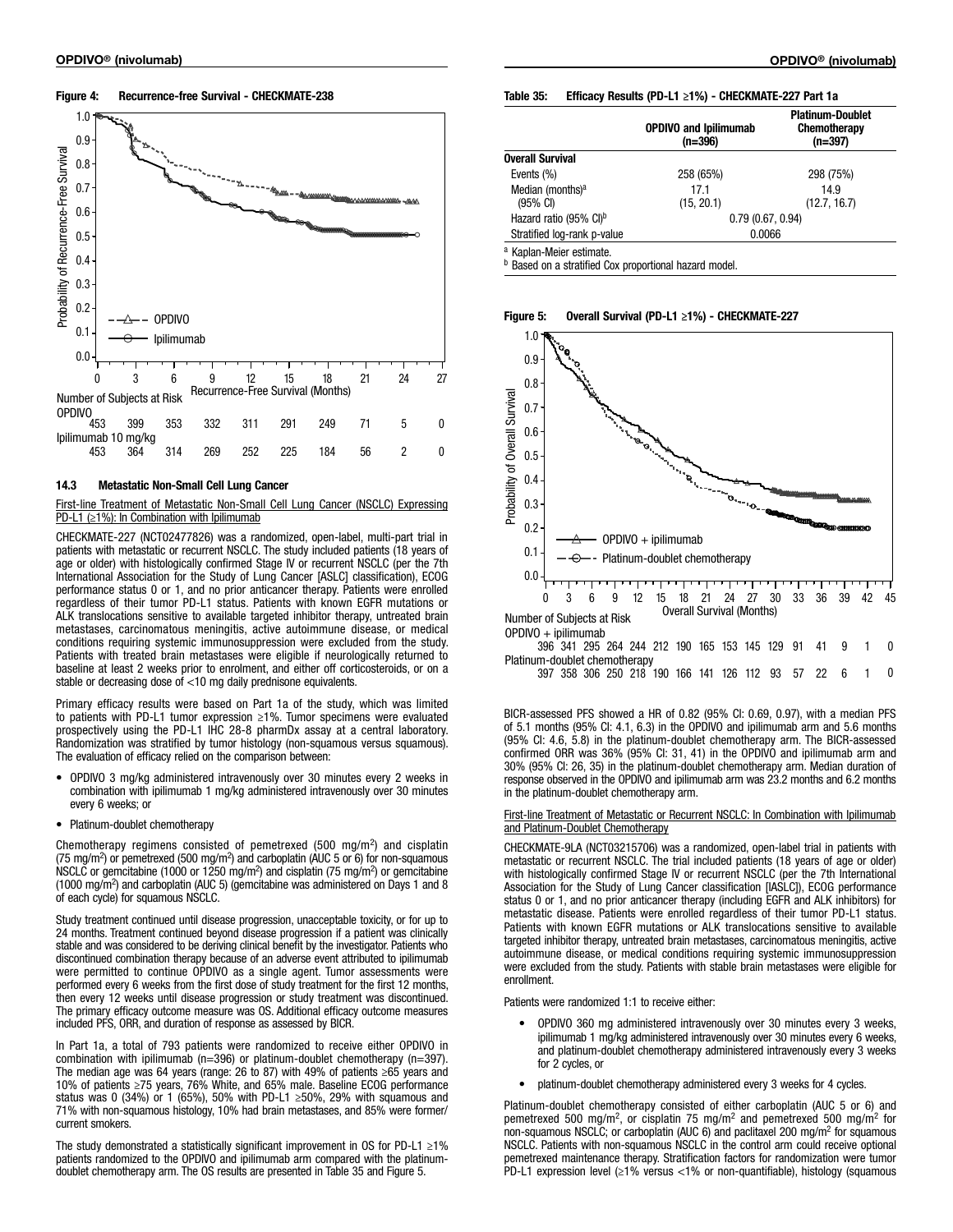versus non-squamous), and sex (male versus female). Study treatment continued until disease progression, unacceptable toxicity, or for up to 2 years. Treatment could continue beyond disease progression if a patient was clinically stable and was considered to be deriving clinical benefit by the investigator. Patients who discontinued combination therapy because of an adverse reaction attributed to ipilimumab were permitted to continue OPDIVO as a single agent as part of the study. Tumor assessments were performed every 6 weeks from the first dose of study treatment for the first 12 months, then every 12 weeks until disease progression or study treatment was discontinued. The primary efficacy outcome measure was OS. Additional efficacy outcome measures included PFS, ORR, and duration of response as assessed by BICR.

A total of 719 patients were randomized to receive either OPDIVO in combination with ipilimumab and platinum-doublet chemotherapy (n=361) or platinum-doublet chemotherapy (n=358). The median age was 65 years (range: 26 to 86) with 51% of patients ≥65 years and 10% of patients ≥75 years. The majority of patients were White (89%) and male (70%). Baseline ECOG performance status was 0 (31%) or 1 (68%), 57% had tumors with PD-L1 expression ≥1% and 37% had tumors with PD-L1 expression that was <1%, 32% had tumors with squamous histology and 68% had tumors with non-squamous histology, 17% had CNS metastases, and 86% were former or current smokers.

The study demonstrated a statistically significant benefit in OS, PFS, and ORR. Efficacy results from the prespecified interim analysis when 351 events were observed (87% of the planned number of events for final analysis) are presented in Table 36.

#### Table 36: Efficacy Results - CHECKMATE-9LA

|                                           | <b>OPDIVO and Ipilimumab</b><br>and Platinum-Doublet<br>Chemotherapy<br>$(n=361)$ | <b>Platinum-Doublet</b><br>Chemotherapy<br>$(n=358)$ |
|-------------------------------------------|-----------------------------------------------------------------------------------|------------------------------------------------------|
| <b>Overall Survival</b>                   |                                                                                   |                                                      |
| Events (%)                                | 156 (43.2)                                                                        | 195 (54.5)                                           |
| Median (months)<br>$(95% \text{ Cl})$     | 14.1<br>(13.2, 16.2)                                                              | 10.7<br>(9.5, 12.5)                                  |
| Hazard ratio (96.71% CI) <sup>a</sup>     | 0.69(0.55, 0.87)                                                                  |                                                      |
| Stratified log-rank p-value <sup>b</sup>  | 0.0006                                                                            |                                                      |
| <b>Progression-free Survival per BICR</b> |                                                                                   |                                                      |
| Events (%)                                | 232 (64.3)                                                                        | 249 (69.6)                                           |
| Hazard ratio (97.48% CI) <sup>a</sup>     | 0.70(0.57, 0.86)                                                                  |                                                      |
| Stratified log-rank p-value <sup>c</sup>  | 0.0001                                                                            |                                                      |
| Median (months) <sup>d</sup>              | 6.8                                                                               | 5.0                                                  |
| (95% CI)                                  | (5.6, 7.7)                                                                        | (4.3, 5.6)                                           |
| Overall Response Rate per BICR (%)        | 38                                                                                | 25                                                   |
| $(95\% \text{ Cl})^e$                     | (33, 43)                                                                          | (21, 30)                                             |
| Stratified CMH test p-value <sup>t</sup>  | 0.0003                                                                            |                                                      |
| <b>Duration of Response per BICR</b>      |                                                                                   |                                                      |
| Median (months)                           | 10.0                                                                              | 5.1                                                  |
| (95% CI) <sup>d</sup>                     | (8.2, 13.0)                                                                       | (4.3, 7.0)                                           |

<sup>a</sup> Based on a stratified Cox proportional hazard model.

 $<sup>b</sup>$  p-value is compared with the allocated alpha of 0.033 for this interim analysis.</sup>

 $c$  p-value is compared with the allocated alpha of 0.0252 for this interim analysis.

<sup>d</sup> Kaplan-Meier estimate.

<sup>e</sup> Confidence interval based on the Clopper and Pearson Method.

 $<sup>f</sup>$  p-value is compared with the allocated alpha of 0.025 for this interim analysis.</sup>

With an additional 4.6 months of follow-up, the hazard ratio for overall survival was 0.66 (95% CI: 0.55, 0.80) and median survival was 15.6 months (95% CI: 13.9, 20.0) and 10.9 months (95% CI: 9.5, 12.5) for patients receiving OPDIVO and ipilimumab and platinum-doublet chemotherapy or platinum-doublet chemotherapy, respectively (Figure 6).



#### Second-line Treatment of Metastatic Squamous NSCLC

CHECKMATE-017 (NCT01642004) was a randomized (1:1), open-label trial in 272 patients with metastatic squamous NSCLC who had experienced disease progression during or after one prior platinum doublet-based chemotherapy regimen. Patients received OPDIVO 3 mg/kg by intravenous infusion every 2 weeks (n=135) or docetaxel 75 mg/m<sup>2</sup> intravenously every 3 weeks (n=137). Randomization was stratified by prior paclitaxel vs. other prior treatment and region (US/Canada vs. Europe vs. Rest of World). This trial included patients regardless of their PD-L1 status. The trial excluded patients with autoimmune disease, medical conditions requiring systemic immunosuppression, symptomatic interstitial lung disease, or untreated brain metastasis. Patients with treated brain metastases were eligible if neurologically returned to baseline at least 2 weeks prior to enrollment, and either off corticosteroids, or on a stable or decreasing dose of <10 mg daily prednisone equivalents. The first tumor assessments were conducted 9 weeks after randomization and continued every 6 weeks thereafter. The major efficacy outcome measure was OS. Additional efficacy outcome measures were investigator-assessed ORR and PFS.

The trial population characteristics were: median age was 63 years (range: 39 to 85) with 44% ≥65 years of age and 11% ≥75 years of age. The majority of patients were White (93%) and male (76%); the majority of patients were enrolled in Europe (57%) with the remainder in US/Canada (32%) and the rest of the world (11%). Baseline ECOG performance status was 0 (24%) or  $1$  (76%) and 92% were former/current smokers. Baseline disease characteristics of the population as reported by investigators were Stage IIIb (19%), Stage IV (80%), and brain metastases (6%). All patients received prior therapy with a platinum-doublet regimen and 99% of patients had tumors of squamouscell histology.

The trial demonstrated a statistically significant improvement in OS for patients randomized to OPDIVO as compared with docetaxel at the prespecified interim analysis when 199 events were observed (86% of the planned number of events for final analysis). Efficacy results are shown in Table 37 and Figure 7.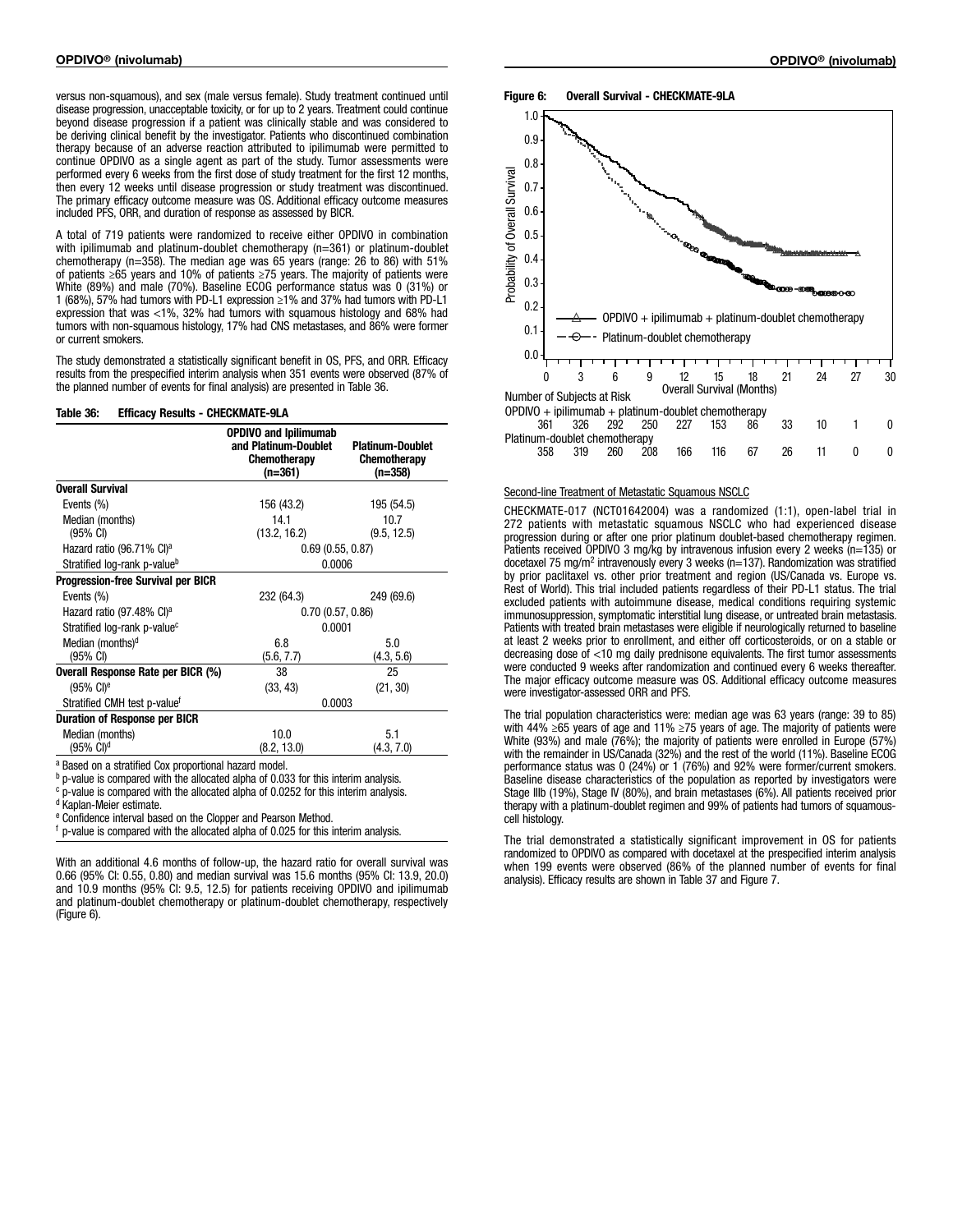#### Table 37: Efficacy Results - CHECKMATE-017

|                                      | <b>OPDIVO</b><br>(n=135) | <b>Docetaxel</b><br>(n=137) |
|--------------------------------------|--------------------------|-----------------------------|
| <b>Overall Survival</b>              |                          |                             |
| Deaths (%)                           | 86 (64%)                 | 113 (82%)                   |
| Median (months)                      | 9.2                      | 6.0                         |
| $(95% \text{ Cl})$                   | (7.3, 13.3)              | (5.1, 7.3)                  |
| Hazard ratio (95% CI) <sup>a</sup>   |                          | 0.59(0.44, 0.79)            |
| p-valueb,c                           |                          | 0.0002                      |
| <b>Overall Response Rate</b>         | 27 (20%)                 | 12 (9%)                     |
| (95% CI)                             | (14, 28)                 | (5, 15)                     |
| p-value <sup>d</sup>                 |                          | 0.0083                      |
| Complete response                    | $1(0.7\%)$               | 0                           |
| Median duration of response (months) | NR.                      | 8.4                         |
| (95% CI)                             | (9.8, NR)                | (3.6, 10.8)                 |
| <b>Progression-free Survival</b>     |                          |                             |
| Disease progression or death (%)     | 105 (78%)                | 122 (89%)                   |
| Median (months)                      | 3.5                      | 2.8                         |
| Hazard ratio (95% CI) <sup>a</sup>   |                          | $0.62$ (0.47, 0.81)         |
| p-value <sup>b</sup>                 |                          | 0.0004                      |

<sup>a</sup> Based on a stratified proportional hazards model.

**b** Based on stratified log-rank test.

<sup>c</sup> p-value is compared with .0315 of the allocated alpha for this interim analysis.

<sup>d</sup> Based on the stratified Cochran-Mantel-Haenszel test.



Archival tumor specimens were retrospectively evaluated for PD-L1 expression. Across the trial population, 17% of 272 patients had non-quantifiable results. Among the 225 patients with quantifiable results, 47% had PD-L1 negative squamous NSCLC, defined as <1% of tumor cells expressing PD-L1 and 53% had PD-L1 positive squamous NSCLC defined as ≥1% of tumor cells expressing PD-L1. In pre-specified exploratory subgroup analyses, the hazard ratios for survival were 0.58 (95% CI: 0.37, 0.92) in the PD-L1 negative subgroup and 0.69 (95% CI: 0.45, 1.05) in the PD-L1 positive subgroup.

#### Second-line Treatment of Metastatic Non-Squamous NSCLC

CHECKMATE-057 (NCT01673867) was a randomized (1:1), open-label trial in 582 patients with metastatic non-squamous NSCLC who had experienced disease progression during or after one prior platinum doublet-based chemotherapy regimen. Appropriate prior targeted therapy in patients with known sensitizing EGFR mutation or ALK translocation was allowed. Patients received OPDIVO 3 mg/kg by intravenous infusion every 2 weeks (n=292) or docetaxel 75 mg/m<sup>2</sup> intravenously every 3 weeks (n=290). Randomization was stratified by prior maintenance therapy (yes vs. no) and number of prior therapies (1 vs. 2). The trial excluded patients with autoimmune disease, medical conditions requiring systemic immunosuppression, symptomatic interstitial lung disease, or untreated brain metastasis. Patients with treated brain metastases were eligible if neurologically stable. The first tumor assessments were conducted 9 weeks after randomization and continued every 6 weeks thereafter. The major efficacy outcome measure was OS. Additional efficacy outcome measures were investigator-assessed ORR and PFS. In addition, prespecified analyses were conducted in subgroups defined by PD-L1 expression.

The trial population characteristics: median age was 62 years (range: 21 to 85) with 42% of patients ≥65 years and 7% of patients ≥75 years. The majority of patients were White (92%) and male (55%); the majority of patients were enrolled in Europe (46%) followed by the US/Canada (37%) and the rest of the world (17%). Baseline ECOG performance status was 0 (31%) or 1 (69%), 79% were former/current smokers, 3.6% had NSCLC with ALK rearrangement, 14% had NSCLC with EGFR mutation, and 12% had previously treated brain metastases. Prior therapy included platinum-doublet regimen (100%) and 40% received maintenance therapy as part of the first-line regimen. Histologic subtypes included adenocarcinoma (93%), large cell (2.4%), and bronchoalveolar (0.9%).

CHECKMATE-057 demonstrated a statistically significant improvement in OS for patients randomized to OPDIVO as compared with docetaxel at the prespecified interim analysis when 413 events were observed (93% of the planned number of events for final analysis). Efficacy results are shown in Table 38 and Figure 8.

#### Table 38: Efficacy Results - CHECKMATE-057

|                                      | <b>OPDIVO</b><br>(n=292) | <b>Docetaxel</b><br>$(n=290)$ |
|--------------------------------------|--------------------------|-------------------------------|
| <b>Overall Survival</b>              |                          |                               |
| Deaths (%)                           | 190 (65%)                | 223 (77%)                     |
| Median (months)                      | 12.2                     | 9.4                           |
| $(95% \text{ Cl})$                   | (9.7, 15.0)              | (8.0, 10.7)                   |
| Hazard ratio (95% CI) <sup>a</sup>   |                          | $0.73$ (0.60, 0.89)           |
| p-valueb,c                           |                          | 0.0015                        |
| <b>Overall Response Rate</b>         | 56 (19%)                 | 36 (12%)                      |
| (95% CI)                             | (15, 24)                 | (9, 17)                       |
| p-value <sup>d</sup>                 |                          | 0.02                          |
| Complete response                    | 4 (1.4%)                 | 1 (0.3%)                      |
| Median duration of response (months) | 17                       | 6                             |
| (95% CI)                             | (8.4, NR)                | (4.4, 7.0)                    |
| <b>Progression-free Survival</b>     |                          |                               |
| Disease progression or death (%)     | 234 (80%)                | 245 (84%)                     |
| Median (months)                      | 2.3                      | 4.2                           |
| Hazard ratio (95% CI) <sup>a</sup>   |                          | 0.92(0.77, 1.11)              |
| p-valueb                             |                          | 0.39                          |

<sup>a</sup> Based on a stratified proportional hazards model.

**b** Based on stratified log-rank test.

<sup>c</sup> p-value is compared with .0408 of the allocated alpha for this interim analysis.

d Based on the stratified Cochran-Mantel-Haenszel test.

#### Figure 8: Overall Survival - CHECKMATE-057



Archival tumor specimens were evaluated for PD-L1 expression following completion of the trial. Across the trial population, 22% of 582 patients had non-quantifiable results. Of the remaining 455 patients, the proportion of patients in retrospectively determined subgroups based on PD-L1 testing using the PD-L1 IHC 28-8 pharmDx assay were: 46% PD-L1 negative, defined as <1% of tumor cells expressing PD-L1 and 54% had PD-L1 expression, defined as ≥1% of tumor cells expressing PD-L1. Among the 246 patients with tumors expressing PD-L1, 26% had ≥1% but <5% tumor cells with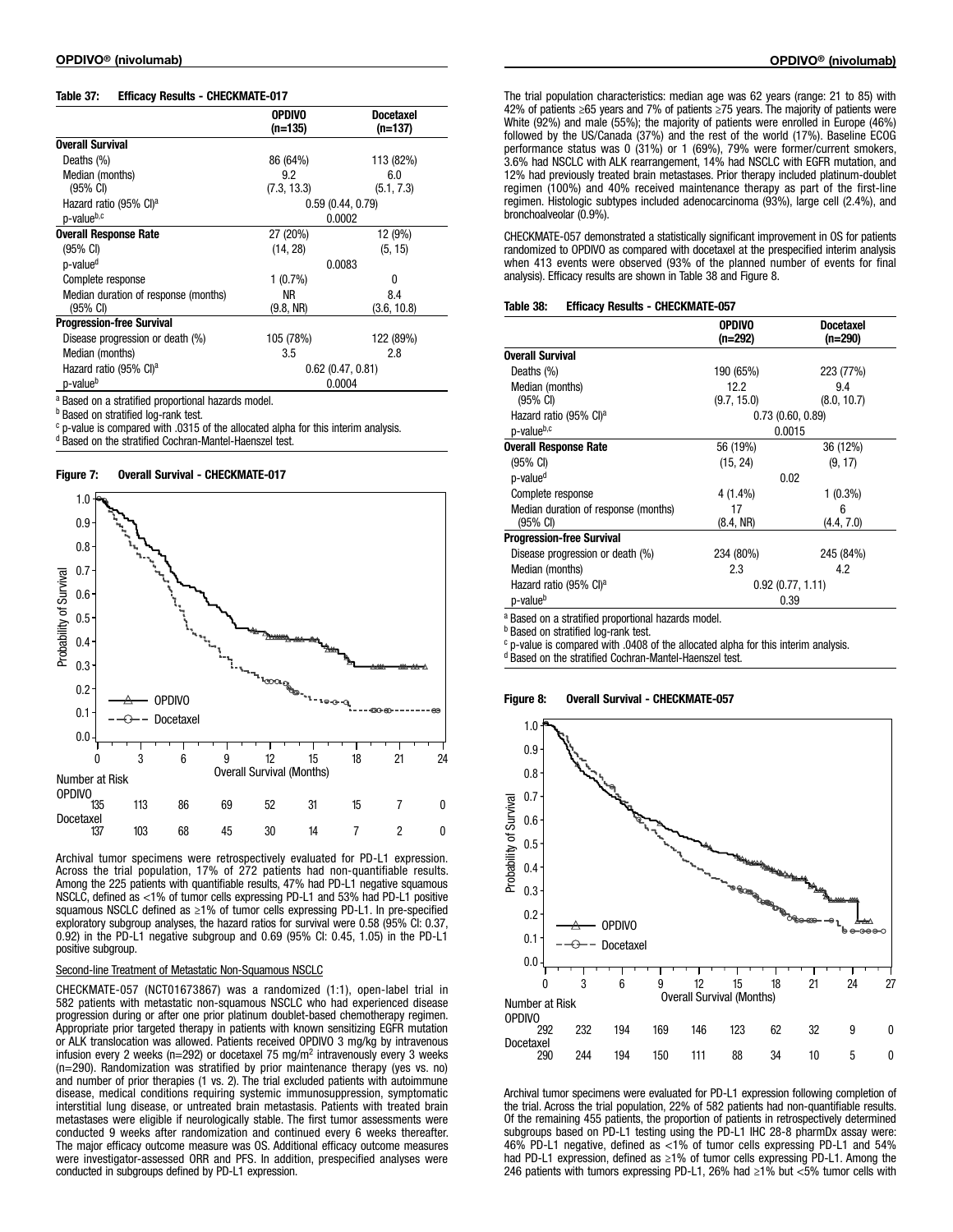positive staining, 7% had ≥5% but <10% tumor cells with positive staining, and 67% had ≥10% tumor cells with positive staining. Figures 9 and 10 summarize the results of prespecified analyses of OS and PFS in subgroups determined by percentage of tumor cells expressing PD-L1.

#### Figure 9: Forest Plot: OS Based on PD-L1 Expression - CHECKMATE-057



#### Figure 10: Forest Plot: PFS Based on PD-L1 Expression - CHECKMATE-057



#### 14.4 Small Cell Lung Cancer

CHECKMATE-032 (NCT01928394) was a multicenter, open-label, multi-cohort, ongoing trial evaluating nivolumab as a single agent or in combination with ipilimumab in patients with advanced or metastatic solid tumors. Several cohorts enrolled patients with metastatic small cell lung cancer (SCLC), regardless of PD-L1 tumor status, with disease progression after platinum-based chemotherapy to receive OPDIVO 3 mg/kg by intravenous infusion every 2 weeks. The trial excluded patients with autoimmune disease, medical conditions requiring systemic immunosuppression, symptomatic interstitial lung disease, or untreated brain metastasis. Patients with treated brain metastases were eligible if neurologically stable. Tumor assessments were conducted every 6 weeks for the first 24 weeks and every 12 weeks thereafter. The major efficacy outcome measures were ORR and duration of response according to RECIST v1.1 as assessed by Blinded Independent Central Review (BICR).

A total of 109 patients with SCLC who progressed after platinum-based chemotherapy and at least one other prior line of therapy were enrolled. The trial population characteristics were: median age was 64 years (range: 45 to 81) with 45% of patients ≥65 years and 6% of patients ≥75 years. The majority (94%) of the patients were White, <1% were Asian, and 4% were Black; 56% were male. Baseline ECOG performance status was 0 (29%) or 1 (70%), 93% were former/current smokers, 7% had CNS metastases, 94% received two to three prior lines of therapy and 6% received four to five prior lines of therapy. Approximately 65% of patients had platinum-sensitive SCLC, defined as progression ≥90 days after the last dose of platinum-containing therapy.

Efficacy results are shown in Table 39.

#### Table 39: Efficacy Results - CHECKMATE-032

|                                  | <b>OPDIVO</b>  |
|----------------------------------|----------------|
|                                  | $(n=109)$      |
| <b>Overall Response Rate</b>     | 12%            |
| $(95% \text{ Cl})$               | (6.5, 19.5)    |
| Complete response                | 0.9%           |
| Partial response                 | 11%            |
| <b>Duration of Response</b>      | $(n=13)$       |
| Range (months)                   | $(3.0, 57.7+)$ |
| % with duration $\geq 12$ months | 69%            |
| % with duration $\geq 18$ months | 54%            |
| + Indicates a censored value.    |                |

#### 14.5 Advanced Renal Cell Carcinoma

#### Previously Treated Renal Cell Carcinoma

CHECKMATE-025 (NCT01668784) was a randomized (1:1), open-label trial in patients with advanced RCC who had experienced disease progression during or after one or two prior anti-angiogenic therapy regimens. Patients had to have a Karnofsky Performance Score (KPS) ≥70% and patients were included regardless of their PD-L1 status. The trial excluded patients with any history of or concurrent brain metastases, prior treatment with an mTOR inhibitor, active autoimmune disease, or medical conditions requiring systemic immunosuppression. Patients were stratified by region, Memorial Sloan Kettering Cancer Center (MSKCC) Risk Group and the number of prior anti-angiogenic therapies. Patients were randomized OPDIVO 3 mg/kg by intravenous infusion every 2 weeks (n=410) or everolimus 10 mg orally daily (n=411). The first tumor assessments were conducted 8 weeks after randomization and continued every 8 weeks thereafter for the first year and then every 12 weeks until progression or treatment discontinuation, whichever occurred later. The major efficacy outcome measure was overall survival (OS).

The trial population characteristics were: median age was 62 years (range: 18 to 88) with 40% ≥65 years of age and 9% ≥75 years of age. The majority of patients were male (75%) and White (88%) and 34% and 66% of patients had a baseline KPS of 70% to 80% and 90% to 100%, respectively. The majority of patients (77%) were treated with one prior anti-angiogenic therapy. Patient distribution by MSKCC risk groups was 34% favorable, 47% intermediate, and 19% poor.

The trial demonstrated a statistically significant improvement in OS for patients randomized to OPDIVO as compared with everolimus at the prespecified interim analysis when 398 events were observed (70% of the planned number of events for final analysis). OS benefit was observed regardless of PD-L1 expression level. Efficacy results are shown in Table 40 and Figure 11.

#### Table 40: Efficacy Results - CHECKMATE-025

|                                                                   | <b>OPDIVO</b><br>$(n=410)$ | <b>Everolimus</b><br>$(n=411)$ |  |
|-------------------------------------------------------------------|----------------------------|--------------------------------|--|
| <b>Overall Survival</b>                                           |                            |                                |  |
| Deaths (%)                                                        | 183 (45)                   | 215 (52)                       |  |
| Median survival (months) (95% CI)                                 | 25.0 (21.7, NE)            | 19.6 (17.6, 23.1)              |  |
| Hazard ratio (95% CI) <sup>a</sup>                                | 0.73(0.60, 0.89)           |                                |  |
| p-valueb,c                                                        | 0.0018                     |                                |  |
| <b>Confirmed Overall Response Rate</b><br>$(95% \text{ CI})$      | 21.5% (17.6, 25.8)         | $3.9\%$ (2.2, 6.2)             |  |
| Median duration of response (months)<br>$(95% \text{ Cl})$        | 23.0 (12.0, NE)            | 13.7 (8.3, 21.9)               |  |
| Median time to onset of confirmed<br>response (months) (min, max) | 3.0(1.4, 13.0)             | 3.7(1.5, 11.2)                 |  |
| a Based on a stratified proportional hazards model.               |                            |                                |  |

**b** Based on a stratified log-rank test.

 $c$  p-value is compared with .0148 of the allocated alpha for this interim analysis.

#### Figure 11: Overall Survival - CHECKMATE-025

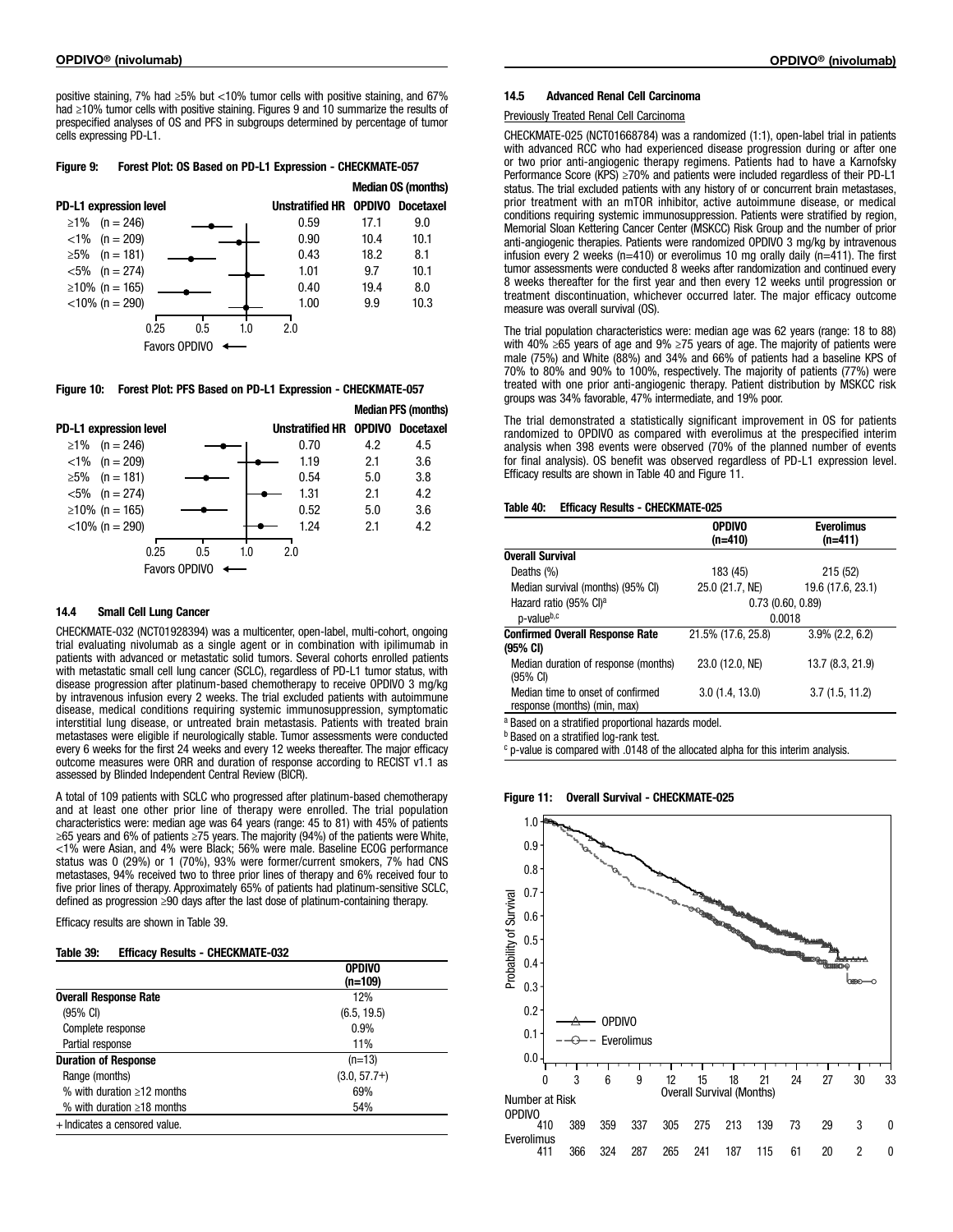#### Previously Untreated Renal Cell Carcinoma

CHECKMATE-214 (NCT02231749) was a randomized (1:1), open-label trial in patients with previously untreated advanced RCC. Patients were included regardless of their PD-L1 status. CHECKMATE-214 excluded patients with any history of or concurrent brain metastases, active autoimmune disease, or medical conditions requiring systemic immunosuppression. Patients were stratified by International Metastatic RCC Database Consortium (IMDC) prognostic score and region.

Efficacy was evaluated in intermediate/poor risk patients with at least 1 or more of 6 prognostic risk factors as per the IMDC criteria (less than one year from time of initial renal cell carcinoma diagnosis to randomization, Karnofsky performance status <80%, hemoglobin less than the lower limit of normal, corrected calcium of >10 mg/dL, platelet count greater than the upper limit of normal, and absolute neutrophil count greater than the upper limit of normal).

Patients were randomized to OPDIVO 3 mg/kg and ipilimumab 1 mg/kg intravenously every 3 weeks for 4 doses followed by OPDIVO 3 mg/kg intravenously every two weeks (n=425), or sunitinib 50 mg orally daily for the first 4 weeks of a 6-week cycle (n=422). Treatment continued until disease progression or unacceptable toxicity.

The trial population characteristics were: median age was 61 years (range: 21 to 85) with 38% ≥65 years of age and 8% ≥75 years of age. The majority of patients were male (73%) and White (87%) and 26% and 74% of patients had a baseline KPS of 70% to 80% and 90% to 100%, respectively.

The major efficacy outcome measures were OS, PFS (independent radiographic review committee [IRRC]-assessed) and confirmed ORR (IRRC-assessed) in intermediate/ poor risk patients. In this population, the trial demonstrated statistically significant improvement in OS and ORR for patients randomized to OPDIVO and ipilimumab as compared with sunitinib (Table 41 and Figure 12). OS benefit was observed regardless of PD-L1 expression level. The trial did not demonstrate a statistically significant improvement in PFS. Efficacy results are shown in Table 41 and Figure 12.

#### Table 41: Efficacy Results - CHECKMATE-214

|                                                  | <b>Intermediate/Poor-Risk</b>           |                             |  |
|--------------------------------------------------|-----------------------------------------|-----------------------------|--|
|                                                  | <b>OPDIVO and Ipilimumab</b><br>(n=425) | <b>Sunitinib</b><br>(n=422) |  |
| <b>Overall Survival</b>                          |                                         |                             |  |
| Deaths (%)                                       | 140 (32.9)                              | 188 (44.5)                  |  |
| Median survival (months)                         | <b>NE</b>                               | 25.9                        |  |
| Hazard ratio (99.8% CI) <sup>a</sup>             | 0.63(0.44, 0.89)                        |                             |  |
| p-valueb,c                                       | < 0.0001                                |                             |  |
| <b>Confirmed Overall Response Rate</b>           | 41.6% (36.9, 46.5)                      | 26.5% (22.4, 31.0)          |  |
| (95% CI)                                         |                                         |                             |  |
| p-value <sup>d,e</sup>                           | < 0.0001                                |                             |  |
| Complete response (CR)                           | 40(9.4)                                 | 5(1.2)                      |  |
| Partial response (PR)                            | 137 (32.2)                              | 107 (25.4)                  |  |
| Median duration of response<br>(months) (95% CI) | NE (21.8, NE)                           | 18.2 (14.8, NE)             |  |
| <b>Progression-free Survival</b>                 |                                         |                             |  |
| Disease progression or death (%)                 | 228 (53.6)                              | 228 (54.0)                  |  |
| Median (months)                                  | 11.6                                    | 8.4                         |  |
| Hazard ratio (99.1% CI) <sup>a</sup>             | 0.82(0.64, 1.05)                        |                             |  |
| p-value <sup>b</sup>                             | NS <sup>f</sup>                         |                             |  |

a Based on a stratified proportional hazards model.

**b** Based on a stratified log-rank test.

<sup>c</sup> p-value is compared to alpha 0.002 in order to achieve statistical significance.

<sup>d</sup> Based on the stratified DerSimonian-Laird test.

<sup>e</sup> p-value is compared to alpha 0.001 in order to achieve statistical significance.

<sup>f</sup> Not Significant at alpha level of 0.009.

Figure 12: Overall Survival (Intermediate/Poor Risk Population) - CHECKMATE-214



CHECKMATE-214 also randomized 249 favorable risk patients as per IMDC criteria to OPDIVO and ipilimumab (n=125) or to sunitinib (n=124). These patients were not evaluated as part of the efficacy analysis population. OS in favorable risk patients receiving OPDIVO and ipilimumab compared to sunitinib has a hazard ratio of 1.45 (95% CI: 0.75, 2.81). The efficacy of OPDIVO and ipilimumab in previously untreated renal cell carcinoma with favorable-risk disease has not been established.

#### 14.6 Classical Hodgkin Lymphoma

Two studies evaluated the efficacy of OPDIVO as a single agent in adult patients with cHL after failure of autologous HSCT.

CHECKMATE-205 (NCT02181738) was a single-arm, open-label, multicenter, multicohort trial in cHL. CHECKMATE-039 (NCT01592370) was an open-label, multicenter, dose escalation trial that included cHL. Both studies included patients regardless of their tumor PD-L1 status and excluded patients with ECOG performance status of 2 or greater, autoimmune disease, symptomatic interstitial lung disease, hepatic transaminases more than 3 times ULN, creatinine clearance <40 mL/min, prior allogeneic HSCT, or chest irradiation within 24 weeks. In addition, both studies required an adjusted diffusion capacity of the lungs for carbon monoxide (DLCO) of over 60% in patients with prior pulmonary toxicity.

Patients received OPDIVO 3 mg/kg by intravenous infusion every 2 weeks until disease progression, maximal clinical benefit, or unacceptable toxicity. A cycle consisted of one dose. Dose reduction was not permitted.

Efficacy was evaluated by ORR as determined by an IRRC. Additional outcome measures included duration of response (DOR).

Efficacy was evaluated in 95 patients in CHECKMATE-205 and CHECKMATE-039 combined who had failure of autologous HSCT and post-transplantation brentuximab vedotin. The median age was 37 years (range: 18 to 72). The majority were male (64%) and White (87%). Patients had received a median of 5 prior systemic regimens (range: 2 to 15). They received a median of 27 doses of OPDIVO (range: 3 to 48), with a median duration of therapy of 14 months (range: 1 to 23 months). Efficacy results are shown in Table 42.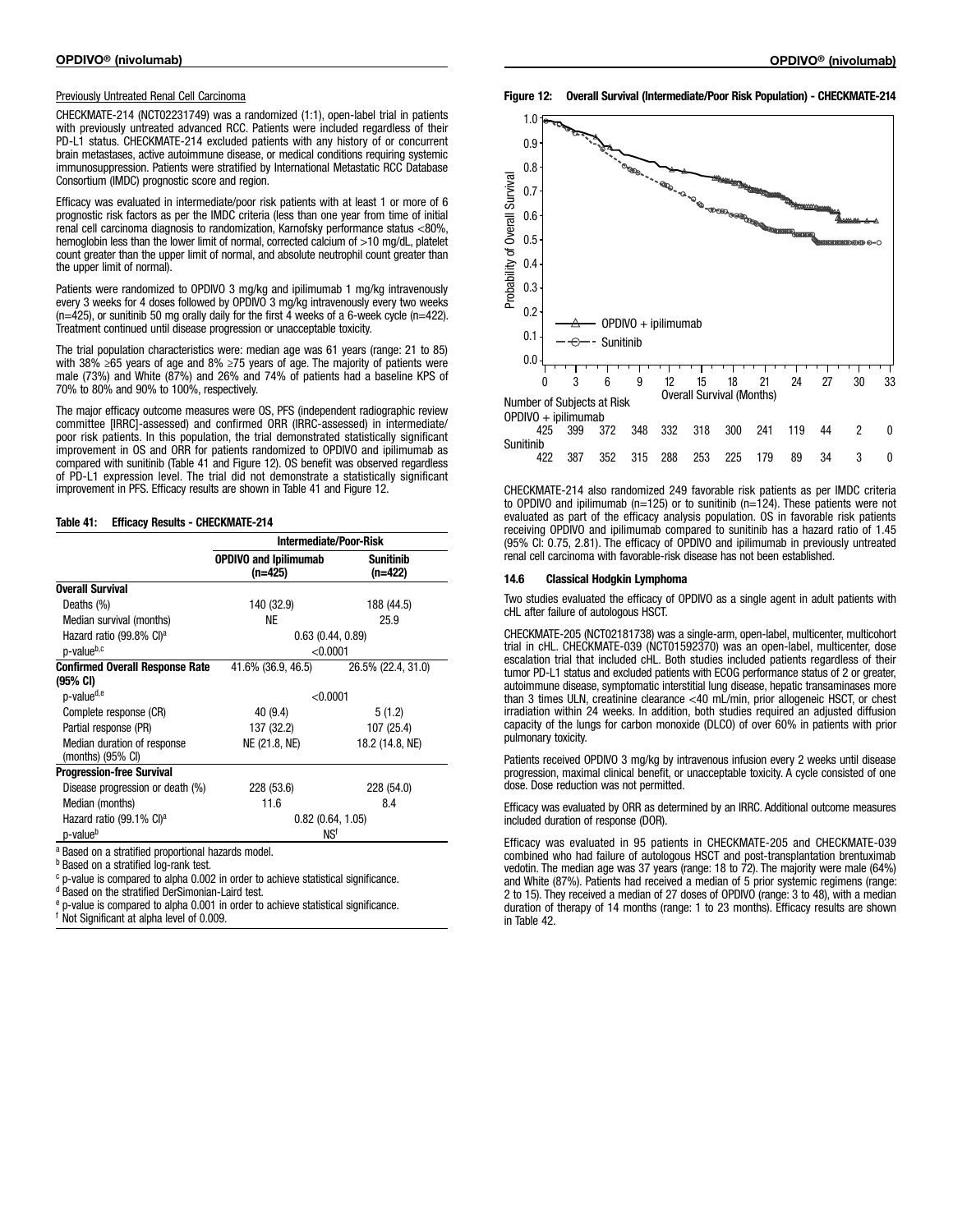| Table 42: | Efficacy in cHL after Autologous HSCT and Post-transplantation |
|-----------|----------------------------------------------------------------|
|           | <b>Brentuximab Vedotin</b>                                     |

|                                           | <b>CHECKMATE-205 and CHECKMATE-039</b><br>$(n=95)$ |
|-------------------------------------------|----------------------------------------------------|
| Overall Response Rate, n (%) <sup>a</sup> | 63 (66%)                                           |
| $(95% \text{ Cl})$                        | (56, 76)                                           |
| Complete remission rate                   | 6(6%)                                              |
| $(95% \text{ Cl})$                        | (2, 13)                                            |
| Partial remission rate                    | 57 (60%)                                           |
| $(95% \text{ Cl})$                        | (49, 70)                                           |
| <b>Duration of Response (months)</b>      |                                                    |
| Median <sup>b</sup>                       | 13.1                                               |
| $(95% \text{ Cl})$                        | (9.5, NE)                                          |
| Range <sup>c</sup>                        | $0+$ , 23.1+                                       |
| Time to Response (months)                 |                                                    |
| Median                                    | 2.0                                                |
| Range                                     | 0.7, 11.1                                          |

<sup>a</sup> Per 2007 revised International Working Group criteria.

**b Kaplan-Meier estimate. Among responders, the median follow-up for DOR, measured from** the date of first response, was 9.9 months.

 $c$  A + sign indicates a censored value.

Efficacy was also evaluated in 258 patients in CHECKMATE-205 and CHECKMATE-039 combined who had relapsed or progressive cHL after autologous HSCT. The analysis included the group described above. The median age was 34 years (range: 18 to 72). The majority were male (59%) and White (86%). Patients had a median of 4 prior systemic regimens (range: 2 to 15), with 85% having 3 or more prior systemic regimens and 76% having prior brentuximab vedotin. Of the 195 patients having prior brentuximab vedotin, 17% received it only before autologous HSCT, 78% received it only after HSCT, and 5% received it both before and after HSCT. Patients received a median of 21 doses of OPDIVO (range: 1 to 48), with a median duration of therapy of 10 months (range: 0 to 23 months). Efficacy results are shown in Table 43.

#### Table 43: **Efficacy in cHL after Autologous HSCT**

|                                      | <b>CHECKMATE-205 and CHECKMATE-039</b><br>(n=258) |
|--------------------------------------|---------------------------------------------------|
| Overall Response Rate, n (%)         | 179 (69%)                                         |
| $(95% \text{ Cl})$                   | (63, 75)                                          |
| Complete remission rate              | 37 (14%)                                          |
| $(95% \text{ Cl})$                   | (10, 19)                                          |
| Partial remission rate               | 142 (55%)                                         |
| $(95% \text{ Cl})$                   | (49, 61)                                          |
| <b>Duration of Response (months)</b> |                                                   |
| Mediana,b                            | <b>NE</b>                                         |
| $(95% \text{ Cl})$                   | (12.0, NE)                                        |
| Range                                | $0+0.23.1+$                                       |
| Time to Response (months)            |                                                   |
| Median                               | 2.0                                               |
| Range                                | 0.7, 11.1                                         |

a Kaplan-Meier estimate. Among responders, the median follow-up for DOR, measured from the date of first response, was 6.7 months.

<sup>b</sup> The estimated median duration of PR was 13.1 months (95% CI, 9.5, NE). The median duration of CR was not reached.

#### 14.7 Recurrent or Metastatic Squamous Cell Carcinoma of the Head and Neck

CHECKMATE-141 (NCT02105636) was a randomized (2:1), active-controlled, openlabel trial enrolling patients with metastatic or recurrent SCCHN who had experienced disease progression during or within 6 months of receiving platinum-based therapy administered in either the adjuvant, neo-adjuvant, primary (unresectable locally advanced) or metastatic setting. The trial excluded patients with autoimmune disease, medical conditions requiring immunosuppression, recurrent or metastatic carcinoma of the nasopharynx, squamous cell carcinoma of unknown primary histology, salivary gland or non-squamous histologies (e.g., mucosal melanoma), or untreated brain metastasis. Patients with treated brain metastases were eligible if neurologically stable. Patients were randomized to receive OPDIVO 3 mg/kg by intravenous infusion every 2 weeks<br>or investigator's choice of cetuximab (400 mg/m<sup>2</sup> initial dose intravenously followed by 250 mg/m<sup>2</sup> weekly), or methotrexate (40 to 60 mg/m<sup>2</sup> intravenously weekly), or docetaxel (30 to 40 mg/m<sup>2</sup> intravenously weekly).

Randomization was stratified by prior cetuximab treatment (yes/no). The first tumor assessments were conducted 9 weeks after randomization and continued every 6 weeks thereafter. The major efficacy outcome measure was OS. Additional efficacy outcome measures were PFS and ORR.

A total of 361 patients were randomized; 240 patients to the OPDIVO arm and 121 patients to the investigator's choice arm (docetaxel: 45%; methotrexate: 43%; and cetuximab: 12%). The trial population characteristics were: median age was 60 years (range: 28 to 83) with 31% ≥65 years of age, 83% were White, 12% Asian, and 4% were Black, and 83% male. Baseline ECOG performance status was 0 (20%) or 1 (78%), 76% were former/current smokers, 90% had Stage IV disease, 45% of patients received only one prior line of systemic therapy, the remaining 55% received two or more prior lines of systemic therapy, and 25% had HPVp16-positive tumors, 24% had HPV p16-negative tumors, and 51% had unknown status.

The trial demonstrated a statistically significant improvement in OS for patients randomized to OPDIVO as compared with investigator's choice at a pre-specified interim analysis (78% of the planned number of events for final analysis). There were no statistically significant differences between the two arms for PFS (HR=0.89; 95% CI: 0.70, 1.13) or ORR (13.3% [95% CI: 9.3, 18.3] vs. 5.8% [95% CI: 2.4, 11.6] for nivolumab and investigator's choice, respectively). Efficacy results are shown in Table 44 and Figure 13.

#### Table 44: Overall Survival - CHECKMATE-141

|                                                   | <b>OPDIVO</b><br>$(n=240)$ | Cetuximab, Methotrexate<br>or Docetaxel<br>$(n=121)$ |
|---------------------------------------------------|----------------------------|------------------------------------------------------|
| <b>Overall Survival</b>                           |                            |                                                      |
| Deaths (%)                                        | 133 (55%)                  | 85 (70%)                                             |
| Median (months)                                   | 7.5                        | 5.1                                                  |
| (95% CI)                                          | (5.5, 9.1)                 | (4.0, 6.0)                                           |
| Hazard ratio (95% CI) <sup>a</sup>                |                            | 0.70(0.53, 0.92)                                     |
| p-valueb,c                                        |                            | 0.0101                                               |
| a Based on stratified proportional hazards model. |                            |                                                      |

**b** Based on stratified log-rank test.

 $c$  p-value is compared with 0.0227 of the allocated alpha for this interim analysis.

#### Figure 13: Overall Survival - CHECKMATE-141



Archival tumor specimens were retrospectively evaluated for PD-L1 expression using the PD-L1 IHC 28-8 pharmDx assay. Across the trial population, 28% (101/361) of patients had non-quantifiable results. Among the 260 patients with quantifiable results, 43% (111/260) had PD-L1 negative SCCHN, defined as <1% of tumor cells expressing PD-L1, and 57% (149/260) had PD-L1 positive SCCHN, defined as ≥1% of tumor cells expressing PD-L1. In pre-specified exploratory subgroup analyses, the hazard ratio for survival was 0.89 (95% CI: 0.54, 1.45) with median survivals of 5.7 and 5.8 months for the nivolumab and chemotherapy arms, respectively, in the PD-L1 negative subgroup. The HR for survival was 0.55 (95% CI: 0.36, 0.83) with median survivals of 8.7 and 4.6 months for the nivolumab and chemotherapy arms, respectively, in the PD-L1 positive SCCHN subgroup.

#### 14.8 Urothelial Carcinoma

CHECKMATE-275 (NCT02387996) was a single-arm trial in 270 patients with locally advanced or metastatic urothelial carcinoma who had disease progression during or following platinum-containing chemotherapy or who had disease progression within 12 months of treatment with a platinum-containing neoadjuvant or adjuvant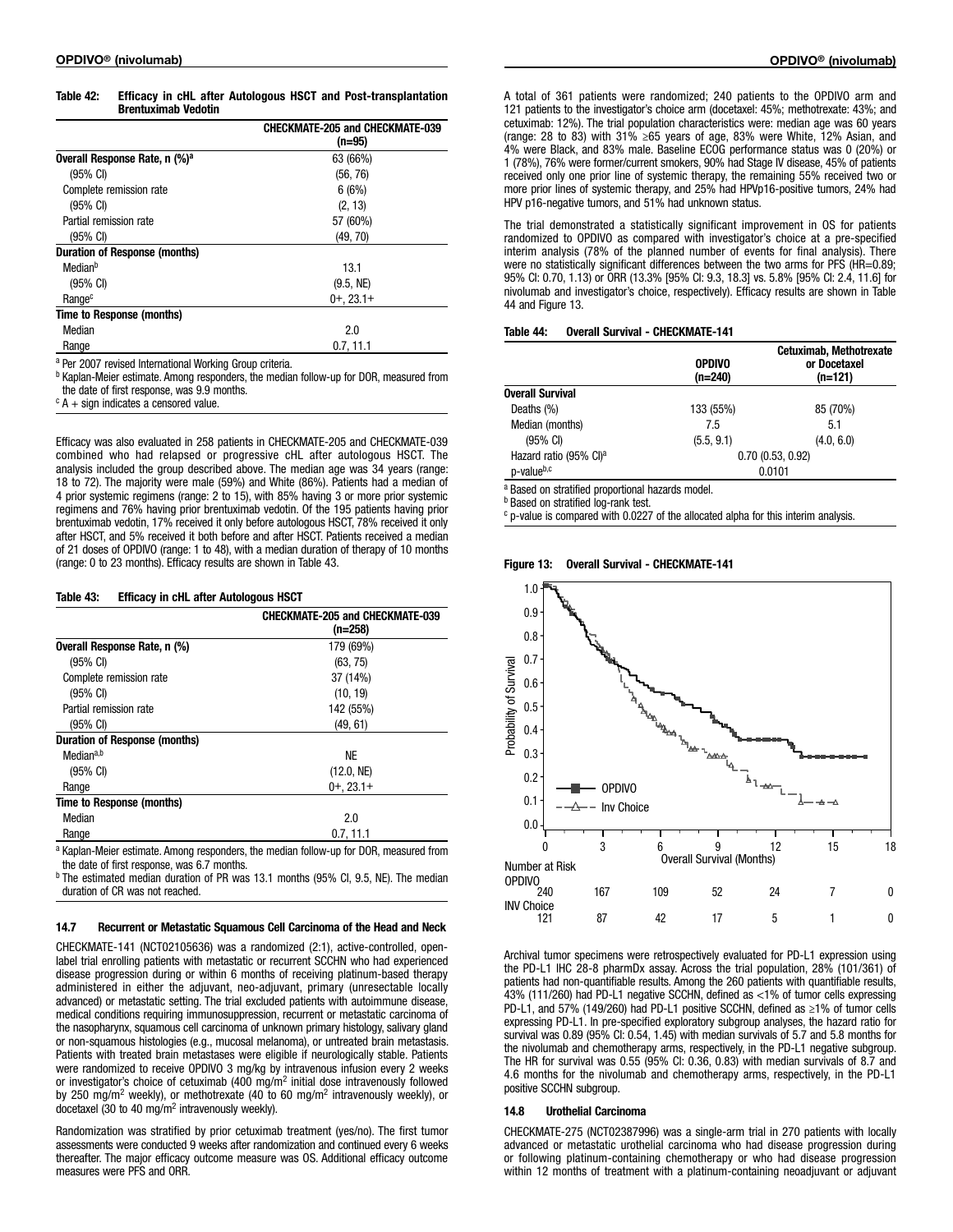chemotherapy regimen. Patients were excluded for active brain or leptomeningeal metastases, active autoimmune disease, medical conditions requiring systemic immunosuppression, and ECOG performance status >1. Patients received OPDIVO 3 mg/kg by intravenous infusion every 2 weeks until unacceptable toxicity or either radiographic or clinical progression. Tumor response assessments were conducted every 8 weeks for the first 48 weeks and every 12 weeks thereafter. Major efficacy outcome measures included confirmed ORR as assessed by IRRC using RECIST v1.1 and DOR.

The median age was 66 years (range: 38 to 90), 78% were male, 86% were White. Twenty-seven percent had non-bladder urothelial carcinoma and 84% had visceral metastases. Thirty-four percent of patients had disease progression following prior platinum-containing neoadjuvant or adjuvant therapy. Twenty-nine percent of patients had received ≥2 prior systemic regimens in the metastatic setting. Thirty-six percent of patients received prior cisplatin only, 23% received prior carboplatin only, and 7% were treated with both cisplatin and carboplatin in the metastatic setting. Forty-six percent of patients had an ECOG performance status of 1. Eighteen percent of patients had a hemoglobin <10 g/dL, and twenty-eight percent of patients had liver metastases at baseline. Patients were included regardless of their PD-L1 status.

Tumor specimens were evaluated prospectively using the PD-L1 IHC 28-8 pharmDx assay at a central laboratory and the results were used to define subgroups for pre-specified analyses. Of the 270 patients, 46% were defined as having PD-L1 expression of ≥1% (defined as ≥1% of tumor cells expressing PD-L1). The remaining 54% of patients were classified as having PD-L1 expression of <1% (defined as <1% of tumor cells expressing PD-L1). Confirmed ORR in all patients and the two PD-L1 subgroups are shown in Table 45. Median time to response was 1.9 months (range: 1.6-7.2). In 77 patients who received prior systemic therapy only in the neoadjuvant or adjuvant setting, the ORR was 23.4% (95% CI: 14.5%, 34.4%).

| Table 45: |  | <b>Efficacy Results - CHECKMATE-275</b> |  |
|-----------|--|-----------------------------------------|--|
|           |  |                                         |  |

|                                                   | <b>All Patients</b><br>N=270 | PD-L1 <1%<br>N=146 | PD-L1 ≥1%<br>N=124 |
|---------------------------------------------------|------------------------------|--------------------|--------------------|
| Confirmed Overall Response Rate, n (%)            | 53 (19.6%)                   | 22 (15.1%)         | 31 (25.0%)         |
| $(95% \text{ Cl})$                                | (15.1, 24.9)                 | (9.7, 21.9)        | (17.7, 33.6)       |
| Complete response rate                            | 7(2.6%)                      | $1(0.7\%)$         | $6(4.8\%)$         |
| Partial response rate                             | 46 (17.0%)                   | 21 (14.4%)         | 25 (20.2%)         |
| Median Duration of Response <sup>a</sup> (months) | 10.3                         | 7.6                | ΝE                 |
| (range)                                           | $(1.9+, 12.0+)$              | $(3.7, 12.0+)$     | $(1.9+, 12.0+)$    |
| a Ectimated from the Kanlan-Mejer Curve           |                              |                    |                    |

a Estimated from the Kaplan-Meier Curve

#### 14.9 Microsatellite Instability-High or Mismatch Repair Deficient Metastatic Colorectal Cancer

CHECKMATE-142 (NCT02060188) was a multicenter, non-randomized, multiple parallel-cohort, open-label trial conducted in patients with locally determined dMMR or MSI-H metastatic CRC (mCRC) who had disease progression during or after prior treatment with fluoropyrimidine-, oxaliplatin-, or irinotecan-based chemotherapy. Key eligibility criteria were at least one prior line of treatment for metastatic disease, ECOG performance status 0 or 1, and absence of the following: active brain metastases, active autoimmune disease, or medical conditions requiring systemic immunosuppression.

Patients enrolled in the single agent OPDIVO MSI-H mCRC cohort received OPDIVO 3 mg/kg by intravenous infusion (IV) every 2 weeks. Patients enrolled in the OPDIVO and ipilimumab MSI-H mCRC cohort received OPDIVO 3 mg/kg and ipilimumab 1 mg/kg intravenously every 3 weeks for 4 doses, followed by OPDIVO as a single agent at a dose of 3 mg/kg as intravenous infusion every 2 weeks. Treatment in both cohorts continued until unacceptable toxicity or radiographic progression.

Tumor assessments were conducted every 6 weeks for the first 24 weeks and every 12 weeks thereafter. Efficacy outcome measures included ORR and DOR as assessed by an IRRC using RECIST v1.1.

A total of 74 patients were enrolled in the single-agent MSI-H mCRC OPDIVO cohort. The median age was 53 years (range: 26 to 79) with 23% ≥65 years of age and 5% ≥75 years of age, 59% were male and 88% were White. Baseline ECOG performance status was 0 (43%), 1 (55%), or 3 (1.4%) and 36% were reported to have Lynch Syndrome. Across the 74 patients, 72% received prior treatment with a fluoropyrimidine, oxaliplatin, and irinotecan; 7%, 30%, 28%, 19%, and 16% received 0, 1, 2, 3, or ≥4 prior lines of therapy for metastatic disease, respectively, and 42% of patients had received an anti-EGFR antibody.

A total of 119 patients were enrolled in the OPDIVO and ipilimumab MSI-H mCRC cohort. The median age was 58 years (range: 21 to 88), with 32% ≥65 years of age and 9% ≥75 years of age; 59% were male and 92% were White. Baseline ECOG performance status was 0 (45%) and 1 (55%), and 29% were reported to have Lynch Syndrome. Across the 119 patients, 69% had received prior treatment with a fluoropyrimidine, oxaliplatin, and irinotecan; 10%, 40%, 24%, and 15% received 1, 2, 3, or ≥4 prior lines of therapy for metastatic disease, respectively, and 29% had received an anti-EGFR antibody.

Efficacy results for each of these single-arm cohorts are shown in Table 46.

Table 46: Efficacy Results – CHECKMATE-142

|                               | <b>OPDIVO</b><br><b>MSI-H/dMMR Cohort</b> |                                                                                             | <b>OPDIVO and Ipilimumab</b><br><b>MSI-H/dMMR Cohort</b> |                                                                                           |
|-------------------------------|-------------------------------------------|---------------------------------------------------------------------------------------------|----------------------------------------------------------|-------------------------------------------------------------------------------------------|
|                               | All<br><b>Patients</b><br>(n=74)          | <b>Prior Treatment</b><br>(Fluoropyrimidine,<br>Oxaliplatin.<br>and Irinotecan)<br>$(n=53)$ | All<br><b>Patients</b><br>(n=119)                        | <b>Prior Treatment</b><br>(Fluoropyrimidine,<br>Oxaliplatin.<br>and Irinotecan)<br>(n=82) |
| <b>IRRC Overall Response</b>  | 24 (32%)                                  | 15 (28%)                                                                                    | 58 (49%)                                                 | 38 (46%)                                                                                  |
| Rate; n (%)                   |                                           |                                                                                             |                                                          |                                                                                           |
| $(95% \text{ Cl})^a$          | (22, 44)                                  | (17, 42)                                                                                    | (39, 58)                                                 | (35, 58)                                                                                  |
| Complete response (%)         | 2(2.7%)                                   | $1(1.9\%)$                                                                                  | $5(4.2\%)$                                               | 3(3.7%)                                                                                   |
| Partial response (%)          | 22 (30%)                                  | 14 (26%)                                                                                    | 53 (45%)                                                 | 35 (43%)                                                                                  |
| <b>Duration of Response</b>   |                                           |                                                                                             |                                                          |                                                                                           |
| Proportion with               | 63%                                       | 67%                                                                                         | 83%                                                      | 89%                                                                                       |
| $\geq 6$ months               |                                           |                                                                                             |                                                          |                                                                                           |
| response duration             |                                           |                                                                                             |                                                          |                                                                                           |
| Proportion with               | 38%                                       | 40%                                                                                         | 19%                                                      | 21%                                                                                       |
| $\geq$ 12 <sup>b</sup> months |                                           |                                                                                             |                                                          |                                                                                           |
| response duration             |                                           |                                                                                             |                                                          |                                                                                           |

a Estimated using the Clopper-Pearson method.

<sup>b</sup> In the monotherapy cohort, 55% of the 20 patients with ongoing responses were followed for <12 months from the date of onset of response. In the combination cohort, 78% of the 51 patients with ongoing responses were followed for <12 months from the date of onset of response.

#### 14.10 Hepatocellular Carcinoma

CHECKMATE-040 (NCT01658878) was a multicenter, multiple cohort, open-label trial that evaluated the efficacy of OPDIVO as a single agent and in combination with ipilimumab in patients with hepatocellular carcinoma (HCC) who progressed on or were intolerant to sorafenib. Additional eligibility criteria included histologic confirmation of HCC and Child-Pugh Class A cirrhosis. The trial excluded patients with active autoimmune disease, brain metastasis, a history of hepatic encephalopathy, clinically significant ascites, infection with HIV, or active co-infection with hepatitis B virus (HBV) and hepatitis C virus (HCV) or HBV and hepatitis D virus (HDV); however, patients with only active HBV or HCV were eligible.

Tumor assessments were conducted every 6 weeks for 48 weeks and then every 12 weeks thereafter. The major efficacy outcome measure was confirmed overall response rate as assessed by BICR using RECIST v1.1 and modified RECIST (mRECIST) for HCC. Duration of response was also assessed.

The efficacy of OPDIVO as a single agent was evaluated in a pooled subgroup of 154 patients across Cohorts 1 and 2 who received OPDIVO 3 mg/kg by intravenous infusion every 2 weeks until disease progression or unacceptable toxicity. The median age was 63 years (range: 19 to 81), 77% were male, and 46% were White. Baseline ECOG performance status was 0 (65%) or 1 (35%). Thirty-one percent (31%) of patients had active HBV infection, 21% had active HCV infection, and 49% had no evidence of active HBV or HCV. The etiology for HCC was alcoholic liver disease in 18% and non-alcoholic fatty liver disease in 6.5% of patients. Child-Pugh class and score was A5 for 68%, A6 for 31%, and B7 for 1% of patients. Seventy-one percent (71%) of patients had extrahepatic spread, 29% had macrovascular invasion, and 37% had alfafetoprotein (AFP) levels ≥400 µg/L. Prior treatment history included surgical resection (66%), radiotherapy (24%), or locoregional treatment (58%). All patients had received prior sorafenib, of whom 36 (23%) were unable to tolerate sorafenib; 19% of patients had received 2 or more prior systemic therapies.

The efficacy of OPDIVO in combination with ipilimumab was evaluated in 49 patients (Cohort 4) who received OPDIVO 1 mg/kg and ipilimumab 3 mg/kg administered every 3 weeks for 4 doses, followed by single-agent OPDIVO at 240 mg every 2 weeks until disease progression or unacceptable toxicity. The median age was 60 years (range: 18 to 80), 88% were male, 74% were Asian, and 25% were White. Baseline ECOG performance status was 0 (61%) or 1 (39%). Fifty-seven (57%) percent of patients had active HBV infection, 8% had active HCV infection, and 35% had no evidence of active HBV or HCV. The etiology for HCC was alcoholic liver disease in 16% and non-alcoholic fatty liver disease in 6% of patients. Child-Pugh class and score was A5 for 82% and A6 for 18%; 80% of patients had extrahepatic spread; 35% had vascular invasion; and 51% had AFP levels ≥400 µg/L. Prior cancer treatment history included surgery (74%), radiotherapy (29%), or local treatment (59%). All patients had received prior sorafenib, of whom 10% were unable to tolerate sorafenib; 29% of patients had received 2 or more prior systemic therapies.

Efficacy results are shown in Table 47. Based on the design of this study, the data below cannot be used to identify statistically significant differences in efficacy between cohorts. The results for OPDIVO in Cohorts 1 and 2 are based on a minimum follow-up of approximately 27 months. The results for OPDIVO in combination with ipilimumab in Cohort 4 are based on a minimum follow-up of 28 months.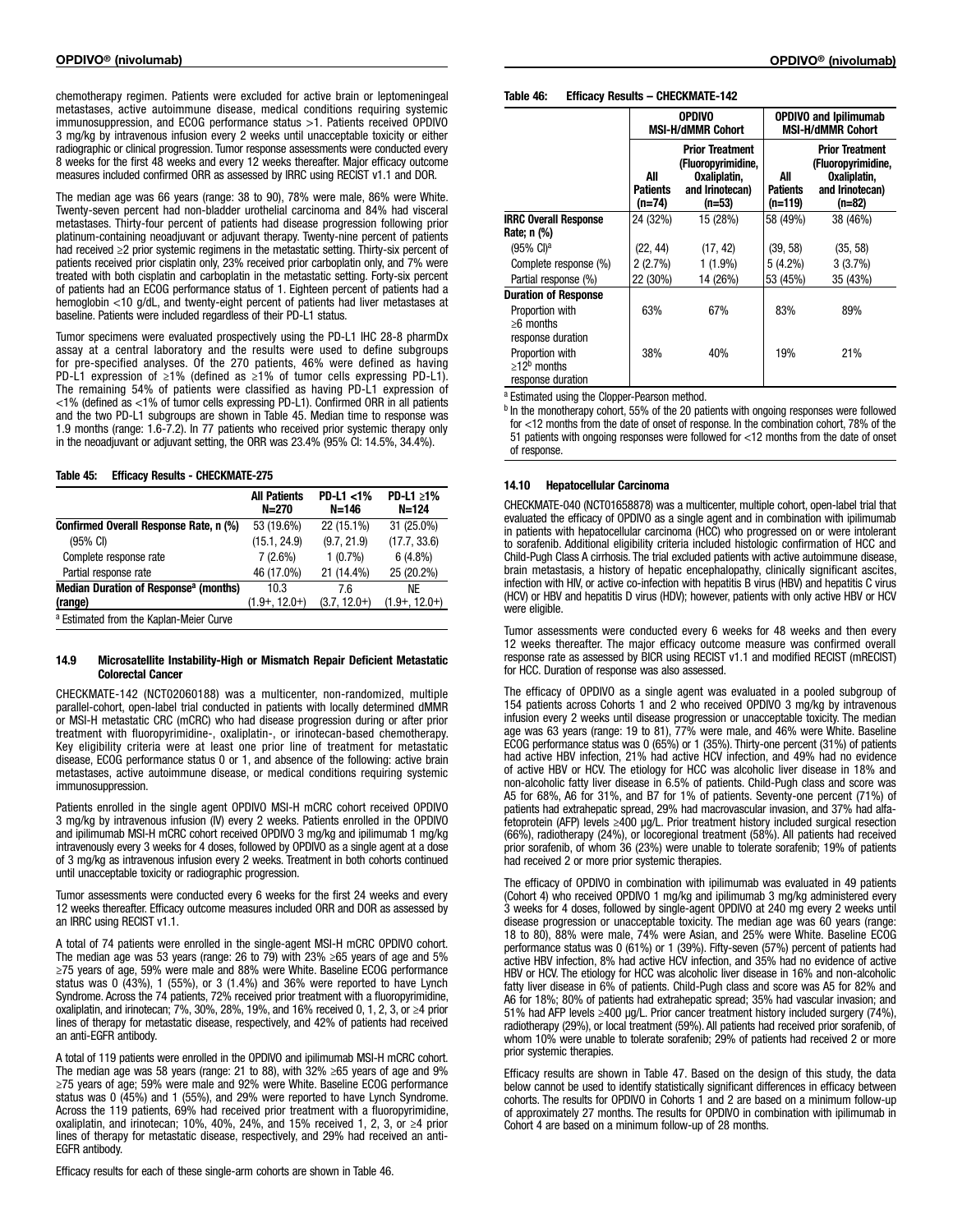#### Table 47: Efficacy Results - Cohorts 1, 2, and 4 of CHECKMATE-040

|                                                                           | <b>OPDIVO and Ipilimumab</b><br>(Cohort 4)<br>(n=49) | <b>OPDIVO</b><br>(Cohorts 1 and 2)<br>(n=154) |
|---------------------------------------------------------------------------|------------------------------------------------------|-----------------------------------------------|
| Overall Response Rate per BICR, <sup>a</sup> n (%),<br><b>RECIST v1.1</b> | 16 (33%)                                             | 22 (14%)                                      |
| $(95\% \text{ Cl})^{\text{b}}$                                            | (20, 48)                                             | (9, 21)                                       |
| Complete response                                                         | 4(8%)                                                | $3(2\%)$                                      |
| Partial response                                                          | 12 (24%)                                             | 19 (12%)                                      |
| Duration of Response per BICR, <sup>a</sup><br><b>RECIST v1.1</b>         | $n = 16$                                             | $n=22$                                        |
| Range (months)                                                            | $4.6, 30.5+$                                         | $3.2, 51.1+$                                  |
| Percent with duration $\geq 6$ months                                     | 88%                                                  | 91%                                           |
| Percent with duration $\geq 12$ months                                    | 56%                                                  | 59%                                           |
| Percent with duration $\geq$ 24 months                                    | 31%                                                  | 32%                                           |
| Overall Response Rate per BICR, <sup>a</sup> n (%),<br><b>mRECIST</b>     | 17 (35%)                                             | 28 (18%)                                      |
| $(95\% \text{ Cl})^{\text{b}}$                                            | (22, 50)                                             | (12, 25)                                      |
| Complete response                                                         | 6(12%)                                               | 7 (5%)                                        |
| Partial response                                                          | 11 (22%)                                             | 21 (14%)                                      |
| <sup>a</sup> Confirmed by BICR.                                           |                                                      |                                               |

**b** Confidence interval is based on the Clopper and Pearson method.

#### 14.11 Esophageal Squamous Cell Cancer

ATTRACTION-3 (NCT02569242) was a multicenter, randomized (1:1), active-controlled, open-label trial in patients with unresectable advanced, recurrent, or metastatic ESCC, who were refractory or intolerant to at least one fluoropyrimidine- and platinum-based regimen. The trial enrolled patients regardless of PD-L1 status, but tumor specimens were evaluated prospectively using the PD-L1 IHC 28-8 pharmDx assay at a central laboratory. The trial excluded patients who were refractory or intolerant to taxane therapy, had brain metastases that were symptomatic or required treatment, had autoimmune disease, used systemic corticosteroids or immunosuppressants, or had apparent tumor invasion of organs adjacent to the esophageal tumor or had stents in the esophagus or respiratory tract. Patients were randomized to receive OPDIVO 240 mg by intravenous infusion over 30 minutes every 2 weeks or investigator's choice of taxane chemotherapy consisting of docetaxel (75 mg/m2 intravenously every 3 weeks) or paclitaxel (100 mg/m<sup>2</sup> intravenously once a week for 6 weeks followed by 1 week off).

Randomization was stratified by region (Japan vs. Rest of World), number of organs with metastases (≤1 vs. ≥2), and PD-L1 status (≥1% vs. <1% or indeterminate). Patients were treated until disease progression, assessed by the investigator per RECIST v1.1, or unacceptable toxicity. The tumor assessments were conducted every 6 weeks for 1 year, and every 12 weeks thereafter. The major efficacy outcome measure was OS. Additional efficacy outcome measures were ORR and PFS as assessed by the investigator using RECIST v1.1 and DOR.

A total of 419 patients were randomized; 210 to the OPDIVO arm and 209 to the investigator's choice arm (docetaxel: 31%, paclitaxel: 69%). The trial population characteristics were: median age 65 years (range: 33 to 87), 53% were ≥65 years of age, 87% were male, 96% were Asian and 4% were White. Sixty-seven percent of patients had received one prior systemic therapy regimen and 26% had received two prior systemic therapy regimens prior to enrolling in ATTRACTION-3. Baseline ECOG performance status was 0 (50%) or 1 (50%).

ATTRACTION-3 demonstrated a statistically significant improvement in OS for patients randomized to OPDIVO as compared with investigator's choice of taxane chemotherapy. OS benefit was observed regardless of PD-L1 expression level. The minimum follow-up was 17.6 months. Efficacy results are shown in Table 48 and Figure 14.

#### Table 48: Efficacy Results - ATTRACTION-3

|                                          | <b>OPDIVO</b><br>(n=210) | <b>Docetaxel or Paclitaxel</b><br>$(n=209)$ |  |
|------------------------------------------|--------------------------|---------------------------------------------|--|
| Overall Survival <sup>a</sup>            |                          |                                             |  |
| Deaths (%)                               | 160 (76%)                | 173 (83%)                                   |  |
| Median (months)                          | 10.9                     | 8.4                                         |  |
| $(95% \text{ Cl})$                       | (9.2, 13.3)              | (7.2, 9.9)                                  |  |
| Hazard ratio (95% CI) <sup>b</sup>       |                          | 0.77(0.62, 0.96)                            |  |
| p-value <sup>c</sup>                     | 0.0189                   |                                             |  |
| Overall Response Rate <sup>d</sup>       | 33(19.3)                 | 34 (21.5)                                   |  |
| (95% CI)                                 | (13.7, 26.0)             | (15.4, 28.8)                                |  |
| Complete response (%)                    | 1(0.6)                   | 2(1.3)                                      |  |
| Partial response (%)                     | 32 (18.7)                | 32(20.3)                                    |  |
| Median duration of response (months)     | 6.9                      | 3.9                                         |  |
| $(95% \text{ Cl})$                       | (5.4, 11.1)              | (2.8, 4.2)                                  |  |
| p-value <sup>e</sup>                     | 0.6323                   |                                             |  |
| Progression-free Survival <sup>a,f</sup> |                          |                                             |  |
| Disease progression or death (%)         | 187 (89)                 | 176 (84)                                    |  |
| Median (months)                          | 1.7                      | 3.4                                         |  |
| (95% CI)                                 | (1.5, 2.7)               | (3.0, 4.2)                                  |  |
| Hazard ratio (95% CI) <sup>b</sup>       | $1.1$ (0.9, 1.3)         |                                             |  |

<sup>a</sup> Based on ITT analysis

b Based on a stratified proportional hazards model.

<sup>c</sup> Based on a stratified log-rank test.

 $d$  Based on Response Evaluable Set (RES) analysis, n=171 in OPDIVO group and n=158 in investigator's choice group.

<sup>e</sup> Based on stratified Cochran-Mantel-Haenszel test; p-value not significant.

<sup>f</sup> PFS not tested due to pre-specified hierarchical testing strategy.

#### Figure 14: Overall Survival - ATTRACTION-3



Of the 419 patients, 48% had PD-L1 positive ESCC, defined as ≥1% of tumor cells expressing PD-L1. The remaining 52% had PD-L1 negative ESCC defined as <1% of tumor cells expressing PD-L1.

In a pre-specified exploratory analysis by PD-L1 status, the hazard ratio (HR) for OS was 0.69 (95% CI: 0.51, 0.94) with median survivals of 10.9 and 8.1 months for the OPDIVO and investigator's choice arms, respectively, in the PD-L1 positive subgroup. In the PD-L1 negative subgroup, the HR for OS was 0.84 (95% CI: 0.62, 1.14) with median survivals of 10.9 and 9.3 months for the OPDIVO and investigator's choice arms, respectively.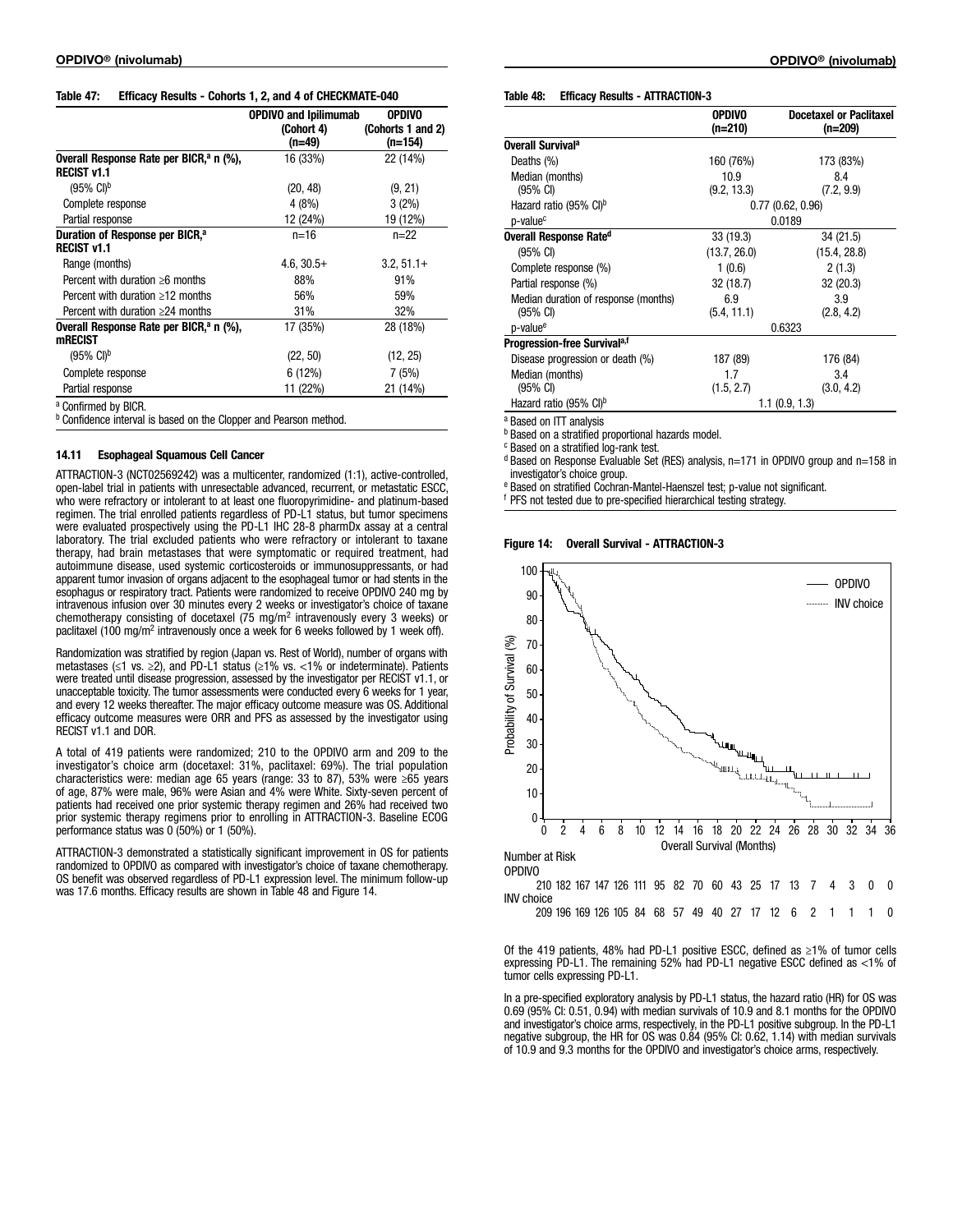#### 16 HOW SUPPLIED/STORAGE AND HANDLING

OPDIVO® (nivolumab) Injection is available as follows:

| <b>Carton Contents</b>        | NDC.         |  |  |
|-------------------------------|--------------|--|--|
| 40 mg/4 mL single-dose vial   | 0003-3772-11 |  |  |
| 100 mg/10 mL single-dose vial | 0003-3774-12 |  |  |
| 240 mg/24 mL single-dose vial | 0003-3734-13 |  |  |

Store under refrigeration at 2°C to 8°C (36°F to 46°F). Protect from light by storing in the original package until time of use. Do not freeze or shake.

#### 17 PATIENT COUNSELING INFORMATION

Advise the patient to read the FDA-approved patient labeling (Medication Guide).

#### Immune-Mediated Adverse Reactions

Inform patients of the risk of immune-mediated adverse reactions that may require corticosteroid treatment and withholding or discontinuation of OPDIVO, including:

- Pneumonitis: Advise patients to contact their healthcare provider immediately for any new or worsening cough, chest pain, or shortness of breath *[see Warnings and Precautions (5.1)]*.
- Colitis: Advise patients to contact their healthcare provider immediately for diarrhea or severe abdominal pain *[see Warnings and Precautions (5.2)]*.
- Hepatitis: Advise patients to contact their healthcare provider immediately for jaundice, severe nausea or vomiting, pain on the right side of abdomen, lethargy, or easy bruising or bleeding *[see Warnings and Precautions (5.3)]*.
- Endocrinopathies: Advise patients to contact their healthcare provider immediately for signs or symptoms of hypophysitis, adrenal insufficiency, hypothyroidism, hyperthyroidism, and diabetes mellitus *[see Warnings and Precautions (5.4)]*.
- Nephritis and Renal Dysfunction: Advise patients to contact their healthcare provider immediately for signs or symptoms of nephritis including decreased urine output, blood in urine, swelling in ankles, loss of appetite, and any other symptoms of renal dysfunction *[see Warnings and Precautions (5.5)]*.
- Skin Adverse Reactions: Advise patients to contact their healthcare provider immediately for rash *[see Warnings and Precautions (5.6)]*.
- Encephalitis: Advise patients to contact their healthcare provider immediately for neurological signs or symptoms of encephalitis *[see Warnings and Precautions (5.7)]*.

#### Infusion-Related Reactions

• Advise patients of the potential risk of infusion-related reactions *[see Warnings and Precautions (5.9)]*.

#### Complications of Allogeneic HSCT

• Advise patients of potential risk of post-transplant complications *[see Warnings and Precautions (5.10)]*.

#### Embryo-Fetal Toxicity

- Advise females of reproductive potential of the potential risk to a fetus and to inform their healthcare provider of a known or suspected pregnancy *[see Warnings and Precautions (5.11), Use in Specific Populations (8.1)]*.
- Advise females of reproductive potential to use effective contraception during treatment with OPDIVO and for at least 5 months following the last dose *[see Use in Specific Populations (8.3)]*.

#### Lactation

• Advise women not to breastfeed during treatment with OPDIVO and for 5 months after the last dose *[see Use in Specific Populations (8.2)]*.

Manufactured by: Bristol-Myers Squibb Company Princeton, NJ 08543 USA U.S. License No. 1713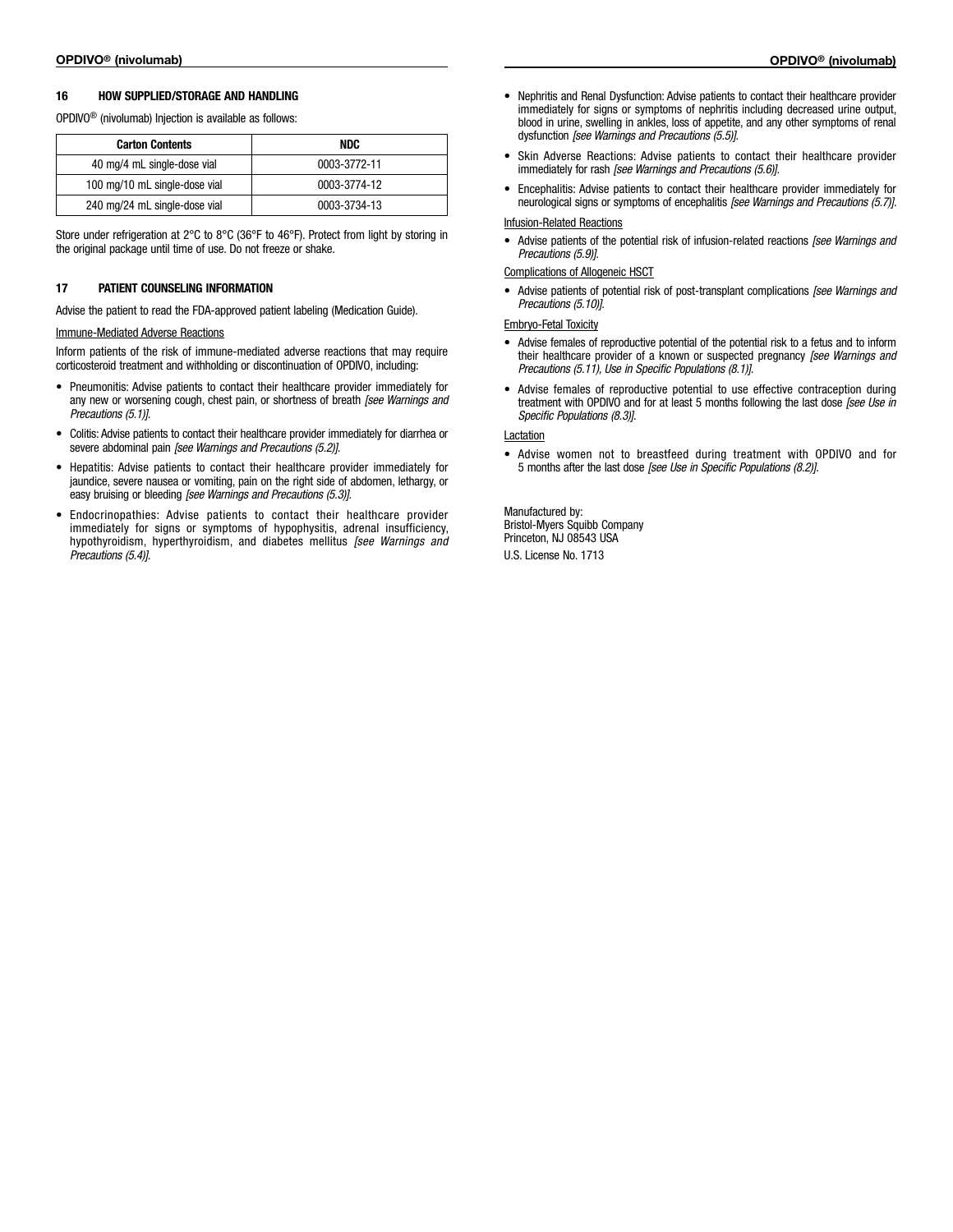### **MEDICATION GUIDE OPDIVO® (op-DEE-voh) (nivolumab) Injection**

Read this Medication Guide before you start receiving OPDIVO and before each infusion. There may be new information. If your healthcare provider prescribes OPDIVO in combination with ipilimumab (YERVOY®), also read the Medication Guide that comes with ipilimumab. This Medication Guide does not take the place of talking with your healthcare provider about your medical condition or your treatment.

### **What is the most important information I should know about OPDIVO?**

OPDIVO is a medicine that may treat certain cancers by working with your immune system. OPDIVO can cause your immune system to attack normal organs and tissues in any area of your body and can affect the way they work. These problems can sometimes become serious or life-threatening and can lead to death. These problems may happen anytime during treatment or even after your treatment has ended. Some of these problems may happen more often when OPDIVO is used in combination with ipilimumab.

### **Call or see your healthcare provider right away if you develop any symptoms of the following problems or these symptoms get worse:**

**Lung problems (pneumonitis).** Symptoms of pneumonitis may include:

● new or worsening cough ● chest pain ● chest pain ● shortness of breath

**Intestinal problems (colitis) that can lead to tears or holes in your intestine.** Signs and symptoms of colitis may include:

- diarrhea (loose stools) or more bowel movements than usual
- blood in your stools or dark, tarry, sticky stools
- severe stomach-area (abdomen) pain or tenderness

**Liver problems (hepatitis).** Signs and symptoms of hepatitis may include:

- yellowing of your skin or the whites of your eyes
- severe nausea or vomiting
- pain on the right side of your stomach area (abdomen)
- drowsiness
- dark urine (tea colored)
- bleeding or bruising more easily than normal
- feeling less hungry than usual
- decreased energy

### **Hormone gland problems (especially the thyroid, pituitary, adrenal glands, and pancreas).** Signs and symptoms that your hormone glands are not working properly may include:

- headaches that will not go away or unusual headaches
- extreme tiredness
- weight gain or weight loss
- dizziness or fainting
- changes in mood or behavior, such as decreased sex drive, irritability, or forgetfulness
	-
- 
- 

**Skin Problems.** Signs of these problems may include:

- 
- 
- 
- hair loss
- feeling cold
- 
- 
- excessive thirst or lots of urine
- **Kidney problems, including nephritis and kidney failure.** Signs of kidney problems may include:
	- decrease in the amount of urine **and the amount of urine and the swelling in your ankles** 
		-
		-
- itching ulcers in mouth or other mucous membranes

**Inflammation of the brain (encephalitis).** Signs and symptoms of encephalitis may include:

- headache
- fever
- tiredness or weakness
- confusion
- memory problems

### **Problems in other organs.** Signs of these problems may include:

- 
- severe or persistent muscle or joint pains **•** chest pain
- seeing or hearing things that are not really there (hallucinations)
- seizures
- stiff neck
- changes in eyesight **be a changes** in eyesight **a changes** because the severe muscle weakness
	-
- 
- constipation
- voice gets deeper
- 
- 
- blood in your urine example and the set of appetite example of a loss of appetite
	-
	- -
		-
- rash **●** skin blistering
	-
	-
	-
	- sleepiness
	-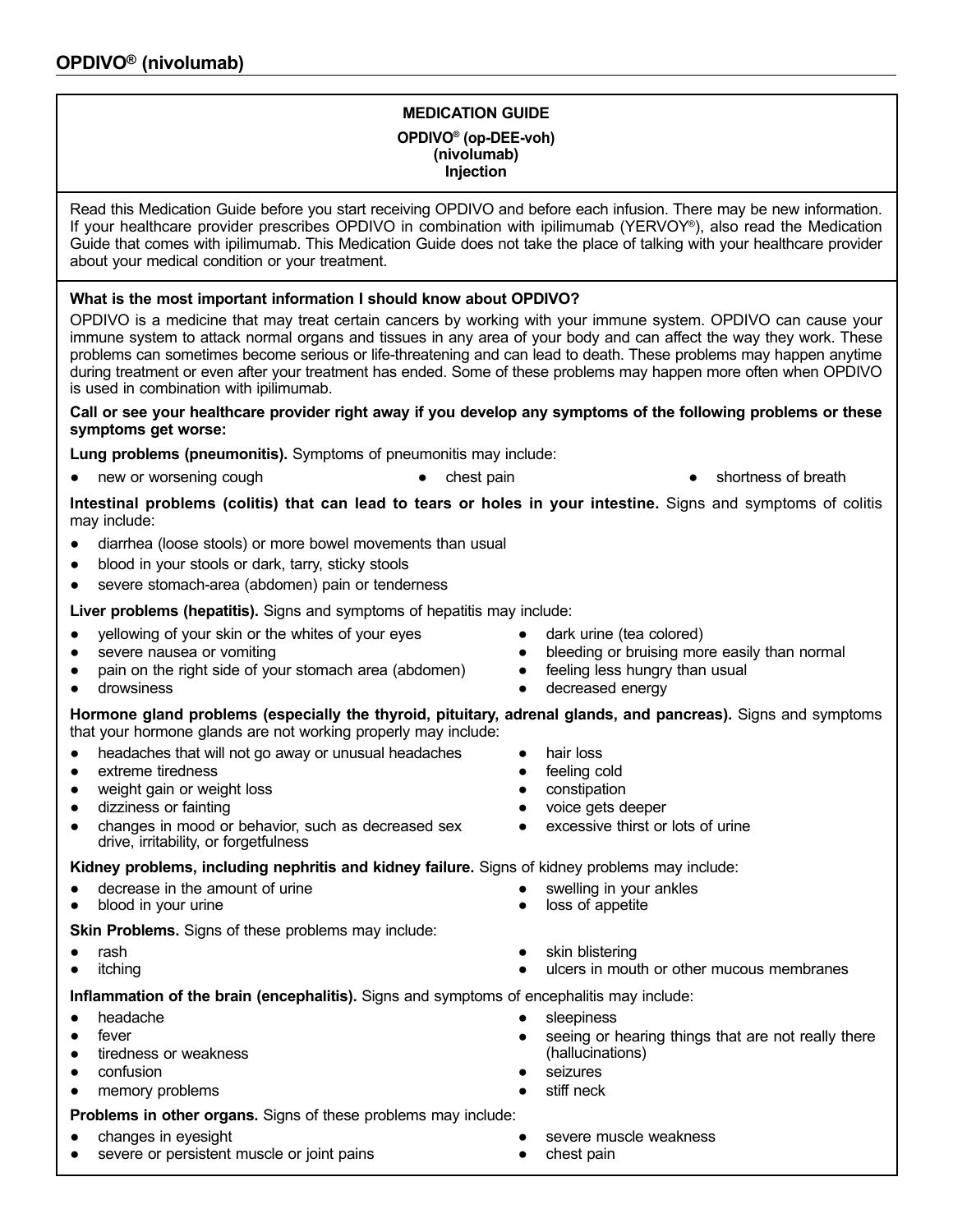### **Getting medical treatment right away may keep these problems from becoming more serious.**

Your healthcare provider will check you for these problems during treatment with OPDIVO. Your healthcare provider mav treat you with corticosteroid or hormone replacement medicines. Your healthcare provider may also need to delay or completely stop treatment with OPDIVO, if you have severe side effects.

### **What is OPDIVO?**

OPDIVO is a prescription medicine used to treat:

- people with a type of skin cancer called melanoma:
	- OPDIVO may be used alone or in combination with ipilimumab to treat melanoma that has spread or cannot be removed by surgery (advanced melanoma), **or**
	- OPDIVO may be used alone to help prevent melanoma from coming back after it and lymph nodes that contain cancer have been removed by surgery.
- people with a type of advanced stage lung cancer called non-small cell lung cancer (NSCLC).
	- OPDIVO may be used in combination with ipilimumab as your first treatment for NSCLC:
		- when your lung cancer has spread to other parts of your body (metastatic), and
		- your tumors are positive for PD-L1, but do not have an abnormal EGFR or ALK gene.
	- OPDIVO may be used in combination with ipilimumab and 2 cycles of chemotherapy that contains platinum and another chemotherapy medicine, as the first treatment of your NSCLC when your lung cancer:
		- has spread or grown, or comes back, **and**
		- your tumor does not have an abnormal EGFR or ALK gene.
	- OPDIVO may be used when your lung cancer:
		- has spread or grown, **and**
		- you have tried chemotherapy that contains platinum, and it did not work or is no longer working.

If your tumor has an abnormal EGFR or ALK gene, you should have also tried an FDA-approved therapy for tumors with these abnormal genes, **and** it did not work or is no longer working.

### ● **people with a type of lung cancer called small cell lung cancer.**

- OPDIVO may be used when your lung cancer:
	- has spread or grown, **and**
	- you have tried at least two different types of chemotherapy, including one that contains platinum, and it did not work or is no longer working.
- people with kidney cancer (renal cell carcinoma).
	- OPDIVO may be used alone when your cancer has spread or grown after treatment with other cancer medicines.
	- OPDIVO may be used in combination with ipilimumab in certain people when their cancer has spread.

### ● **adults with a type of blood cancer called classical Hodgkin lymphoma.**

- **OPDIVO may be used if:**
	- your cancer has come back or spread after a type of stem cell transplant that uses your own stem cells (autologous), **and**
	- you used the drug brentuximab vedotin before or after your stem cell transplant, **or**
	- you received at least 3 kinds of treatment including a stem cell transplant that uses your own stem cells (autologous).
- **people with head and neck cancer (squamous cell carcinoma).**
	- **OPDIVO may be used when your head and neck cancer:**
		- has come back or spread, **and**
		- you have tried chemotherapy that contains platinum and it did not work or is no longer working.
- **people with bladder cancer (urothelial carcinoma).**
	- **OPDIVO may be used when your bladder cancer:**
		- has spread or grown, **and**
		- you have tried chemotherapy that contains platinum, and it did not work or is no longer working.
- **adults and children 12 years of age and older, with a type of colon or rectal cancer (colorectal cancer).**
	- OPDIVO may be used alone or in combination with ipilimumab when your colon or rectal cancer:
		- has spread to other parts of the body (metastatic),
		- is microsatellite instability-high (MSI-H) or mismatch repair deficient (dMMR), **and**
		- you have tried treatment with a fluoropyrimidine, oxaliplatin, and irinotecan, and it did not work or is no longer working.
	- people with liver cancer (hepatocellular carcinoma).
		- OPDIVO may be used alone or in combination with ipilimumab if you have previously received treatment with sorafenib.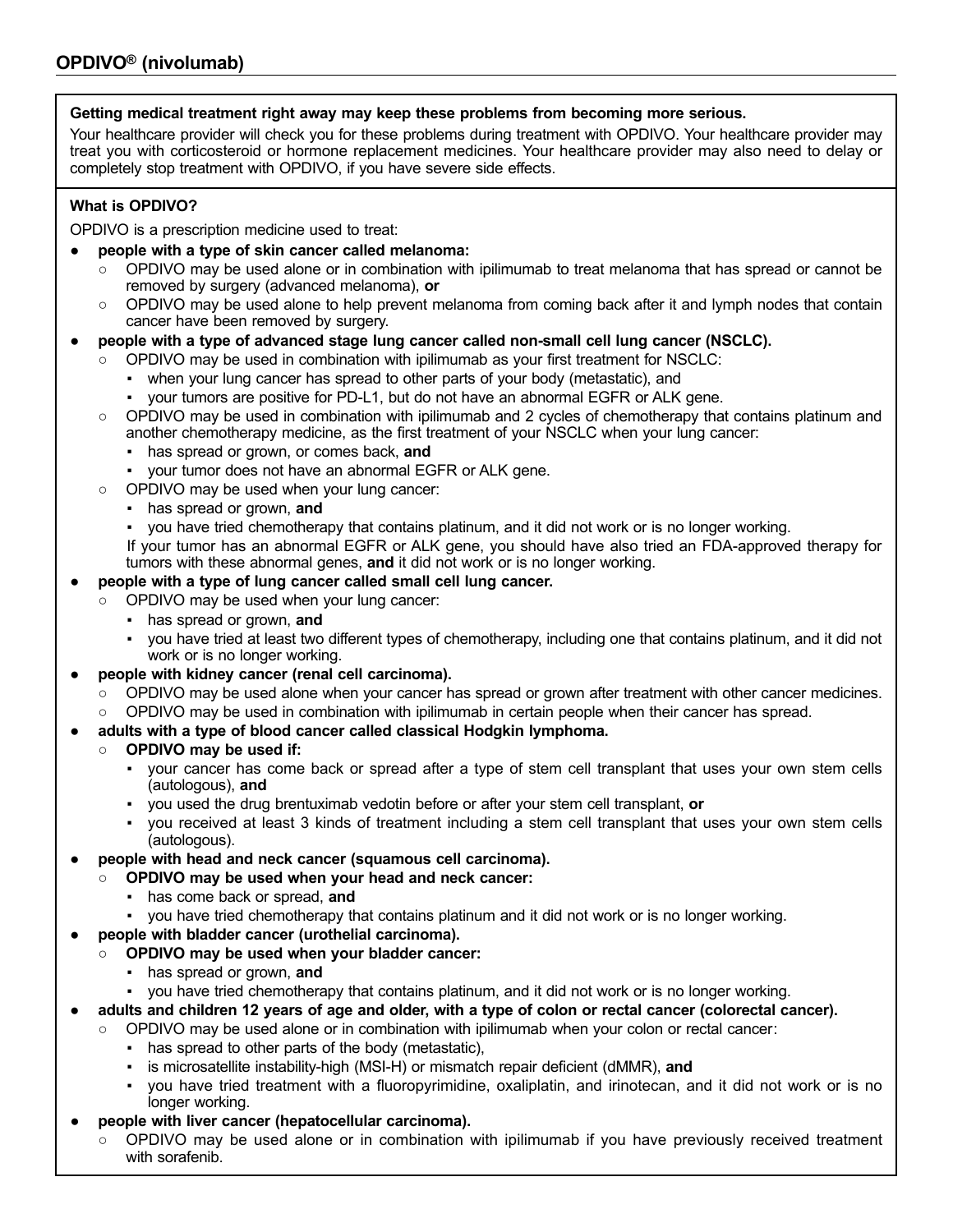### ● **people with cancer of the tube that connects your throat to your stomach (esophageal cancer).**

- **OPDIVO may be used when your esophageal cancer :**
	- is a type called squamous cell carcinoma, **and**
	- cannot be removed with surgery, **and**
	- has come back or spread to other parts of the body after you have received chemotherapy that contains fluoropyrimidine and platinum.

It is not known if OPDIVO is safe and effective when used:

- in children younger than 12 years of age with MSI-H or dMMR metastatic colorectal cancer, or
- in children younger than 18 years of age for the treatment of any other cancers.

### **What should I tell my healthcare provider before receiving OPDIVO? Before you receive OPDIVO, tell your healthcare provider if you:**

- have immune system problems such as Crohn's disease, ulcerative colitis, or lupus
- have had an organ transplant
- have lung or breathing problems
- have liver problems
- have any other medical conditions
- are pregnant or plan to become pregnant. OPDIVO can harm your unborn baby. **Females who are able to become pregnant:**

Your healthcare provider should do a pregnancy test before you start receiving OPDIVO.

- You should use an effective method of birth control during and for at least 5 months after the last dose of OPDIVO. Talk to your healthcare provider about birth control methods that you can use during this time.
- Tell your healthcare provider right away if you become pregnant during treatment with OPDIVO.
- are breastfeeding or plan to breastfeed. It is not known if OPDIVO passes into your breast milk. Do not breastfeed during treatment with OPDIVO.

### **Tell your healthcare provider about all the medicines you take, including prescription and over-the-counter medicines, vitamins, and herbal supplements.**

Know the medicines you take. Keep a list of them to show your healthcare providers and pharmacist when you get a new medicine.

### **How will I receive OPDIVO?**

- Your healthcare provider will give you OPDIVO into your vein through an intravenous (IV) line over 30 minutes.
- When OPDIVO is used alone, it is usually given every 2 weeks or 4 weeks depending on the dose you are receiving.
- When OPDIVO is used in combination with ipilimumab (except for treating NSCLC), OPDIVO is usually given every 3 weeks, for a total of 4 doses. Ipilimumab will be given on the same day. After that, OPDIVO will be given alone every 2 weeks or 4 weeks depending on the dose you are receiving.
- For NSCLC that has spread to other parts of your body, when OPDIVO is used in combination with ipilimumab, OPDIVO is given either every 2 weeks or every 3 weeks, and ipilimumab is given every 6 weeks for up to 2 years. Your healthcare provider will determine if you will also need to receive chemotherapy every 3 weeks for 2 cycles.
- Your healthcare provider will decide how many treatments you need.
- Your healthcare provider will do blood tests to check you for side effects.
- If you miss any appointments, call your healthcare provider as soon as possible to reschedule your appointment.

### **What are the possible side effects of OPDIVO?**

**OPDIVO can cause serious side effects, including:**

- **See "What is the most important information I should know about OPDIVO?"**
- **Severe infusion reactions.** Tell your doctor or nurse right away if you get these symptoms during an infusion of OPDIVO:
	- chills or shaking  **dizziness**
	- itching or rash **○** fever
	-
	- difficulty breathing
- 
- 
- flushing strategies are the control of the feeling like passing out
- **Complications of stem cell transplant that uses donor stem cells (allogeneic).** These complications can be severe and can lead to death. Your healthcare provider will monitor you for signs of complications if you have an allogeneic stem cell transplant.